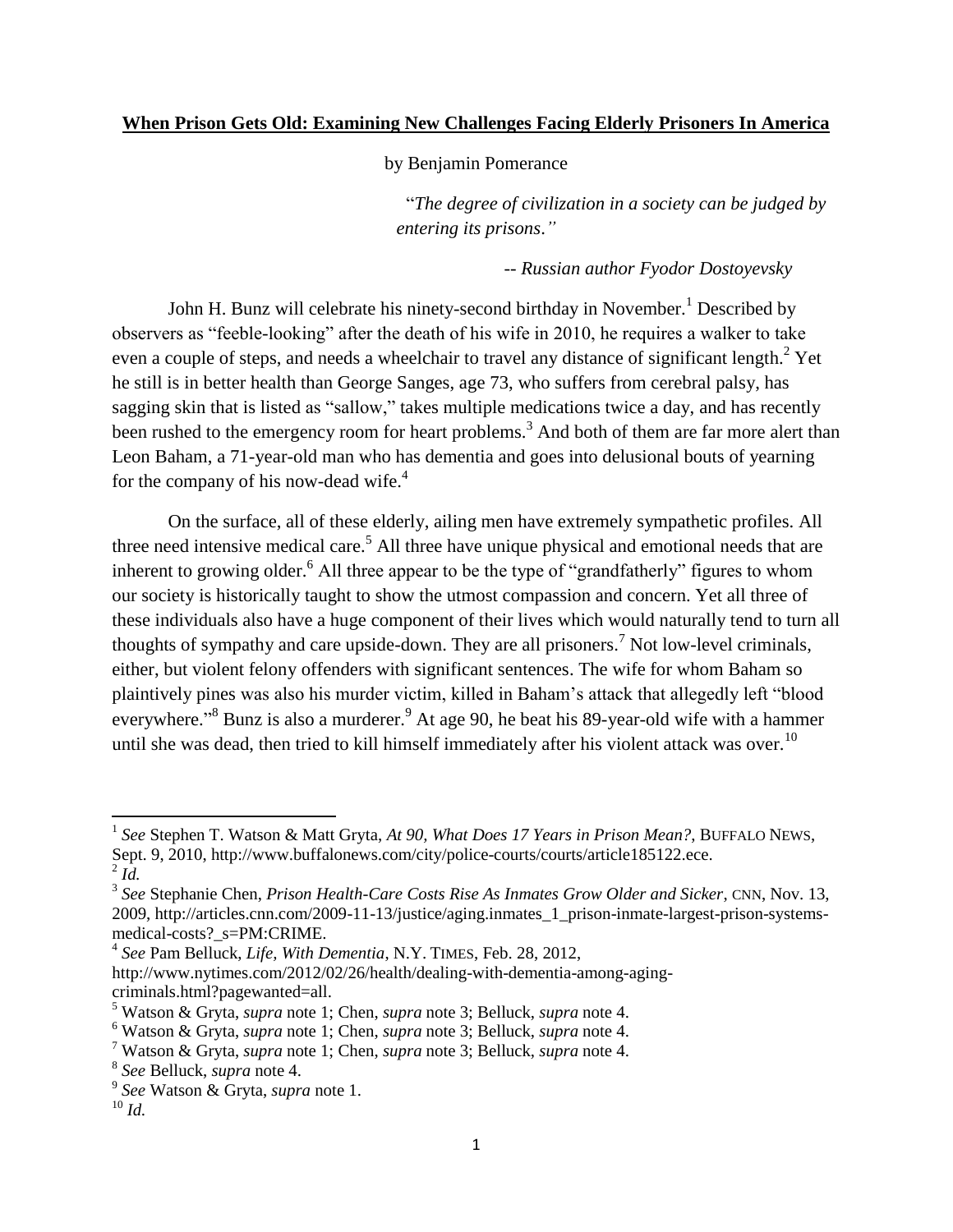Sanges, while not a murderer, hardly qualifies for sainthood, imprisoned in Georgia for aggravated assault against his wife of 48 years. $^{11}$ 

Add these essential details into the mix, and suddenly the picture changes. These men are convicted criminals, people who have killed and assaulted other human beings. No longer do they seem worthy of our empathy and assistance. They seem fit only for the severest punishment after committing some of the most hideous acts imaginable. The concern for such people diminishes dramatically, regardless of their age and medical status, when we learn about the horrid crimes that they have committed and the victims that they have left in their wake.<sup>12</sup> In the words of highly regarded sociologist Ronald Aday, "prison inmates are not a group that evokes a great deal of compassion. We look at the crimes they have committed, and we say, ‗Why should we help them, these people who have harmed others?' We don't care about them as long as they are being locked up far away from us." $13$ 

Yet there is another side to this coin. Just for a moment, return to the opening paragraph of this introduction. Read it again, and try to return to a mindset before the criminal records of these men were revealed. Three old, sick men. People for whom others would typically feel pangs of sympathy, people to whom others would typically want to provide comfort and aid and acts of kindness. And in reading this first paragraph before following it up with a synopsis of their heinous criminal acts — the classic "before" and "after" picture — a profound tension of opposites emerges. On one hand, these are the type of people whom we generally want to help. On the other hand, these are the type of people whom we generally want to punish harshly for what they have done.

<sup>11</sup> *See* Chen, *supra* note 3.

 $12$  In a letter to the editor of a Florida newspaper, the writer worried that reforms for elderly prisoners were going to cause significant harm to the general population — particularly the elderly population in free society. "Where do you think elderly convicts, sex predators and drug addicts go?" she asked. "They are mixed in with the frail, elderly handicapped, mentally and physically." The writer also talks about elderly offenders perpetrating "abuses" when released into the community, although she does not cite any source for this claim, which goes against what most of the research about early release of elderly inmates suggests. *See* Carolyn Caldwell, Letter to the Editor, *Nursing Homes No Longer Proper Places for Elderly*, BRADENTON HERALD, July 9, 2012, http://www.bradenton.com/2012/07/09/4105711/nursinghomes-no-longer-proper.html#storylink=cpy. This is a classic example of the generalized fears that many people have toward individuals with a criminal record, even when they become aged and infirm. *See also*  Blair McPherson, *Pensioners in Prison . . . Who Cares?,* PUBLIC SERVICE UK, Aug. 4, 2011, http://www.publicservice.co.uk/feature\_story.asp?id=17183 (describing similar levels of apathy toward elderly prisoners in the U.K.).

 $<sup>13</sup>$  Telephone Interview with Dr. Ronald H. Aday, Professor of Sociology, Middle Tennessee State</sup> University (Jan. 27, 2012). Dr. Aday is one of the most widely published authorities on issues facing elderly prisoners, having studied these issues in depth since the mid-1970s.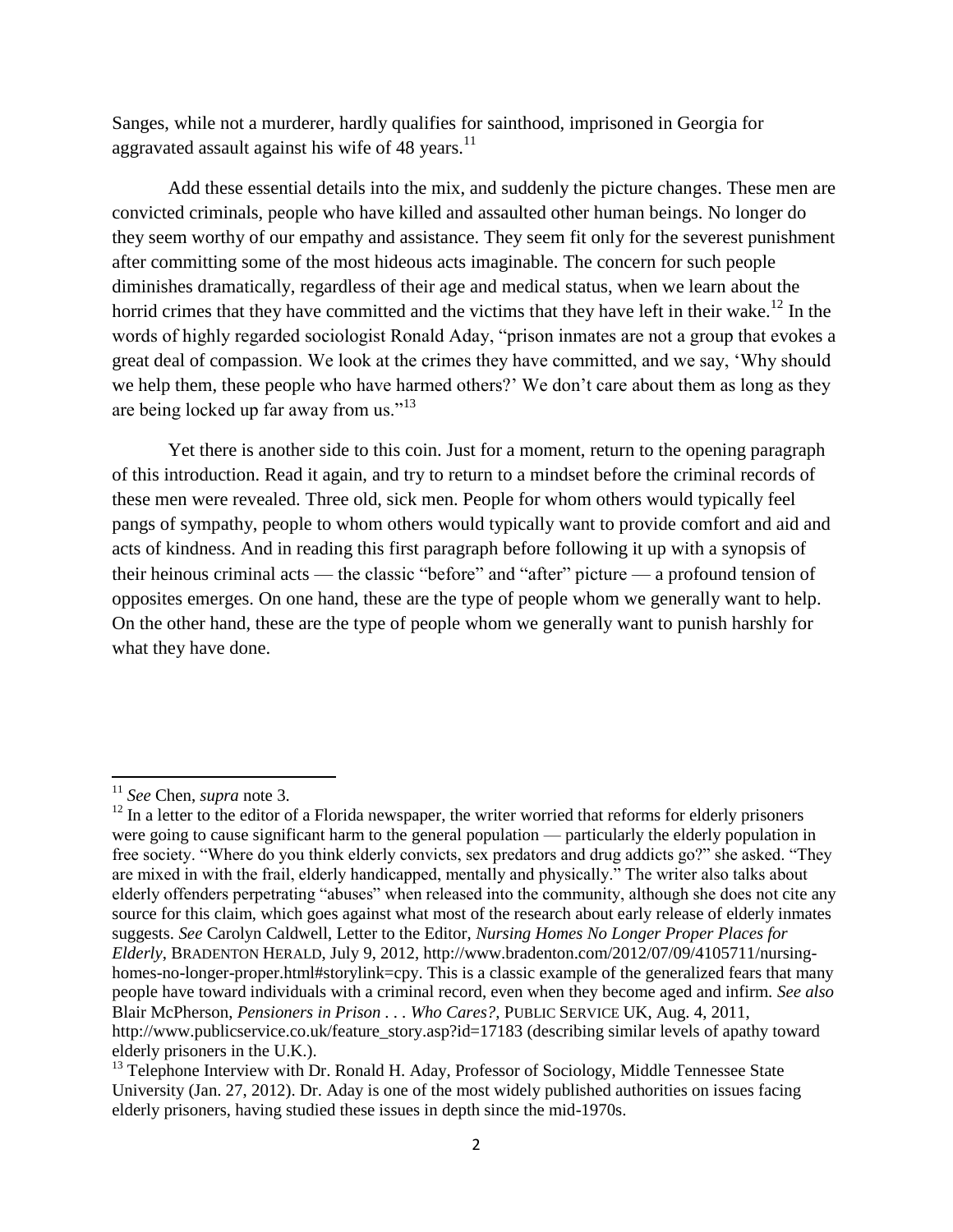It is a paradox with which more correctional institutions must grapple than ever before. The number of elderly inmates in American prisons is at an all-time high.<sup>14</sup> Since 1995, the elderly incarcerated population in the United States has grown by an astonishing 282%.<sup>15</sup> And recent data shows that the graying of American prisons will only increase during the upcoming decades.<sup>16</sup> As elderly individuals continue to occupy a larger and more noticeable proportion of the nation's prison profile, a system designed for security and safety<sup>17</sup> must develop new methods to deal with the unique needs of an aging population.<sup>18</sup> Constitutional standards demand a particular level of care administered within the prison system<sup>19</sup>, a threshold which becomes more challenging to meet as an individual grows older.<sup>20</sup> And in an era when state and federal budgets are already facing substantial challenges and pressures, the basic care of an elderly inmate leaves a tremendous additional financial imprint — as much as nine times greater than the daily healthcare costs for a younger prisoner.<sup>21</sup> Blueprints for early release of elderly inmates who are deemed to no longer pose a societal threat have emerged in many states and on the federal level, but implementing these plans also provokes more questions, ranging from strenuous objections by victims' advocates groups to concerns about where, exactly, these elderly and ill people will go when released from the prison environment.<sup>22</sup> Furthermore, there are plenty of political pressures which often make new developments in this area difficult to achieve.<sup>23</sup> "It's a tough situation for politicians to be in," Aday explained. "The reality is that in

<sup>14</sup> *See*, *e.g*., HUMAN RIGHTS WATCH, OLD BEHIND BARS: THE AGING PRISON POPULATION IN THE UNITED STATES 18–23 (2012); ELDERLY INMATES IN CALIFORNIA PRISONS 1 (CA LEGIS. ANALYST'S OFFICE 2010); ELISSA KOZLOV, AGING WHILE INCARCERATED: A QUALITATIVE STUDY OF GERIATRIC PRISONERS IN AMERICA 5 (WESLEYAN UNIV. 2008); Carrie Abner, *Graying Prisons: States Face Challenges of an Aging Inmate Population*, STATE NEWS, Nov./Dec. 2006, at 8–11; Timothy Williams, *Number of Older Inmates Grows, Stressing Prisons*, N.Y. TIMES, Jan. 26, 2012,

http://www.nytimes.com/2012/01/27/us/older-prisoners-mean-rising-health-costs-study-finds.html; Ashby Jones & Joanna Chung, *Care for Aging Inmates Puts Strain on Prisons*, WALL ST. J., Jan. 27, 2012, http://online.wsj.com/article/SB10001424052970203363504577185362318111898.html. *See generally* RONALD H. ADAY, AGING PRISONERS: CRISIS IN AMERICAN CORRECTIONS (2003); Nadine Curran, *Blue Hairs in the Bighouse: The Rise in the Elderly Inmate Population, Its Effect on the Overcrowding Dilemma and Solutions to Correct It*, 26 N.E. J. ON CRIM. & CIV. CONFINEMENT 225 (2000).

<sup>15</sup> OLD BEHIND BARS, *supra* note 14, at 20.

<sup>16</sup> *See* Part IA, *infra*.

<sup>17</sup> *See* Interview with Ronald Aday, *supra* note 13. Dr. Aday spoke at length about the conflicts that can arise between the traditional mission of correctional facilities — security and safety — and the unique care needs of many elderly inmates.

<sup>18</sup> *See* Part II, *infra*.

<sup>19</sup> *See* Part IC, *infra*.

<sup>20</sup> *See id.*

<sup>21</sup> *See* Williams, *supra* note 14.

<sup>22</sup> *See* Part IIIB, *supra*.

<sup>23</sup> *See, e.g.,* Telephone Interview with Mr. Justin Jones, Director, Oklahoma Dep't of Corr. Mr. Jones spoke about the political pressures that too often lead to a "stalemate" in discussions about prison reforms. *See also* Part III, *infra*.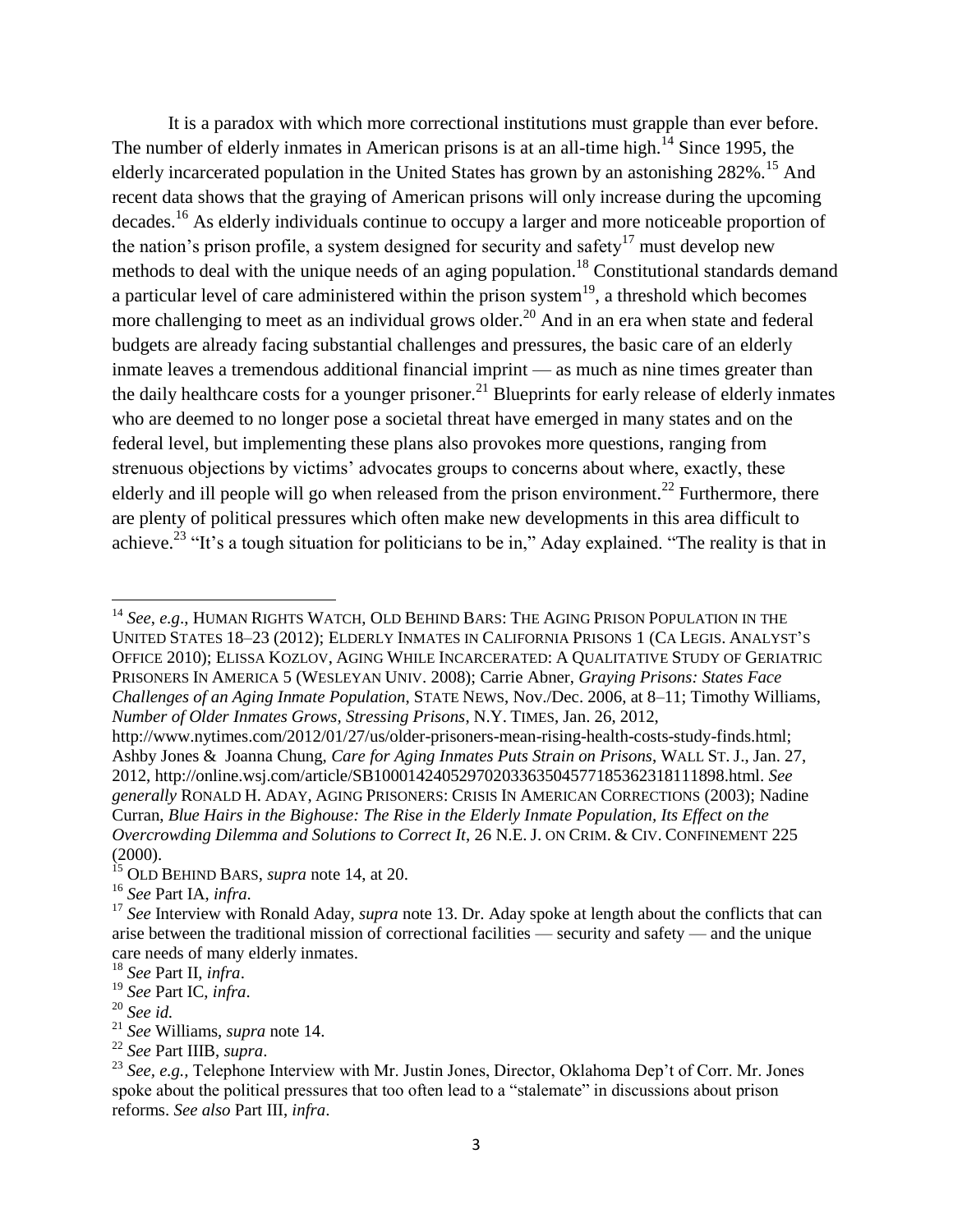an era when 'tough on crime' is a buzzword, it is very difficult for a politician who promotes reforms for prison inmates to get re-elected. $^{224}$ 

This article examines many of the "tough situations" — not only for politicians, but also for state and federal correctional leaders, prison medical departments, institutional security personnel, nursing home directors, judges and attorneys, victims' advocates, prison watchdog groups, and, of course, the elderly inmates themselves — that have emerged from the increase in elderly prisoners in American facilities. It looks at a variety of law and policy matters, combined with concerns expressed by various stakeholders in this area, with an eye toward a fundamental truth arising from the core of this issue: Prisons are designed to punish the crime, not to extinguish all hope of humane treatment for the person.<sup>25</sup> Thus, it follows that in the paradox described above, it is morally and legally right to feel compassion and provide all necessary care for the elderly individual, while still administering a reasonable punishment for the crime. Not only standards of law, but also standards of human decency, demand that we determine how we can do this better.

Part I provides an overview of the situation, looking at why the number of elderly prisoners has increased so greatly in recent years, why the cost of caring for elderly inmates needs to be so high, what existing legal standards apply to the care of elderly prisoners, and why fundamental public policy goals demand proper care of the aging incarcerated population. Part II focuses on questions "on the inside" of prisons, starting with medical concerns of aging prisoners and the challenge of geriatric care in a prison environment, and then moving to accessibility issues, adequate and safe housing for elderly prisoners, and end-of-life care within prison systems. Part III looks at questions "on the outside" of the prison walls, including the issue of whether unduly long sentences is causing this increase in the aging incarcerated population and whether compassionate release programs can provide an effective model for dealing with older inmates who no longer pose a threat to society. Lastly, Part IV provides a brief summation of some common threads running through these concerns, and offers some ideas for future best practices regarding elderly prisoners.

# **I The Scope And Scale Of The Issue: How America's Growing Population Of Elderly Prisoners Became A Growing Concern In Need Of Solutions**

*"This is the 500-pound gorilla of corrections policy."* 

<sup>24</sup> Interview with Ronald Aday, *supra* note 13.

<sup>25</sup> *See generally* ADAY, *supra* note 14. The distinction between a just punishment and an act of inhumane vengeance, as Dr. Aday and many other correctional scholars have pointed out, is an important balance. Imprisonment as punishment for a crime is acceptable. Neglecting the basic human needs of a prisoner as he or she ages, however, does not meet any valid aims of the criminal justice system, and indeed contradicts the basic values on which America's criminal justice system was founded. *See also* Part ID, *infra*; Part IV, *infra*.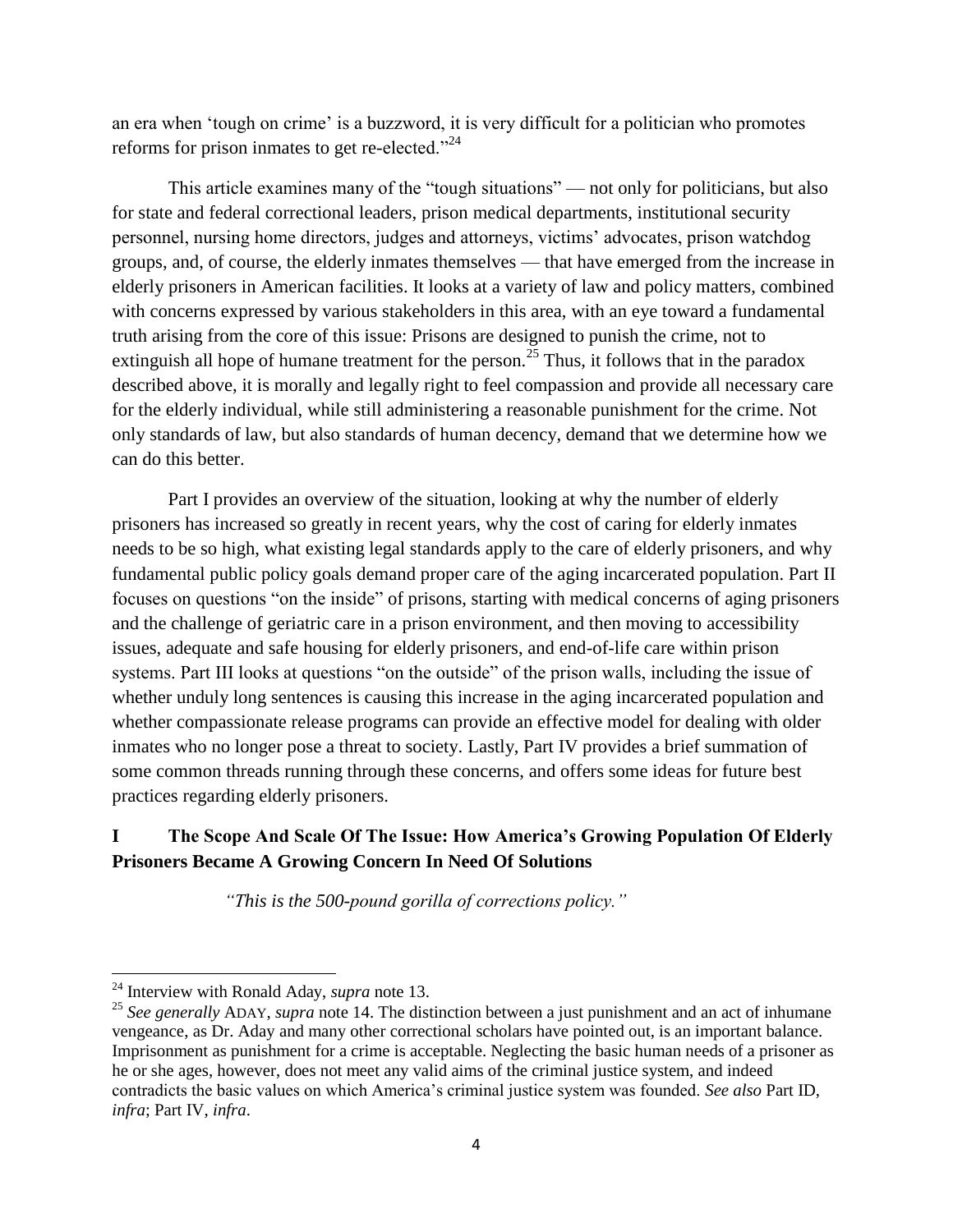*-- Florida State University criminologist describing the challenges presented by the elderly incarcerated population<sup>26</sup>*

#### **A. The Scope Of The Issue**

On January 4, 1989, a man from the Bronx wrote a letter to the editor of The New York Times.<sup>27</sup> The author of the letter was Jacob Reingold, Executive Vice-President of the Hebrew Home for the Aged in Riverdale, N.Y.<sup>28</sup> Reingold's letter concerned an article published by the Times on December 24, 1988, regarding the aging of state and federal prison populations, an issue which apparently concerned Reingold deeply.<sup>29</sup> Many prisoners who have grown old behind bars fear freedom more than continued imprisonment, he wrote, and the astonishing costs of custodial care for elderly inmates made the notion of building new prisons exclusively for older inmates politically unpopular.<sup>30</sup> Because of this, Reingold said, creative thinking was necessary for the problem to be solved. $31$  He advocated for the transformation of facilities such as "nearly empty" psychiatric hospitals and underused military bases into spaces where geriatric inmates could be safely housed and receive specialized medical care and programming.<sup>32</sup>

―A commission of government officials and experts in corrections and geriatrics should investigate these options," Reingold wrote. "We need more effective methods of caring for elderly prisoners, most of them no longer a threat to society. Avoiding the problem now will lead to costly — or inhumane — 'solutions'. $\cdot$ <sup>33</sup>

Twenty-three years later, the rise of elderly inmates in American prisons is frequently described as a new phenomenon that emerged within the last six or seven years.<sup>34</sup> Yet Reingold's letter — and the New York Times article that it referenced — demonstrates that this issue has existed for a longer time period than many recent reports indicate.<sup>35</sup> And this was far from the only time that the aging prison population was referenced in an American publication. Indeed, an issue of *Corrections Magazine* published in March of 1979 featured an article titled *Growing Old in Prison*, discussing a rise in the elderly inmate population and emphasizing that many older

<sup>26</sup> Diane Jennings & Bruce Tomaso, *Society to Face Rising Costs of Aging Prison Population*, DALLAS MORNING NEWS, Aug. 19, 1998, at 1A.

<sup>27</sup> Jacob Reingold, Letter to the Editor, *Making Facilities Available for Elderly Prisoners*, N.Y. TIMES, Feb. 1, 1989, *available at* http://www.nytimes.com/1989/02/01/opinion/l-making-facilities-available-forelderly-prisoners-668889.html.

<sup>28</sup> *Id.* 

<sup>29</sup> *Id.* 

<sup>30</sup> *Id.* 

 $31$  *Id.* 

<sup>32</sup> *Id.* 

<sup>33</sup> Reingold, *supra* note 27.

<sup>34</sup> *See, e.g*., Chen, *supra* note 3.

<sup>35</sup> *See* Reingold, *supra* note 27.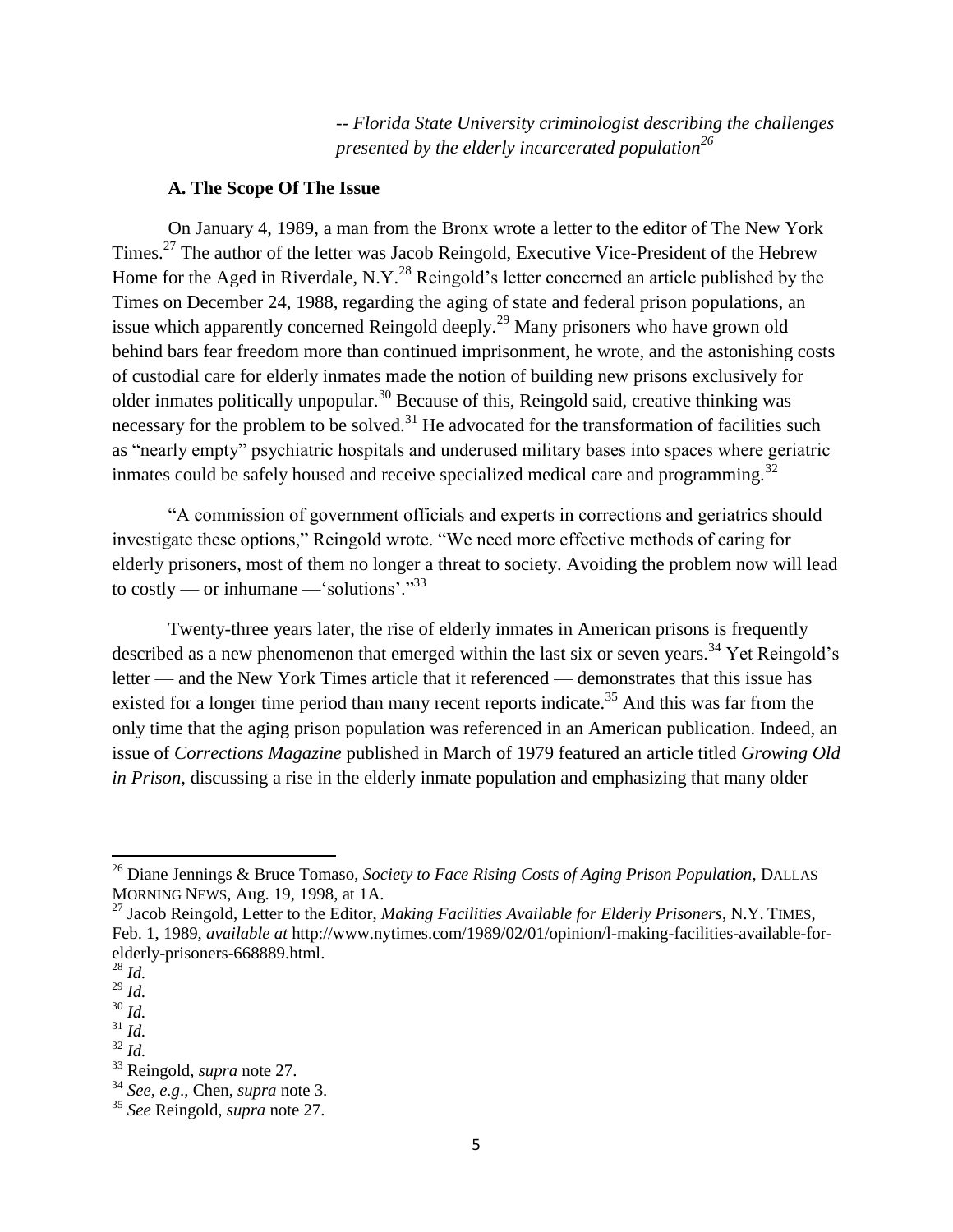inmates did not receive the specialized, age-appropriate attention that they needed.<sup>36</sup> "The elderly prisoner," the article stated, "is forgotten in the majority of U.S. prisons." $37$ 

Yet while the issue is not a new one, the scale of the issue has transformed dramatically since those early reports were written. Since 1979, the year when *Growing Old In Prison* was published in *Corrections Magazine*, the number of elderly inmates in the U.S. increased by more than 1,300%<sup>38</sup> During that time, elderly inmates have gone from a relatively small niche in the inmate population<sup>39</sup> to the most-rapidly growing prison demographic in America.<sup>40</sup> A report released in 2012 by Human Rights Watch stated that the number of state and federal prisoners age 65 and over increased by 63 percent from 2007 to 2010.<sup>41</sup> Inmates age 55 and older — the classification used for "elderly" in many states — nearly quadrupled between 1995 and 2010, a statistic that becomes even more surprising when considering that the total number of prisoners grew by less than half in that same time period.<sup>42</sup> Perhaps most astonishing, though, are the predictions for the future of America's correctional institutions. With one in every ten state inmates currently serving a life sentence,  $43$  and with an additional 11% of state inmates currently serving a sentence of more than 20 years,<sup>44</sup> experts estimate that *one-third of all prisoners in American correctional facilities will be 50 or older by 2030*. 45

There is no doubt that the American prison population is aging, and will continue to age at a rapid rate for at least the next couple of decades. And there is also no doubt that while concerns about elderly prisoners are not unprecedented, the rapid proportional increase of elderly prisoners in correctional facilities is rather new, occurring primarily within the past 10 or 15 years.<sup>46</sup> This "silver tide behind bars"<sup>47</sup> puts correctional institutions in a unique position because

<sup>36</sup> *See* K. Krajick, *Growing Old in Prison*, 5 CORRECTIONS MAGAZINE 33–46 (Mar. 1979). For other early reports warning of the growing elderly incarcerated population, *see*, *e.g*., Ann Goetting, *The Elderly In Prison: Issues and Perspectives*, 20 J. RESEARCH IN CRIME AND DELINQUENCY 291 (1983); Gennaro F. Vito & Deborah G. Wilson, *Forgotten People: Elderly Inmates*, 49 FED. PROBATION 18 (1985). <sup>37</sup> Krajick, *supra* note 36, at 33.

<sup>38</sup> *See* AT AMERICA'S EXPENSE: THE MASS INCARCERATION OF THE ELDERLY (ACLU 2012) (noting that the elderly incarcerated population has risen by 1,300% since the 1980s).

<sup>&</sup>lt;sup>39</sup> In 1979, New York State housed only approximately 180 prisoners over the age of 60. Michigan housed only 120 inmates above age 50. *See* Krajick, *supra* note 36

<sup>40</sup> *See, e.g*., Abner, *supra* note 14, at 8; Williams, *supra* note 14.

<sup>41</sup> OLD BEHIND BARS, *supra* note 14, at 18.

<sup>&</sup>lt;sup>42</sup> See id. at 20. The statistics showing the aging of the prison population are equally stunning when considered on a state-by-state basis. For instance, in California, the number of inmates age 55 and above grew by more than 500% between 1990 and 2009. *Id.* at 22.

<sup>43</sup> *See id.* at 33–36; *see also* Solomon Moore, *Number of Life Terms Hits Record*, N.Y. TIMES, July 22, 2009, http://www.nytimes.com/2009/07/23/us/23sentence.html?pagewanted=all. *See also* Part IIIA, *infra*. <sup>44</sup> OLD BEHIND BARS, *supra* note 14, at 32.

<sup>45</sup> *See, e.g*., Inimai Chettiar & Will Bunting, *Keeping Low-Risk Elderly Prisoners Behind Bars is a Budget-Buster*, CTR. FOR AMERICAN PROGRESS, June 13, 2012,

http://www.americanprogress.org/issues/2012/06/elderly\_prisoner.html.

<sup>46</sup> *See* note 14, *supra*.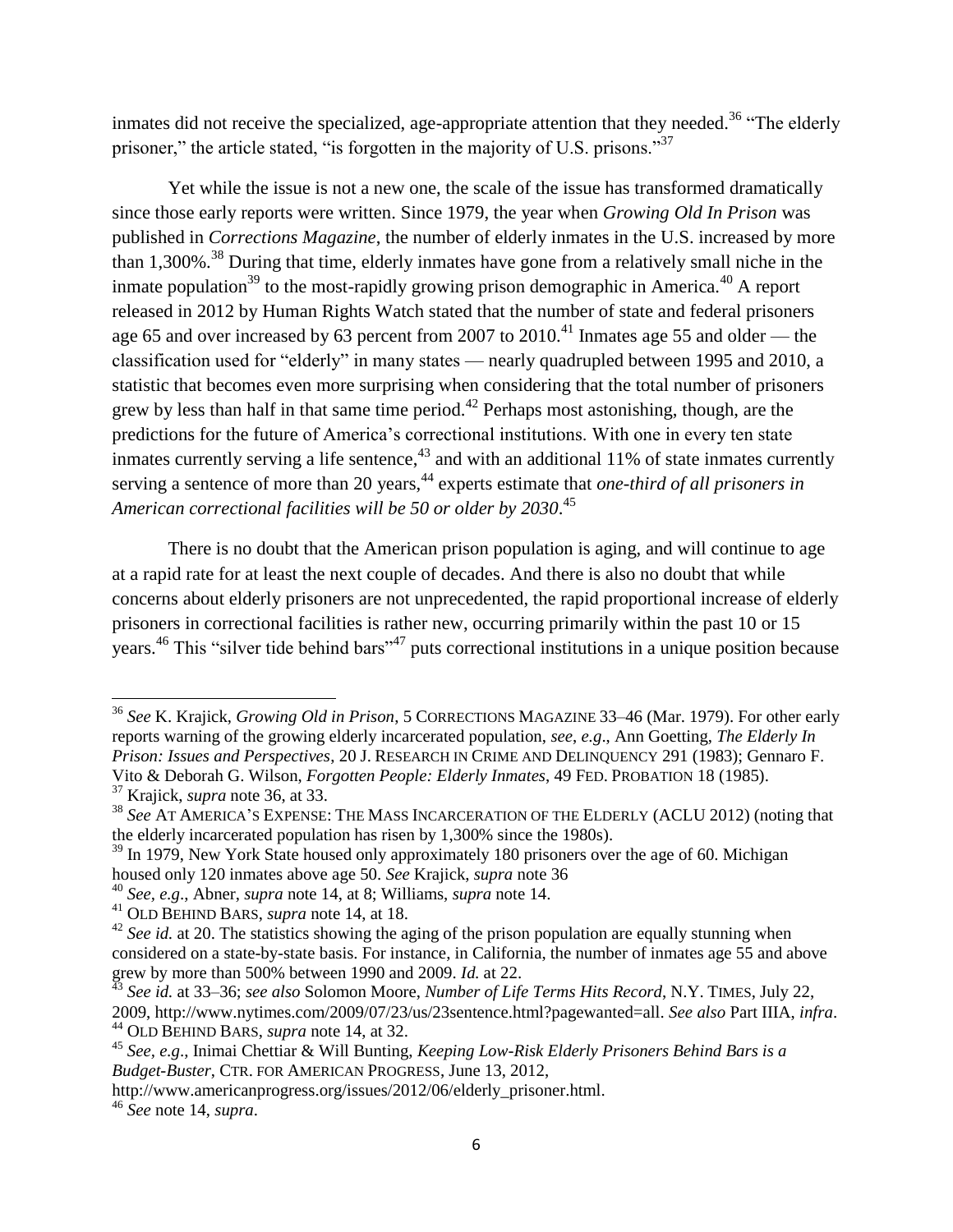prison, historically, has been a young person's game.<sup>48</sup> It also inspires questions about why this rapid increase of elderly inmates has occurred when it did, and whether a better understanding of the causes might eventually limit the effects.

## **1. "Types" Of Elderly Prisoners**

In general, elderly individuals end up behind bars in one of three ways.<sup>49</sup> Some elderly prisoners are long-term guests of the government, sentenced to life without parole or to a term of years that will last most (if not all) of their life.<sup>50</sup> These are the people who grow old in prison, who spend so long in the prison environment that it becomes a bona fide home to many of them.<sup>51</sup> Some of them take on the status of prison sages as they grow older, the wise old men and women to whom younger inmates will come for advice.<sup>52</sup> Often, younger inmates can become protective of these long-term prisoners, protecting them from harm as they grow older and lose the ability to fend for themselves in a prison environment.<sup>53</sup> Typically, these are also the inmates who face the greatest difficulties if released from prison.<sup>54</sup> After living behind prison walls and under prison rules — both written and unwritten — for so long, acclamation to life in free society is a tremendous challenge, one which requires a significant amount of mental and emotional support.<sup>55</sup>

<sup>47</sup> Phrase used by Karen Drucker in the title of her article *A Silver Tide Behind Bars: The High Cost of Living and Dying in Prison*. *See* Karen Drucker, *A Silver Tide Behind Bars: The High Cost of Living and Dying in Prison*, CALIFORNIA PROGRESS REPORT,

http://www.californiaprogressreport.com/site/comment/reply/10026.

<sup>48</sup> *See, e.g*., ROBERT KASTENBAUM, ENCYCLOPEDIA OF ADULT DEVELOPMENT 183 (1993) (asserting that "the elderly" are less likely to commit crimes because they are less capable to cope with a criminal lifestyle); Timothy Curtin, *The Continuing Problem of America"s Aging Prison Population and the Search for a Cost-Effective and Socially Acceptable Means of Addressing It*, 15 ELDER L.J. 473, 477 (2007) (stating that most older inmates are serving sentences "for crimes committed in their youth" and that recidivism among older individuals is extremely low). However, within the past couple of years, the number of elderly first-time offenders has increased, although the number of older criminals is still much lower than the number of younger offenders. *See* OLD BEHIND BARS, *supra* note 14, at 36.

<sup>49</sup> *See* CORRECTIONAL HEALTHCARE: ADDRESSING THE NEEDS OF ELDERLY, CHRONICALLY ILL, AND TERMINALLY ILL INMATES 10 (Jayne Anno, Camelia Graham, James E. Lawrence, Ronald Shansky, eds., U.S. Dep't of Justice 2004); *see also* JEREMY L. WILLIAMS, THE AGING INMATE POPULATION: SOUTHERN STATES OUTLOOK 6–7 (2006).

<sup>50</sup> *See* CORRECTIONAL HEALTHCARE, *supra* note 49, at 10.

<sup>51</sup> *See id.*

<sup>52</sup> *See* Telephone Interview with Keith Davis, Warden of Deerfield Correctional Facility in Virginia (July 11, 2012). Deerfield Correctional Facility primarily houses elderly prisoners. Mr. Davis described several situations where he observed the few younger inmates that are housed at Deerfield clearly being "mentored"—in a positive way — by the older inmates in the prison.

<sup>53</sup> *See id; see also* Part II, *infra*.

<sup>54</sup> *See* CORRECTIONAL HEALTHCARE, *supra* note 49, at 10; *see also* Interview with Ronald Aday, *supra*  note 13.

<sup>55</sup> Interview with Ronald Aday, *supra* note 13; interview with Keith Davis, *supra* note 52.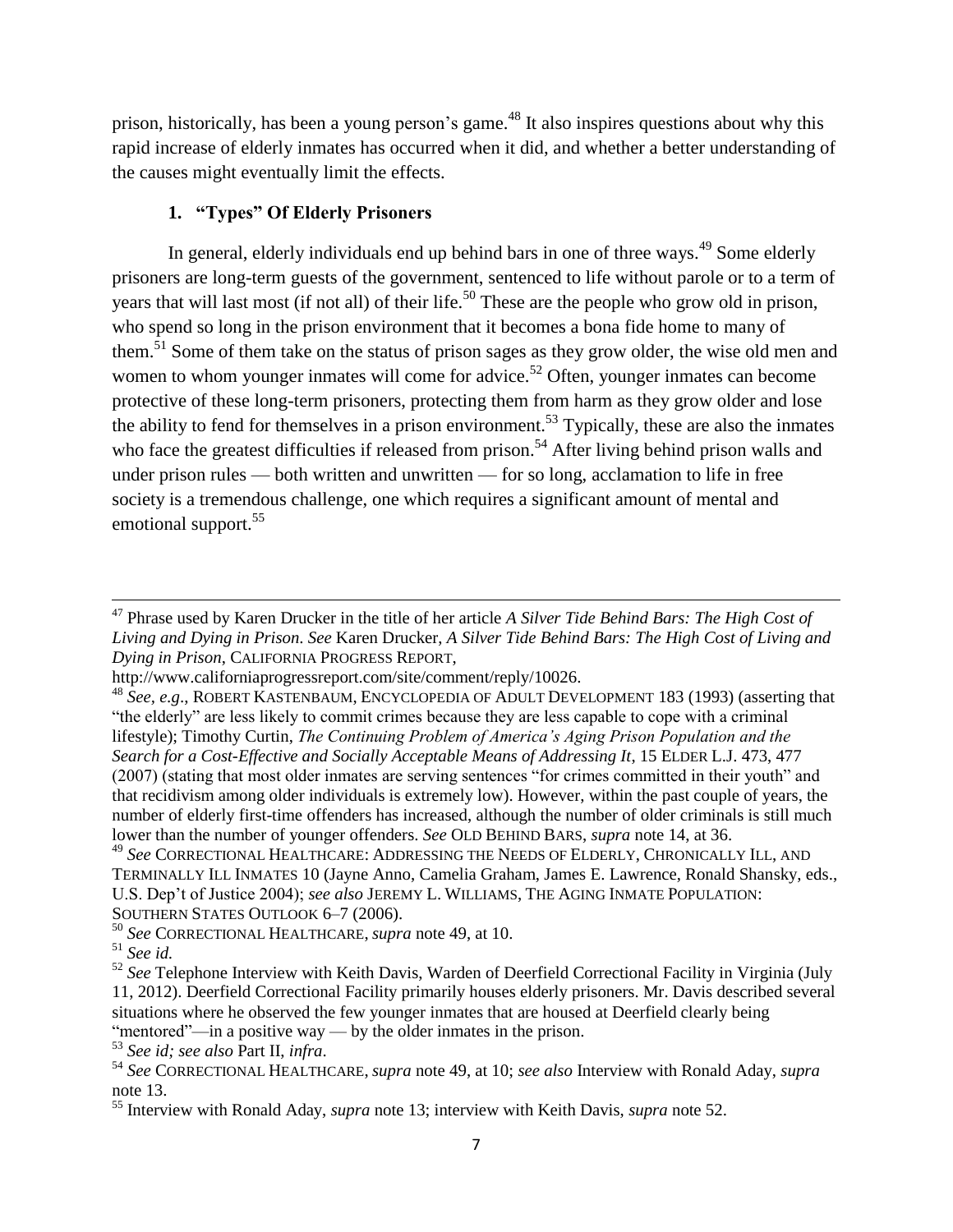On the other end of this spectrum are the new arrivals. These are individuals like the above-mentioned John Bunz, experiencing his first taste of prison at age  $90<sup>56</sup>$  This is a categorical group that is on the rise, with the number of state and federal prisoners age 55 and above at the time of sentencing doubling between 1995 and  $2010$ .<sup>57</sup> For these elderly prisoners, the adjustment to prison life often is a tremendous shock.<sup>58</sup> Commonly, they are at a heightened risk of exploitation at the hands of younger prisoners, who recognize the new arrival not only as a "newbie" but also as somebody who is typically too frail or ill to defend himself or herself.<sup>59</sup> The new arrival also lacks the understanding of the "prison game" and the connections that the long-term prisoners have formed and acquired.<sup>60</sup> Under these pressures of a first stint in prison at an advanced age, they can pose a heightened risk of self-harm, including suicide. $^{61}$ 

In the middle between the long-term guests and the new arrivals are the frequent visitors. These are the repeat offenders, the people who receive a short or medium-length sentence, serve their time, receive their freedom, and then later commit another crime that brings them back to prison.<sup>62</sup> This group also includes people who receive longer-than-usual sentences for relatively low-level felonies through "three-strikes laws" and other statutes aimed at punishing recidivism.<sup>63</sup> Sometimes, these individuals will wind up in prison at various stages of their lives — as a young person, as a middle-aged person, and as an elderly person.<sup>64</sup> Other times, they will commit a low-level offense as a younger person, receive a relatively short prison term, gain release, and then commit a higher-level offense that lands them a longer term, one that will keep them in prison well into their old age.<sup>65</sup> Quite rare, though, is the elderly individual who is released from prison and then commits another crime.<sup>66</sup> In general, the repeat offenders do not experience the culture shock that first-time elderly offenders receive, but also lack the degree of knowledge and security that many long-term inmates have.<sup>67</sup>

Comparing these three general varieties of elderly prisoners, one truth becomes evident: not all elderly inmates are equal. This is a reality which echoes throughout many areas regarding

<sup>56</sup> *See* Watson & Gryta, *supra* note 1.

<sup>57</sup> OLD BEHIND BARS, *supra* note 14, at 36–38.

<sup>58</sup> WILLIAMS, *supra* note 49, at 7.

<sup>&</sup>lt;sup>59</sup> *Id.* ("First-time offenders are less likely to adapt to prison life and typically are in greater threat of victimization").

<sup>&</sup>lt;sup>60</sup> See id; see also Curtin, *supra* note 48, at 484 ("Prisoners who enter prison for the first time when they are middle-aged or older encounter . . . a type of culture shock.").

<sup>61</sup> *See* CORRECTIONAL HEALTHCARE, *supra* note 49, at 10. Elderly inmates in general pose an increased risk of clinical depression and other forms of "psychiatric morbidity." See Serena Fazel et al., *Hidden Psychiatric Morbidity in Elderly Prisoners*, 179 BRITISH J. OF PSYCHIATRY 535, 539 (2001).

<sup>62</sup> *See* CORRECTIONAL HEALTHCARE, *supra* note 49, at 10; WILLIAMS, *supra* note 49, at 6.

<sup>63</sup> *See* Part IIIA, *infra*.

<sup>64</sup> *See* RONALD ADAY, AGING PRISONERS: NEW FRONTIER FOR RESEARCH & PRACTICE 3 (PowerPoint Presentation 2004); Interview with Ronald Aday, *supra* note 13.

<sup>65</sup> *See* Interview with Ronald Aday, *supra* note 13.

<sup>66</sup> *See, e.g*., Curtin, *supra* note 48, at 477.

<sup>&</sup>lt;sup>67</sup> WILLIAMS, *supra* note 49, at 7 ("[L]ong term offenders are more institutionalized than recidivists.").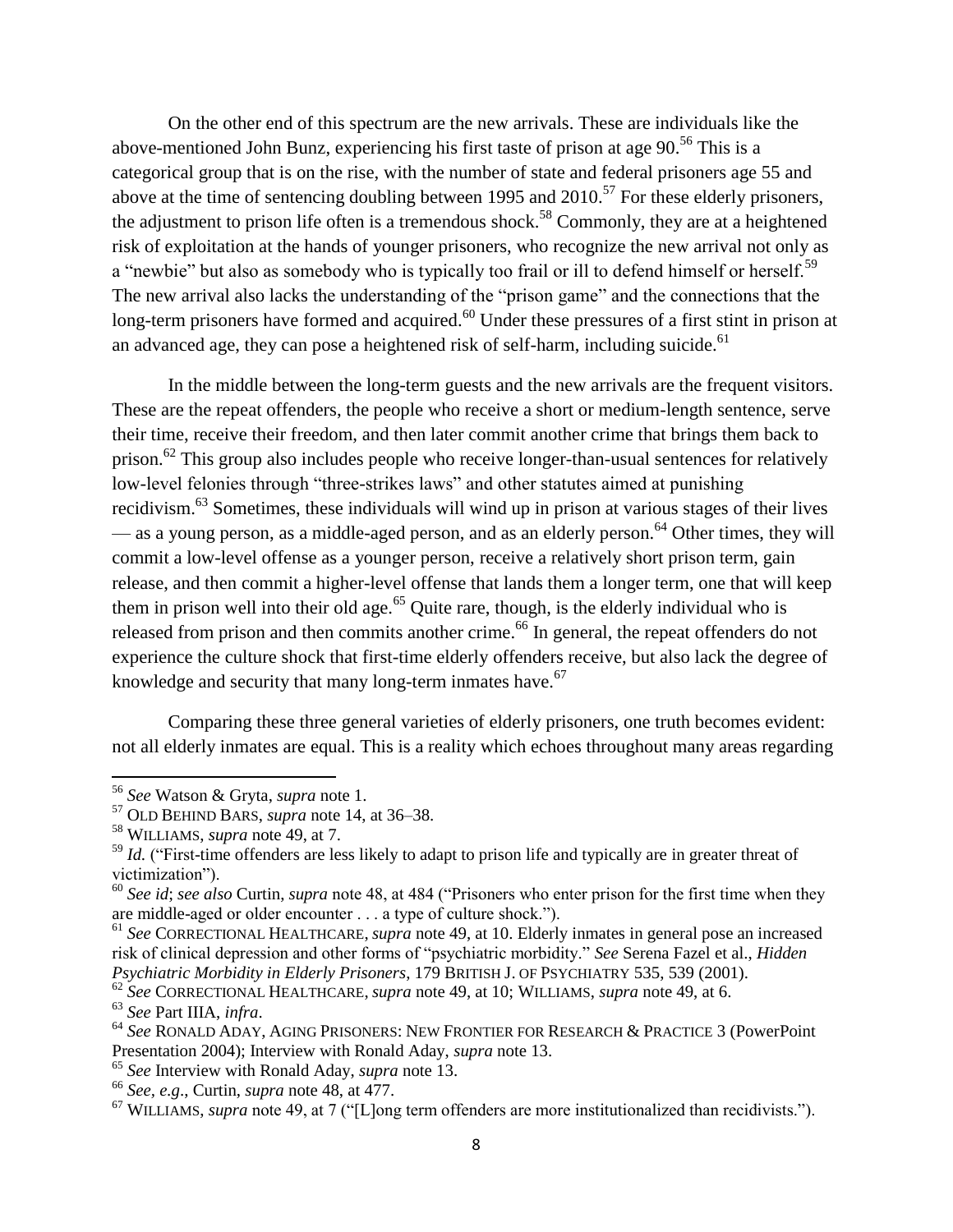the aging prison population, as this article will demonstrate. It also is a factor which makes policies regarding elderly inmates difficult for correctional institutions and political bodies.<sup>68</sup> This is an area where one size clearly does not fit all.<sup>69</sup> As a consequence, seeking uniformity in determining what should be done about and for elderly prisoners can often become a daunting task.

## **2. Defining "Elderly" In The Prison Context**

One of these challenging policy areas is one of the most fundamental to this area: what precisely indicates that a particular inmate is "elderly"?<sup>70</sup> There is little doubt that the term "elderly" carries with it an understanding that a person must have reached a particular age. In American society, this is typically understood to be 65 years of age, the criteria used by the United States Census Bureau.<sup>71</sup> Yet very few states today require an inmate to reach the age of 65 before classifying him or her as elderly.<sup>72</sup> Instead, many states, as well as the National Institute of Corrections, define "elderly" in the prison system to be 50 years old.<sup>73</sup>

The discrepancy exists because the physiological age of inmates tends to be substantially older than their chronological age.<sup>74</sup> The National Institute of Corrections has determined that inmates over the age of 50 tend to have the body and mind of a person 11.5 years older than his or her chronological age.<sup>75</sup> Thus, a prisoner who is 55 years old would, on average, possess the physical and psychological functioning of somebody who is 66.5 years old.

 $\overline{a}$ 

<sup>70</sup> *See generally* VERA INST. OF JUSTICE, IT'S ABOUT TIME: AGING PRISONERS, INCREASING COSTS AND GERIATRIC RELEASE 4 (2010) (noting the wide range of definitions of "elderly" utilized by the individual states); AGING OUT IN PRISON: AGE DISTRIBUTION OF THE COLORADO PRISON SYSTEM 2 (2011) (describing the different definitions that states use when determining whether an inmate is "elderly"); Helen Rippier Wheeler, *Senior Power: "Graying Prisons," Early Release, and "Assisted Living",*  BERKLEY DAILY PLANET, Jan. 3, 2011, http://www.berkeleydailyplanet.com/issue/2011-01-

<sup>68</sup> *See* Part ID, *infra*.

<sup>&</sup>lt;sup>69</sup> See OLD BEHIND BARS, *supra* note 14, at 17 ("Individual men and women in prison, as in the community, age at different rates and in different ways. In prison, there are prisoners who, at 75 years old, are more active, independent, and healthy than some who are much younger but who struggle with even the simplest of activities because of the burdens of disease and impairment.‖); Curtin, *supra* note 48, at 482 ("Observers should remember elderly inmates constitutes a group with a wide range of physical and mental abilities.‖). *See also* Part II and III, *infra*.

<sup>05/</sup>article/37048?headline=Senior-Power-Graying-prisons-early-release-and-assisted-living-.

<sup>71</sup> *2010 Census Definitions of Subject Characteristics*, U.S. Census Bureau, *available at*  http://www.census.gov/main/www/glossary.html.

<sup>72</sup> *See* IT'S ABOUT TIME, *supra* note 70; *see also* WILLIAMS, *supra* note 49, at 1 (noting that out of the 16 "Southern States" surveyed, 12 had a definition of "elderly" under the age of 65).

<sup>73</sup> IT'S ABOUT TIME, *supra* note 70, at 4; Wheeler, *supra* note 70.

<sup>74</sup> IT'S ABOUT TIME, *supra* note 70, at 4–5; AGING OUT IN PRISON, *supra* note 70, at 3.

<sup>75</sup> Jaime Shimkus, *Corrections Copes with Care for the Aged*, NAT'L COMM'N ON CORRECTIONAL HEALTH CARE, Summer 2004, *available at* http://www.ncchc.org/pubs/CC/aging\_inmates.html.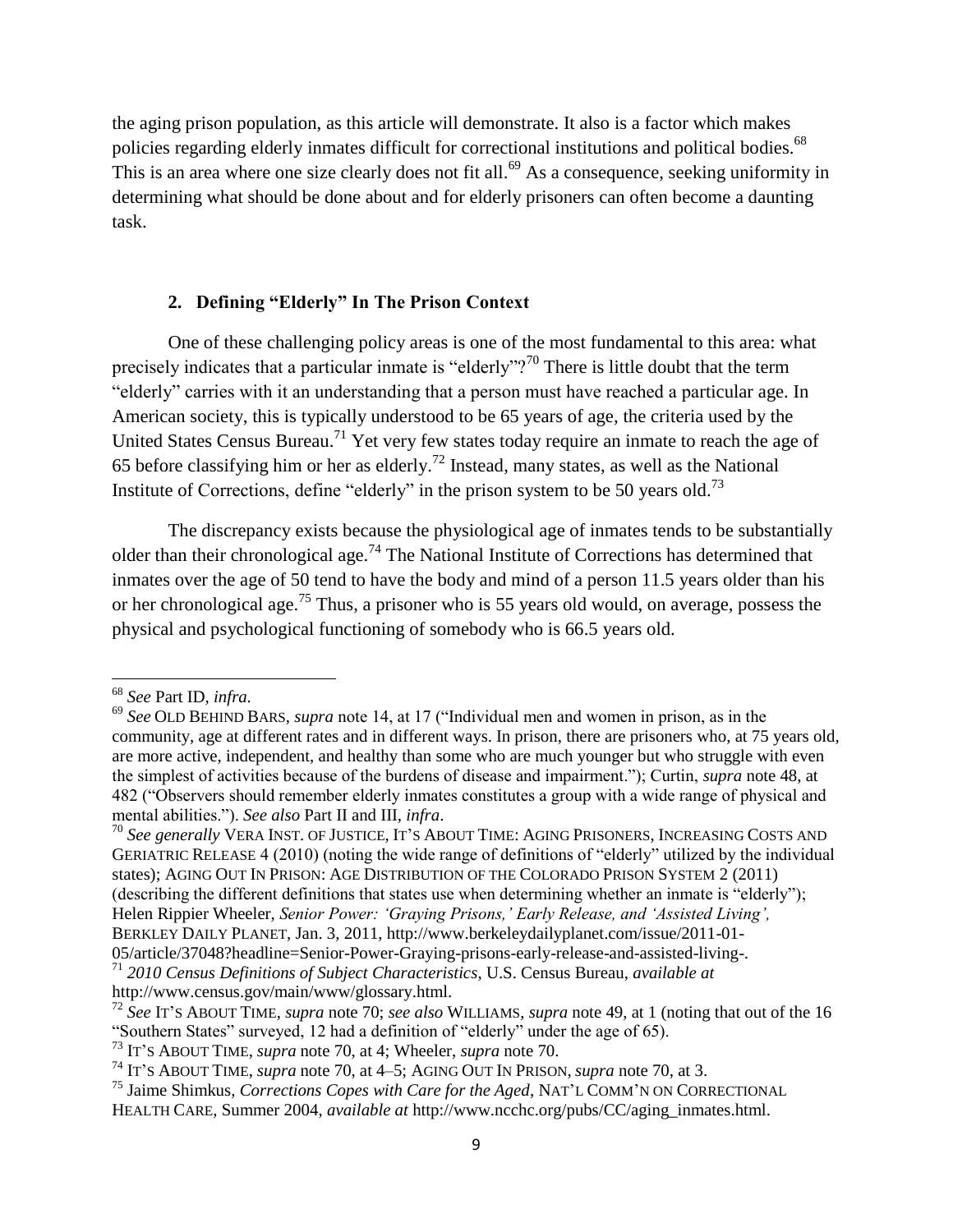Often, a history of substance abuse or other high-risk behaviors before incarceration is a primary contributor to this gap between chronological and physiological age.<sup>76</sup> The general stress of day-to-day prison life — confrontations with other inmates and staff, fear of abuses by other inmates and by staff, loss of self-esteem, lack of privacy, separation from family and friends, financial pressures related to imprisonment, fear of becoming sick or dying behind bars, lack of hope for the future — also exacerbates this increased aging process in prison.<sup>77</sup> Prisons can also be "hotbeds" for the transmission of infectious diseases and for lifestyles that are, in general, unhealthy.<sup>78</sup> Combine all of these factors, and the results can be dehabilitating. Multiple firsthand accounts describe inmates who are only in their mid-50s, but who have the appearance and limitations characteristic of somebody much older.<sup>79</sup>

Still, states do vary widely in the way that they define "elderly" in their prison populations.<sup>80</sup> Fifteen states use age 50 as a benchmark.<sup>81</sup> Others use age 55, the threshold that is also used by the National Commission on Correctional Health Care.<sup>82</sup> As of 2010, one state even set the bar for "elderly" as late as age  $70<sup>83</sup>$  Some states avoid using a chronological age at all, instead relying on the degree to which the inmate is disabled and unable to provide personal care to himself or herself.<sup>84</sup>

Given the lack of homogeneity among elderly prisoners, this last option appears to be the most attractive in many ways. As longtime prison health care consultant and former New York State Department of Corrections Chief Medical Officer Robert Greifinger pointed out, "the biggest problem here really isn't somebody's age. When you talk about problems with elderly prisoners, you're really focusing on people with functional disabilities. Those disabilities tend to get worse as people age. But it's not as if every elderly prisoner is disabled. Some are severely

<sup>76</sup> IT'S ABOUT TIME, *supra* note 70, at 5. *See also* Telephone Interview with Dr. Carl J. Koenigsmann, Deputy Commissioner and Chief Medical Officer for the New York State Dep't of Corrections and Community Supervision (July 3, 2012).

<sup>77</sup> *See* Telephone Interview with Dr. Robert B. Greifinger, noted medical consultant and author about correctional health care policy and quality management, and Distinguished Research Fellow at John Jay College of Criminal Justice (Apr. 14, 2012); Interview with Carl Koenigsmann, *supra* note 76; Interview with Keith Davis, *supra* note 52.

<sup>78</sup> *See*, *e.g*., Theodore M. Hammett, Patricia Harmon & William Rhodes, *The Burden of Infectious Disease Among Inmates*, 92 AM J. PUB. HEALTH 1789–94 (2002); BARBARA BERKMAN & SARA D' AMBRUOSO, HANDBOOK OF SOCIAL WORK IN HEALTH AND AGING 234 (2006).

<sup>79</sup> *See* Interview with Ronald Aday, *supra* note 13; Interview with Keith Davis, *supra* note 52; Interview with Carl Koenigsmann, *supra* note 76.

<sup>80</sup> *See* note 70, *supra*.

<sup>81</sup> IT'S ABOUT TIME, *supra* note 70, at 4.

<sup>82</sup> *Id.; see also* Shimkus, *supra* note 75.

<sup>83</sup> IT'S ABOUT TIME, *supra* note 70, at 4.

<sup>84</sup> CORRECTIONAL HEALTHCARE, *supra* note 49.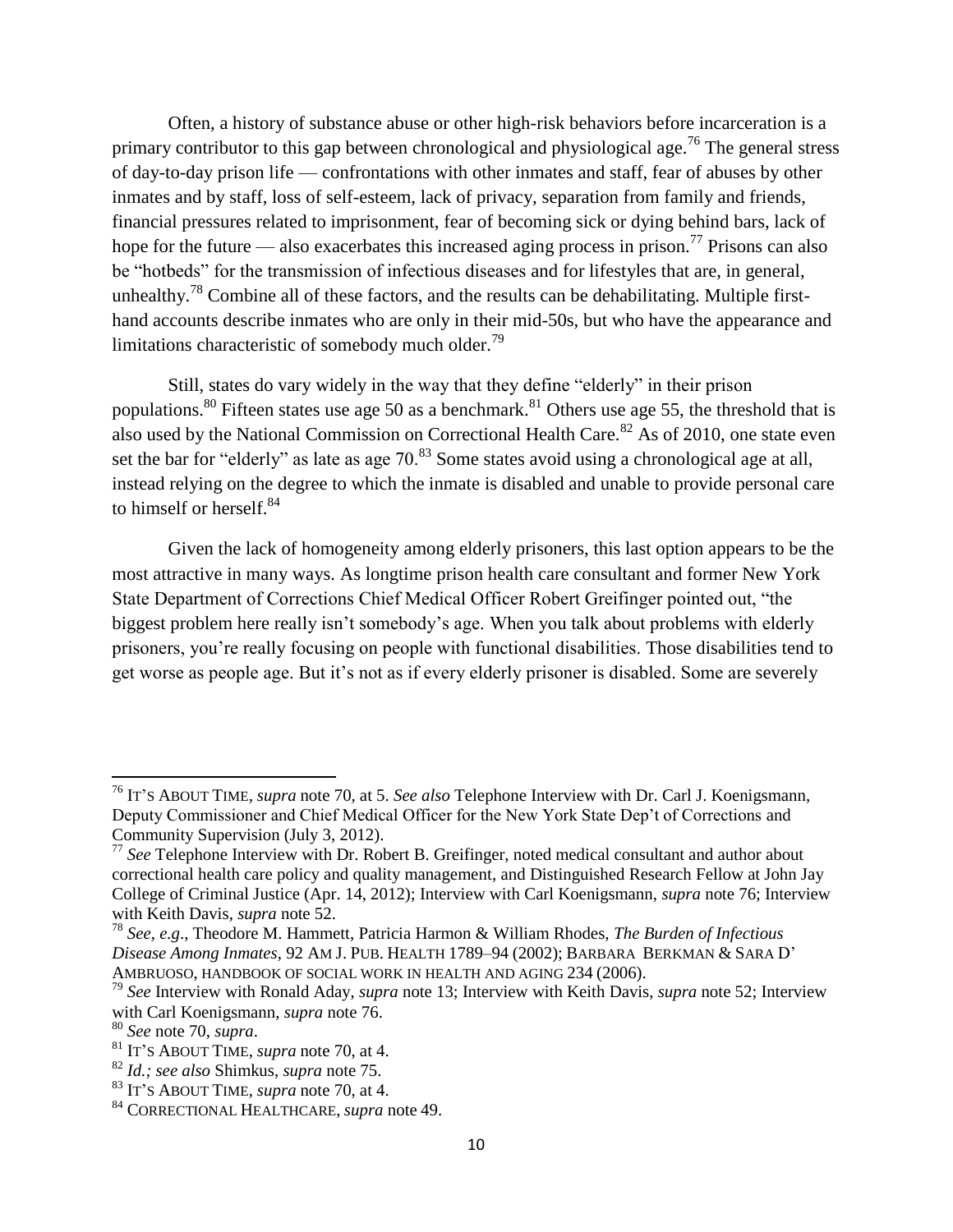disabled, some are partially disabled but can still perform most essential functions for themselves, and some are still in surprisingly good health for their age.<sup>85</sup>

In addition to this, elderly individuals also experience certain changes and phenomena that cannot all be classified under formal heading of "disability."<sup>86</sup> For instance, generally speaking, an older person — even if not medically diagnosed as disabled — will still typically move slower and have less physical strength and a more limited range of motion than a younger person.<sup>87</sup> Another common example is the person who does not have a specific cognitive impairment, but who simply has become a little more forgetful or a little more disoriented as they have grown older.<sup>88</sup> In a prison, where a person's chronological age can easily lead an evaluator to believe that they must be in better shape than they really are,<sup>89</sup> an approach based strictly on disability evaluations appears to potentially be problematic.

Thus, it seems that the best practice for the states and the federal government regarding the prison definition of "elderly" would be to focus on disability status, but to also have an agebased cutoff point. For instance, statutes could be written such that an inmate of any age with certain disabilities or other medical issues would be considered "elderly" for care purposes, but that all inmates age 55 and older would automatically be considered elderly, regardless of disability status. Given that a 55-year-old inmate will, on average, have the physiological age of somebody in their mid-60s — the common age for defining "elderly" in America — this would be a reasonable way to structure a definition that is challenging to pinpoint.

## **3. Factors Leading To The Recent Rapid Increase Of Elderly Prisoners In America**

An entire book could easily be devoted to speculating what political, legal, and cultural factors have caused the sudden spike in America's elderly prison population. When an old, nagging issue suddenly becomes a rapidly growing matter of national concern, questions naturally abound as to why. Overall, though, observers seem to agree on at least two factors that are core causes of this trend's recent sharp upward swing: the aging of America's "Baby Boomer" generation and the more frequent administration of longer prison sentences.

<sup>85</sup> Interview with Robert Greifinger, *supra* note 77.

<sup>86</sup> *See id.*

<sup>&</sup>lt;sup>87</sup> OLD BEHIND BARS, *supra* note 14, at 45 ("Older prisoners, even if they are not suffering illness, can find the ordinary rigors of prison particularly difficult because of a general decline in physical and often mental functioning which affects how they live in their environments and what they need to be healthy, safe, and have a sense of well-being.").

<sup>88</sup> *Id.* 

<sup>&</sup>lt;sup>89</sup> In working with an aging prison population, corrections officers and other prison personnel must realize that an inmate who is only 50 or 55 years old in chronological years will commonly have the physical and mental limitations of a much older human being. *See* note 70, *supra*.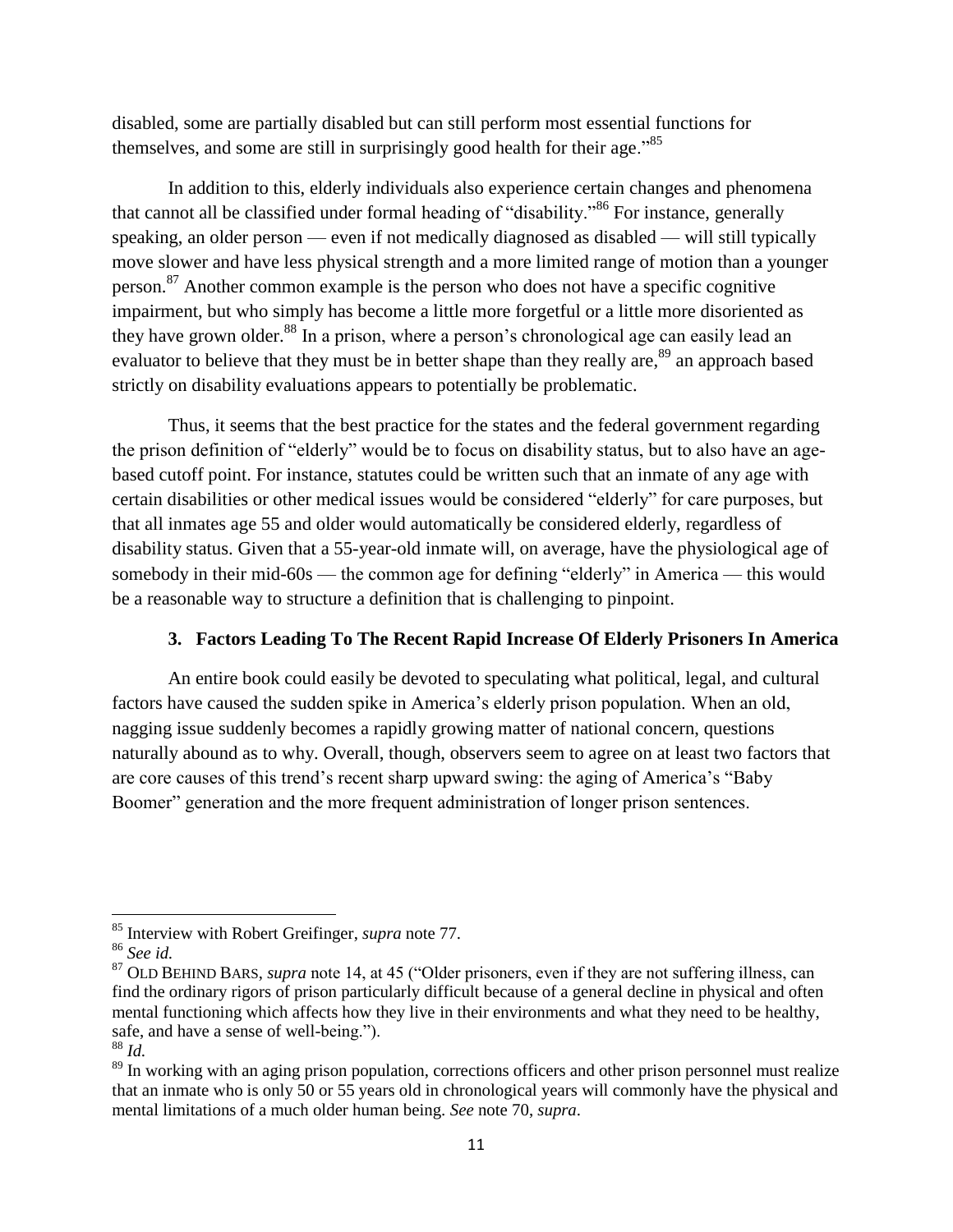The aging of the "Baby Boomers" — individuals born between 1945 and 1964, a period when 76 million children were born in the United States $90$  — has attracted nationwide media attention in recent years.<sup>91</sup> By 2020, the population of Americans age 55 to 64 will have grown 73% since 2000, and the number of people over age 65 will have increased 54% — an aging trend that is unprecedented in this country.<sup>92</sup> Naturally, it follows that a percentage of these ―Baby Boomers‖ are in prison, particularly given the extremely high incarceration rates in the United States.<sup>93</sup> Just as this large segment of the national population is aging in free society, the "Boomers" behind bars are beginning to turn gray, too.

The second of these factors, the rise in longer prison sentences, has become a national controversy.<sup>94</sup> The United States incarcerates a higher share of its total population than any other nation in the world.<sup>95</sup> As of 2008, the United States contained only 5% of the world's population, yet housed more than 20% of the world's prison population.<sup>96</sup> Between 1980 and 2010, the total number of people incarcerated in the United States increased by a whopping  $400\%$ .<sup>97</sup> Surprisingly, many of the men and women kept in American prisons and jails are not there for

<sup>90</sup> *See* The Older Population: 2010, U.S. Census Bureau, Nov. 2011, *available at*  http://www.census.gov/prod/cen2010/briefs/c2010br-09.pdf.

<sup>91</sup> *See, e.g*., *Few Cities are Ready for Aging Baby Boomer Population*, AP WIRE, Mar. 25, 2012, *available at* http://www.usatoday.com/news/health/story/health/story/2012-03-25/Few-US-cities-are-ready-foraging-baby-boomer-population/53765292/1*;* Julie Lasky, *On Aging Baby Boomers, and the Question of Where to Live*, N.Y. TIMES, Nov. 23, 2011, http://www.nytimes.com/2011/11/24/garden/qa-authors-onaging-boomers-and-housing-options.html; *Growing Old, Baby Boomer Style*, CBS NEWS, Jan. 10, 2006, http://www.cbsnews.com/2100-500368\_162-1195879.html.

<sup>92</sup> *See, e.g*., *Healthy Living and Aging Facts*, NORTH CASTLE PARTNERS,

http://www.northcastlepartners.com/hlafacts.php.

<sup>93</sup> *See* Abner, *supra* note 14, at 9; Interview with Ronald Aday, *supra* note 13.

<sup>&</sup>lt;sup>94</sup> See, e.g., PEW CTR. FOR THE STATES, ONE IN 100: BEHIND BARS IN AMERICA 2008 (2008); JOHN SCHMITT, KRIS WARNER & SARIKA GUPTA, THE HIGH BUDGETARY COST OF INCARCERATION (Ctr, for Econ. And Policy Research 2010); OLD BEHIND BARS, *supra* note 14, at 87–95; AT AMERICA'S EXPENSE; *supra* note 38; Lisa Bloom, *When Will the U.S. Stop Mass Incarceration?*, CNN, July 3, 2012, http://www.cnn.com/2012/07/03/opinion/bloom-prison-spending/index.html.

<sup>&</sup>lt;sup>95</sup> See INT'L CTR. FOR PRISON STUDIES, PRISON BRIEF: HIGHEST TO LOWEST RATES (2010) (listing the United States as having the highest rate of incarceration out of the 216 countries surveyed); SCHMITT ET AL., *supra* note 94, at 3 (stating that the U.S. "incarcerates a higher share of its population than any other country in the world.").

<sup>96</sup> Sasha Abramsky, *Toxic Persons: New Research Shows Precisely How the Prison-to-Poverty Cycle Does Its Damage*, SLATE, Oct. 8, 2010,

http://www.slate.com/articles/news\_and\_politics/jurisprudence/2010/10/toxic\_persons.html. Criminal justice leaders of other nations have said that they are "mystified and appalled" by the American incarceration rate. Adam Liptak, *Inmate Count in the U.S. Dwarfs Other Nations*, N.Y. TIMES, Apr. 23,

<sup>2008,</sup> http://www.nytimes.com/2008/04/23/us/23prison.html?\_r=2&ref=american\_exception.

<sup>97</sup> *See* AT AMERICA'S EXPENSE; *supra* note 38, at i.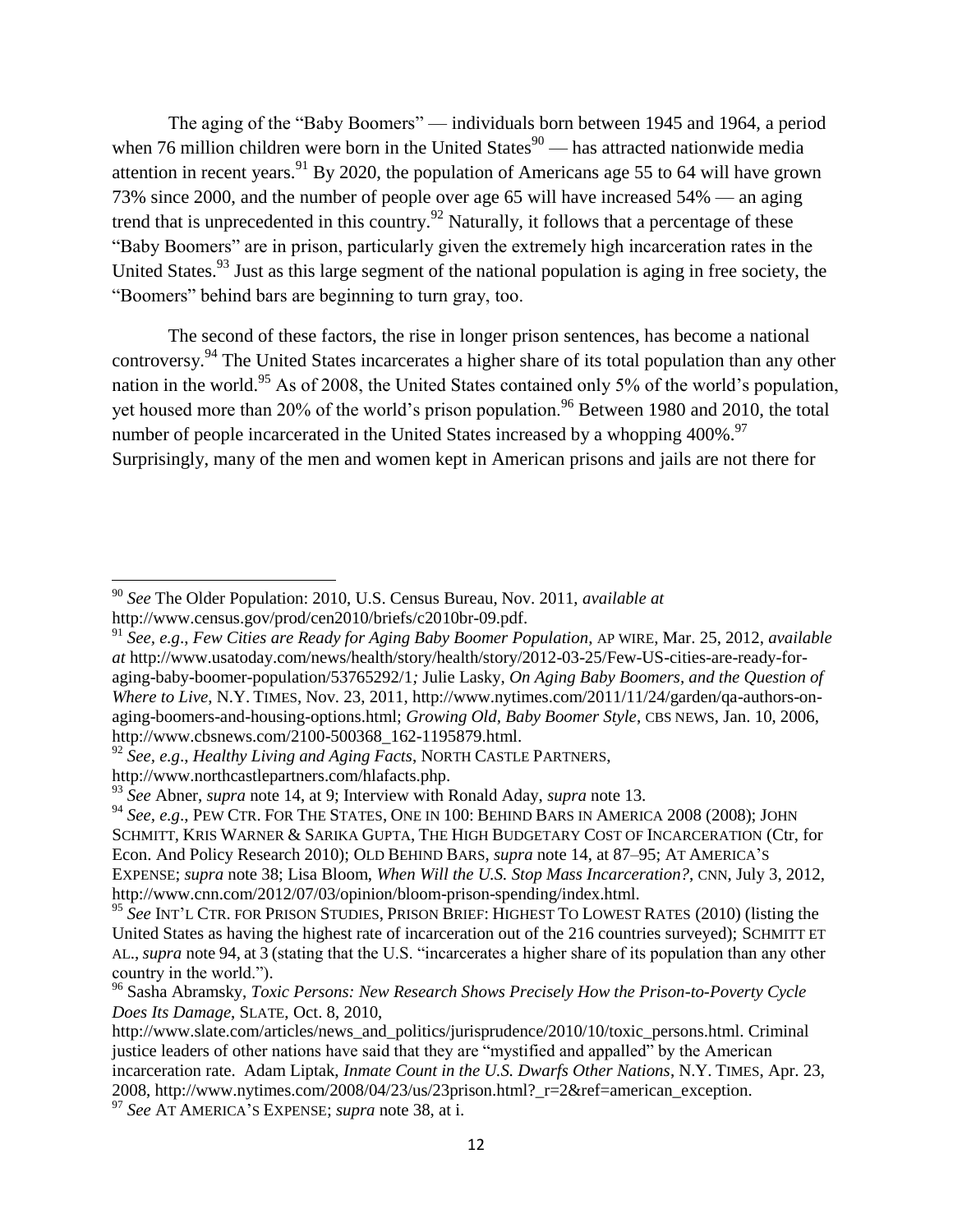violent crimes.<sup>98</sup> As of 2010, 60 percent of the United States prison and jail population were nonviolent offenders, a significant increase from just three decades earlier.<sup>99</sup>

The trend toward longer sentences began in the 1980s, with the federal pronouncement of the "war on drugs" and the general belief that criminals were not penalized harshly enough for the crimes they committed.<sup>100</sup> A "tough on crime" era began, with legislatures imposing mandatory minimum sentences for a number of crimes and greatly limiting judges' discretion in sentencing.<sup>101</sup> The use of life sentences without the possibility of parole became a more frequently wielded sentencing tool.<sup>102</sup> Laws designed to severely punish repeat offenders, such as "three strikes" laws, also became more prevalent, particularly in the  $1990s$ .<sup>103</sup> At the same time, the use of alternatives to prison incarceration as forms of punishment decreased.<sup>104</sup>

Proponents of these new sentencing measures argue that the harsher sentences have a significant positive impact on public safety in America.<sup>105</sup> Opponents of the longer sentences

<sup>98</sup> *See* NGA CTR. FOR BEST PRACTICES, STATE EFFORTS IN SENTENCING AND CORRECTIONS REFORM 3(Oct. 2011); Editorial, *Sensible Sentences for Nonviolent Offenders*, N.Y. TIMES, June 14, 2012,

http://www.nytimes.com/2012/06/15/opinion/sensible-sentences-for-nonviolent-offenders.html; SCHMITT ET AL., *supra* note 94, at 1. Importantly, however, not all non-violent offenders are created equal. Some pose an obvious risk of recidivism, and should not be let loose upon the public while they are still clearly a threat to commit further crimes. *See* David Griffith, *The Fallacy of the Nonviolent Offender*, POLICE MAGAZINE, Sept. 17, 2009, http://www.policemag.com/channel/patrol/articles/2009/09/the-fallacy-ofthe-nonviolent-offender.aspx. As already noted, however, elderly inmates tend to pose a very low risk of recidivism, making non-violent offenders who are elderly or who have grown old in prison due to long sentences a prime candidate for early release programs, or even for shorter sentences at the outset. *See*  Part III, *infra*.

<sup>99</sup> SCHMITT ET AL., *supra* note 94, at 1.

<sup>&</sup>lt;sup>100</sup> See, e.g., PAULA M. DITTON & DORIS JAMES WILSON, TRUTH IN SENTENCING IN STATE PRISONS (U.S. Dep't of Justice 1999) Maureen Cavanaugh & Pat Finn, *Prison Crisis: Long Sentences, More Prisoners*, KPBS, Oct. 7, 2009, *available at* http://www.kpbs.org/news/2009/oct/07/prison-crisis-long-sentencesmore-prisoners/.

<sup>&</sup>lt;sup>101</sup> See DITTON & WILSON, *supra* note 100, at 1 ("Pressure for longer sentences and uniform punishment led to mandatory minimums and sentencing guidelines in the 1980s.").

<sup>102</sup> *See* OLD BEHIND BARS, *supra* note 14, at 33–36.

<sup>&</sup>lt;sup>103</sup> See DORIS LAYTON MACKENZIE, SENTENCING AND CORRECTIONS IN THE 21<sup>ST</sup> CENTURY: SETTING THE STAGE FOR THE FUTURE 22 (Nat'l Inst. Of Justice 2000); Ahmed A. White, *The Judicial Structure of Habitual Offender Laws and the Jurisprudence of Authoritarian Social Control*, 37 U. TOL. L. REV. 705 (2006) (describing the effects that three-strikes laws and similar polices have on increasing the American prison population); Chris Megerian, *Three-Strikes Law Costly and Ineffective, Study Says*, L.A. TIMES, Feb. 24, 2012, http://latimesblogs.latimes.com/california-politics/2012/02/prison-california-threestirkes.html; ONE IN 100, *supra* note 94, at 3. *See also* Part IIIA, *infra*.

<sup>104</sup> *See generally* SHANE PTAK, ALTERNATIVES TO INCARCERATION 7–8 (Sept. 19, 2003) (describing the decreased use of alternatives to imprisonment during the height of the "war on drugs" in the 1980s and beyond).

<sup>&</sup>lt;sup>105</sup> These claims do have some support in the literature regarding criminal justice practices. *See, e.g.*, DANIEL KESSLER & STEVEN LEVITT, USING SENTENCE ENHANCEMENTS TO DISTINGUISH BETWEEN DETERRENCE AND INCAPACITATION (Nat'l Bureau of Econ. Research Mar. 1998) (showing that one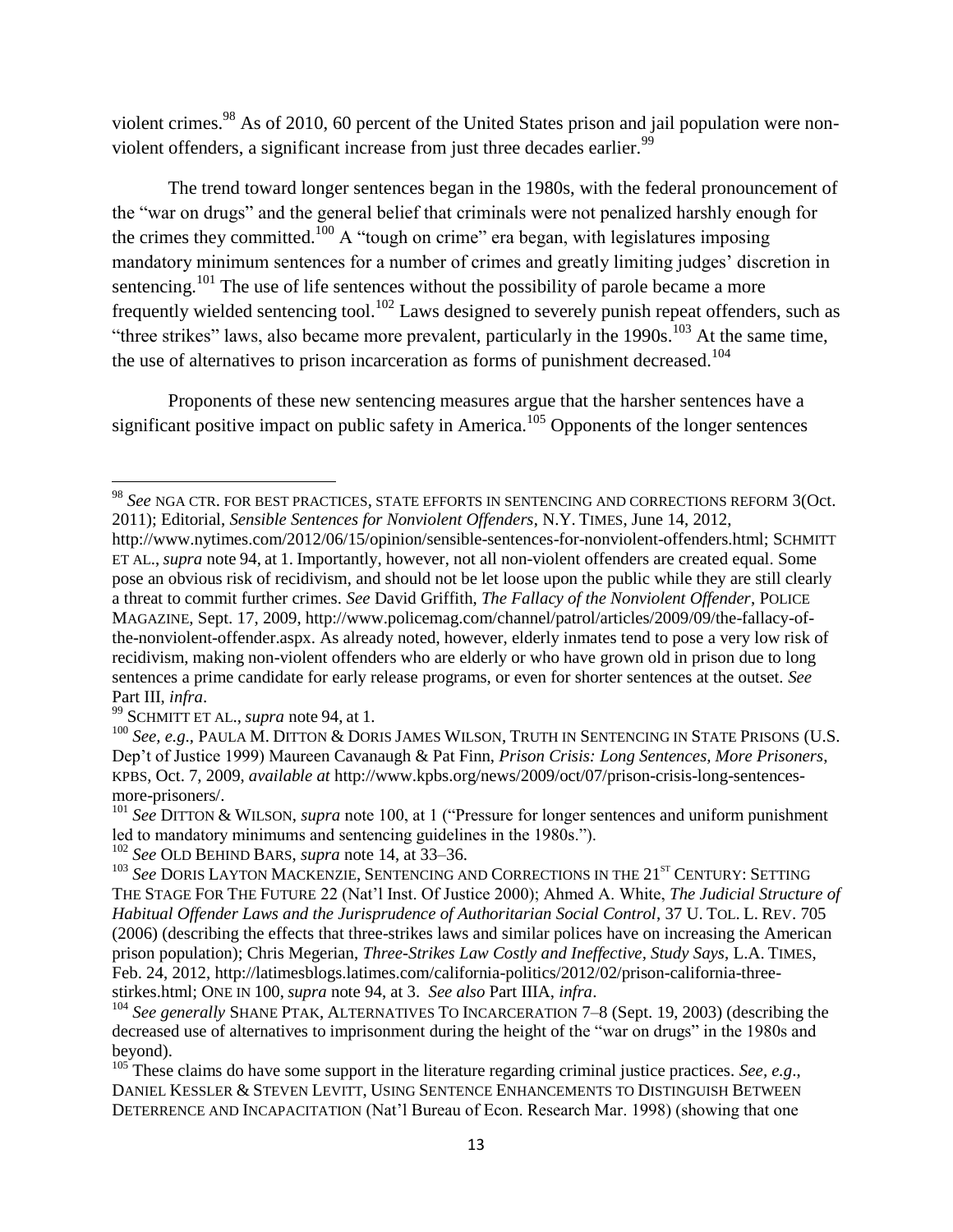argue that too many people are being locked up for comparatively minor non-violent crimes, and that prisons have turned into overcrowded warehouses that are more focused on punishment than rehabilitation.<sup>106</sup> Yet one fact cannot be denied by either side in this debate: the longer sentences are keeping more people in prison for longer periods of time than ever before.<sup>107</sup> With more people staying in prison for longer periods of time, it logically follows that more people than ever will be growing older behind bars.<sup>108</sup> In the words of New York State Department of Corrections and Community Supervision Commissioner Brian Fischer: "Right now, I look at the number of people serving life without parole here. They're not going anywhere. I know that they're going to grow old in New York State prisons. Some will become sick. And I know that they're going to be with us until they die. That automatically raises the number of elderly people who we have in our prisons." $109$ 

There is no doubt that the aging of America's prison population is caused by a confluence of factors, including elements beyond the discussions in this article. As a whole, however, the combination of the aging "Baby Boomers" and the trend toward longer prison terms clearly appears to be the engine that is driving this recent rise of elderly prisoners in America.

#### **4. The Rise Of Elderly Prisoners On A Global Scale**

The contemporary increase in the number of elderly individuals behind prison walls is not unique to the United States. On the contrary, several other nations have recently expressed concern about what to do with the growing number of elderly people in their prison systems. These nations include Australia, Canada, Great Britain, and Japan.<sup>110</sup> In Australia, a 2007 prison

California law reduced targeted crimes by 20 percent within seven years after the law was passed). *See also* Part IIIA, *infra*.

<sup>&</sup>lt;sup>106</sup> These claims also have support in the literature regarding criminal justice practices. *See, e.g.*; JOHN IRWIN, VINCENT SCHIRALDI & JASON ZIEDENBERG, AMERICA'S ONE MILLION NON-VIOLENT PRISONERS 9–12 (showing that between 1980 and 1991, a period when America's prison population increased significantly, 11 of the 17 states that had the lowest increases in their prison population experienced decreases in their crime rates, while only 7 of the 13 states that had the greatest increases in their prison population experienced decreases their crime rates); RYAN S. KING, MARC MAUER & MALCOLM C. YOUNG, INCARCERATION AND CRIME: A COMPLEX RELATIONSHIP 1 (The Sentencing Project 2005) (―Increasing incarceration while ignoring more effective approaches will impose a heavy burden upon courts, corrections and communities, while *providing a marginal impact on crime*.‖) (emphasis added); Dan Feldman, *Longer Sentences Do Not Deter Crime*, N.Y. TIMES, Oct. 3, 1987,

http://www.nytimes.com/1987/10/03/opinion/longer-sentences-do-not-deter-

crime.html?pagewanted=all&src=pm (citing studies showing that despite the United States' high incarceration rate, the nation still has one of the highest violent-crime rates in the world). <sup>107</sup> *See* notes 94, 95, and 96, *supra*.

<sup>108</sup> *See* notes 94, 95, and 96, *supra*. *See also* Part IIIA, *infra*.

<sup>&</sup>lt;sup>109</sup> Interview with Brian Fischer, Commissioner of the New York State Dep't of Corrections and Community Supervisions (June 25, 2012). Commissioner Fischer has worked in various corrections positions since 1968. He oversees the nation's fourth-largest state correctional system.

<sup>110</sup> *See* SHELLEY TURNER & CHRIS TROTTER, GROWING OLD IN PRISON? A REVIEW OF NATIONAL AND INTERNATIONAL RESEARCH ON AGEING OFFENDERS (2009); VIVIEN STERN, DEVELOPING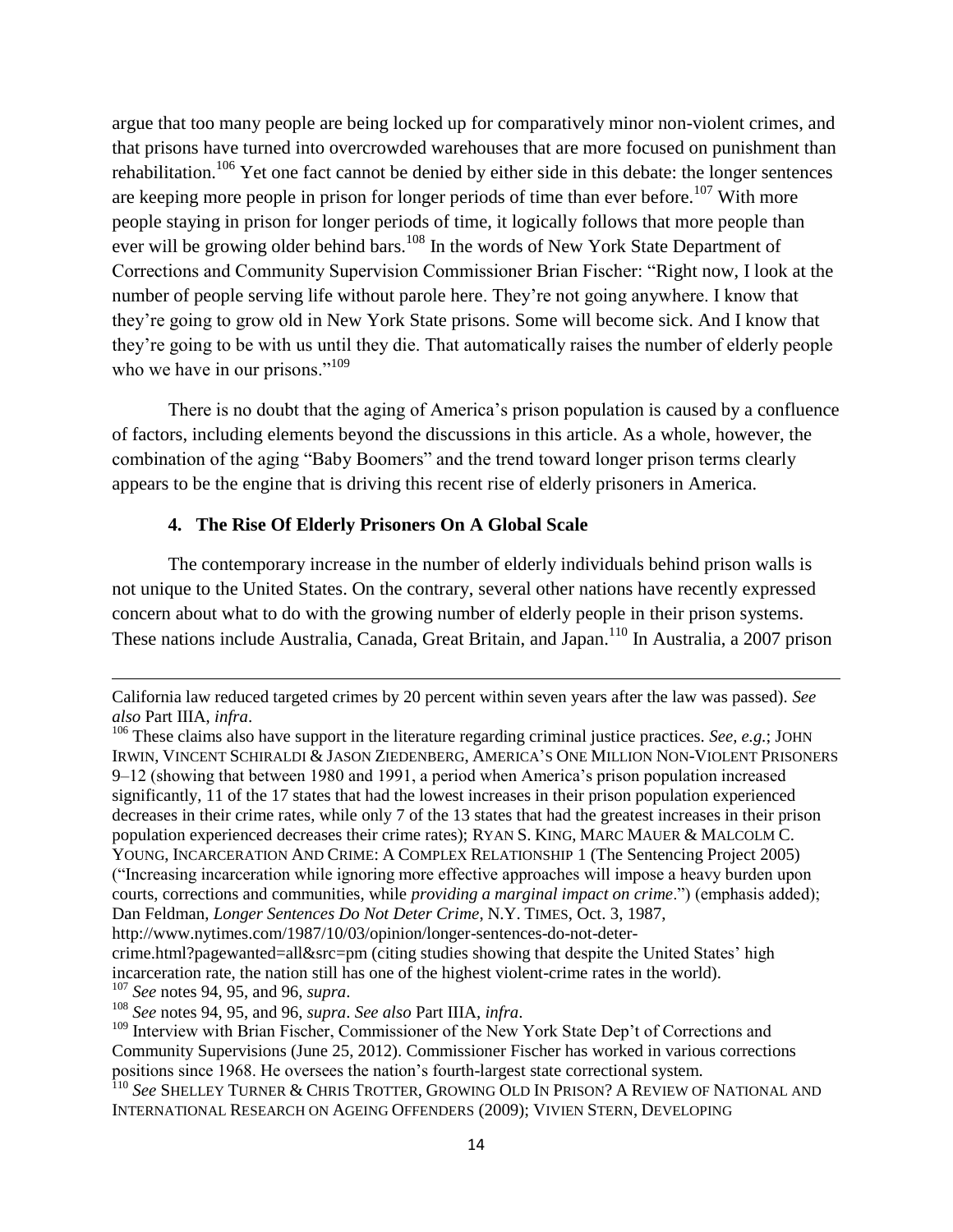census report states that "[g]rowth in overall numbers has almost entirely been amongst older offenders."<sup>111</sup> Canadian corrections officials note that one in four offenders is over age 50, and their country's proportion of federal inmates above the age of 50 has increased 50% in the last decade.<sup>112</sup> Great Britain, which reportedly incarcerates more people than any other European nation,  $^{113}$ states that its number of inmates age 60 and above tripled between 1996 and 2006.<sup>114</sup> And Japan, with a national population that is aging faster than anywhere else in the world, <sup>115</sup> reports that its number of prisoners age 60 and older doubled between 2000 and  $2010$ .<sup>116</sup>

Like the United States, these nations are also scrambling — and, in some cases, are still scratching their collective heads — to find ways to cope with this demographic shift. For instance, Japan's Onomichi Prison opened a new geriatric ward in 2010, and the Japanese government has invested \$100 million for the construction of larger geriatric facilities at other prisons throughout the country.<sup>117</sup> Officials at Corrections Canada are pushing for funding to hire more staff with geriatrics training and experience in end-of-life care, and to develop more ageappropriate programs for elderly inmates.<sup>118</sup> In Great Britain, the Chief Inspector of Prisons published a national review of older inmates in 2004, recommending a phased program of providing sufficient geriatric accommodation and care for elderly inmates in each prison.<sup>119</sup> The Elderly Lifer Unit at Her Majesty's Prison Norwich in England provides a place where geriatric

the Australian Institute of Criminology).

<sup>115</sup> *See Japanese Prisoners*, *supra* note 110.

ALTERNATIVES TO PRISON IN CENTRAL AND EASTERN EUROPE AND CENTRAL ASIA 12 (Correctional and Legal Policy Inst. 2002); Allison Crawford, *Canada Urged to Segregate Elderly Prisoners*, CBC NEWS, Mar. 19, 2012, http://www.cbc.ca/news/world/story/2012/03/19/f-crawford-aging-inmates.html; Erwin James, *No Place to Grow Old*, THE GUARDIAN, July 5, 2009,

http://www.guardian.co.uk/society/2009/jul/06/elderly-prisoners-british-jails/print; Jack Rodolico, *UK Prisoners "Dying Inside"*, LATITUDE NEWS, Jan. 11, 2012, http://www.latitudenews.com/story/ukprisoners-dying-inside/; *Japanese Prisoners Facing Swelling Elderly Population*, AP WIRE, Dec. 3, 2010. <sup>111</sup> See TURNER & TROTTER, *supra* note 110, at 4 (describing the results of a study conducted in 2007 by

<sup>112</sup> Crawford, *supra* note 110.

<sup>113</sup> *See* Rodolico, *supra* note 110.

<sup>114</sup> *See* James, *supra* note 110. James's detailed newspaper article on this topic describes a number of issues that are equivalent to concerns which elderly inmates in the U.S. currently experience, including victimization by younger prisoners ("Those with limited mobility are automatically vulnerable and tend to avoid association with younger prisoners"), accessibility problems ("I can't get my wheelchair through the door of my room and I have to try and get from the entrance to my bed"), and general lack of compassion for aging inmates ("[I]n an environment where everybody knows that it's every man for himself, such inhumanity becomes acceptable to all."). *Id.* 

 $^{116}\,$   $ld.$ 

 $^{117}$  *Id.* 

 $118$  Crawford, *supra* note 110. An attempt in 2000 to establish an "older offender division" was abandoned and "none of its recommendations ever saw the light of day." *Id.* 

<sup>119</sup> *See Prisons Accused Over Elderly Care*, BBC, Aug. 12, 2008,

http://news.bbc.co.uk/2/hi/uk\_news/7556543.stm. Unfortunately, however, the Chief Inspector has more recently stated that she is disappointed in the overall response to her report. *See id.*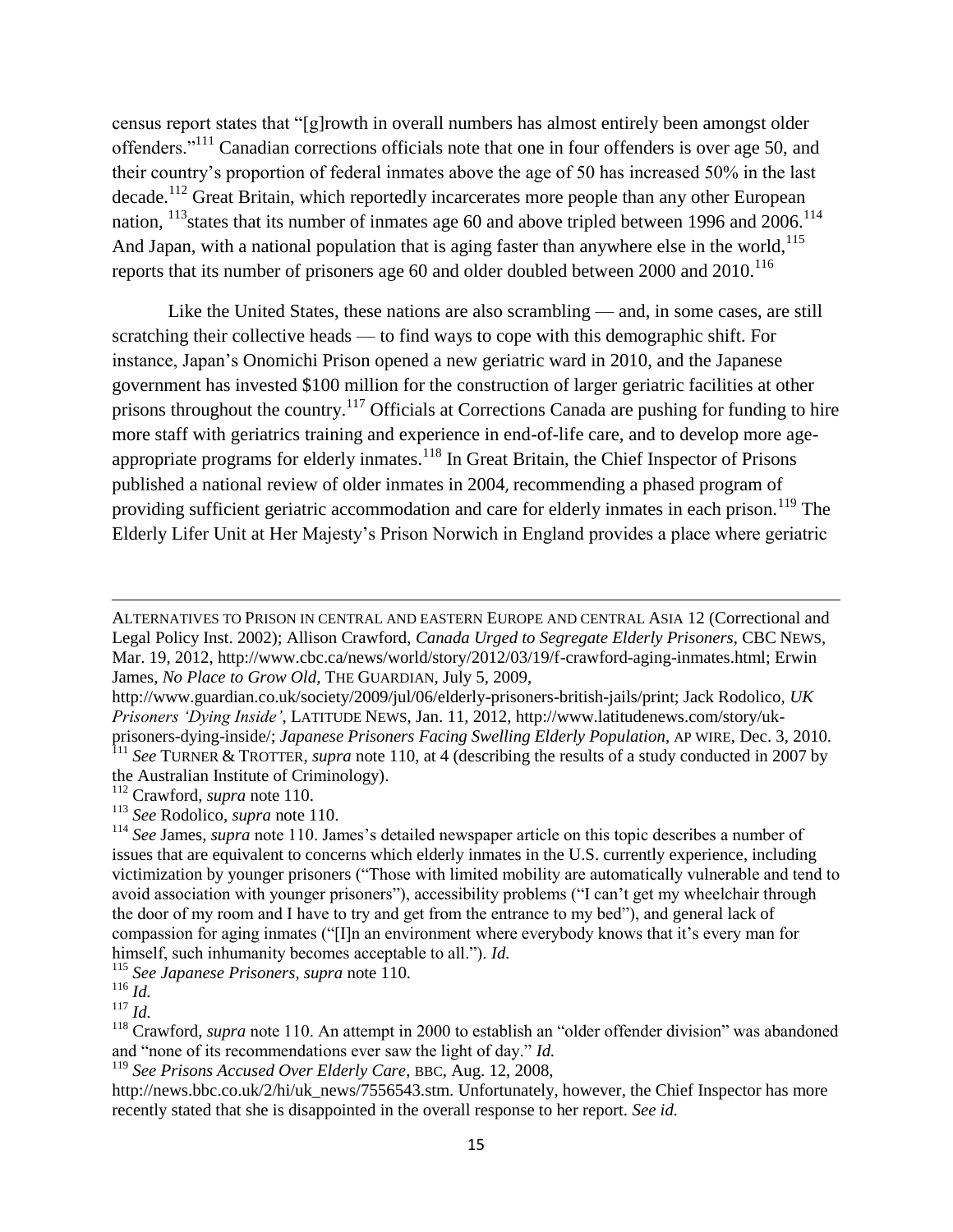inmates can receive enhanced attention, although this unit is small compared with similar units in the United States.<sup>120</sup>

The details of programs implemented by other nations regarding elderly inmates are beyond the scope of this article. Yet the existence of these challenging situations abroad shows that the United States is certainly not alone in this present-day issue. While the scale of the problem appears to be larger in the United States — at least from a sheer numbers perspective the concerns are the same globally. As the U.S. wrestles with dilemmas regarding its aging incarcerated population, stakeholders in this debate can at least take comfort in the fact that they have plenty of company with similar struggles around the world.

## **B. The Cost Of The Issue**

When Jacob Reingold wrote his letter to The New York Times in 1989, he cited a startling monetary statistic. Caring for elderly inmates, he wrote, was incredibly costly for New York State.<sup>121</sup> While custodial care for younger prisoners costs an average of \$23,000 per year, Reingold stated, the cost of care for older inmates averaged  $$69,000$  annually.<sup>122</sup>

Today, although the dollar figures are higher, the principle that Reingold expressed in his letter remains the same. Of all of the paradoxes surrounding elderly inmates, the most frustrating is probably this one: Elderly prisoners are generally recognized as the least-dangerous group in the correctional system, but they are by far the most expensive to incarcerate.<sup>123</sup> Nationwide, custodial care of elderly inmates costs taxpayers approximately \$16 billion per year.<sup>124</sup> In Arizona, where prison health care allocations increased by 78 percent between 1995 and 2005, <sup>125</sup> experts have warned that the rise in elderly inmates could potentially bankrupt the state's correctional system.<sup>126</sup> Louisiana estimates that it costs approximately \$80,000 per year to house an elderly prisoner, up from a \$19,888 average annual cost of housing a younger inmate.<sup>127</sup> Pennsylvania approximates an annual cost of \$100,000 to care for the average elderly inmate.<sup>128</sup>

<sup>120</sup> *See id*; *see also* Jamie Doward, *OAP Convicts Get Special Prison Wing*, THE OBSERVER, Sept. 7, 2003, http://www.guardian.co.uk/politics/2003/sep/07/ukcrime.prisonsandprobation.

<sup>121</sup> *See* Reingold, *supra* note 27.

 $122$  *Id.* 

<sup>123</sup> *See, e.g*., AT AMERICA'S EXPENSE , *supra* note 38; OLD BEHIND BARS, *supra* note 14, at 72; Curtin, *supra* note 48, at 477; Interview with Ronald Aday, *supra* note 13.

<sup>124</sup> AT AMERICA'S EXPENSE ,*supra* note 38, at 28.

<sup>&</sup>lt;sup>125</sup> Judi Villa, *Aged Inmates' Care Puts Stress on State*, ARIZONA REPUBLIC, May 8, 2005, http://www.azcentral.com/arizonarepublic/news/articles/0508prisonaging01.html.  $^{126}$ *Id.* 

<sup>127</sup> Press Release, American Civil Liberties Union, *ACLU Hails Louisiana Legislature for Passing Bill Aimed at Reducing Elderly Prisoner Population* (June 20, 2011).

<sup>128</sup> Christopher Moraff, *Graying of America"s Prison Population*, PHILADELPHIA TRIBUNE, Feb. 19, 2012, http://www.phillytrib.com/newsarticles/item/2840-graying-of-america%E2%80%99s-prisonpopulation.html.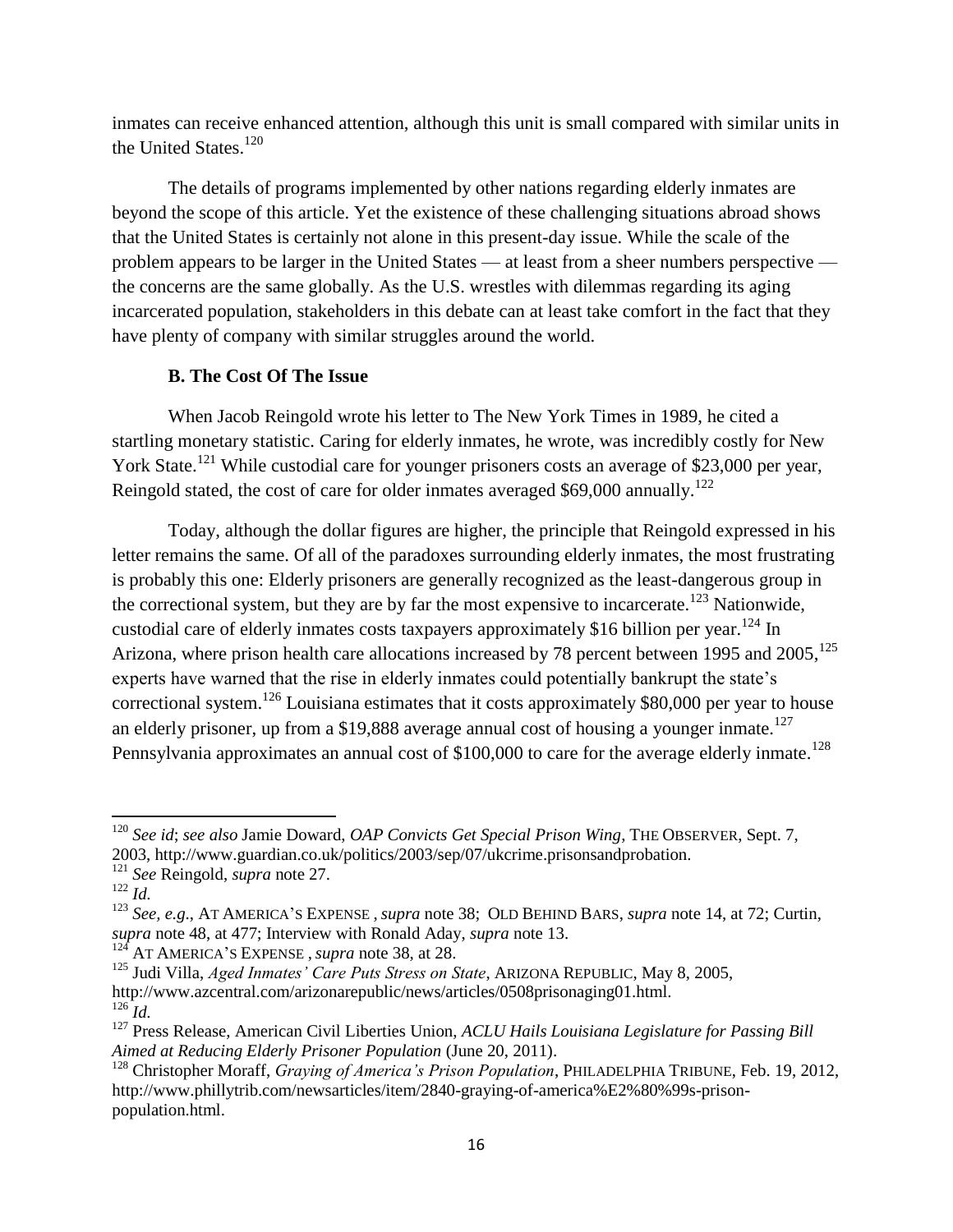The difference in costs between housing a younger inmate and housing an older inmate arises primarily from medical expenses. Depending on the state, according to Human Rights Watch, medical expenditures for older prisoners are between three and nine times greater than they are for younger inmates.<sup>129</sup> For example, in Michigan, the annual average health care cost for an inmate is \$5,800. For inmates between the ages of 55 and 59, the medical cost rises to an average of  $$11,000$  annually.<sup>130</sup> For prisoners age 80 and above, the health care expenses grow to an average of  $$40,000$  per year.<sup>131</sup> In Georgia, incarcerated individuals under age 65 have an average yearly medical cost of  $$961<sup>132</sup>$  Inmates age 65 and above have average annual medical expenditures of \$8,565.<sup>133</sup>

Other surprising costs can arise from simply following the security procedures of a particular prison system. In the 2006 report *Elderly Prisoners Are Literally Dying For Reform*, Tia Gubler described her observations of Helen Loheac, a frail 82-year-old non-violent offender housed in a California prison.<sup>134</sup> Three times a week, Gubler wrote, Loheac would be shackled and placed in waist chains for the trip to a hospital where she received dialysis for kidney failure.<sup>135</sup> Two armed corrections officers, each of them making \$24.75 per hour, would accompany Loheac on every trip.<sup>136</sup>

Similarly, a Missouri newspaper article notes that Missouri prisoners made approximately 12,500 trips to outside medical facilities in 2008, guarded by between one and three corrections officers at all times.<sup>137</sup> The trips, according to the article, cost the state a tidy sum in transportation bills and overtime payments to the officers.<sup>138</sup> In California, a 2010 audit found that the state paid \$132 million each year on overtime for guards charged with transporting and watching ill prisoners. 139

The key question, of course, is where these costs can be cut. In the face of such numbers, it is a fundamental query, particularly in today's challenging economic climate, and subsequent parts of this article will discuss the financial impact of implementing potential changes in prison

 $\overline{\phantom{a}}$ 

- $132 \overline{Id}$ .
- <sup>133</sup> *Id.*

<sup>134</sup> TIA GUBLER, ELDERLY PRISONERS ARE LITERALLY DYING FOR REFORM 2 (Jan. 2006).

<sup>129</sup> OLD BEHIND BARS, *supra* note 14, at 73.

<sup>130</sup> *Id.*at 76.

 $131$  *Id.* 

<sup>135</sup> *Id.* 

<sup>136</sup> *Id.* 

<sup>&</sup>lt;sup>137</sup> Jessica Pupovac, Missouri's Aging Inmate Population Straining State Budget, COLUMBIA MISSOURIAN, Jan. 27, 2011, http://www.columbiamissourian.com/stories/2011/01/27/caring-old-consmissouris-aging-inmate-population-straining-state-budget/.

<sup>&</sup>lt;sup>138</sup> *Id.* (corrections officials did not disclose a precise figure for the cost of these trips).

<sup>139</sup> Marisa Lagos, *Small Group of Ill Inmates Costs State Plenty*, SAN FRANCISCO CHRONICLE, May 19, 2010, http://www.sfgate.com/health/article/Small-group-of-ill-inmates-costs-state-plenty-3264058.php. *See also* Williams, *supra* note 14 (quoting spokeswoman from California Correctional Health Care Services who noted that "We have guys who are comatose shackled to beds with a guard in the room.").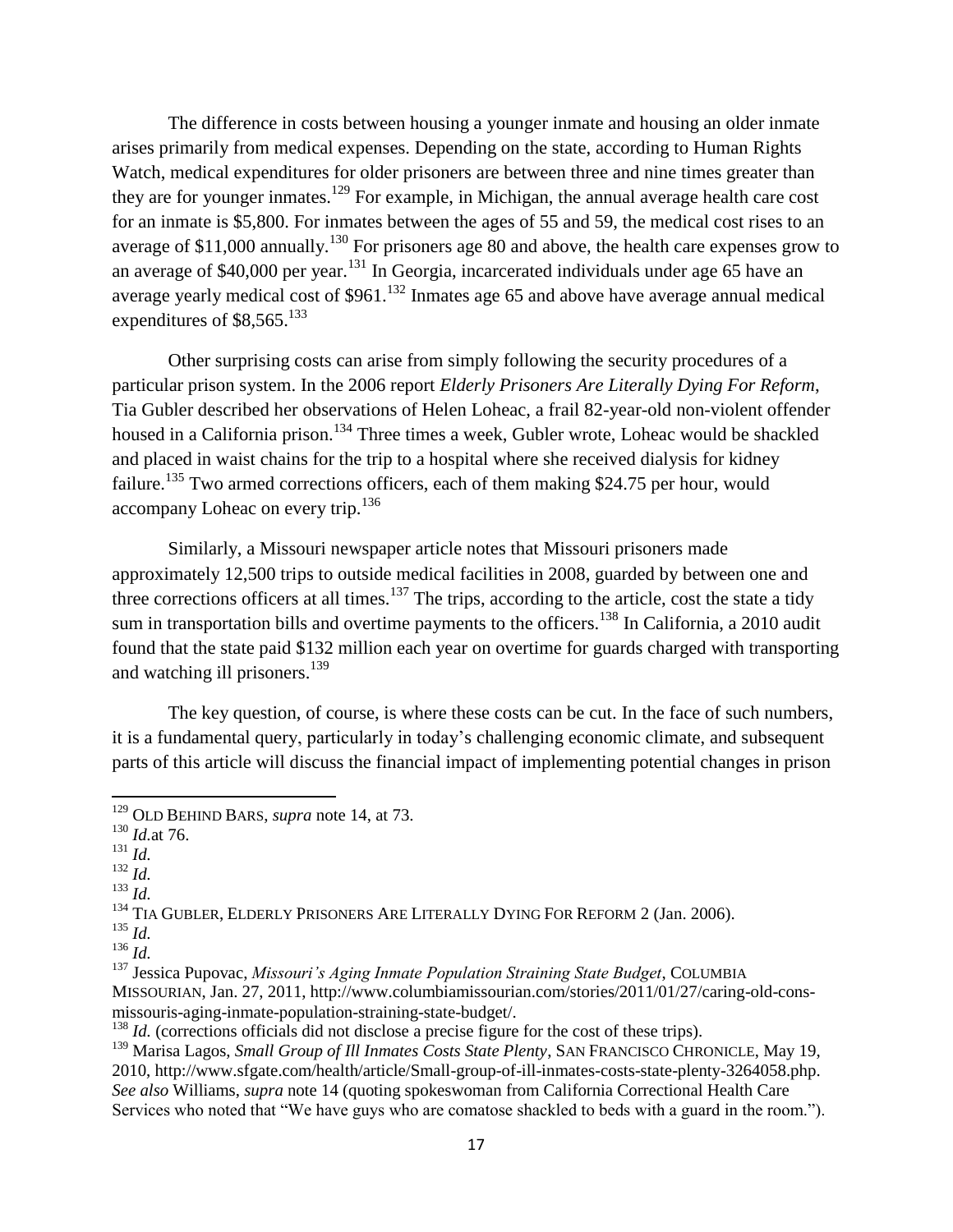systems. Yet there are also certain financial cuts that cannot be made without violating state and federal laws. We now turn to a brief discussion of the standards required by some of these laws, standards of care aimed at ensuring humane care and treatment in prisons — and, inherently, keeping the cost of care for elderly inmates high.

## **C. Why The Issue** *Must* **Be Addressed — Key Legal Standards Affecting Elderly Prisoners**

In a nation which declares cruel and unusual punishment to be unconstitutional, issues regarding the treatment of prison inmates frequently appear in legislative bodies and in courts. Through the years, American courts have decided a number of cases which define what the minimum thresholds of in-prison care must be in order to comply with the federal Constitution. Here, we look at two areas which are of paramount importance to elderly inmates: (1) requirements for medical care and protection in prison systems, and (2) obligations owed to inmates with physical or mental disabilities.

## **1. Legal Standards For Prison Medical Care And Inmate Protection**

Prisoners in the United States have a constitutional right to adequate health care.<sup>140</sup> Denying inmates this right to health care constitutes a violation of the Eighth Amendment prohibition of cruel and unusual punishment.<sup>141</sup> As one court described the necessity of this guarantee, "[i]t is but just that the public be required to care for the prisoner, who cannot, by reason of the deprivation of his liberty, care for himself." $142$ 

Pinpointing precisely what this constitutional right entails, however, is not as clear-cut as one might imagine. The issue of the degree of medical care to which inmates are constitutionally entitled came to a boiling point in the 1970s, a decade in which court cases and investigative journalism revealed horrible medical abuses within prisons.<sup>143</sup> A Fifth Circuit case from 1974, for instance, provided a ghastly picture of inmates dying in their cells without a doctor on hand, covered in maggots and lying in their own excrement.<sup>144</sup>

<sup>&</sup>lt;sup>140</sup> *See* Estelle v. Gamble, 429 U.S. 97 (1976); *see also* Curtin, *supra* note 48, at 475 ("[P]risoners are the only people in the United States who have a constitutional right to health care.").

<sup>141</sup> *See Estelle*, 429 U.S. at 104.

<sup>142</sup> Spicer v. Williamson, 132 S.E. 291, 293 (N.C. 1926).

<sup>&</sup>lt;sup>143</sup> See, e.g., Greg v. Georgia, 428 U.S. 153 (1976) (holding that the Eighth Amendment prohibits ―unnecessary and wanton infliction of pain‖); Newman v. Alabama, 503 F.2d 1320 (5th Cir. 1974) (certain deplorable conditions of confinement inherently violated the letter and spirit of the Eighth Amendment). This was a departure from the *laissez-faire* approach that most state and federal courts had taken toward confinement conditions up to this point. *See, e.g*., Ruffin v. Commonwealth of Va., 62 Va. (21 Gratt) 790 (1871) (establishing that a prisoner is "a slave, in a condition of penal servitude to the State, and subject to such laws and regulations as the State may choose to prescribe.").

<sup>144</sup> *See Newman*, 503 F.2d at 1323–24.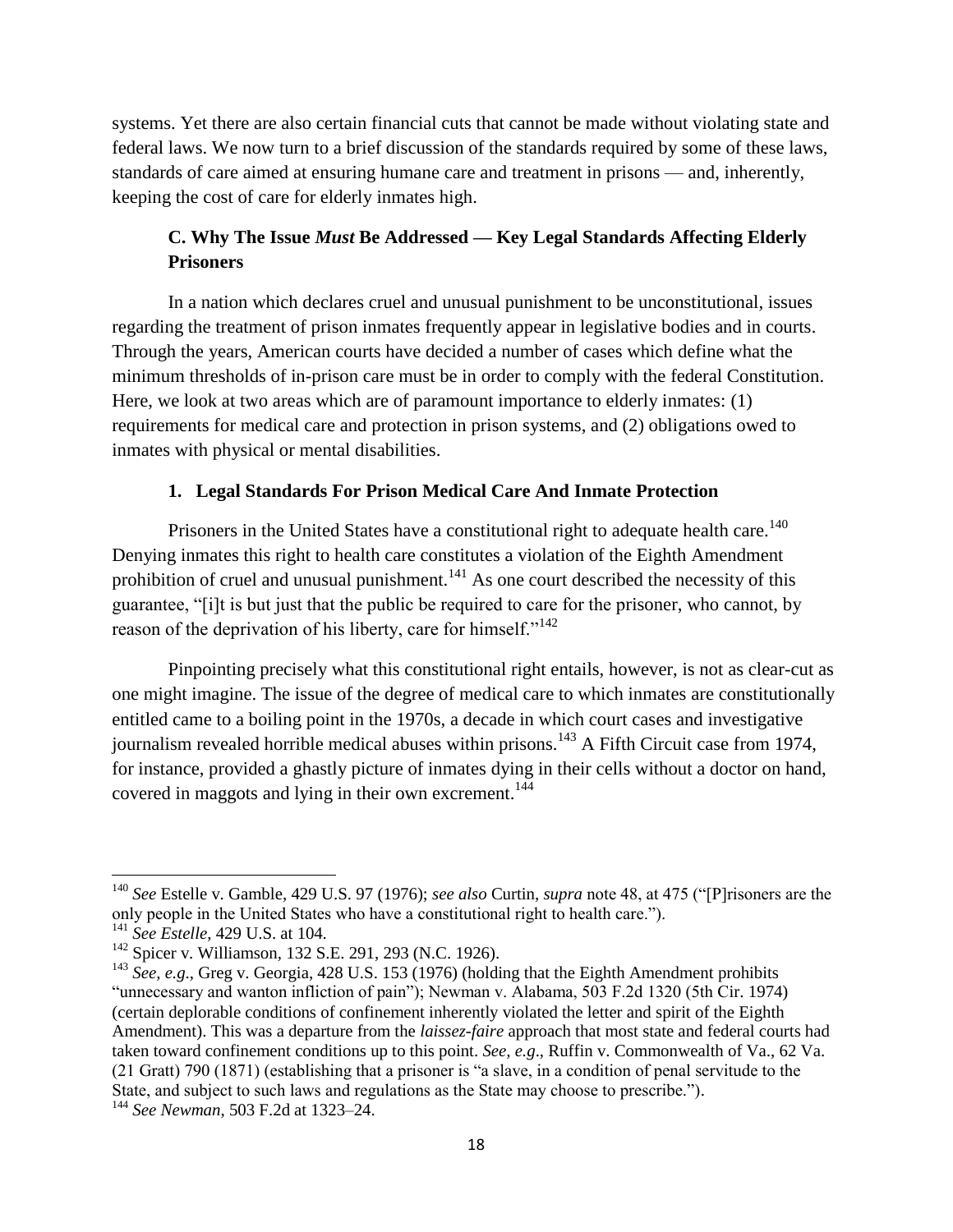In 1976, the United States Supreme Court heard the case of *Estelle v. Gamble*, rendering a decision which still remains the legal standard in prison medical care cases today.<sup>145</sup> "Deliberate indifference to serious medical needs of prisoners," Justice Thurgood Marshall wrote in the Court's majority opinion, "constitutes the 'unnecessary and wanton infliction of pain', proscribed by the Eighth Amendment."<sup>146</sup> On the surface, the decision appeared to be a resounding victory for the rights of prisoners.

Yet the picture continues to be clouded by other language that the Court included in its majority opinion. "This conclusion does not mean, however, that every claim by a prisoner that he has not received adequate medical treatment states a violation of the Eighth Amendment," Justice Marshall wrote. "An accident, although it may produce added anguish, is not on that basis alone to be characterized as wanton infliction of unnecessary pain."<sup>147</sup> Under this standard, the prisoner plaintiff actually lost this case.<sup>148</sup> His claims focused on medical malpractice, not deliberate indifference.<sup>149</sup> Thus, the Court made it clear that a medical mistake in the nature of care or in the outright denial of care — no matter how egregious — is not enough to prove an Eighth Amendment violation.<sup>150</sup> An element of intent, a showing that the improper care or lack of care actually was *deliberate*, also is necessary.<sup>151</sup>

Other cases regarding prison standards of care have helped to define the boundaries of the *Estelle* "deliberate indifference" standard. Courts have held that the notion of "deliberate" indifference" demands an inquiry into the defendant's state of mind.<sup>152</sup> To reach the level of ―cruel and unusual punishment,‖ prison officials must know of and disregard a substantial risk to

 $\overline{a}$ <sup>145</sup> *See* Human Rights Watch, *Statement to the House of Representatives on the Department of Homeland Security"s New Immigration Detention Standards*, Mar. 28, 2012, *available at* 

http://www.hrw.org/news/2012/03/28/us-statement-house-representatives-department-homeland-securitys-new-immigration-de (calling *Estelle v. Gamble* "the landmark case defining custodial responsibility for medical care").

<sup>&</sup>lt;sup>146</sup> *Estelle*, 429 U.S. at 104 (citing Greg v. Georgia, 428 U.S. 153, 173 (1976)).

<sup>147</sup> *Id.* at 105.

<sup>148</sup> *Id.* at 107.

 $149$  *Id.* at 107–08 ("A medical decision not to order an X-ray, or like measures, does not represent cruel and unusual punishment. At most it is medical malpractice  $\dots$  ").

<sup>150</sup> *Id.* 

<sup>151</sup> *Id.; see also* Cathleen A. Cerny & Stephen Noffsinger, *Prisoner Rights and Suicide*, 34 J. AM. ACAD. PSYCHIATRY & LAW 549, 550 (Dec. 2006); Sue Woolf Brenner, *The Parameters of Cruelty: Application of* Estelle v. Gamble *to Sentences Imposed on the Physically Fragile Offender*, 12 AM. J. CRIM. L. 279 (1984).

<sup>152</sup> *See*, *e.g*., Farmer v. Brennan, 511 U.S. 825, 837 (1994); Wilson v. Seiter, 501 U.S. 294, 302 (1991) (―Eighth Amendment claims based on official conduct that does not purport to be the penalty formally imposed for a crime require inquiry into state of mind"); Graham v. Connor, 490 U.S. 386, 398 (1989) ("The Eighth Amendment terms "cruel" and "punishments" clearly suggest some inquiry into subjective state of mind"); Whitley v. Albers, 475 U.S. 312, 319 (1986) ("It is obduracy and wantonness, not inadvertence or error in good faith, that characterize the conduct prohibited by the Cruel and Unusual Punishments Clause").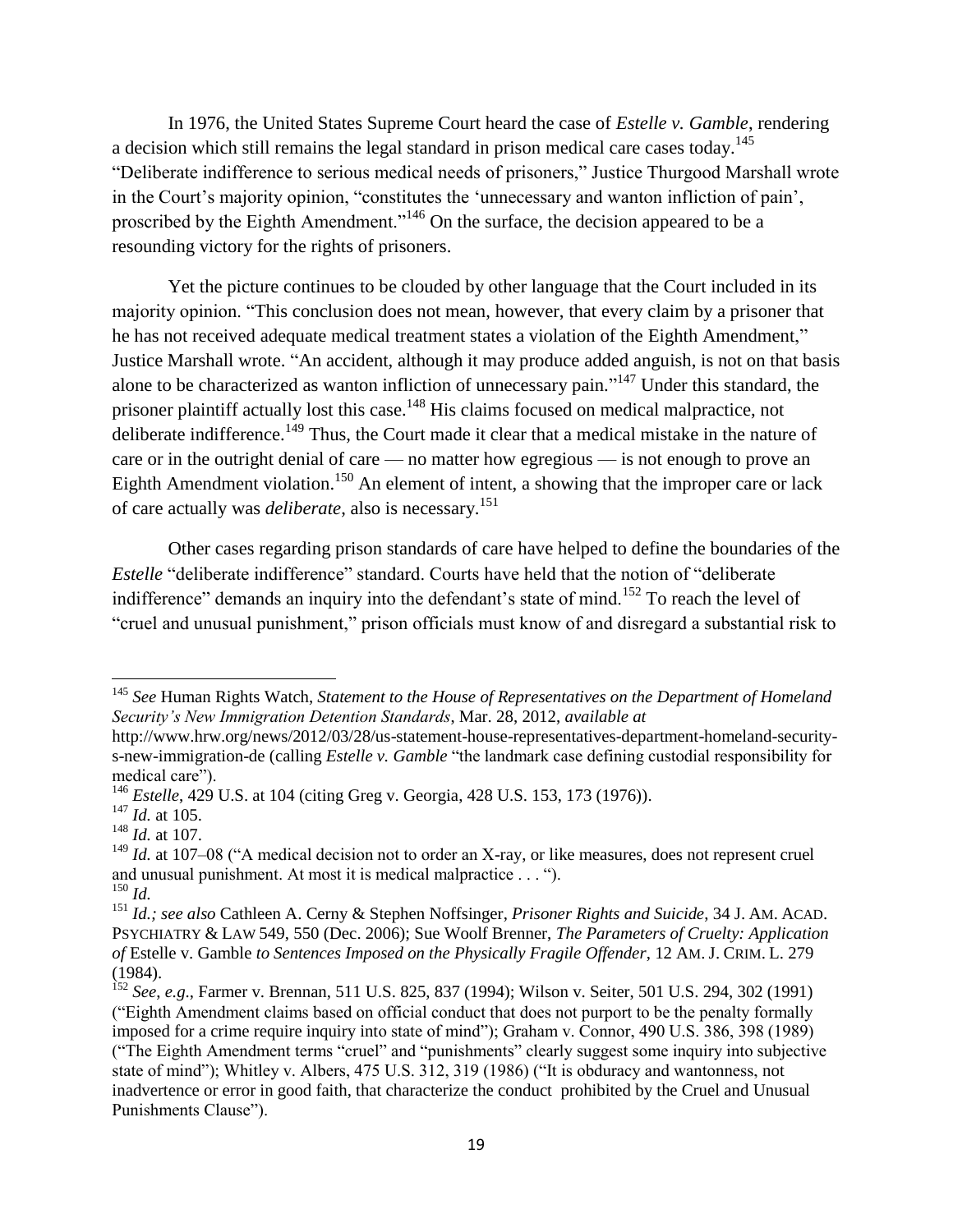the inmate's essential safety and well-being.<sup>153</sup> Yet courts frequently will not require that the defendant show an *express* intent to inflict pain and suffering on the inmate.<sup>154</sup> Instead, this knowledge can be inferred from the surrounding facts where the defendant's failure to respond to a clear risk to the inmate was unreasonable and reckless.<sup>155</sup>

Importantly, the Eighth Amendment protections against deliberate indifference also apply when outside medical practitioners are assigned to treat an inmate.<sup>156</sup> Private contractors with state and local governments who provide services to prisoners are deemed "state actors" for Eighth Amendment purposes.<sup>157</sup> Furthermore, the state or federal government remains liable for failing to provide adequate health care.<sup>158</sup> This prevents correctional institutions from avoiding Eighth Amendment liability simply by contracting out medical services to outside organizations.

Overall, *Estelle* and surrounding caselaw has established that prison inmates have three basic constitutional rights regarding their medical needs: the right to reasonable access to both emergency and routine medical care, the right to a professional medical judgment, and the right to receive care when it is ordered by a medical professional.<sup>159</sup> Thus, prisoners have a constitutional right to see a medical professional in a timely manner when they request it, as well as the right to receive the prescribed medical care in a timely fashion once the medical professional prescribes a course of treatment.<sup>160</sup> This includes receiving prescription medications under the dosage and schedule prescribed by the medical professional<sup>161</sup> and having follow-up appointments for evaluations and/or treatments by the medical professional, including necessary

<sup>&</sup>lt;sup>153</sup> See Farmer, 511 U.S. at 837 ("A prison official cannot be found liable under the Eighth Amendment for denying an inmate humane conditions of confinement unless the official knows of and disregards an excessive risk to inmate health or safety; the official must both be aware of facts from which the inference could be drawn that a substantial risk of serious harm exists, and he must also draw the inference."). <sup>154</sup> *See*, *e.g.*, *Whitley*, 475 U.S. at 319 (quoting Estelle v. Gamble, 429 U.S. 97, 104 (1976)) ("An express

intent to inflict unnecessary pain is not required."); *see also* Berry v. City of Muskogee, 900 F.2d 1489, 1495–96 (10th Cir. 1990) (determining that "deliberate indifference" is a standard above negligence, but does not need to involve intentional and malicious infliction of injury or pain).

<sup>155</sup> *See id.*; *see also* Brown v. Plata, 131 S.Ct. 1910, 1923 (holding that egregious and persistent problems with overcrowding, lack of adequate medical care, and failure to institute adequate provisions for inmates with mental illnesses constituted deliberate indifference under the *Estelle* standard, even though none of these acts were direct acts of malice by prison officials). Deliberate indifference is judged on the "attitudes and conduct" of prison officials "at the time suit is brought and persisting thereafter." See *Farmer*, 511 U.S. at 845.

<sup>&</sup>lt;sup>156</sup> West v. Atkins, 487 U.S. 42, 57 (1989).

<sup>&</sup>lt;sup>157</sup> *Id.* at 57. Importantly, this permits an inmate to sue these outside health care providers for deliberate indifference under 42 U.S.C. §1983, a civil action for the deprivation of constitutional rights. *See id*. <sup>158</sup> *Id.* at 56–57.

<sup>159</sup> *See* Craig A. Conway, *A Right of Access to Medical and Mental Health Care for the Incarcerated*, U. HOUSTON HEALTH LAW PERSPECTIVES, Oct. 19, 2010,

http://www.law.uh.edu/healthlaw/perspectives/2009/%28CC%29%20Prison%20Health.pdf. <sup>160</sup> *See id.* at 3.

<sup>161</sup> *See id.*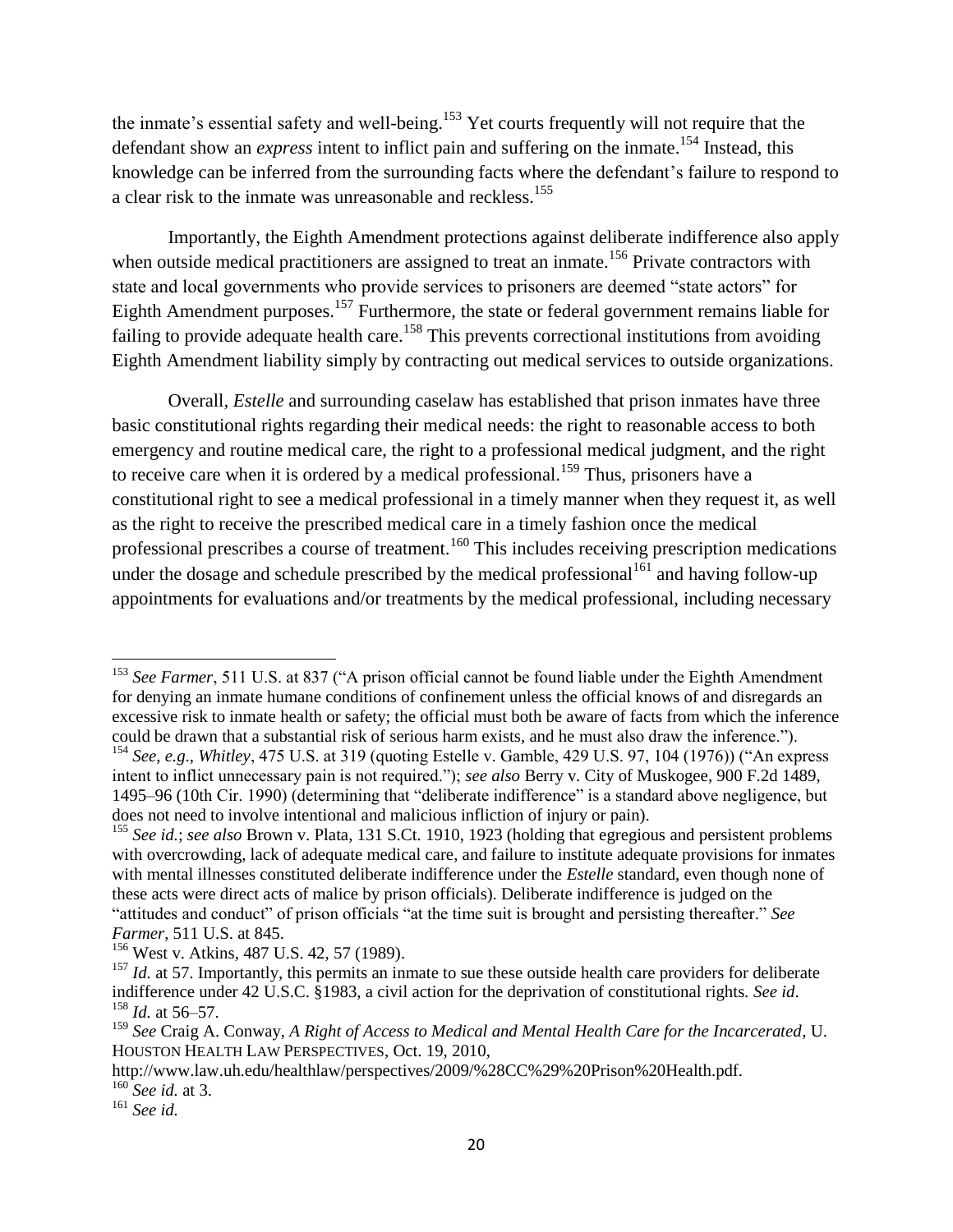visits to specialists outside the prison walls.<sup>162</sup> Still, the threshold for "deliberate indifference" remains a high bar — perhaps even too high — to meet.<sup>163</sup> Courts have rejected plenty of situations where the defendant appeared to be extraordinarily negligent toward the prisoner on the grounds that the inmate could not prove anything beyond mere negligence, falling short of the deliberate indifference requirement in *Estelle*. 164

Issues can also arise from the fact that the Constitution requires that prison officials provide medical care only for "serious medical needs."<sup>165</sup> Defining "serious" can produce as many pitfalls as defining "deliberate" for the *Estelle* standard. Notably, though, courts have consistently held that a condition does not always need to be life-threatening to qualify as "serious."<sup>166</sup> Medical conditions can be deemed "serious" if they "cause pain, discomfort, or threat to good health."<sup>167</sup> It can also be a condition that "has been diagnosed by a physician as mandating treatment or . . . is so obvious that even a lay person would easily recognize the necessity for a doctor's attention."<sup>168</sup> A medical problem which is "a condition of urgency, one that may produce death, degeneration, or extreme pain" is likewise considered "serious."<sup>169</sup> Furthermore, the fact that a medical professional would classify a particular procedure as "elective" does not automatically preclude that procedure from being a "serious medical need."<sup>170</sup>

To comply with the Eighth Amendment, prisons are expected to recognize "evolving" standards of decency that mark the progress of a maturing society."<sup>171</sup> Prison practices that lead to "torture or a lingering death" are seen as Eighth Amendment violations,  $172$  as are policies that

<sup>162</sup> *See id.* 

<sup>&</sup>lt;sup>163</sup> This concern has been raised multiple times by many observers  $\dots$  including justices of the U.S. Supreme Court, the very body which established this standard in the first place. *See*, *e.g*., Wilson v. Seiter, 501 U.S. 294, 311 (1991) (White, J., dissenting) ("The majority's approach . . . is unwise. It leaves open the possibility, for example, that prison officials will be able to defeat a §1983 action challenging inhumane prison conditions simply by showing that the conditions are caused by insufficient funding from the state legislature rather than by any deliberate indifference on the part of the prison officials . . . The ultimate result of today's decision, I fear, is that "serious deprivations of basic human needs" will go unredressed due to an unnecessary and meaningless search for "deliberate indifference."). <sup>164</sup> *See* note 152, *supra*.

<sup>165</sup> *See* A JAILHOUSE LAWYER'S MANUAL Ch. 23 (COLUM. HUM. RTS. L. REV, eds., 8th ed. 2009). <sup>166</sup> *See id.*

<sup>167</sup> Dean v. Coughlin, 623 F.Supp 392, 404 (S.D.N.Y. 1985).

<sup>168</sup> Brown v. Johnson, 387 F.3d 1344, 1350–52 (11th Cir. 2004).

<sup>&</sup>lt;sup>169</sup> Hathaway v. Coughlin, 37 F.3d 63, 66 (2d Cir. 1994) (holding that an inmate with a degenerative hip condition who "registered complaints of hip pain on almost seventy occasions" clearly qualified as having a serious medical condition).

<sup>&</sup>lt;sup>170</sup>See, e.g., Johnson v. Bowers, 884 F.2d 1053, 1056 (8th Cir. 1989) (ruling that a hospital's classification of a particular surgery as "elective" did not inherently mean that the surgery was not a serious medical need for the plaintiff).

<sup>&</sup>lt;sup>171</sup> Estelle v. Gamble, 429 U.S. 97, 102 (1976) (citing Trop v. Dulles, 356 U.S. 86, 101 (1958)).

<sup>172</sup> *See In re* Kemmler, 136 U.S. 436, 447 (1890).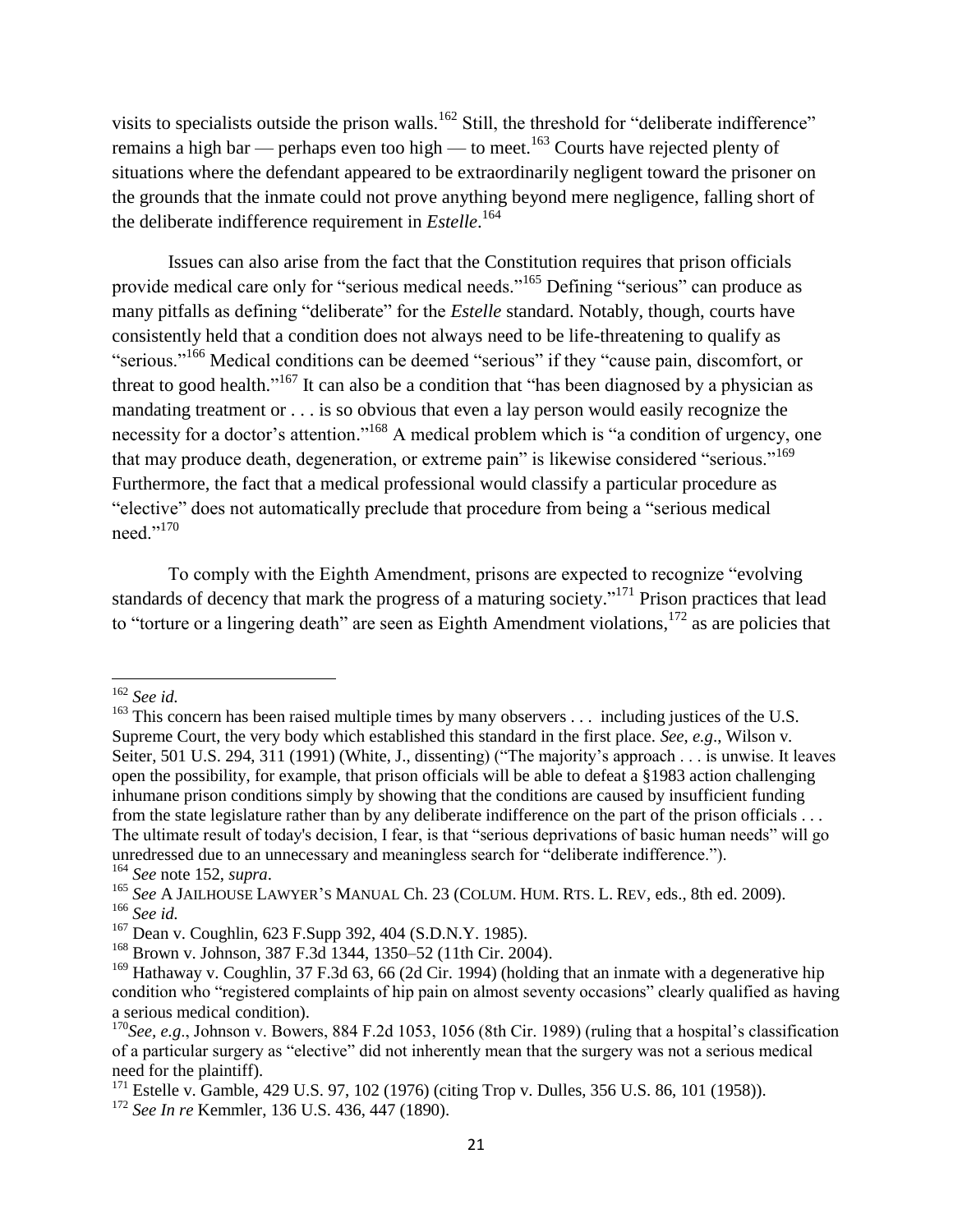lead to the "unnecessary and wanton infliction of pain."<sup>173</sup> Likewise, a condition of confinement which deprives prisoners of "a single, identifiable human need" demonstrates cruel and unusual punishment in violation of the Eighth Amendment.<sup>174</sup> "Human needs" under this requirement include food, shelter, exercise, clothing, adequate medical care, and reasonable safety, according to the U.S. Supreme Court.<sup>175</sup> Violations of these identifiable human needs can also include "prospective violations" — the obvious threat of a future constitutional harm.<sup>176</sup> Therefore, prison administrators cannot "ignore a condition of confinement that is sure or very likely to cause serious illness and needless suffering the next week or month or year."<sup>177</sup> Again, of course, the *Estelle* standard of "deliberate indifference" rather than pure negligence is the governing rule in situations where these "human needs" have been denied to inmates.<sup>178</sup>

Surprisingly, the caselaw regarding medical concerns of elderly inmates is rather limited. It is unclear why, given the level of concern about the medical treatment of older inmates in prisons, more cases about these issues do not exist. Perhaps it is because some elderly inmates may lack the level of energy — and, in the cases of individuals suffering from dementia, the intellectual capacity — required to file a lawsuit *pro se* or to explain their situation to an outside attorney.<sup>179</sup> Older prisoners may also be fearful of retaliation by staff if they bring a case against a particular staff member or against the correctional institution as a whole.<sup>180</sup> Given that many elderly prisoners are estranged from their family, <sup>181</sup> it is also not surprising (although quite unfortunate) that very few family members seem to enter the legal arena on behalf of elderly inmates.

Still another potential barrier to elderly inmates bringing a suit for deliberate indifference against prison officials is the existence of the Prisoners' Litigation Reform Act, which requires prisoners to exhaust all of their "administrative remedies" before they are even eligible to file a lawsuit against prison officials in federal court.<sup>182</sup> This means that an inmate must work through

<sup>&</sup>lt;sup>173</sup> Greg v. Georgia, 428 U.S. 153, 173 (1976).

<sup>&</sup>lt;sup>174</sup> Wilson v. Seiter, 501 U.S. 294, 304.

<sup>&</sup>lt;sup>175</sup> DeShaney v. Winnebago Cnty. Dep't of Correctional Servs., 489 U.S. 189, 200 (1989) (citing Estelle v. Gamble,  $429$  U.S. 97, 103–04 (1976)) ("[W]hen the State by the affirmative exercise of its power so restrains an individual's liberty that it renders him unable to care for himself, and at the same time fails to provide for his basic human needs— *e.g.,* food, clothing, shelter, medical care, and reasonable safety—it transgresses the substantive limits on state action set by the Eighth Amendment and the Due Process Clause."); *Wilson*, 501 U.S. at 304 (1991) (describing deliberate indifference as ignoring a condition "that produces the deprivation of a single, identifiable human need such as food, warmth, or exercise"). <sup>176</sup> *See* Helling v. McKinney, 509 U.S. 25 (1993) (citing Hutto v. Finley, 437 U.S. 678, 682 (1978)).

<sup>&</sup>lt;sup>177</sup> *Id.* ("That the Eighth Amendment protects against future harm is not a novel proposition.").

<sup>178</sup> *See id.* at 34.

<sup>179</sup> *See* Interview with Ronald Aday, *supra* note 13.

<sup>180</sup> *See id.* 

<sup>181</sup> *See id.*; *see also* Interview with Robert Greifinger, *supra* note 77.

<sup>&</sup>lt;sup>182</sup> *See* 42 U.S.C. §1997e (a) (2011) ("No action shall be brought with respect to prison conditions under (42 U.S.C. § 1983), or any other Federal law, by a prisoner confined in any jail, prison, or other correctional facility until such administrative remedies as are available are exhausted.").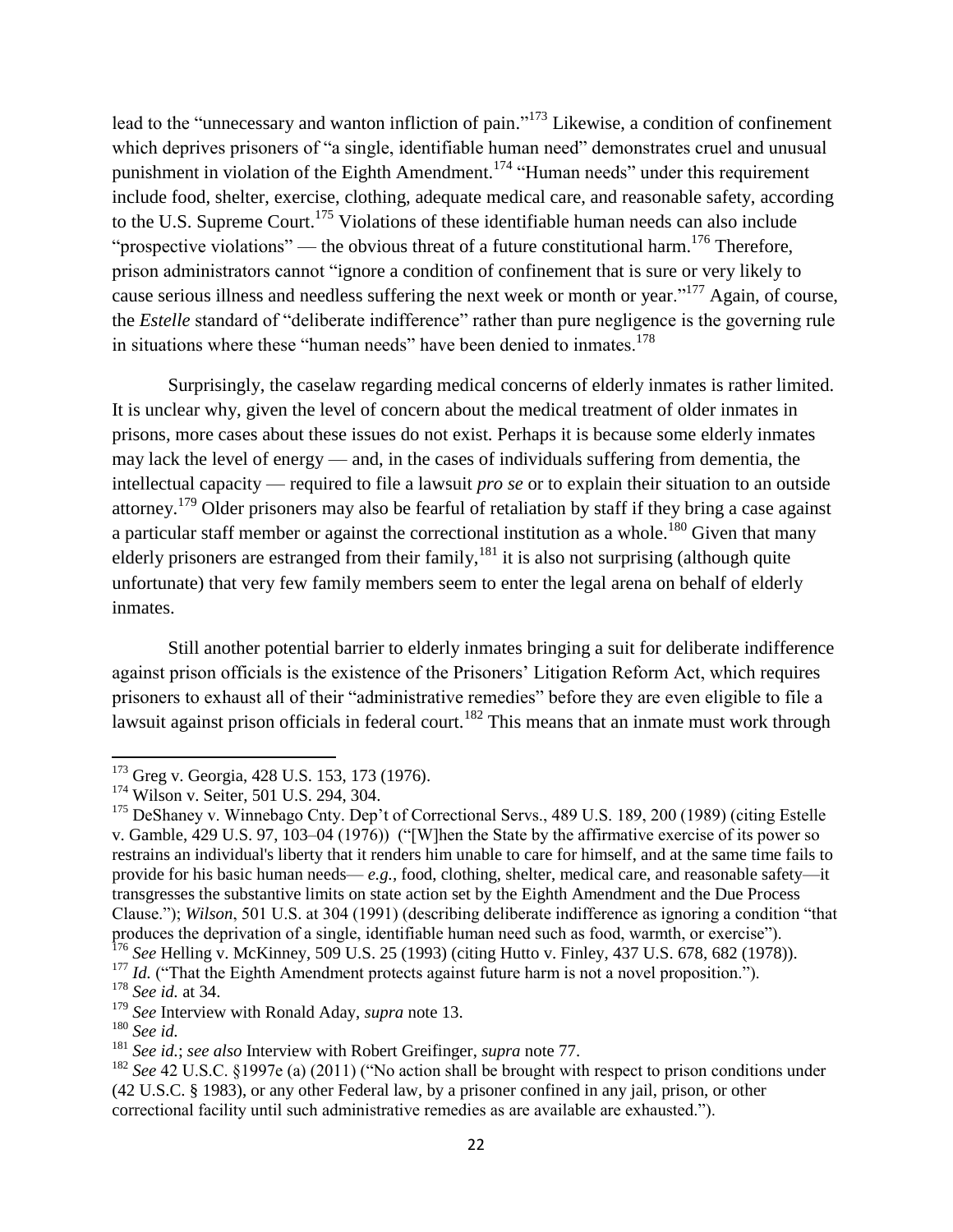every possibility in his or her prison's entire administrative system (i.e., writing, filing, and appealing grievances to prison administrators) before that inmate even has a chance to get a case into federal court.<sup>183</sup> For obvious reasons, this presents some significant barriers to elderly inmates, particularly older prisoners suffering from significant health problems that are not being properly addressed.<sup>184</sup>

Of the cases that have been decided regarding medical problems of elderly inmates, the hurdle of "deliberate indifference" has often proven to be too high to surmount. For instance, in *Stewart v. Murphy*, the Fifth Circuit held that clearly negligent conduct by prison doctors regarding an elderly inmate's bedsores did not rise to the level of an Eighth Amendment violation.<sup>185</sup> Similarly, in *Edney v. Kerrigan*, the Southern District held that placing elderly inmate in a housing area with inmates known to regularly attack older prisoners did not constitute deliberate indifference.<sup>186</sup>

Yet with elderly inmates more prevalent and more visible in prison systems than ever before, and with more information about issues facing elderly prisoners in common circulation, there should be every likelihood that this trend will change soon. Today, elderly prisoners are (or at least should be) well-known to prison officials as being the most vulnerable demographic segment of the prison population in many ways.<sup>187</sup> Failure by prisons to take these vulnerabilities

<sup>183</sup> *See generally* MARCO SCHLANGER & GIOVANNA SHAY, PRESERVING THE RULE OF LAW IN AMERICA'S PRISONS: THE CASE FOR AMENDING THE PRISON LITIGATION REFORM ACT 2, 7–9 (2007 (explaining that while the PLRA does help keep frivolous litigation out of the courts, it also provides significant obstacles for inmates with legitimate claims, particularly inmates who are disabled or disadvantaged in some way). An inmate's weakened medical state has not been enough to get around the exhaustion requirement of the PLRA. *See* Ferrington v. Louisiana Dep't of Corrections, 315 F.3d 529, 532 (5th Cir. 2002) (blind inmate who missed his prison's deadline for filing a grievance was prevented by the PLRA from bringing a federal lawsuit about the issue at hand); Washington v. Texas Dep't of Criminal Justice, 2006 WL 3245741 (S.D. Tex. 2006) (holding that inmate who missed the grievancefiling deadline of his institution because he was hospitalized was barred under the PLRA from filing suit in federal court).

<sup>&</sup>lt;sup>184</sup> This underscores the need for expedited grievance processes (and grievance appeals processes) at the facility level for elderly inmates. *See* Part II, *infra*.

<sup>&</sup>lt;sup>185</sup> 174 F.3d 530, 537 (5th Cir. 1999). *But see contra id.* at 538–41 (Politz, J., dissenting)("If these appellees are guilty of nothing more than a bit of innocuous medical malpractice, then the barrier to a deliberate indifference claim has been rendered virtually impenetrable . . . At least three different physicians could have prevented this painful death by administering a relatively basic course of treatment — antibiotics and physical therapy. Instead, they looked away as Stewart literally rotted away, his flesh decaying, his body soaked in his own feces, urine, blood, and pus. Even at the final stage, when Stewart's death appeared imminent, a conscious decision was made to postpone his transfer to a hospital for two possibly crucial days.‖). If Judge Politz's accounting of the facts is anything close to what really occurred, it is very difficult to determine how this did not rise to the level of deliberate indifference. <sup>186</sup> 2004 WL 2101907 \*7 (S.D.N.Y. 2004).

<sup>187</sup> *See* note 14, *supra*; *see also* S. Stojkovic, *Elderly Prisoners: A Growing and Forgotten Group Within Correctional Systems Vulnerable to Elder Abuse*, 19 J. ELDER ABUSE NEGL. 97 (2007) (describing in detail the vulnerabilities of the elderly behind bars to medical problems, victimization by other inmates, and other hazards).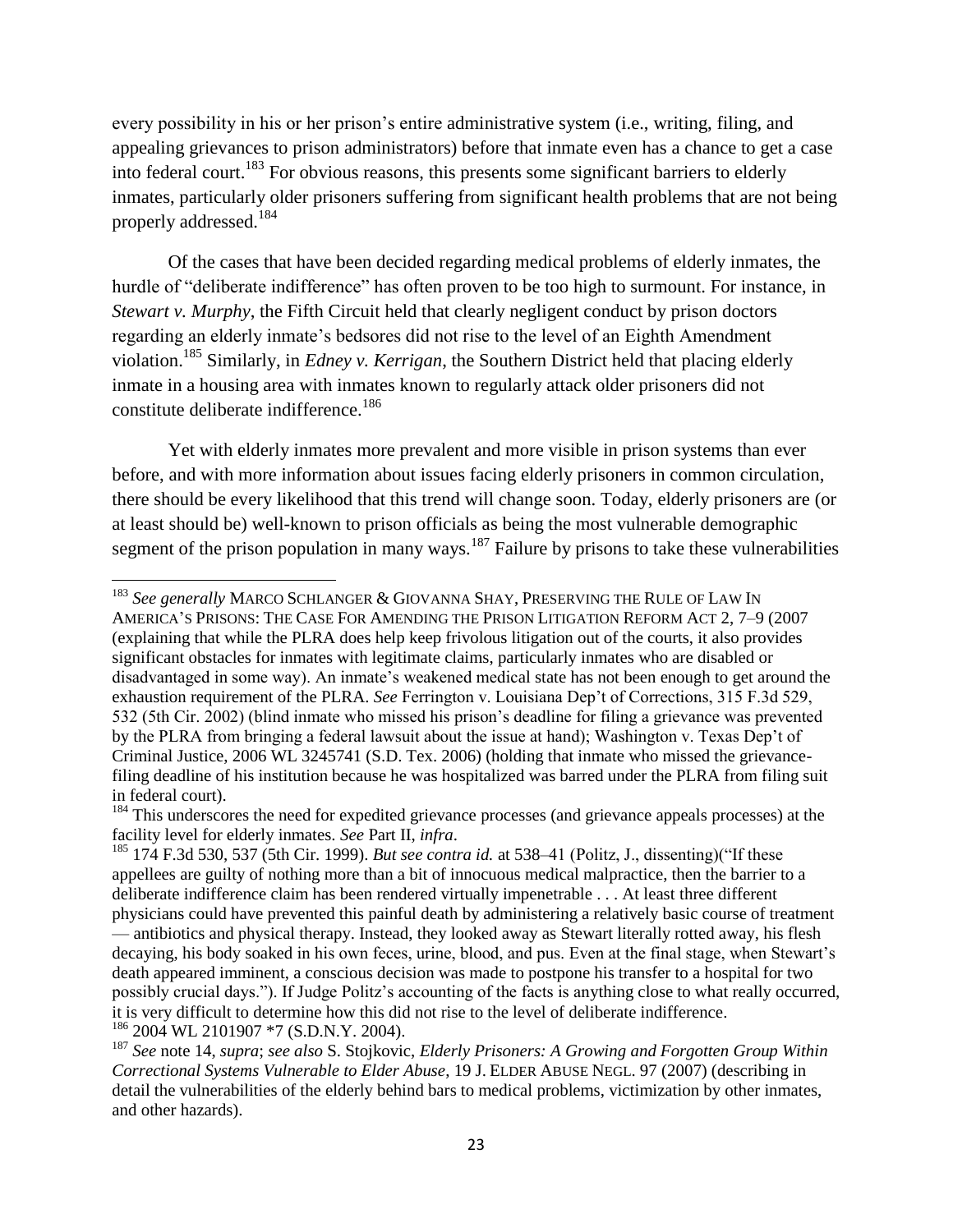into account and protect elderly prisoners in these various areas certainly seems as if it could constitute deliberate indifference, and thus an Eighth Amendment violation.<sup>188</sup> Clearly, the medical, accessibility, and personal safety requirements of an elderly prisoner are known to be quite unique.<sup>189</sup> Neglecting to provide adequately for such needs would seem to expose prison officials to liability under the Eighth Amendment.<sup>190</sup>

For instance, commentators have paid plenty of attention to the lack of specialized geriatric care in prisons, as well as the ways in which geriatric medical care often differs from standard medical treatments.<sup>191</sup> Thus, if an elderly inmate suffered from an illness which required specialized geriatric training to treat properly, a prison would seem to be in violation of the Eighth Amendment if it did not allow the inmate adequate access to a medical professional with geriatric training, or if it did not properly follow the requests of the medical professional (i.e., not providing the inmate with special privileges described as medically necessary by the prescribing professional). Adequate medical care was identified as a "human need" by the U.S. Supreme Court in *DeShaney v. Winnebago County Department of Social Services.*<sup>192</sup> For certain illnesses or conditions, preventing an elderly inmate from access to a geriatrics specialist or not following the treatment requirements prescribed by the geriatrics specialist puts the elderly inmate at an increased risk of significant harm.<sup>193</sup> If prison staff ignored the plethora of easily accessible information on this topic, and the inmate suffered harm to his or her health as a result, this would certainly seem to constitute deliberate indifference.

Potentially, failure to protect elderly inmates from harm by other inmates could also constitute Eighth Amendment violations under a similar line of reasoning. Publications from newspapers to special reports to corrections journals have described the exploitation risks that elderly inmates face from younger prisoners.<sup>194</sup> Therefore, it appears that if prison staff housed or programmed an elderly inmate with younger inmates known to be "predators," disregarding

<sup>188</sup> *See* Helling v. McKinney, 509 U.S. 25 (1993) (holding that failure to prevent an obvious future harm to an inmate violates the Eighth Amendment); DeShaney v. Winnebago Cnty. Dep't of Correctional Servs., 489 U.S. 189, 200 (1989) (defining "human needs" which prison administrators must protect). *See also* notes 174–76, *supra*.

<sup>189</sup> *See* note 187, *supra*.

<sup>&</sup>lt;sup>190</sup> Deliberate indifference can be a difficult standard to apply to cases involving elderly inmates with chronic medical problems. A bona fide lack of care is more challenging to prove in such cases. *See, e.g*., Curtin, *supra* note 48, at 487 ("The standard of 'deliberate indifference' becomes especially unwieldy in practice when it is applied to elderly prisoners with many chronic complaints."). Still, it seems that there is enough of a well-established baseline regarding geriatric care today that a gross departure from these accepted standards would reasonably constitute deliberate indifference.

<sup>191</sup> *See*, *e.g*., Interview with Robert Greifinger, *supra* note 77; Interview with Carl Koenigsmann, *supra*  note 76; OLD BEHIND BARS, *supra* note 14, at 45–48; Abner, *supra* note 14, at 10; WILLIAMS, *supra* note 49, at 6; AT AMERICA'S EXPENSE, *supra* note 38; Stojkovic, *supra* note 187; Williams, *supra* note 14. <sup>192</sup> 489 U.S. at 200.

<sup>193</sup> *See* note 191, *supra*.

<sup>194</sup> *See, e.g*., OLD BEHIND BARS, *supra* note 14, at 57–60; WILLIAMS, *supra* note 49, at 7; Curtin, *supra*  note 48, at 483.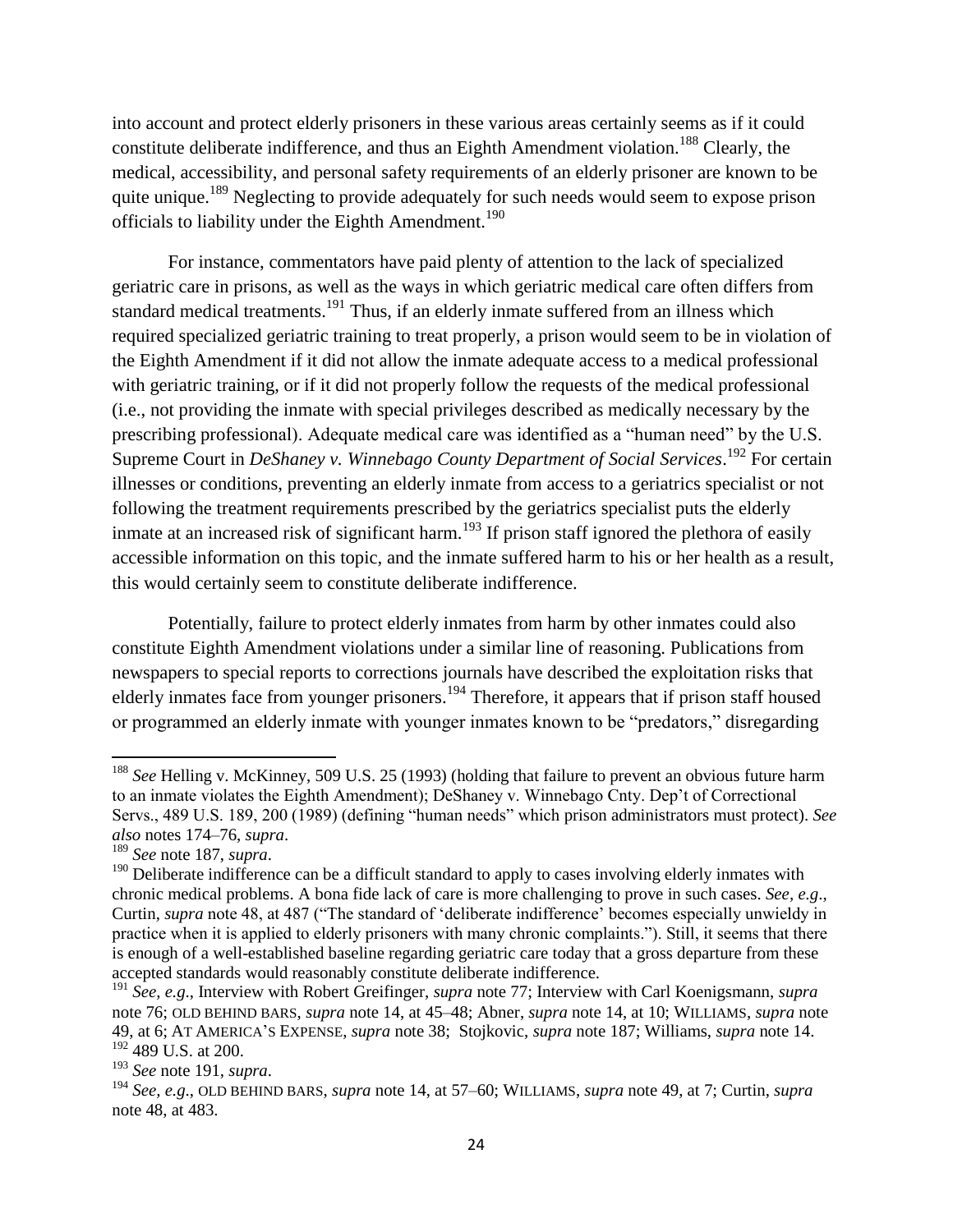the obvious substantial risk of harm to the older inmate, the prison would be liable if the elderly inmate suffered harm at the hands of the younger prisoners. "Reasonable safety" is identified as a "human need" that should be protected under the Eighth Amendment.<sup>195</sup> By disregarding the risk of housing the older inmate with prisoners known to victimize weaker individuals, the prison ignored "a condition of confinement that is sure or very likely to cause . . . needless suffering the next week or month or year" — an argument would sensibly lead to a successful Eighth Amendment claim.

Last year, the U.S. Supreme Court delivered one of its most powerful decisions in years regarding conditions of confinement, holding in *Brown v. Plata* that substandard medical care and living conditions in California prisons — particularly for inmates with mental disabilities violated the Eighth Amendment.<sup>196</sup> With a number of systemic problems plaguing the California system over a long period of time, and without proper improvements made by the state's correctional leaders, "needless suffering and death" became the undesirable consequence.<sup>197</sup> In reviewing the state's overall lack of action to better the situation for the suffering inmates, the Court's majority pulled no punches. "A prison that deprives prisoners of basic sustenance, including adequate medical care, is incompatible with the concept of human dignity and has no place in civilized society," Justice Anthony Kennedy wrote in the majority opinion.<sup>198</sup> "If government fails to fulfill this obligation, the courts have a responsibility to remedy the resulting Eighth Amendment violation."<sup>199</sup>

Corrections officials may have taken notice of the Court's strong opinion in *Brown*. In Arizona, for instance, the state's Department of Corrections opted to conduct an extensive internal investigation regarding inmate complaints of systemic medical care deficiencies rather than risk a lawsuit.<sup>200</sup> It would seem that given the growing numbers of elderly prisoners in America, a similar situation dealing with age-specific needs of older inmates would be inevitable. And if the Court followed its rationale in *Brown*, the Eighth Amendment would seem to be on the side of the elderly prisoners if their well-documented care needs had been neglected

 $199$  *Id.* 

<sup>195</sup> *See DeShaney*, 489 U.S. at 200.

<sup>196</sup> 131 S.Ct. 1910, 1946–47 (2011).

<sup>197</sup> *Id.* at 1923.

<sup>198</sup> *Id.* at 1928.

<sup>200</sup> Bob Ortega, *Prison Inmates in Arizona Crying Foul Over Medical Care*, THE ARIZONA REPUBLIC, Dec. 5, 2011, http://www.azcentral.com/news/articles/2011/11/22/20111122arizona-prison-inmates-cryfoul-over-care.html. The inmates asserted that severe neglect had occurred toward sick inmates, particularly chronically ill prisoners, in several instances. *Id.* Allegations included denial of insulin to a diabetic prisoner, causing him to lose sight in one eye; repeated denials of treatment or medication for inmates with end-stage renal disease and emphysema; and an epileptic who was denied his seizure medication for weeks, resulting in him suffering from repeated seizures. *Id.*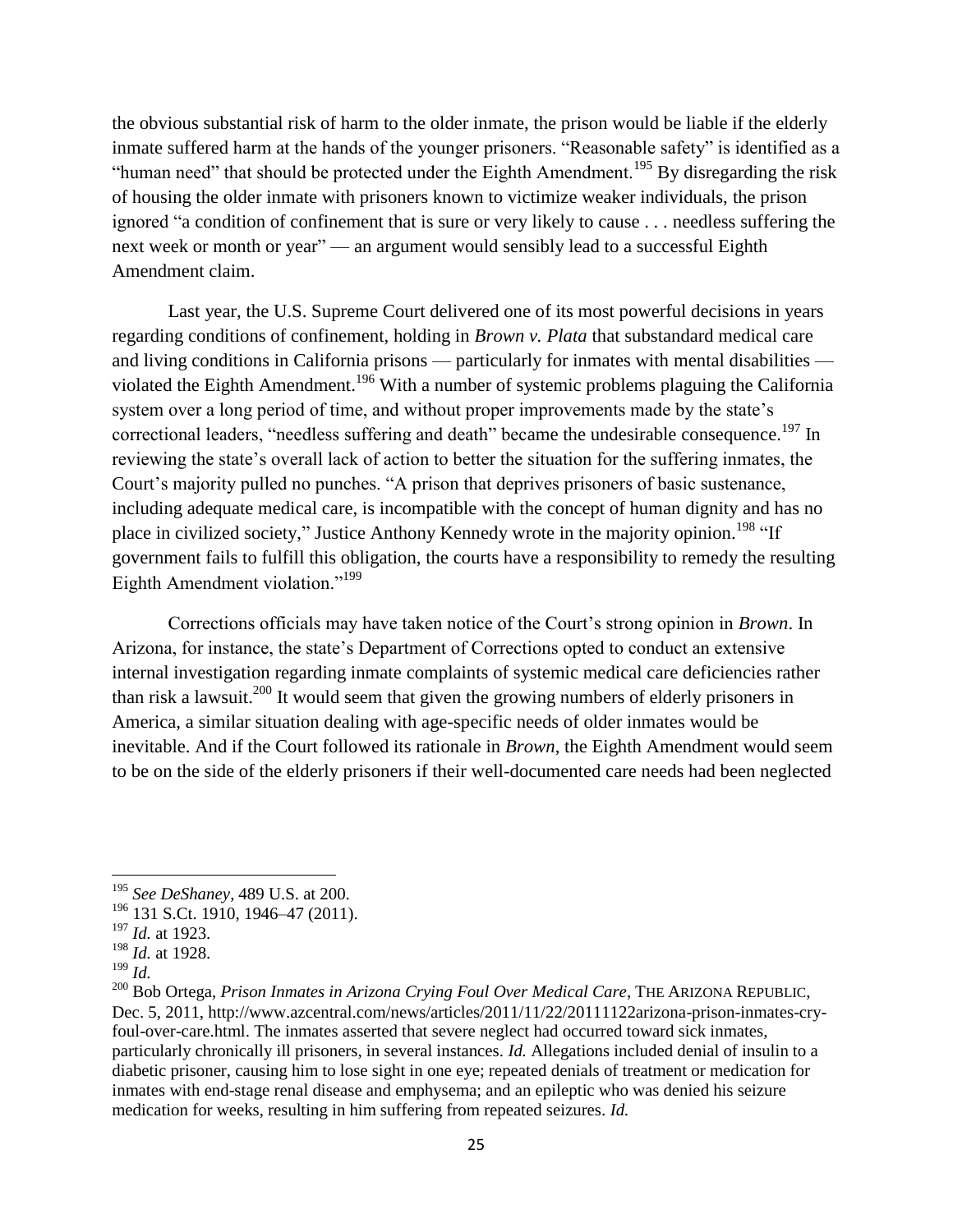by prison officials.<sup>201</sup> A longtime systemic inability to provide for the obvious necessities of certain inmates now clearly "has no place in civilized society." $202$ 

Deliberate indifference remains a challenging standard to reach. Yet with the increased attention and information available about medical and safety needs of elderly prisoners, and the sheer number of elderly inmates increasing nationwide, there is a good chance that elderly prisoners could succeed on Eighth Amendment cases in the years to come. Prison systems would be well-advised to avoid this risk by preventing such neglectful situations from occurring.

## **2. Legal Standards For Inmates With Disabilities**

A significant number of elderly inmates suffer from physical and/or mental disabilities.<sup>203</sup> Inside the highly regulated prison environment, these inmates depend on the protections of state and federal laws in order to function in day-to-day life.<sup>204</sup> Often, prisons present accessibility problems for inmates who have mobility difficulties.<sup>205</sup> In other instances, prisoners with disabilities have expressed concerns about being excluded from particular programs and opportunities on the basis of their disability.<sup>206</sup> Just as such issues are dealt with by the law in free society, these matters are also of significant legal concern inside the prison gates.

The statute most commonly invoked by inmates with disabilities is the federal Americans With Disabilities Act  $(ADA)$ .<sup>207</sup> In particular, Title II of the  $ADA$  — the portion governing programs, activities, and services of public entities — applies to many issues that arise in prison systems.<sup>208</sup> While the ADA is a federal law, the Supreme Court has held that Title II

 $\overline{\phantom{a}}$ 

<sup>207</sup> 42 U.S.C. §§ 12101 *et seq.* (2012).

<sup>201</sup> *See* 131 S.Ct. at 1928, 1946–47.

<sup>202</sup> *Id.* at 1928.

<sup>203</sup> *See* GUBLER, *supra* note 134, at 2; OLD BEHIND BARS, *supra* note 14, at 47; Curtin, *supra* note 48, at 481; Jones & Chung, *supra* note 14. *See also* E-mail Interview with Andy Pallito, Commissioner of the Vermont Dep't of Corrections (July 10, 2012); E-mail Interview with Christopher Epps, Commissioner of the Mississippi Dep't of Corrections (July 13, 2012); E-mail interview with Gloria Perry, Chief Medical Officer of the Mississippi Dep't of Corrections (July 13, 2012); E-mail interview with James LeBlanc, Secretary of the Louisiana Dep't of Corrections (July 19, 2012); Interview with Brian Fischer, *supra* note 109; Interview with Justin Jones, *supra* note 23; Interview with Carl Koenigsmann, *supra* note 76; Interview with Robert Greifinger, *supra* note 77.

<sup>204</sup> *See*, *e.g*., PETER E. LEONE, MICHAEL WILSON & MICHAEL P. KREZMIEN, UNDERSTANDING AND RESPONDING TO THE EDUCATION NEEDS OF SPECIAL POPULATIONS IN ADULT CORRECTIONS 5–9 (2008). <sup>205</sup> *See* Part IIB, *infra*.

<sup>206</sup> *See, e.g*., Onishea v. Hopper, 171 F.3d 1289 (11th Cir. 1999) (dealing with an HIV-positive inmate who was denied equal access to rehabilitative programs); Martinez v. Calif. Dep't of Corrections, 1997 WL 207946 (9th Cir. 1997) (concerning a quadriplegic who was denied equal access to classroom education and vocational training programs in the prison); *see also* Elaine Gardner, *The Legal Rights of Inmates with Physical Disabilities*, 14 ST. LOUIS U. PUB. L. REV. 175, 188–98 (1994) (noting that many inmates with disabilities are concerned about gaining equal access to opportunities that are made available to non-disabled prisoners).

<sup>208</sup> *See* 42 U.S.C. §§ 12131–12165. The Office of Fair Housing and Equal Opportunity is charged with enforcing this provision of the ADA.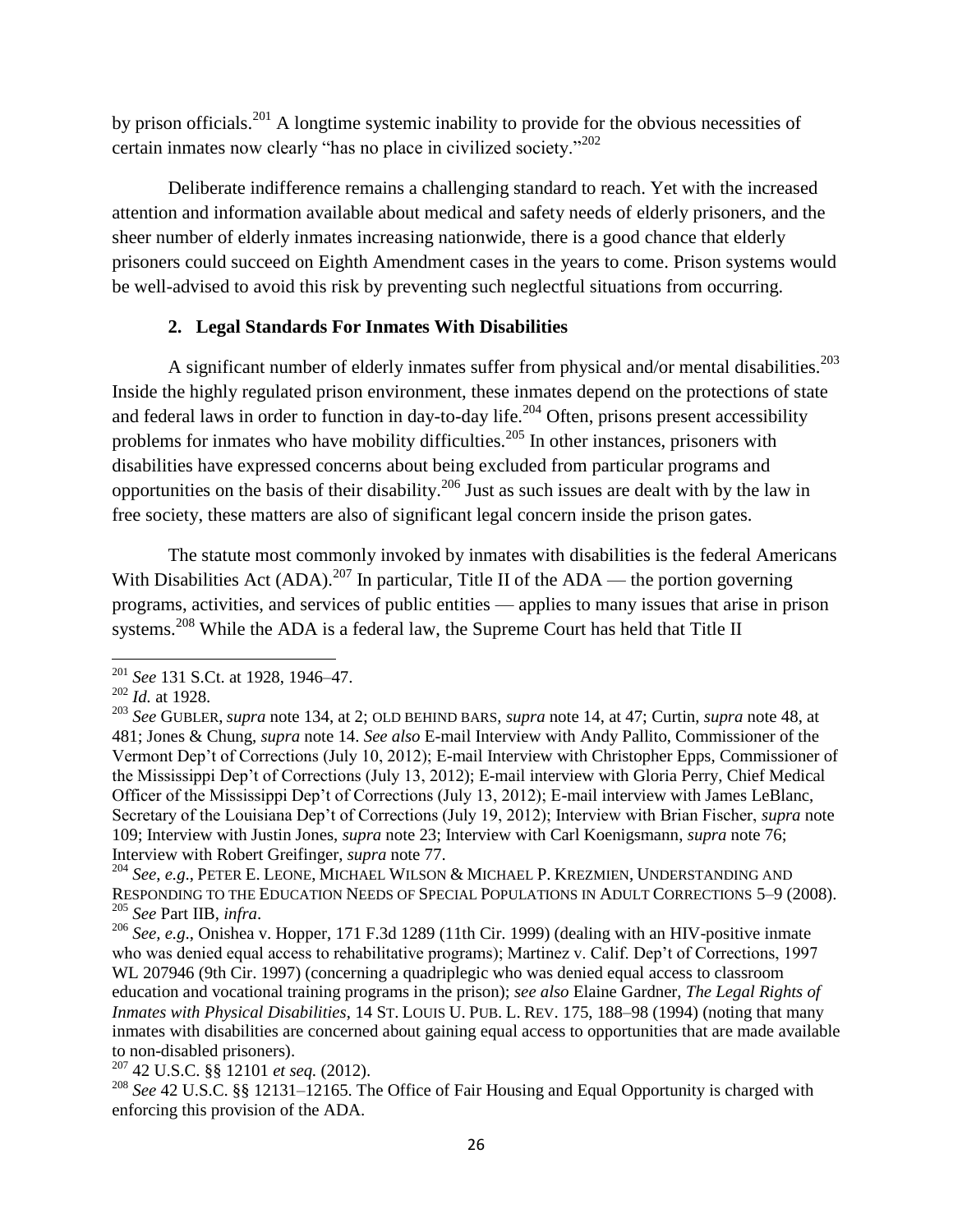"unambiguously extends" to *both* federal and state prison inmates, allowing every disabled prisoner in the United States to benefit from its requirements.<sup>209</sup>

Under its standard definition of "disability," the ADA covers any inmate who has a "physical or mental impairment that substantially limits one or more life activities, a record of such an impairment, or being regarded has having such an impairment," a category which includes the majority of elderly inmates.<sup>210</sup> This means that every state and federal prison in the United States, like other public entities, must provide reasonable accommodations for inmates with disabilities.<sup>211</sup> These reasonable accommodations can focus on accessibility concerns, such as ensuring that an inmate who uses a wheelchair is housed in a cell block with accessible toilets and showers<sup>212</sup> or providing a sign language interpreter when a deaf inmate appears before the parole board.<sup>213</sup> They can also look at integration issues, such as requiring that reasonable accommodations be made for an inmate excluded from a desired program on the basis of his or her disability. $214$ 

Unfortunately, courts have not provided particularly clear guidance as to precisely *how*  Title II should apply to prison inmates. The body of caselaw regarding the ADA in prison settings is frustratingly inconsistent. Some courts have essentially written new policies into the ADA's application to inmates. For instance, in *Martinez v. California Department of Corrections*, the Ninth Circuit permitted a prison to deny a quadriplegic prisoner access to the prison's recreation yard and to certain educational programs on the same terms as similarly classified inmates.<sup>215</sup> Using the U.S. Supreme Court's holding in *Turner v. Safley*, which held that prison policies were valid if they were "reasonably related to legitimate penological interests,"<sup>216</sup> the Ninth Circuit ruled that the exclusion was permissible because the inmate in question might not be able to defend himself against non-disabled prisoners.<sup>217</sup> The court held that this was a "legitimate penological interest" under *Turner*, and thus Title II of the ADA was not implicated.<sup>218</sup>

<sup>209</sup> Pa. Dep't of Corrections v. Yeskey, 524 U.S. 206, 213 (1998); *see also* U.S. v. Georgia, 546 U.S. 151, 159 (2006) (ruling that Title II of the ADA extends to persons with disabilities in state prisons and protects inmates from discrimination on the basis of disability by prison staff).

<sup>210</sup> *See* 42 U.S.C. § 12102(1) (2011).

<sup>211</sup> *See Georgia*, 546 U.S. at 159.

<sup>212</sup> *See, e.g*., LaFaut v. Smith, 839 F.2d 387 (4th Cir. 1987). *See also* Marquiz v. Romer, 92-k-1470 (D. Colorado).

<sup>213</sup> *See, e.g*., Duffy v. Riveland, 98 F.3d 447 (9th Cir. 1996).

<sup>214</sup> *See* note 206, *supra*.

<sup>215</sup> 1997 WL 207946 (9th Cir. 1997).

<sup>216</sup> 482 U.S. 78, 89 (1987).

<sup>&</sup>lt;sup>217</sup> *Martinez*, at \*1. ("We cannot say the prison's policy regarding Martinez is not rationally connected to a legitimate concern for his safety. Because the policy is rationally related to the prison's legitimate security concerns, we need not address whether it is rationally related to Martinez's medical needs."). <sup>218</sup> *See id.*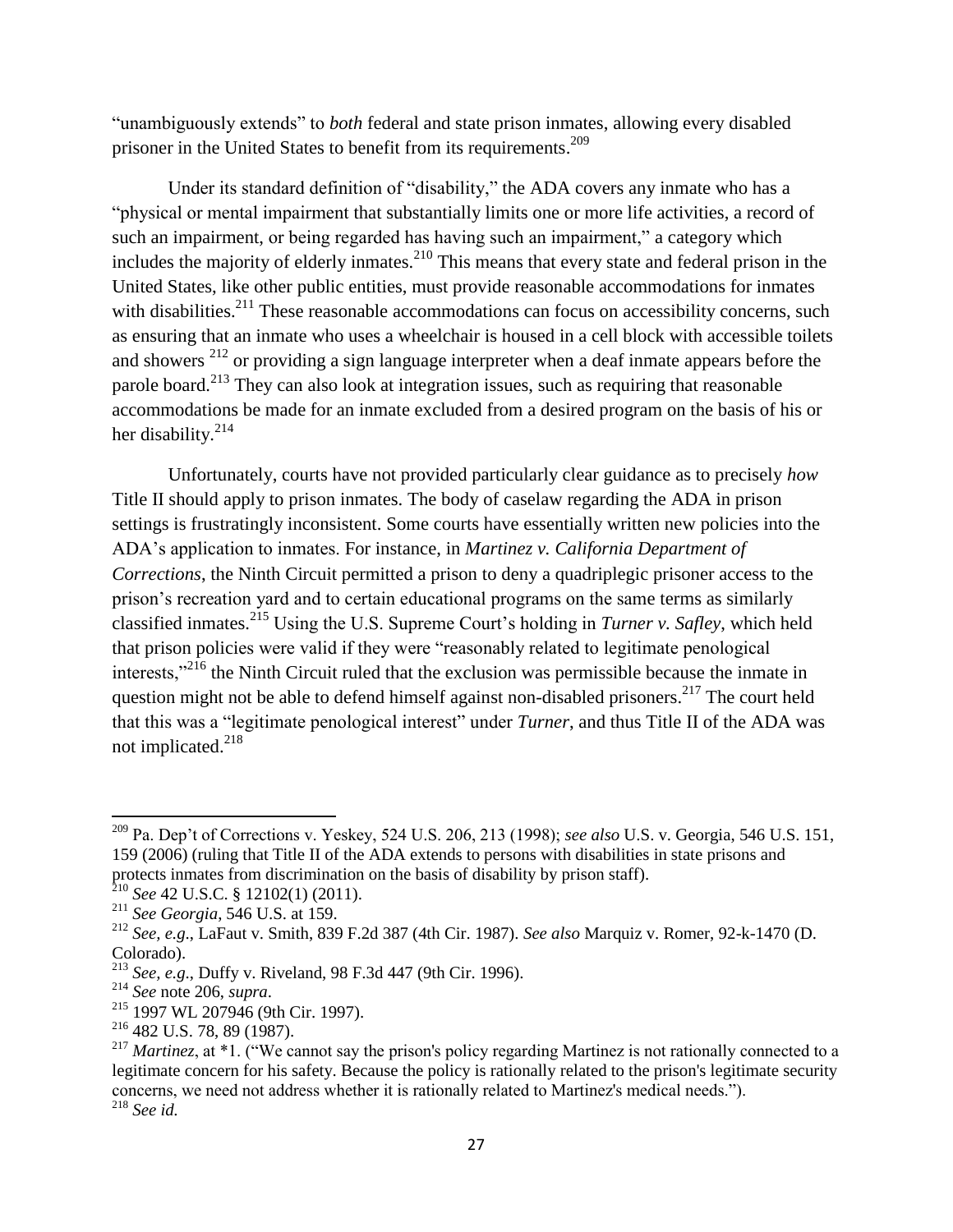This rationale allows the burden of proof to be placed on the inmate to demonstrate that the challenged practice is not related to a legitimate penological interest.<sup>219</sup> Unfortunately, this seems to distort Title II's basic purpose of requiring public entities, such as prisons, to show that reasonably accommodating an individual's disability would be unduly burdensome.<sup>220</sup> Placing the onus on the prisoner to explain why the prison is doing something, rather than asking the publically funded facility why it is not doing something, therefore does not seem to hold true to the purposes of the ADA requirements.

Other courts have employed a more traditional interest-balancing test, looking at whether the requested accommodation is reasonable within the prison context.<sup>221</sup> As Judge Richard Posner of the Seventh Circuit wrote, "terms like 'reasonable' and 'undue' are relative to the circumstances, and the circumstances of a prison are different from those of a school, an office, or a factory."<sup>222</sup> As a result, Judge Posner continued, "[t]he security concerns that the defendant rightly emphasizes . . . are highly relevant in determining the feasibility of accommodations that disabled prisoners need in order to have access to desired programs and services. $^{223}$ 

One court — the Fourth Circuit — even went as far as to argue that Title II of the ADA should not apply to state prison facilities at all.<sup>224</sup> This holding ultimately was overruled by the

<sup>219</sup> *See id.; see also* Armstrong v. Davis, 275 F.3d 849, 874 (9th Cir. 2001) (deciding that the inmate has the burden of showing that the prison administrators' actions were not rationally related to legitimate penological goals). Under *Turner* and its progeny, courts are told to consider four factors in deciding whether a prison policy is rationally related to legitimate penological goals: (1) whether there is a valid, rational connection between the prison policy and the legitimate governmental interest put forward to justify it; (2) whether there are alternative means of exercising the right;(3) the impact that accommodation of the ... right will have on guards, on other inmates, or on the allocation of prison resources; and (4) whether the regulation or policy is an "exaggerated response" to prison concerns. *See Turner,* 482 U.S. at 89; Gates v. Rowland, 39 F.3d 1439, 1447 (9th Cir. 1994).

<sup>&</sup>lt;sup>220</sup> The language of Title II clearly puts the burden on the public entity rather than the individual with disabilities. The law states that "no qualified individual with a disability shall, by reason of such disability, be excluded from participation in or be denied the benefits of the services, programs, or activities of a public entity", subject to certain exceptions. 42 U.S.C. § 12132. The rationale that the Ninth Circuit applied stands this objective on its head, requiring the person with disabilities to prove that he or she does not fall into an exception to the rule, rather than requiring the government to prove that an exception is applicable in the case at hand.

<sup>221</sup> *See, e.g.*, Onishea v. Hopper, 171 F.3d 1289 (11th Cir. 1999) (rejecting the *Turner* framework in ADA prison cases and applying a balancing test that used penological goals as one of several factors); Love v. Westville Corr. Ctr., 103 F.3d 558, 560 (7th Cir. 1996) (deciding that prison violated quadriplegic inmate's rights by effectively denying his access to the prison commissary and to facility work programs); Clarkson v. Coughlin, 898 F. Supp. 1019, 1030 (S.D.N.Y. 1995) (finding an ADA violation when deaf inmate was denied use of amplified headsets for communication purposes).

<sup>&</sup>lt;sup>222</sup> Crawford v. Indiana Dep't of Corrections, 115 F.3d 481 487 (7th Cir. 1997).

<sup>223</sup> *Id.* 

<sup>224</sup> Amos v. Md. Dep't of Pub. Safety, 126 F.3d 589, 594–95 (4th Cir. 1997).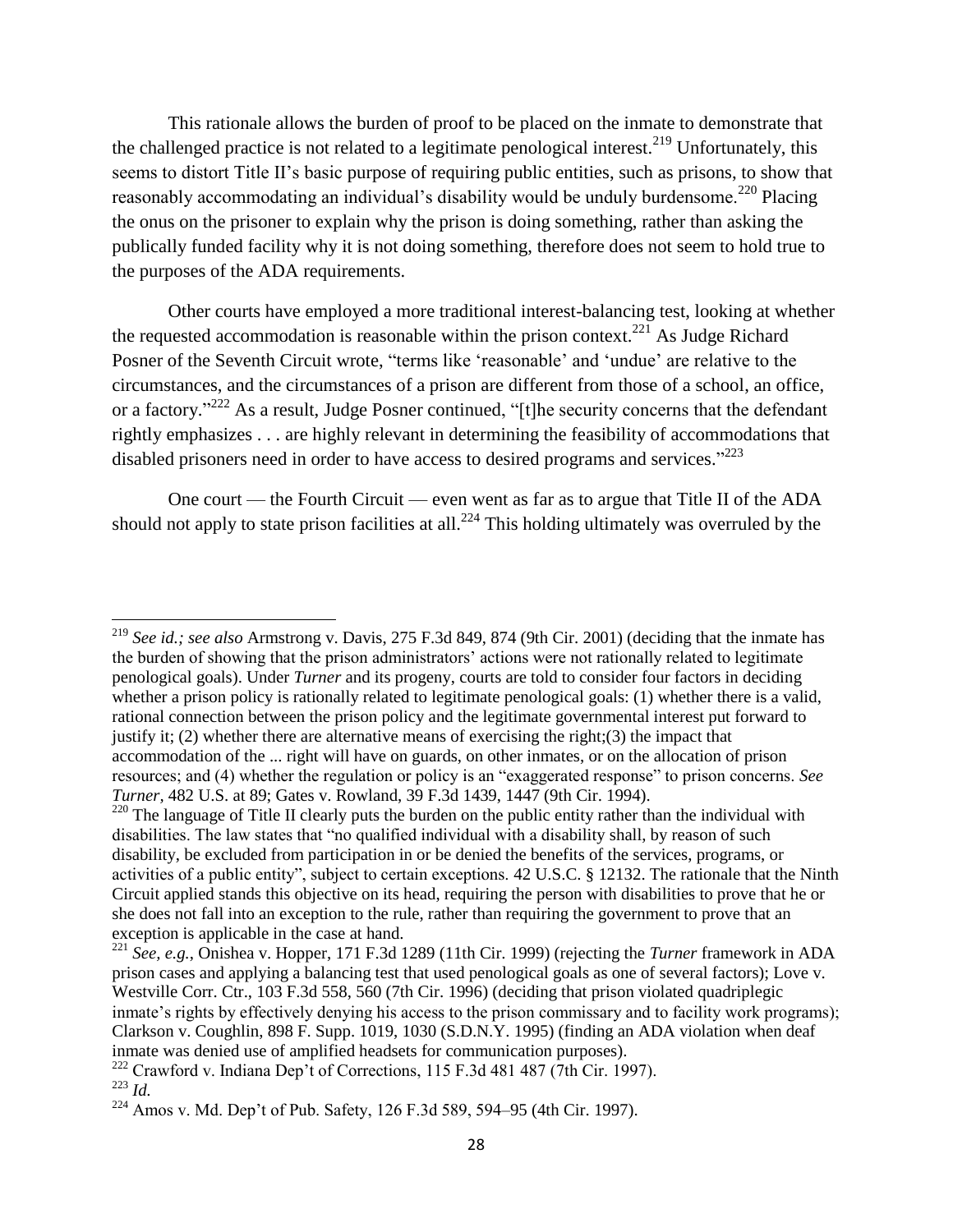U.S. Supreme Court's application of the ADA to state prisons.<sup>225</sup> Still, the Fourth Circuit's decision clearly demonstrated just how polarizing applying the ADA to state prisons can be.

Thus, it is unclear what the exact standards are regarding when a disabled inmate is denied his or her rights under Title II of the ADA. As with the Eighth Amendment cases, though, it would seem that prisons would be well-served to proceed with some caution in this area, particularly where elderly inmates are concerned. As the aging prison population gains more attention, additional focus will almost certainly be devoted to how elderly prisoners with disabilities are accommodated by correctional institutions. State and federal corrections agencies will avoid plenty of legal battles by ensuring that their treatment of prisoners with disabilities is in full compliance with Title II of the ADA.

# **D. Why The Issue** *Should* **Be Addressed — Public Policy Considerations Regarding Elderly Prisoners**

Beyond the law, and beyond the battles that can play out in the nation's courts, issues concerning elderly prisoners also deserve attention for fundamental public policy reasons. In politics, issues pertaining to prisoners often are "put on the back burner" until they are simply too great to ignore any longer.<sup>226</sup> With elderly prisoners, the early literature was generally ignored until the recent surge of gray-haired men and women behind bars.<sup>227</sup> Now that elderly prisoners are being examined nationally — and internationally — it is evident that the issues presented by elderly inmates have placed policymakers in sort of a Catch-22 situation.

On one hand, voters tend to dislike policies that result in significant public spending (using taxpayer dollars) on prisoners and prison systems. <sup>228</sup> This makes costly measures such as providing improved medical care, age-appropriate programming, and greater disability accessibility for the basic necessities of elderly prisoners politically unpopular. On the other hand, however, Americans also tend to dislike policies that result in prisoners being released

<sup>225</sup> *See* Pa. Dep't of Corrections v. Yeskey, 524 U.S. 206, 213 (1998); U.S. v. Georgia, 546 U.S. 151, 159 (2006) (both specifically applying Title II of the ADA to state prisons).

<sup>226</sup> *See* Interview with Ronald Aday, *supra* note 13.

<sup>&</sup>lt;sup>227</sup> Despite the presence of some literature regarding elderly inmates in the late-1970s and during the 1980s, the issues facing America's aging incarcerated population did not gain significant attention from policymakers and the public until the recent sudden increase in the number of older prisoners. *See* Part IA, *supra*.

<sup>228</sup> *See, e.g*., Martha Teichner, *The Cost of a Nation of Incarceration*, CBS NEWS, Apr. 22, 2012, http://www.cbsnews.com/8301-3445\_162-57418495/the-cost-of-a-nation-of-

incarceration/?tag=contentMain;contentBody; Daniel Weintraub, *Prison Ruling Spotlights Burden of Housing 147,000 Felons*, ORANGE CTY. REGISTER, May 27, 2011,

http://www.ocregister.com/news/prison-302291-state-inmates.html (pointing out that California spends more on prisons than they do on public education); Andrew Yeager, *Alabama"s Prison Problem*, WBHM, Feb. 9, 2012, *available at* http://www.wbhm.org/News/2012/prisonovercrowding.html; see *also* NORVAL MORRIS, A SNAIL'S PACE OF PRISON REFORM, in Proceedings of the 100th Annual Congress of Corrections of the American Correctional Ass'n  $36$ ,  $42$  (1970) (stating that inmates are "voteless, politically unpopular, and socially threatening.").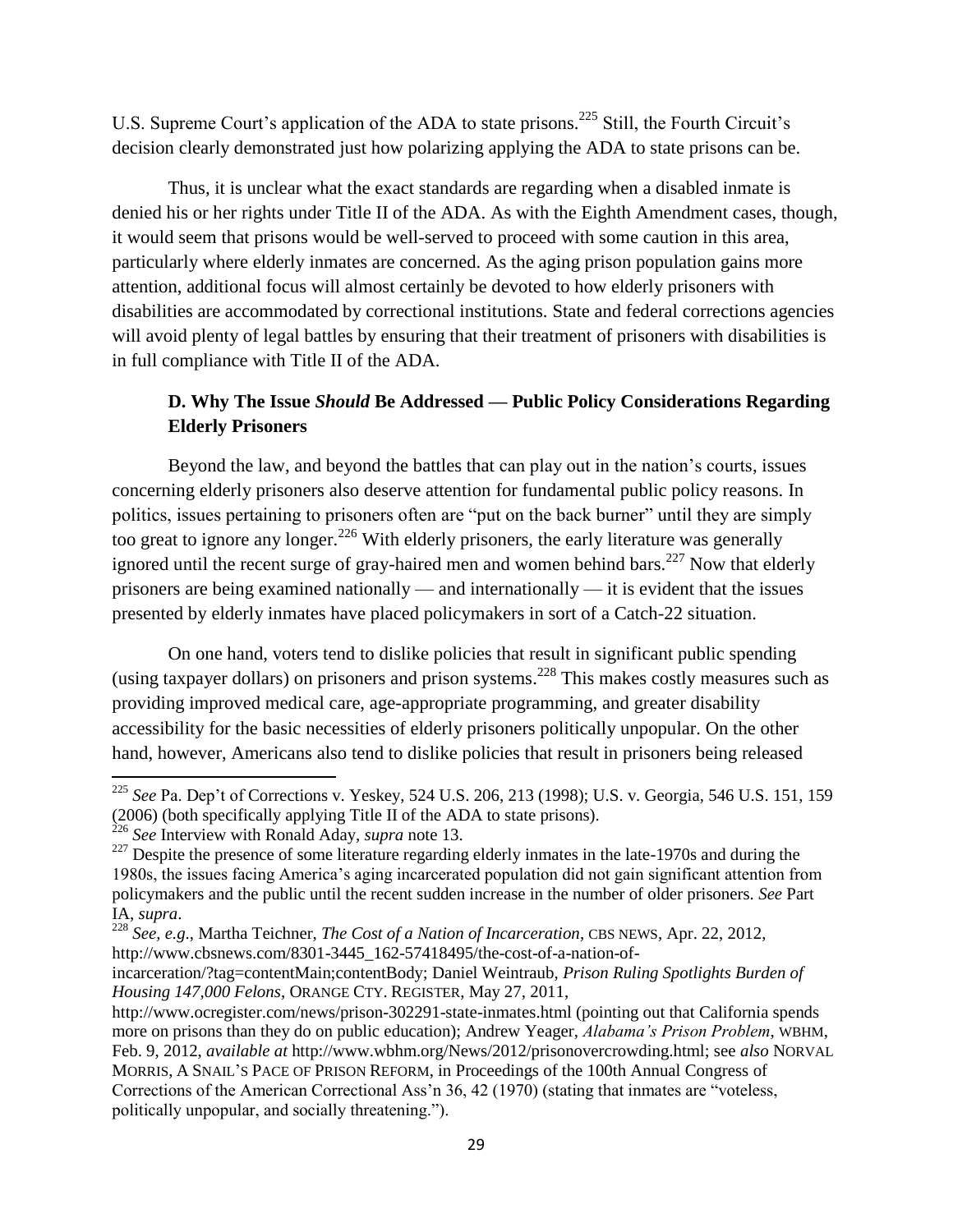from confinement.<sup>229</sup> This makes policies allowing for the early release of elderly inmates deemed to be non-threatening politically unpopular — even though these policies save substantial amounts of public funds.<sup>230</sup> As a result, when it comes to elderly prisoners, policymakers will be forced to make decisions that will be unpopular to most of the general public: either spend more money on elderly prisoners to better meet their basic needs while in prison or release more elderly prisoners based on the likelihood that they will not recidivate.

Doing nothing is not a viable option. With the attention that elderly prisoners are now receiving in the media, the stakeholders agree that the status quo is not acceptable.<sup>231</sup> Therefore, a politically unpopular choice cannot be avoided here. Decisions that will be disliked by some segment of the population will need to be made. In the process of making these tough calls, policymakers should keep one vital concept in mind at all times: *why* we punish lawbreakers in the first place.

Theories of punishment are plentiful in modern society.<sup>232</sup> Some observers argue that we punish criminals to deter both the offender and other members of society from committing such unlawful acts again.<sup>233</sup> Others focus on rehabilitation of the offender, with the hope that he or she will eventually return as a productive and law-abiding member of society.<sup>234</sup> Still others emphasize the important role that punishment plays for the victim of the crime, assuring the victim(s) that the harm done by the crime is taken seriously by the government and is being addressed to the best of the government's ability.<sup>235</sup> Another common viewpoint is that of retribution, the notion that the criminal is receiving his or her "just desserts" from society for

<sup>229</sup> *See*, *e.g*., William B. Aldenberg, *Bursting at the Seams: An Analysis of Compassionate-Release Statutes and the Current Problem of HIV and AIDS in U.S. Prisons and Jails*, 24 N.E.J. ON CRIM. & CON. 541, 552–53 (1998) (describing arguments used by opponents of early release programs); Jason S. Ornduff, *Releasing the Elderly Inmate: A Solution to Prison Overcrowding*, 4 ELDER L.J. 173, 188 (1996) (discussing theories used to oppose early release programs for elderly prisoners who are ill and pose a low risk); NPR: Aging Prison Population Poses Unique Challenges (NPR radio broadcast, Oct. 26, 2010) (including several call-in guests voicing their opposition to early release of prisoners, even when they are elderly and infirm).

<sup>230</sup> *See* Part IIIB, *infra*.

<sup>231</sup> *See* note 14, *supra*.

<sup>&</sup>lt;sup>232</sup> See RICHARD A. POSNER, THE PROBLEMS OF JURISPRUDENCE 313-352 (1993); D.A. Andrews & James Bonta, *Rehabilitating Criminal Justice Policy and Practice*, 16 PSYCHOL. PUB POL'Y & L. 39–55 (2010); Jan Sootak, *Theories of Punishment and Reform of Criminal Law (Reforms as a Change of Mentality)*, 1 JURIDICA INT'L 68–78 (2000); Peter B. Kraska, *Criminal Justice Theory: Toward Legitimacy and an Infrastructure*, 23 JUSTICE QUARTERLY 167, 170–71 (June 2006).

<sup>&</sup>lt;sup>233</sup> See, e.g., VALERIE WRIGHT, DETERRENCE IN CRIMINAL JUSTICE (The Sentencing Project Nov. 2010). <sup>234</sup> *See*, *e.g*., IAIN MURRAY, MAKING REHABILITATION WORK (Civitas 2002); Andrews & Bonta, *supra*  note 232.

<sup>235</sup> *See, e.g*., JOHN WILLIAM STICKLES, VICTIM SATISFACTION—A MODEL OF THE CRIMINAL JUSTICE SYSTEM (2003), *available at* 

http://repositories.lib.utexas.edu/bitstream/handle/2152/979/stickelsjw039.pdf?sequence=2.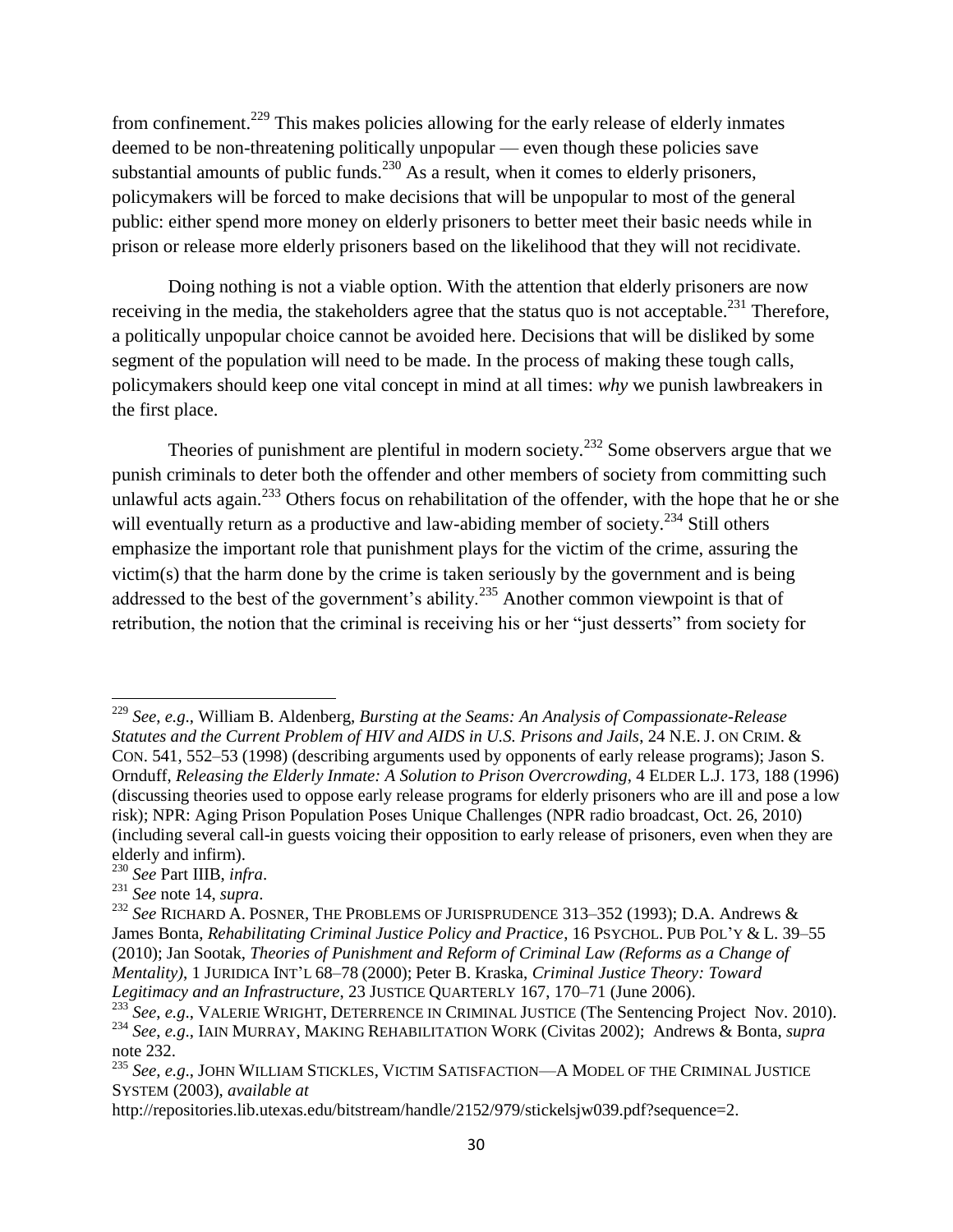breaking the law.<sup>236</sup> In reality, the rationale behind the laws punishing criminal offenders is probably a combination of all of these factors, apportioned out in varying amounts.<sup>237</sup>

None of these theories are satisfied by neglecting the basic needs of elderly prisoners. From the monetary figures discussed earlier, it is clear that custodial care of inmates costs money, and that proper care of elderly inmates costs a substantial amount of money. Yet refusing to devote the necessary resources to this issue, and denying elderly inmates age-appropriate care and programming, does not advance any of the reasons why we punish. The knowledge that a criminal is not only in prison, but is suffering as they enter old age in prison, may indeed satisfy some sort of primal urge for revenge. Seeking revenge that inflicts undue suffering on another person, however, is precisely the type of response that our criminal justice system is designed to prevent. When the United States was still a fledgling nation, one of the first governmental acts was to examine the purpose of prisons in this young democracy.<sup>238</sup> Ultimately, these investigations led to the United States becoming one of the world's first criminal justice systems to punish for purposes beyond mere retribution.<sup>239</sup> We must stay true to these broader-minded ideals of criminal justice in the present day.

When we punish a criminal, we are punishing him or her for a crime. We are not punishing him or her for experiencing the natural process of aging. Removing somebody from society and putting them behind bars is the penalty. Lack of care for their basic needs as they age is not an unwritten part of the sentence. Thus, if we are to adhere to the ideals that our criminal justice system is meant to promote, it is important that we establish policies which ensure humane treatment of prisoners. And at a time when the prison population is aging fast, this

<sup>236</sup> *See*, *e.g*., JOEL FEINBURG & HYMAN GROSS, PHILOSOPHY OF LAW 587–88; 591 (3d ed. 1986). This theory is grounded in the notion that "it is an end in itself that the guilty should suffer pain." *Id.* at 588. <sup>237</sup> See FEINBURG & GROSS, *supra* note 236, at 587 (describing the tension in society between retributive and utilitarian theories of punishment); Posner, *supra* note 232; Andrews & Bonta, *supra* note 232, at 40– 41 (discussing the societal push and pull between rehabilitation and "tough on crime" attitudes"); Sootak, *supra* note 232, at 69–70 (discussing the variants of punishment purposes in society); Kraska, *supra* note 232, at 171 (describing the importance of punishment theories on social policies and reforms). <sup>238</sup> This truth is particularly evident in the astute observations of two Frenchmen, Alexis de Tocqueville and Gustave de Beaumont. In 1831, de Tocqueville and Beaumont received permission from the French government to travel to the United States to study the workings of America's democratic government. During their nine-month visit to the United States, de Tocqueville and Beaumont became particularly intrigued with the fledgling republic's prison system. While the two men are most famous for their book *Democracy In America*, containing detailed reports of the governmental "experiments" in the United States, their meticulously detailed report *On the Penitentiary System in the United States and its Application to France* contains perhaps the earliest thorough look at penological policies in the United States. The report contains an excellent description of the degree of attention that prison policies in the young nation received from its leaders in government. *See* GUSTAVE DE BEAUMONT & ALEXIS DE TOCQUEVILLE, ON THE PENITENTIARY SYSTEM IN THE UNITED STATES AND ITS APPLICATION TO FRANCE (Carbonale: Southern Illinois University 1964) (1833).

<sup>&</sup>lt;sup>239</sup> See NPR Broadcast, *supra* note 229 (Statement of Prof. Jonathan Turley that "the United States, however, was one of the first major systems to get away from pure retribution.").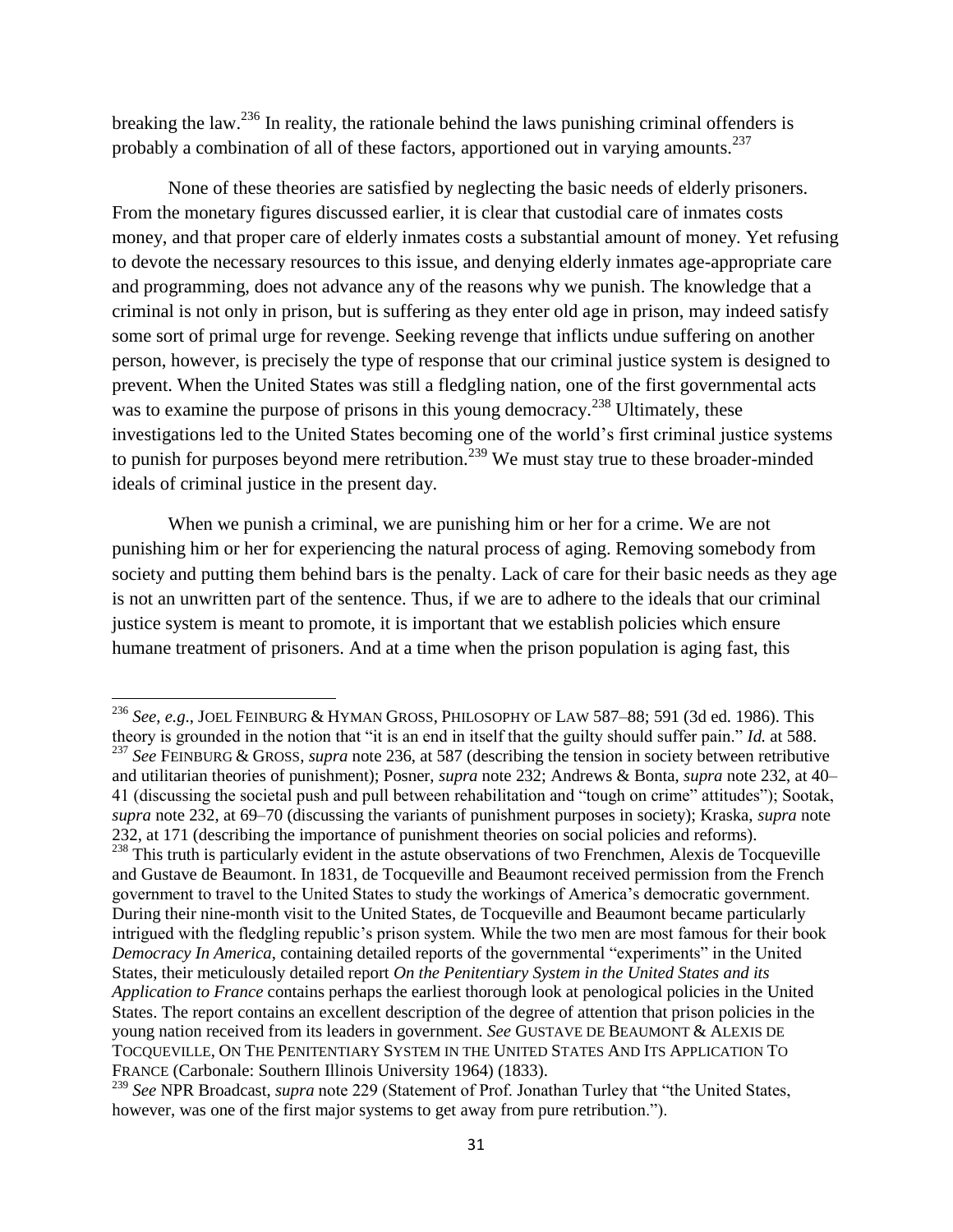means devoting resources and expertise toward providing an adequate prison environment in which our nation's elderly inmates will live.

# **II Questions On The Inside: Concerns Facing Elderly Inmates In Life Behind The Prison Walls**

*"Prisons were never designed to be geriatric facilities. Yet U.S. corrections officials now operate old-age homes behind bars."* 

> *-- Jamie Fellner, Human Rights Watch, author of "Old Behind Bars: The Aging Prison Population in the United States"*<sup>240</sup>

## **A. Medical Questions**

 $\overline{a}$ 

Inmates older than age 55 have an average of three chronic medical conditions.<sup>241</sup> Approximately 20% suffer from at least one mental illness.<sup>242</sup> While elderly prisoners are not a homogeneous group, and thus represent a wide variety of physical and mental abilities, the general trend is for older inmates to be physically and mentally weaker than their younger counterparts in the prison system.<sup>243</sup> In a system that was designed with younger men and women in mind,<sup>244</sup> these physical and mental illnesses often require special treatment plans and accommodations that are typically not readily available in the prison environment.<sup>245</sup>

Additionally, the prison lifestyle can exacerbate existing health problems or lead to new medical issues for elderly inmates.<sup>246</sup> Older prisoners frequently become more isolated and anxious than younger prisoners, tend to end up in situations of inactivity more often than

<sup>&</sup>lt;sup>240</sup> Telephone Interview with Jamie Fellner, Senior Advisor in the U.S. Program at Human Rights Watch and author of *Old Behind Bars* (Apr. 12, 2012).

<sup>241</sup> Mike Mitka, *Aging Prisoners Stressing Health Care System*, 292 J. AM. MED. ASS'N 423 (2004).  $^{242}$  *Id.* 

<sup>243</sup> *See*, *e.g*., Graeme A. Yorston & Pamela J. Taylor, *Commentary: Older Offenders — No Place to Go?*, 34 J. AM. ACAD. PSYCH. LAW 333, 336 (2006); OLD BEHIND BARS, *supra* note 14, at 45; WILLIAMS, *supra* note 49, at 6; GUBLER, *supra* note 134, at 2; Abner, *supra* note 14, at 10; Williams, *supra* note 14; Interview with Carl Koenigsmann, *supra* note 76; Interview with Robert Greifinger, *supra* note 77.

<sup>&</sup>lt;sup>244</sup> See Curran, *supra* note 14, at 225 ("Prisons are designed for the younger inmate because most crime in this country is committed by perpetrators between the ages of fifteen and twenty."). <sup>245</sup> *See* note 243, *supra*.

<sup>246</sup> *See* CORRECTIONAL HEALTHCARE, *supra* note 49, at 8–10; Abner, *supra* note 14, at 9 (discussing the health consequences of "the stress of incarceration—including lack of support systems and a lack of trust in fellow inmates"); OLD BEHIND BARS, *supra* note 14, at 45 ("Older prisoners, even if they are not suffering illness, can find the ordinary rigors of prison particularly difficult because of a general decline in physical and often mental functioning which affects how they live in their environments and what they need to be healthy, safe, and have a sense of well-being."); KOZLOV, *supra* note 14, at 8–10 (describing various factors leading to the increased health issues faced by elderly inmates during their confinement).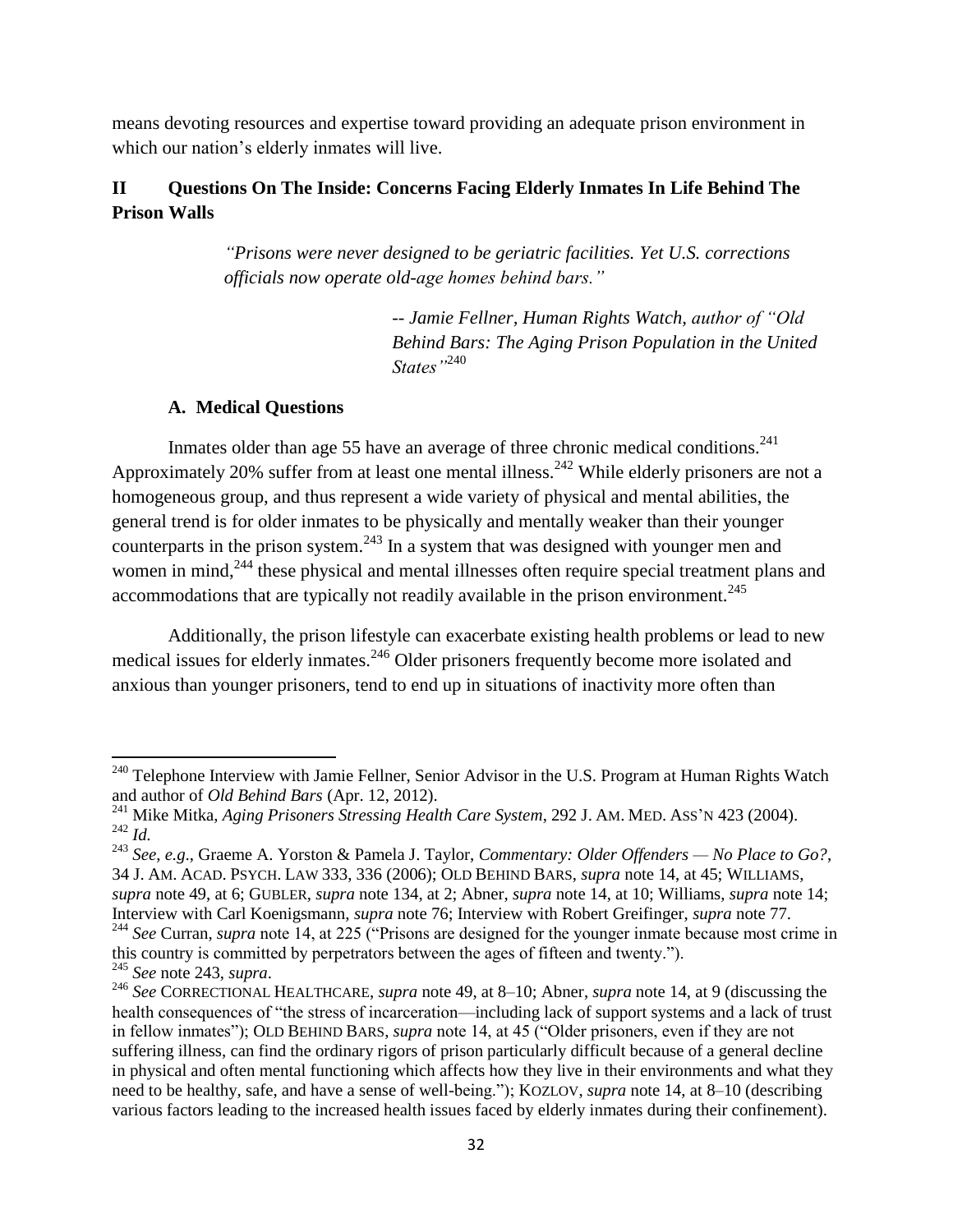younger inmates, and are considerably more vulnerable to contracting contagious diseases.<sup>247</sup> To avoid these pitfalls, elderly inmates require closer medical monitoring than what prisons typically offer to a younger population.<sup>248</sup> Elderly prisoners also will benefit from ageappropriate plans for "active treatment" — programs to involve older inmates in meaningful activities aimed at preventing physical, mental, and emotional decline.<sup>249</sup>

To meet their constitutional obligations regarding medical care and accommodations for inmates,  $250$  correctional bodies have taken a variety of approaches to meeting the medical needs of a growing geriatric population — although the quality of these efforts, as commentators have pointed out, varies greatly from state to state, and from facility to facility.<sup>251</sup> This section looks at some of the key medical issues facing elderly prisoners, and studies some of the measures taken by various correctional systems in an effort to address these issues.

## **1. Common Medical Problems Affecting Elderly Inmates**

Many medical issues affecting older prisoners are equivalent to the health care concerns that can affect any elderly individual.<sup>252</sup> The most damaging health problems for elderly inmates include dementia, stroke, liver disease, Parkinson's disease, respiratory problems, diabetes, and kidney disease.<sup>253</sup> Many older inmates have severe mobility restrictions, often from arthritis or from a form of muscular degeneration.<sup>254</sup> Visual and hearing impairments are common, as is loss of teeth.<sup>255</sup> At times, elderly inmates require the use of oxygen tanks just to perform day-to-day

<sup>&</sup>lt;sup>247</sup> See CORRECTIONAL HEALTHCARE, *supra* note 49, at 10 ("Elderly inmates experience a reduction in human interaction and tend to withdraw owing to a lack of privacy and a loss of self-esteem. They are frightened, anxious, and dependent, especially on prison staff."); Fazel et al., *supra* note 61, at 539; WILLIAMS, *supra* note 49, at 6. However, it is also important to note that there can actually be certain medical benefits for particular prisoners. A study by the Florida Department of Corrections in 2000 revealed that two-thirds of the inmates in their state's correctional facilities received their first significant health care experience while in prison. Abner, *supra* note 14, at 9.

<sup>&</sup>lt;sup>248</sup> Several prison systems have already recognized this need and are taking significant steps toward meeting it. *See* Part II(3)(a), *infra*.

<sup>249</sup> *See* Part II(3)(g), *infra*.

<sup>250</sup> *See Part* IC, *supra*.

<sup>251</sup> Interview with Robert Greifinger, *supra* note 77; Interview with Jamie Fellner, *supra* note 240. *See also* Curtin, *supra* note 48, at 488 (noting that "prison health care workers are often very proud of the level of service they provide and balance concern for safety and regulations with genuine affection for inmates.").

<sup>252</sup> *See* Interview with Keith Davis, *supra* note 52; Interview with Carl Koenigsmann, *supra* note 76; Interview with Robert Greifinger, *supra* note 77.

<sup>253</sup> *See* Interview with Ronald Aday, *supra* note 13; Interview with Carl Koenigsmann, *supra* note 76; Interview with Robert Greifinger, *supra* note 77; CHARLOTTE A. PRICE, AGING INMATE POPULATION STUDY 17 (North Carolina Div. of Prisons 2006); Tara Livengood, *Case Study: The Older Inmate*, 24 AGE IN ACTION 1, 2 (Spring 2009); OLD BEHIND BARS, *supra* note 14, at 45–46; Abner, *supra* note 14, at 10; Chen, *supra* note 3.

<sup>254</sup> *See* note 253, *supra*.

<sup>255</sup> *See* note 253, *supra*.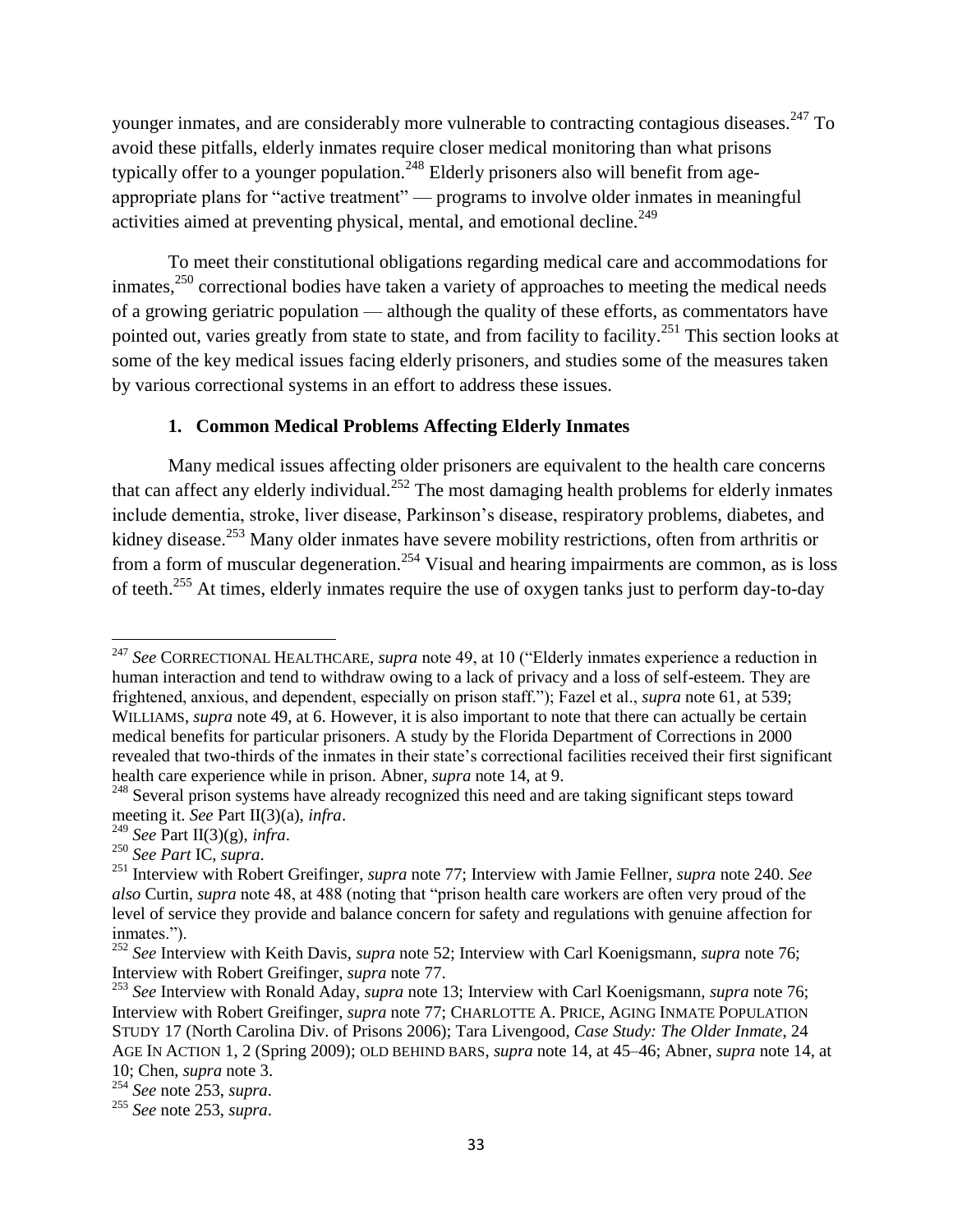tasks.<sup>256</sup> Urinary or fecal incontinence can create a difficult and embarrassing situation for older prisoners who suddenly cannot control when they "have to go."<sup>257</sup> High blood pressure, often brought on by the stress of being old and behind bars, is also frequently found in among elderly inmates, and can lead to other forms of physical and mental damage.<sup>258</sup>

Yet not all medical concerns of elderly prisoners can be given precise medical labels. Generally speaking, inmates become slower at performing basic daily functions as they age.<sup>259</sup> They commonly will not be able to eat, shower, or even just move around as quickly as they once could.<sup>260</sup> Elderly inmates also can become more prone to falling, which can contribute to sprains and fractures, as well as more serious injuries.<sup>261</sup> Their diets can grow more restricted, both through medical needs and through new dietary intolerances.<sup>262</sup> Sleep patterns can become erratic.<sup>263</sup> And when an injury occurs or an ailment strikes, elderly inmates will typically require a much longer recovery period than would be expected from a younger individual.<sup>264</sup>

Mental health issues often are just as significant — if not more so — for elderly inmates. As a person ages behind bars, he or she is more likely to experience feelings of hopelessness and severe anxiety, fearing that they will never again experience life beyond the prison.<sup>265</sup> Older

<sup>256</sup> *See* GUBLER, *supra* note 134, at 5. Inmates on dialysis machines can also pose difficult issues in a correctional setting. *Id.* 

<sup>&</sup>lt;sup>257</sup> See OLD BEHIND BARS, *supra* note 14, at 47 (stating that incontinence puts elderly inmates "at risk of social isolation, depression, diminished independence, and even harassment and physical confrontations from inmates offended when an older person urinates or defecates in her clothes. Prison bathrooms typically lack privacy; individuals who need to change their soiled clothes or diapers must endure the humiliation of doing so in public. Preserving dignity in this context is difficult.").

<sup>258</sup> *See, e.g*., CORRECTIONS 123 (William J. Chambliss, ed. 2011); CORRECTIONAL HEALTHCARE, *supra*  note 49, at 126 (describing the need for certain elderly inmates to be issued "slow-walking passes"). <sup>259</sup> *See* Interview with Ronald Aday, *supra* note 13; Interview with Justin Jones, *supra* note 23. *See also*  note 260, *infra*; Part IIA(3)(c), *infra*.

<sup>260</sup> *See* Belluck, *supra* note 4 (noting that in the California Men's Colony, elderly inmates with dementia are permitted to sit at "Slow Eater" tables, where they are allowed to eat longer than the typical 10 to 12 minutes).

<sup>&</sup>lt;sup>261</sup> OLD BEHIND BARS, *supra* note 14, at 46 (stating that a California study found that 51 percent of older women inmates age 55 and above reported a fall within the past year).

<sup>262</sup> *See*, *e.g*., Interview with Carl Koenigsmann, *supra* note 76 (describing the recent establishment of a higher-fiber, lower-sodium diet in New York prisons to benefit elderly prisoners, as well as the recent availability of other more specialized diets for elderly inmates suffering from certain health problems. These special diets, which are designed by professional dieticians who have experience in working with individuals who have age-related health care problems, include a low-cholesterol diet and a potassiumregulated diet for inmates with kidney problems. "This is constantly being monitored," Koenigsmann said in the interview.

<sup>263</sup> Livengood, *supra* note 253, at 2.

<sup>&</sup>lt;sup>264</sup> Curtin, *supra* note 48, at 481 (describing a study comparing elderly men in free society with older male prisoners which revealed a "longer time in bed recovering from injury and illness" for the elderly prisoners).

<sup>265</sup> *See* Ira R. Byock, *Dying Well In Corrections: Why Should We Care?*, J. CORR. HEALTH CARE (Fall 2002), *available at* http://www.dyingwell.org/jchc02.htm; Yorston & Taylor, *supra* note 243, at 335.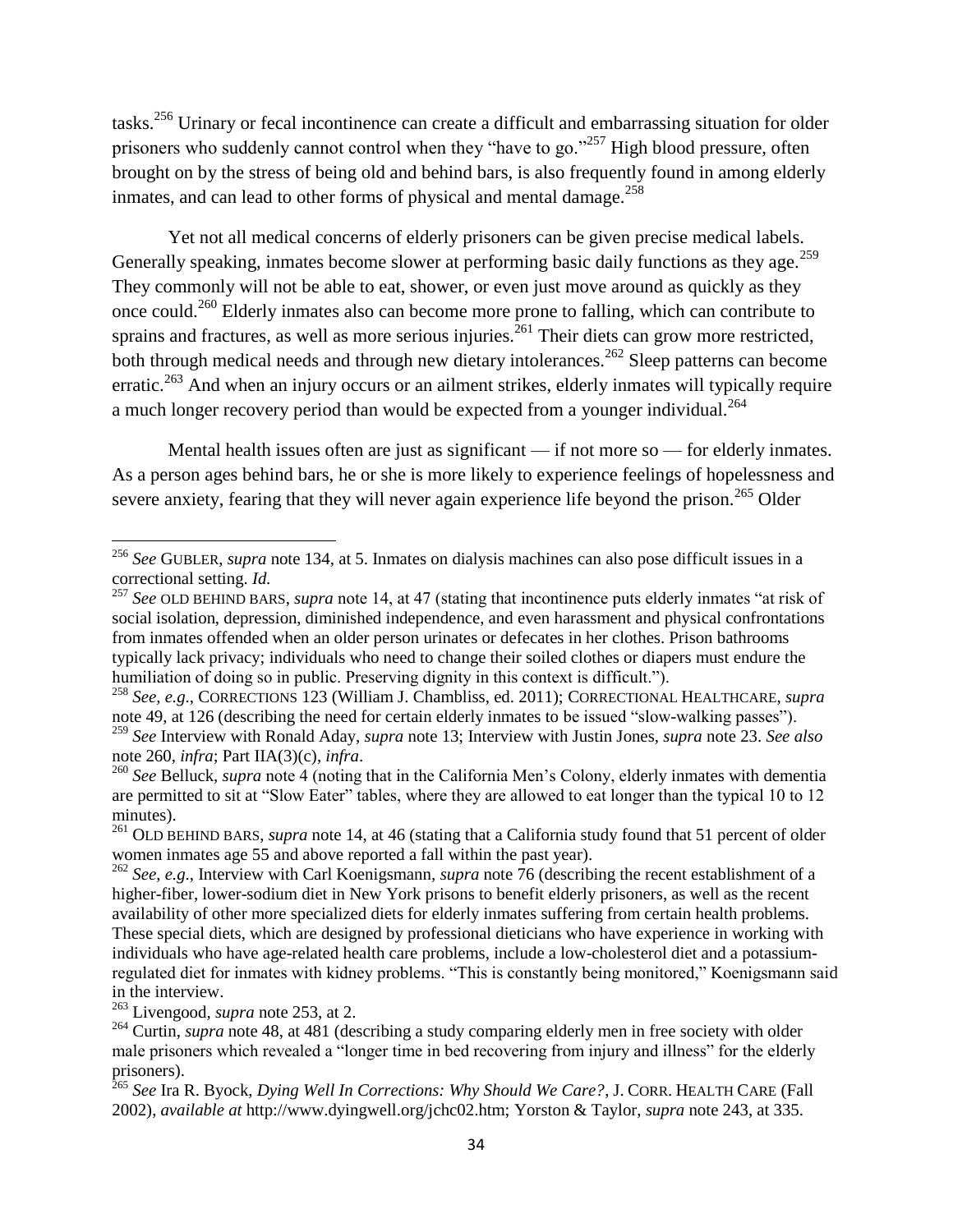inmates generally are also less likely to engage in social interactions than younger inmates, particularly if they fall into the category of "new arrivals" experiencing their first prison term at an older age.<sup>266</sup> Consequently, elderly inmates can lapse into a dangerous pattern of keeping to themselves, refusing to engage in activities, and, as one commentator put it, "just waiting for the end to come."<sup>267</sup> This type of behavior frequently puts elderly inmates at a heightened risk of clinical depression, self-harm, and suicide. $268$ 

## **2. Why These Health Concerns Become Greater Problems In Prison Settings**

No elderly person ever wants to experience any of the medical concerns described above. Yet for elderly people in prison, these health issues can be magnified by the nature of the environment in which they are living. Inside a prison, everything must be done with an eye toward the important goal of keeping the facility safe and secure.<sup>269</sup> With this in mind, medical steps that might seem straightforward and simple on the outside can become difficult institutional decisions within a correctional environment.<sup>270</sup>

Consider, for instance, the situation of an older man or woman who is experiencing symptoms of arthritis and needs assistance walking. Typically, this person will have plenty of options at their disposal, such as purchasing a cane or a walker, to aid them in their movement. If the arthritis is causing discomfort, then the person can also purchase an over-the-counter medication in an effort to ease the pain. Place this person in a prison, however, and the situation changes. Now, the walker or the cane becomes a potential weapon.<sup>271</sup> The pain medication becomes a potential pathway to drug abuse.<sup>272</sup> Access to all of these things is strictly controlled

<sup>&</sup>lt;sup>266</sup> See CORRECTIONAL HEALTHCARE, *supra* note 49, at 10; Curtin, *supra* note 48, at 484 ("Prisoners who enter prison for the first time when they are middle-aged or older encounter . . . a type of culture shock."). <sup>267</sup> *See* note 266, *supra*; Part IIA(3)(g), *infra*.

<sup>268</sup> Fazel et al., *supra* note 61, at 539; Yorston & Taylor, *supra* note 243, at 335.

<sup>269</sup> *See* Y. Willmott, *Prison Nursing: The Tension Between Custody and Care*, 6 BRITISH J. NURSING 333–36 (1997) (describing the challenges that healthcare practitioners face in this delicate balance between security goals and medical needs of inmates); SUSAN KOCH, THE TENSION BETWEEN CUSTODIAL CARE AND HUMAN RIGHTS (PowerPoint Presentation to Royal Dist. Nursing Serv. 2011), *available at* 

http://www.accreditation.org.au/site/uploads/The%20tension%20between%20custodial%20care%20and %20human%20rights.pdf ("There is a tension experienced by staff, families and residents between protecting the resident by using restraint and recognizing the need to preserve the human rights of residents.").

<sup>270</sup> *See* note 270, *supra*; Interview with Ronald Aday, *supra* note 13; Correctional Healthcare, *supra* note 149, at 48 ("Prisons are alien and intimidating to the sensitivities and vulnerabilities of old age and illness.").

 $271$  This was described by New York State Department of Corrections and Community Supervision Commissioner Brian Fischer and Deerfield Correctional Facility (Virginia) Warden Keith Davis as a reallife example of the challenges presented by caring for the elderly behind bars. Interview with Keith Davis, *supra* note 52; Interview with Brian Fischer, *supra* note 109.

 $\frac{1}{272}$ *Id.*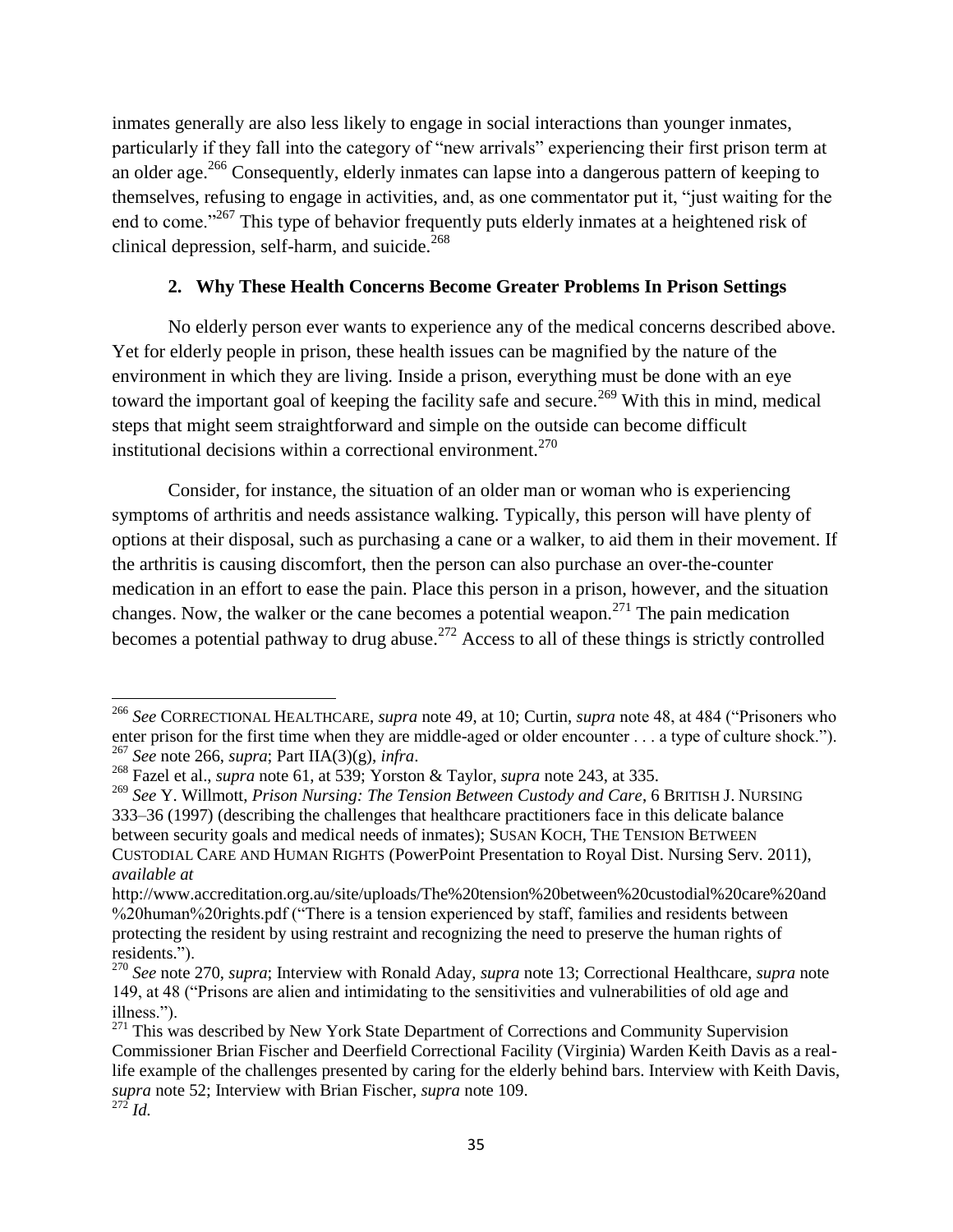by prison staff.<sup>273</sup> And the ability to use any of these items could conceivably be limited, or even completely denied, by staff under a justification of institutional safety.<sup>274</sup>

In this way, every medical decision made in prison becomes a balancing act between the individual needs of the inmate and the importance of keeping the correctional facility safe.<sup>275</sup> These decisions can have profound consequences for elderly inmates, whose medical conditions tend to worsen more rapidly and who could be placed at an extreme disadvantage if a necessary medication or a medical aid (i.e., a cane, a wheelchair, a breathing aid, a hearing aid, etc.) is denied for any length of time.<sup>276</sup> At the same time, though, corrections officials cannot simply ignore security needs simply because an inmate is of an advanced age. "It's not a question of 'if' an older (prisoner) could take a cane and hit somebody on staff," New York State Department of Corrections and Community Supervision Commissioner Brian Fischer said. "It happens. It happens more often than you might think. Just because a prisoner is old doesn't automatically mean that he's feeble and can't injure someone else."<sup>277</sup> Yet Fischer also said that New York prisons do have an often-used procedure in place by which inmates can get a pass to use a cane.<sup>278</sup> "Denying all inmates the right to use a cane just because they might possibly swing it at someone," he said, "would be wrong in the other direction."<sup>279</sup>

Access to medical professionals provides another key distinction between health care in free society and health care in a prison. Generally, an individual who is not feeling well possesses the power to visit a doctor, or to call an ambulance, or to take some other step that enables them to be examined and treated by a physician. In prison, of course, this access is much more restricted.<sup>280</sup> An inmate cannot simply leave his or her cell and walk to the infirmary for a

<sup>273</sup> *Id.* 

<sup>&</sup>lt;sup>274</sup> Remember that under the existing *Turner* standards, prison officials are granted a wide discretion in policymaking as long as the policy is rationally related to a legitimate penological aim. *See* note 219, *supra*.

<sup>275</sup> *See* notes 269–73, *supra*.

<sup>276</sup> *See* OLD BEHIND BARS, *supra* note 14, at 46; GUBLER, *supra* note 134, at 4.

<sup>277</sup> Interview with Brian Fischer, *supra* note 109.

<sup>278</sup> *See id.* 

 $^{279}$   $\mathrm{I}$ *d*.

<sup>280</sup> *See*, *e.g*., KOZLOV, *supra* note 14, at 8 (stating that one of the greatest challenges for geriatric inmates is accessing adequate health care often enough within the prison environment). This can lead to some significant problems — not only for elderly inmates, but for the younger prisoners as well. *See* Andrew P. Wilper et al., *The Health and Health Care of U.S. Prisoners*, 99 AM. J. PUB. HEALTH 1, 6 (2009); Amanda Gardner, *Many in U.S. Prisons Lack Good Health Care*, U.S. NEWS & WORLD REPORT, Jan. 16, 2009, http://health.usnews.com/health-news/managing-your-healthcare/articles/2009/01/16/many-in-usprisons-lack-good-health-care. Given that prompt delivery of health services increases in importance as people age, this lack of easy access to health care in many prisons can be a severe problem for elderly inmates. *See also* Part IIA(3), *infra*.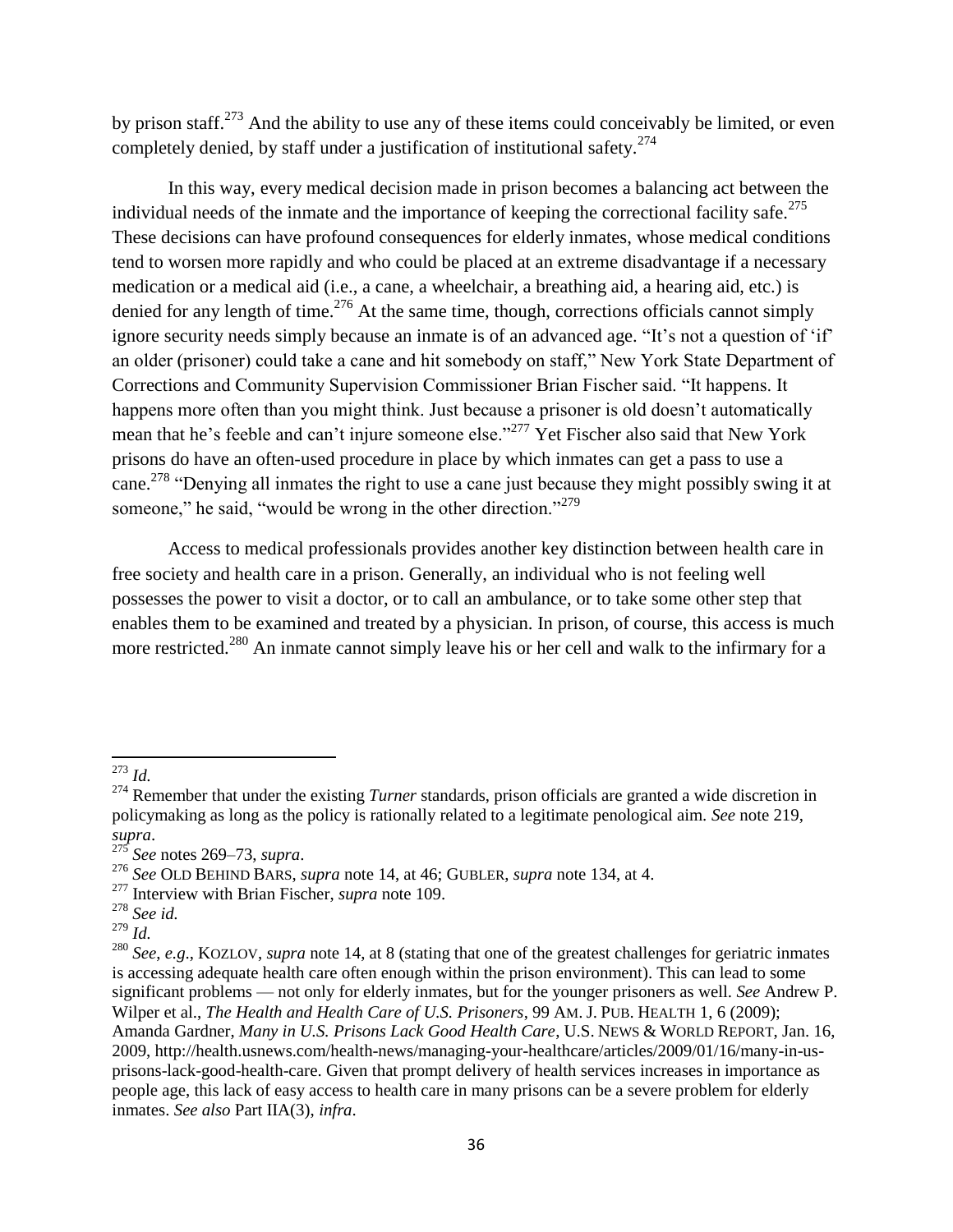checkup. Instead, prisons typically have some sort of "sick call" system through which inmates can access medical services. 281

Unfortunately, prison sick call has historically suffered the types of inefficiencies which, in the words of a National Institute of Corrections report, "represents a unique challenge to the delivery of primary care to the elderly or chronically ill.<sup>282</sup> To begin with, an inmate must be well enough and lucid enough to place himself or herself on sick call, an assumption which is not always true for elderly prisoners.<sup>283</sup> Facility health care providers and correctional officers are often skeptical about inmates faking an illness just to gain special privileges, and inmates have been known to abuse the system, further undermining the process for those prisoners who really need it.<sup>284</sup> Most importantly, most sick call visits are episodic in nature, prompted only when the inmate feels ill.<sup>285</sup> For elderly individuals, this is not enough to constitute adequate health care. A greater degree of regular review and preventative medicine is needed.<sup>286</sup>

Several prison systems have recognized this need for more intensive care for elderly inmates, particularly in recent years.<sup>287</sup> Yet barriers still exist for elderly prisoners to receive

l

 $^{281}$  Going on sick call does not mean that the inmate will necessarily see a doctor. Typically, the initial screening of the inmate's health care concern(s) is conducted by a nurse, similar to the procedure used by most doctors' offices. However, reports on sick call effectiveness note that prison nursing staff can be an impediment to inmates seeing a doctor, even when they have legitimate health care problems. *See*, *e.g*, CORRECTIONAL ASS'N OF N.Y., HEALTH CARE IN NEW YORK STATE PRISONS 37 (2000) ("Problems associated with sick call fall into three categories: impeded access to physicians, superficial screening, and hostile attitudes of nurses . . . Inmates at nearly every prison (in New York) reported impeded access to health care access due to gatekeeping by nurses.‖). *See also* CORRECTIONAL HEALTHCARE, *supra* note 49, at 49.

<sup>282</sup> CORRECTIONAL HEALTHCARE, *supra* note 49, at 49.

<sup>283</sup> *See id.* 

<sup>&</sup>lt;sup>284</sup> See CORRECTIONAL ASS'N OF N.Y., *supra* note 281, at 38 ("At one prison, inmates reported that nurses who believe inmates are malingering punish them with "medical keeplock," meaning they issue the inmate a misbehavior report and lock him in his cell for the day.‖). These denials of access to a doctor can be valid instances of inmates "faking it" to get attention. *See* CORRECTIONAL HEALTHCARE, *supra* note 49, at 49. Too often, though, the complaints of the inmates are valid, and the denials of care can be arbitrary — leading to serious health consequences for the inmates. *See* CORRECTIONAL ASS'N OF N.Y., *supra* note 281, at 38 . This can also discourage usage of the sick call system among inmates, even those with significant medical problems that need attention. *See id.* (quoting an inmate saying that he was so afraid of the sick call system that he "won't go to sick call unless I'm dying.").<br><sup>285</sup> COBBECTIONAL HEALTHCABE sunga pote 49, at 49.

<sup>285</sup> CORRECTIONAL HEALTHCARE, *supra* note 49, at 49.

<sup>&</sup>lt;sup>286</sup> Once again, this has been clearly illustrated in the research about geriatric care generally and about geriatric care in the prison environment. *See* Part IIA(1), *supra*.

<sup>287</sup> *See, e.g*., Interview with Justin Jones (OK), *supra* note 23; Interview with Brian Fischer (NY), *supra*  note 109; Interview with Andy Pallito, *supra* note 196; Interview with James LeBlanc (LA), *supra* note 196; Interview with Gloria Perry (MS), *supra* note 196; Bob Salsberg, *Massachusetts Proposes Expanding Facilities For Female, Mentally Ill and Elderly Prisoners*, AP WIRE, Jan. 19, 2012; TONY FABELO, ELDERLY OFFENDERS IN TEXAS PRISONS 3 (Jan 1999); FLA. CORRECTIONAL MEDICAL AUTH., REPORT ON ELDERLY AND AGING INMATES IN THE FLORIDA DEPARTMENT OF CORRECTIONs 1 (2005); CAL. DEP'T OF CORRECTIONS, OLDER INMATES: THE IMPACT OF AN AGING INMATE POPULATION ON THE CORRECTIONAL SYSTEM (1999); PRICE , *supra* note 253 (N.C.); Pupovac, *supra* note 137 (MO); Villa,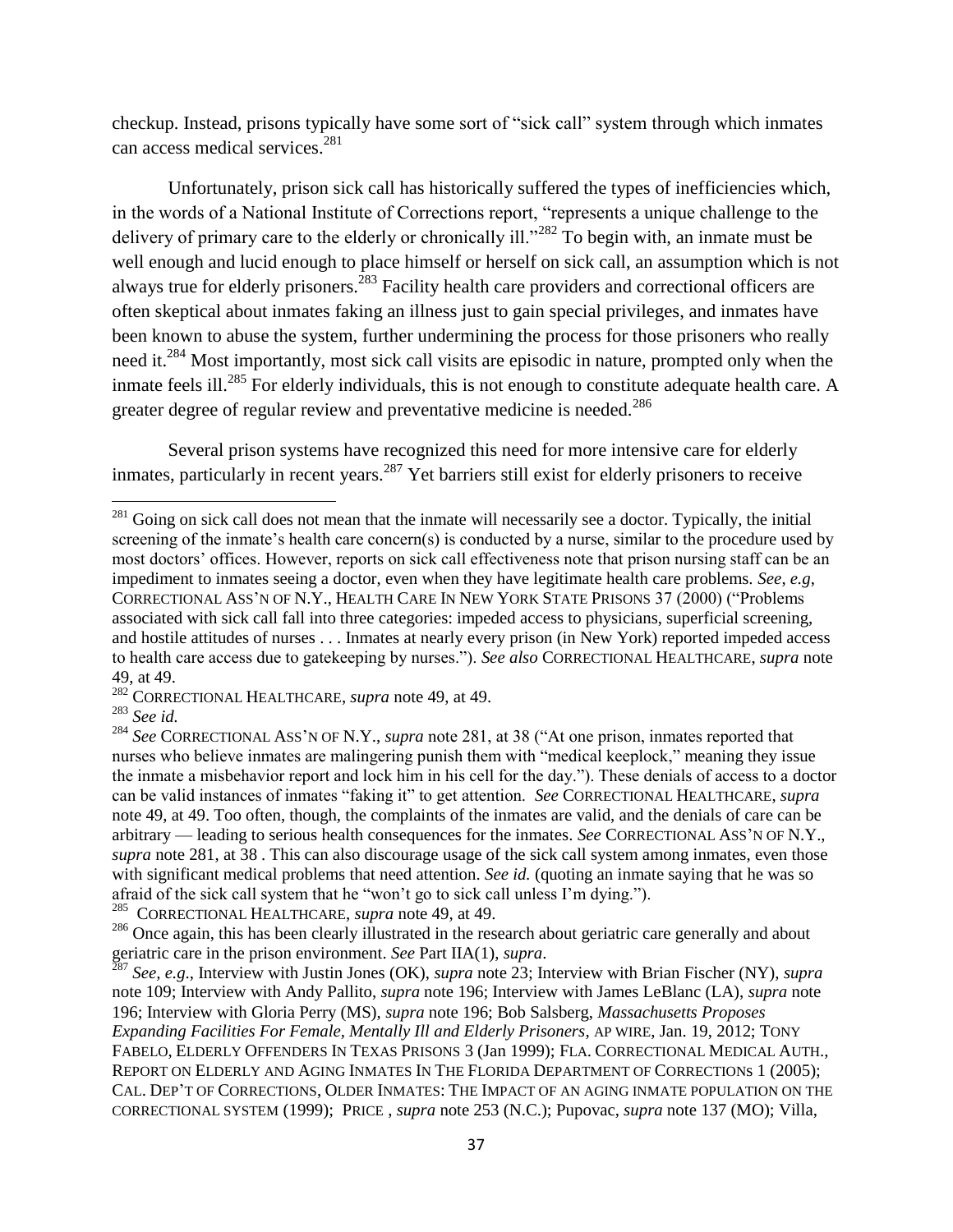proper medical supervision and treatment. Most prison doctors are essentially general practitioners who lack any background in geriatrics.<sup>288</sup> These physicians, well-intentioned though they may be, do not have the specialized training necessary to properly recognize, diagnose, and treat certain medical problems and conditions unique to aging.<sup>289</sup> And visits to outside specialists who do possess this expertise in treating elderly individuals often are not easy to arrange.<sup>290</sup> Medical visits beyond the facility must first be approved by corrections personnel.<sup>291</sup> This process can be delayed or even rejected if the requested appointment is not deemed "medically necessary.<sup> $292$ </sup> In such situations, the inmate usually has the right to appeal this decision institutionally, but this appeal also takes time.<sup>293</sup> And time is always of the essence for an elderly inmate who is sick. $294$ 

Lastly, there is a financial component to these medical obstacles for elderly inmates. Today, with a significant and understandable push to constrain government spending, corrections budgets tend to be tight.<sup>295</sup> Thus, even an institution that wants to provide in-house geriatrics

 $\overline{a}$ 

<sup>289</sup> *See* OLD BEHIND BARS*, supra* note 14, at 74. The type of care required for diseases affecting the elderly is simply different than the type of care demanded for younger prisoners. With older individuals, for instance, recovery is a longer, more continuous process, for instance, rather than an acute episode that can be treated and cured relatively quickly. *Id.* These unique needs of elderly individuals illustrate why gerontology is a specialized subset of medicine. *See*, *e.g*., James E. Birren & Phoebe Liebig, *The Andrus Center: A Tale of Gerontological Firsts*, 10 CONTEMPORARY GERONTOLOGY 7–12 (2003). This high level of specialization is why elderly inmates need to have greater access to doctors who have studied in this field.

<sup>290</sup> See CORRECTIONAL ASS'N OF N.Y., *supra* note 281, at 34 ("If it's not an emergency, you're not seeing a specialist."):

 $^{291}$  Exactly who approves the outside medical visit varies from jurisdiction to jurisdiction. In New York State, for instance, the Facility Health Services Director must approve the meeting between an inmate and an outside specialist, and then submit the request to the specialist, who has the right reject it. CORRECTIONAL ASS'N OF N.Y., *supra* note 281, at 35.

<sup>292</sup> In New York, for example, the examining prison physician also designates the level of immediacy of the care, listing it as either "emergency" (needs to be seen within 24 to 48 hours), "urgent" (5 to 7 days), ―soon‖ (14 days), or ―routine‖ (30 days). CORRECTIONAL ASS'N OF N.Y., *supra* note 281, at 35.

<sup>293</sup> *See*, *e.g*., CORRECTIONAL INSTIT. INSPECTION COMM'N REPORT, EVALUATION OF THE INMATE GRIEVANCE PROCEDURE: TOLEDO CORRECTIONAL INSTITUTION'S INMATE SURVEY 24, 32 (2008) (describing the long delays that inmates can face in the institutional grievance process). <sup>294</sup> *See* OLD BEHIND BARS, *supra* note 14, at 43, 74.

<sup>295</sup> *See, e.g*., David Crary, *Elderly Inmates: Aging Prison Population Strains Tight State Budgets*, AP WIRE, Jan. 27, 2012, http://www.huffingtonpost.com/2012/01/27/elderly-inmates\_n\_1236028.html; Mike Ward, *Prison Employee Housing, Other Perks Get Scrutiny with Tight Budget*, AUSTIN AMERICAN-STATESMAN, Mar.7, 2011, http://www.statesman.com/news/texas-politics/prison-employee-housingother-perks-get-scrutiny-with-1302582.html?printArticle=y; Nicholas Riccardi, *Budgets Tight, States Seeking to Reduce Prison Populations*, L.A. TIMES, Sept. 13, 2009,

*supra* note 125 (AZ). *See also* WILLIAMS, *supra* note 49 (describing specific measures taken by the 16 Southern Legislative Conference states).

<sup>&</sup>lt;sup>288</sup> In large part, this occurs because corrections officials face a difficult task in recruiting any doctors to work in a prison environment, much less a specialist in gerontology. "We can't be too choosy," said Oklahoma Department of Corrections Director Justin Jones. *See* Interview with Justin Jones, *supra* note 23.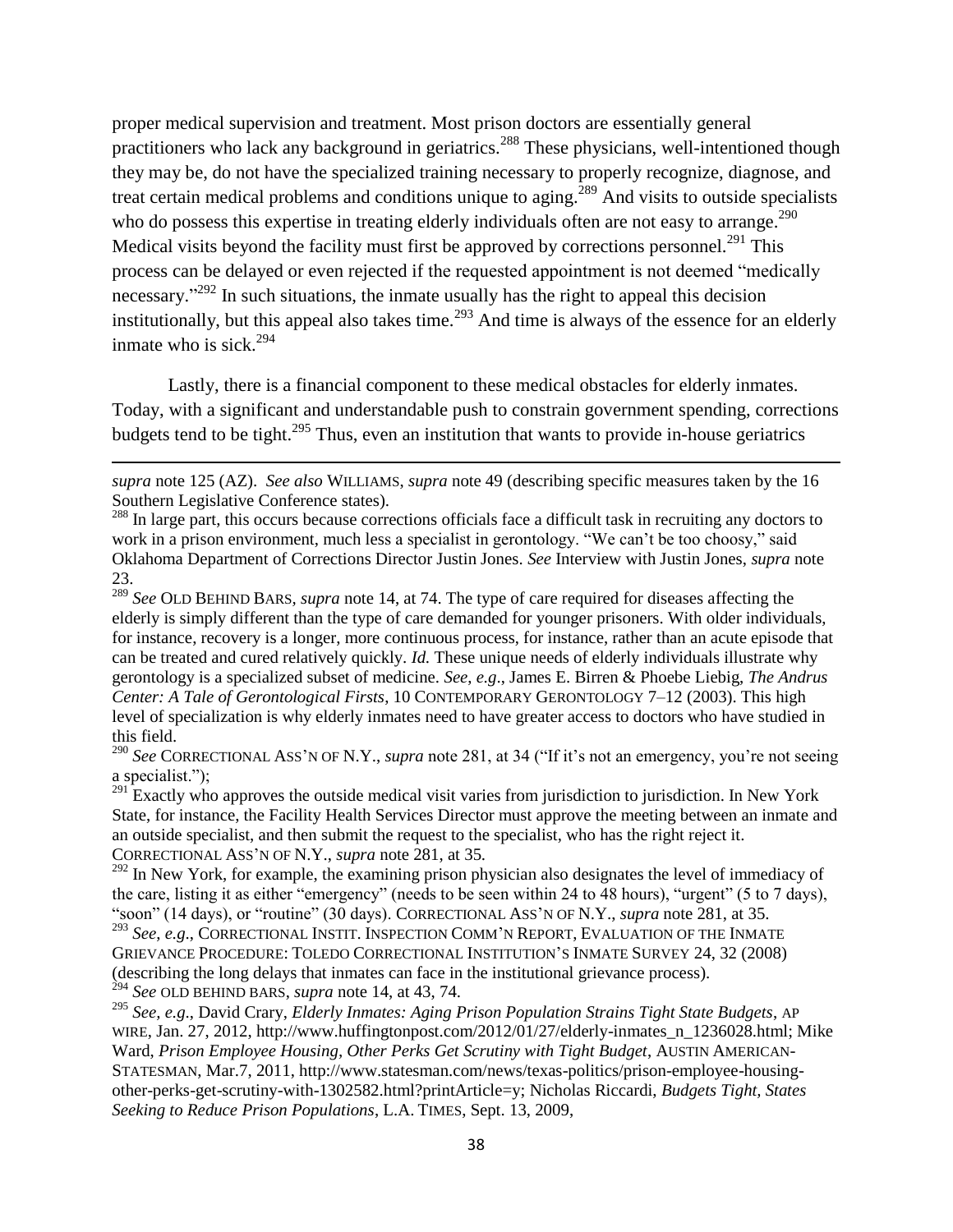care for elderly inmates might not be able to do so, because hiring new medical personnel particularly treatment from a specialist in a given field — comes with a high price tag.<sup>296</sup> Frequent trips to outside hospitals are also expensive.<sup>297</sup> In such difficult economic times, corrections institutions will need to employ some creative solutions to address some of these medical concerns.

### **3. What Can Be Done About These Health Concerns For Elderly Inmates**

Fortunately, while these problems are far from over, they are not being ignored in corrections work today. Interviews with corrections leaders in several states, as well as widespread literature on the topic, demonstrated that providing better health care to older inmates has been a frequent topic of discussion nationwide.<sup>298</sup> Yet the greatest difficulty, according to Oklahoma Department of Corrections Director Justin Jones, is figuring out which method is the best one. "We're all playing catch-up with this," Jones explained. "We have all of these elderly inmates in our prisons now, and we are guaranteed to have more soon. We have to figure out best practices of what to do with them and for them, and we have to figure it out quickly.<sup>299</sup>

With this need for solutions in mind, we now turn to a brief examination of certain efforts being made in state and federal prisons, with a focus on broad areas in which medical services for elderly inmates needs to be improved.

#### **a. "Preventative Maintenance"**

When it comes to medical care for the elderly, the old adage that "an ounce of prevention" equals a pound of cure" takes on added significance.<sup>300</sup> Geriatrics experts agree that one of the

<sup>298</sup> *See* note 287, *supra*.

l

http://www.boston.com/news/nation/articles/2009/09/13/budgets\_tight\_states\_seeking\_to\_reduce\_prison populations/.

<sup>296</sup> *See* OLD BEHIND BARS, *supra* note 14, at 75, 77; CORRECTIONAL ASS'N OF N.Y., *supra* note 281, at 35 (―Any form of managed care presents the possibility that efforts to control costs will conflict with the delivery of care.").

<sup>297</sup> *See* notes 134 & 137, *supra*.

<sup>299</sup> Interview with Justin Jones, *supra* note 23.

<sup>300</sup> *See*, *e.g*., PETER A. LICHTENBERG, HANDBOOK OF ASSESSMENT IN CLINICAL GERONTOLOGY 684 (2d ed. 2010)("Early detection of declining health and associated functional abilities among elders can result in opportunities to refer clients for physical medicine and rehabilitation services such as occupational, physical, and speech and hearing therapy.‖); Jennifer E. Voorlas, Care Management With Early Onset Alzheimer's Population, 20 J. GERIATRIC CARE MANAGERS 9, 11 (Winter 2009) ("[W]ithout early detection, time is lost; the quicker the disease progresses."); Unal Ayranci & Nurten Ozdag, *Health of Elderly: Importance of Nursing and Family Medicine Care*, INTERNET J. OF GERIATRICS AND GERONTOLOGY (2006), http://www.ispub.com/journal/the-internet-journal-of-geriatrics-andgerontology/volume-3-number-1/health-of-elderly-importance-of-nursing-and-family-medicine-care.html (―Early detection of problems and early intervention can prevent more serious complications and enable older adults to maintain the highest possible level of wellness and function.").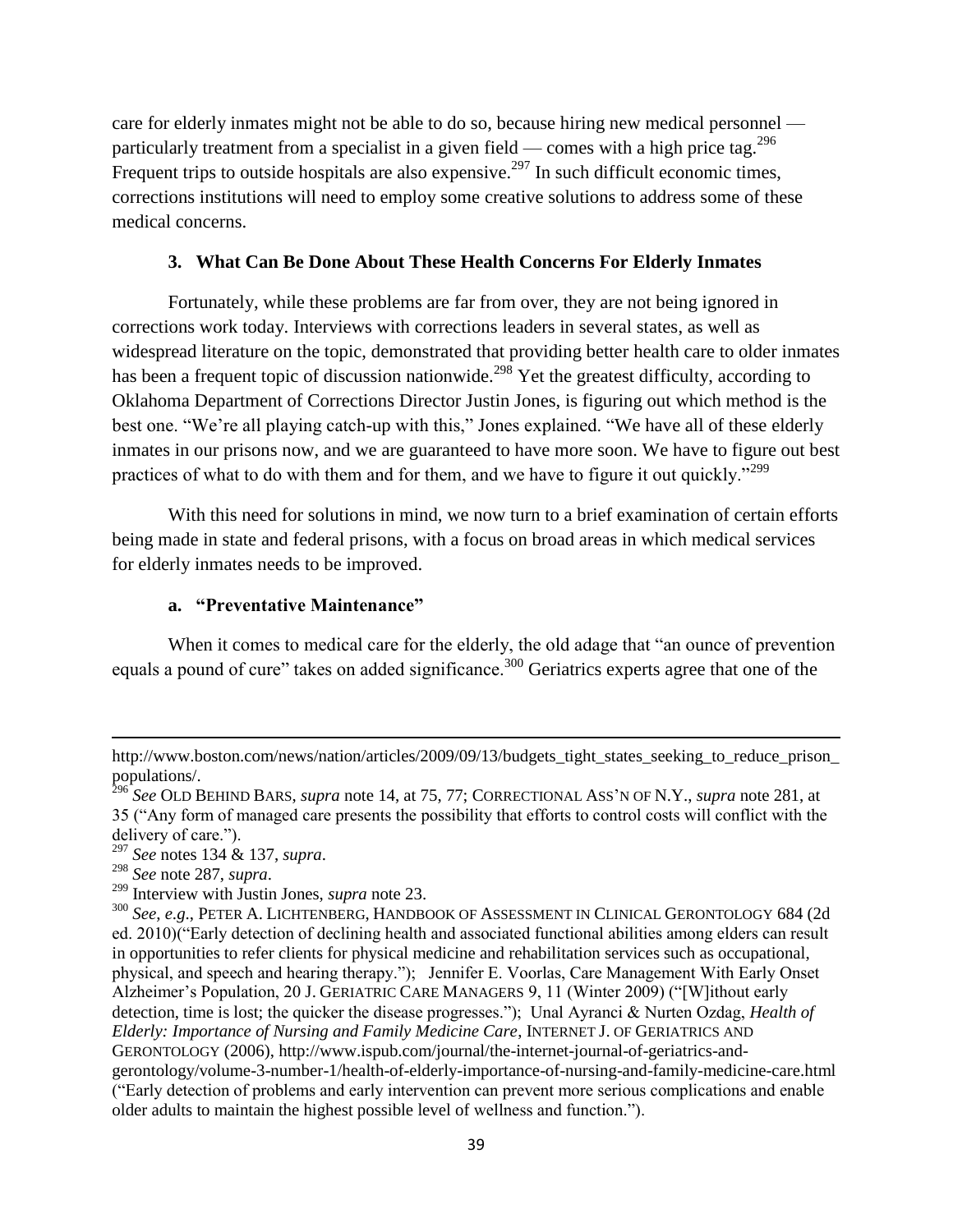most important aspects of caring for older individuals is catching the problem early.<sup>301</sup> Therefore, while all American prison systems have provisions for periodic medical examinations for inmates, it is important to ensure that elderly inmates are seen more frequently by medical personnel.<sup>302</sup>

For instance, in New York State, inmates automatically are scheduled to receive a full health assessment every two years after reaching the age of  $50^{303}$  In Louisiana, inmates age 50 and above receive complete physical examinations annually.<sup>304</sup> "As you age," New York State Department of Corrections and Community Services Chief Medical Officer Carl Koenigsmann explained, "the amount of screening you need for basic health maintenance goes up."<sup>305</sup> For this reason, prisons should also require intermittent medical "check-ups" for elderly inmates, visits which are not as elaborate as the full health assessments but which occur more often. This will provide additional opportunities to spot potential physical and mental problems before they grow too severe.<sup>306</sup>

In these health assessments for older inmates, prison officials should ensure that the examination is performed by a medical professional with a background in geriatrics. This will increase the odds that the medical examiner will be able to spot warning signs of physical and mental health issues unique to elderly individuals.<sup>307</sup> In addition, to avoid delays that can occur in the sick call process, all elderly inmates should have their prison medical files "red-flagged" so that they can be seen by prison medical staff or be sent to receive outside medical services on a priority basis.<sup>308</sup> (This does not mean that an elderly inmate always will receive medical care ahead of a younger inmate. Naturally, a younger inmate suffering from a severe chronic illness should receive priority treatment over an elderly inmate with a much less serious medical concern). Several prison systems already implement a process of this type for their elderly inmates.<sup>309</sup>

Elderly inmates who are clearly unable to care for themselves (i.e., unable to provide for their own basic safety and hygiene needs) should immediately be placed on a "special watch" list

 $\overline{\phantom{a}}$ 

<sup>301</sup> *See* note 300, *supra*.

 $302$  This is all part of the adequate medical care that prison officials are constitutionally required to deliver to inmates. *See* Part IC, *supra*.

<sup>303</sup> Interview with Carl Koenigsmann, *supra* note 76.

<sup>&</sup>lt;sup>304</sup> Interview with James LeBlanc, *supra* note 196. In addition, the Louisiana correctional system takes additional preventative measures with elderly inmates, such as colon cancer screenings and flu vaccinations. *Id.* Other states have taken similar measures with their elderly prisoners. *See*, *e.g.*, Interview with Justin Jones, *supra* note 23; Interview with Andy Pallito, *supra* note 196.

<sup>305</sup> Interview with Carl Koenigsmann, *supra* note 76.

<sup>306</sup> *See* note 300, *supra*.

<sup>307</sup> *See* note 289, *supra*.

<sup>308</sup> *See* CORRECTIONAL HEALTHCARE, *supra* note 49, at 24–25.

 $309$  *See, e.g., id., supra* note 49, at 24 (describing a "red-flagging" process with both physical files and computerized files within the Michigan Department of Corrections).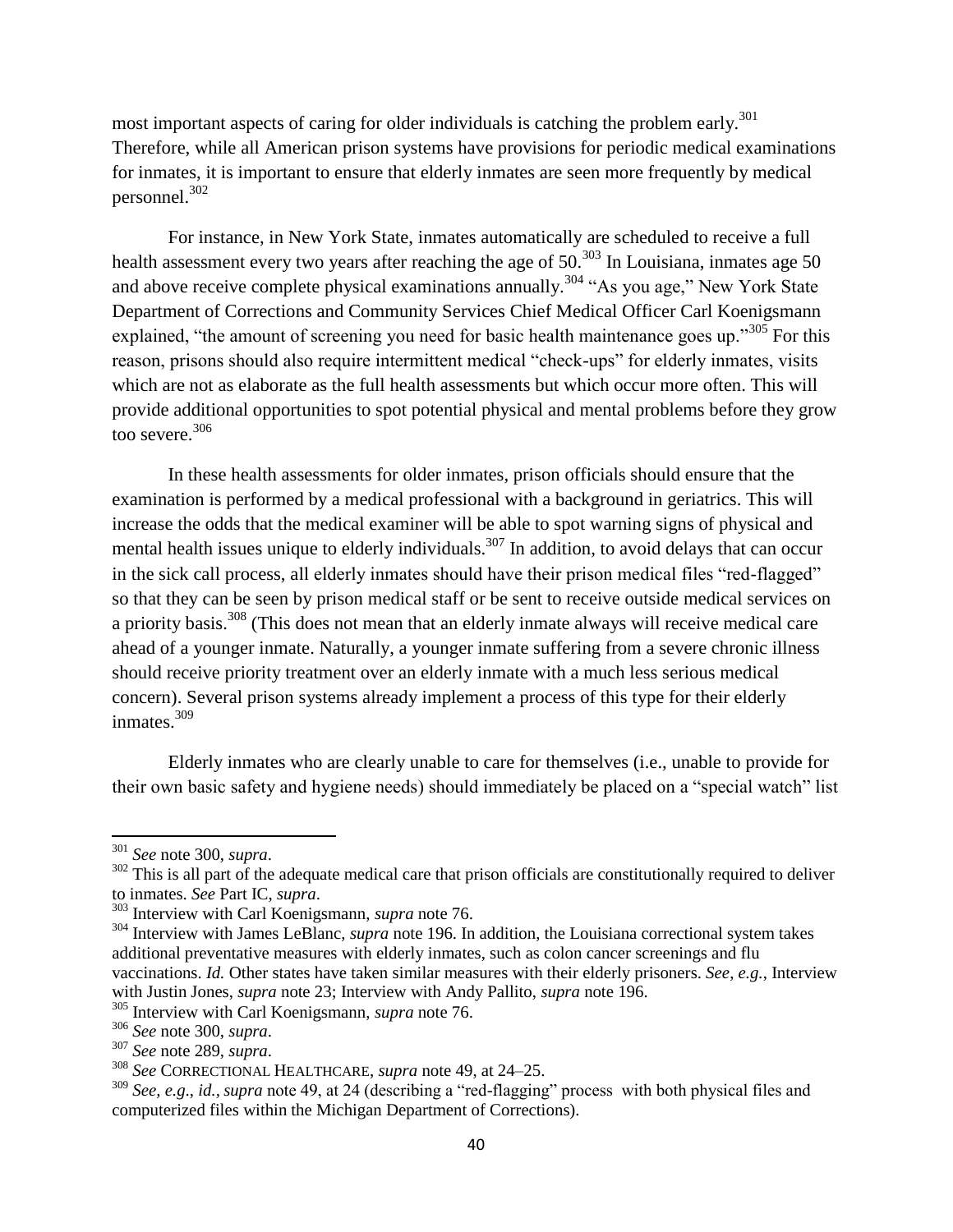for enhanced monitoring by prison medical staff.<sup>310</sup> They should also be added to a list preventing them from being transferred to another correctional facility except under emergency conditions, as sudden moves to a new prison can be both physically and mentally taxing for an elderly inmate. $311$ 

# **b. Training Needs**

―Prisons have always been built for the sturdy and the strong, not for the weak and the frail" said sociologist Ronald Aday. "And that's where many of these problems are coming from. Prisons are a terrible place to become old and sick.<sup>312</sup> Observers consistently recognize that the mindset of correctional institutions focuses on young offenders, not an aging incarcerated population.<sup>313</sup> As a result, most of the training for prison personnel has traditionally been aimed at maintaining order in an environment populated by young, healthy prisoners.<sup>314</sup>

This mindset is problematic today, with the fastest-growing group of inmates consisting of people who are not young and often not healthy.<sup>315</sup> Elderly prisoners require a manner of "handling" that is distinct from the way that prisons — institutions that are designed on principles of regimented scheduling and uniform treatment — are typically operated.<sup>316</sup> "You need a lot more patience," said Keith Davis, Warden of Deerfield Correctional Facility in Virginia, a prison that primarily houses elderly inmates. "You need a lot of communication. And you need a lot of compassion. That doesn't mean that you let them (the inmates) take over. What it means is that older people do things differently and think about things differently, and have different needs. You have to take all of that into account when you work with them. $317$ 

Unfortunately, the attributes described by Davis are not always evident in interactions between officers and older inmates. The 2012 Human Rights Watch report on elderly inmates stated that "[e]ven in prisons with high proportions of older prisoners, staff do not consistently

<sup>312</sup> Interview with Ronald Aday, *supra* note 13.

 $\overline{\phantom{a}}$  $310$  Again, this is a measure that various states have already instituted (with varying degrees of intensity).

<sup>&</sup>lt;sup>311</sup> In general, elderly individuals do not like to leave an environment that is familiar to them. *See*, *e.e.*,

Carolyn L. Rosenblatt, *Helping Aging Parents Who Don"t Want Help*, FORBES, Sept. 15, 2010, http://www.forbes.com/2010/09/15/helping-elderly-homecare-assisted-living-personal-finance-helpingaging-parents.html (stating that most elderly people prefer to remain in a familiar living environment). For elderly prisoners, transfer to a new facility—a difficult procedure even for younger prisoners—can be exceptionally difficult, and therefore should be avoided except in certain circumstances (i.e., moving to a new facility where the inmate can receive more intensive medical attention and care).

<sup>313</sup> *See* note 48, *supra*; Curran, *supra* note 14; Abner, *supra* note 14, at 10.

<sup>314</sup> *See* Curran, *supra* note 14; Curtin, *supra* note 48, at 476; Interview with Jamie Fellner, *supra* note 240; CORRECTIONAL HEALTHCARE, *supra* note 49, at 43.

<sup>315</sup> *See* note 14, *supra*; CORRECTIONAL HEALTHCARE, *supra* note 49, at 30.

<sup>&</sup>lt;sup>316</sup> See OLD BEHIND BARS, *supra* note 14, at 62 ("Correctional staff have the responsibility to enforce rules fairly and uniformly").

<sup>317</sup> Interview with Keith Davis, *supra* note 52.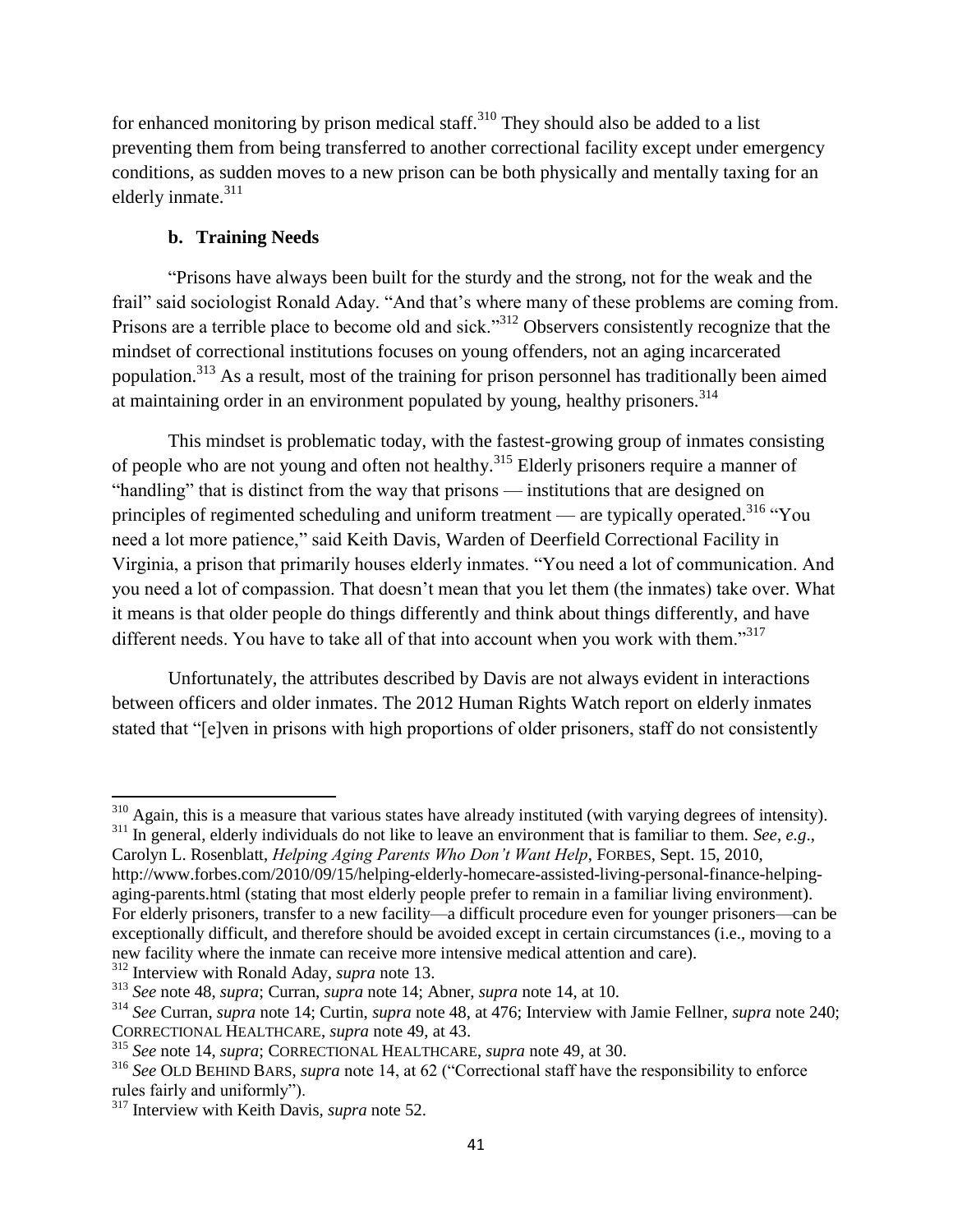treat them (or any others) with respect.<sup>318</sup> The report goes on to describe instances where corrections officers taunted elderly inmates for certain medical conditions.<sup>319</sup> It also discussed situations where custody staff grew extremely frustrated and impatient with older prisoners.<sup>320</sup> Such negative interactions could prove to be extremely detrimental to an elderly inmate, causing adverse effects to his or her mental, emotional, and even physical state.<sup>321</sup>

Often, these problems occur not from malice, but from lack of understanding about the unique needs and situations of the elderly.<sup>322</sup> Therefore, proper training of prison personnel about dealing with elderly individuals — a measure which a growing number of state correctional leaders are requiring  $\frac{323}{2}$  These trainings should not be a one-time experience, either, but should occur on a regular basis to reinforce the principles of proper and effective conduct with regard to elderly individuals. Also, this training should not be delivered by a corrections official, as some states are currently doing, but rather by an outside geriatric specialist who also has knowledge about the corrections system and its goals.<sup>324</sup> Periodic evaluations performed by prison supervisors should include a section specifically appraising the ways in which officers interact with elderly inmates.<sup>325</sup>

l

<sup>322</sup> *See* OLD BEHIND BARS, *supra* note 14, at 63 (describing the challenging experiences of a California corrections officer who works in a unit with inmates who have dementia. The officer "came to the unit" with no understanding of dementia, or even any training in how to communicate with those who have it." This left the officer in the difficult situation of "learning it as (he goes) along."). *See also* FLA. CORR. MED. AUTH., INCARCERATING ELDERLY AND AGING INMATES: MEDICAL AND MENTAL HEALTH IMPLICATIONS  $8(2000)$  ( $\AA$  lack of adequately trained prison staff is a barrier in responding fully to the special needs of the aging inmate."); Belluck, *supra* note 4 ("Corrections officers are used to punishing aggressive inmates, not evaluating them for Alzheimer's.").

See id. at 66 ("Having become used to thinking that 'violence is just around the corner' and that a big, firm hand is necessary to avert the ever-present potential for danger, it is a big change for (corrections officers) to develop a more 'caring' approach for the aged and infirm.").

<sup>324</sup> It is true that this will cost money, and that corrections budgets are already stretched thin. *See* note 295, *supra*; *see also* Interview with Jamie Fellner, *supra* note 240 (noting that cost is probably the paramount barrier to offering elderly inmate-specific training). However, as America's incarcerated population ages, corrections officials have an obligation to train their staff in appropriate ways to deal with these older prisoners. It would seem that there are better ways for the budget to be trimmed, such as the proper use of early release polices with low-risk, high-cost elderly inmates. *See* Part IIIB, *infra*.

<sup>318</sup> OLD BEHIND BARS, *supra* note 14, at 64.

<sup>319</sup> *Id.* 

<sup>320</sup> *Id.* 

<sup>321</sup> *See*, *e.g*., *id.* at 65 (describing the experiences of Bonnie Frampton, an elderly prisoner who says she has experienced poor treatment at the hands of various corrections officers in Colorado); *see also*  CORRECTIONAL HEALTHCARE, *supra* note 49, at 4 (describing the importance of awareness and sensitivity training for correctional staff working with elderly inmates).

 $325$  The particulars of these appraisals can be determined by the oversight committees discussed later in this report. *See* Part IIC, *infra*.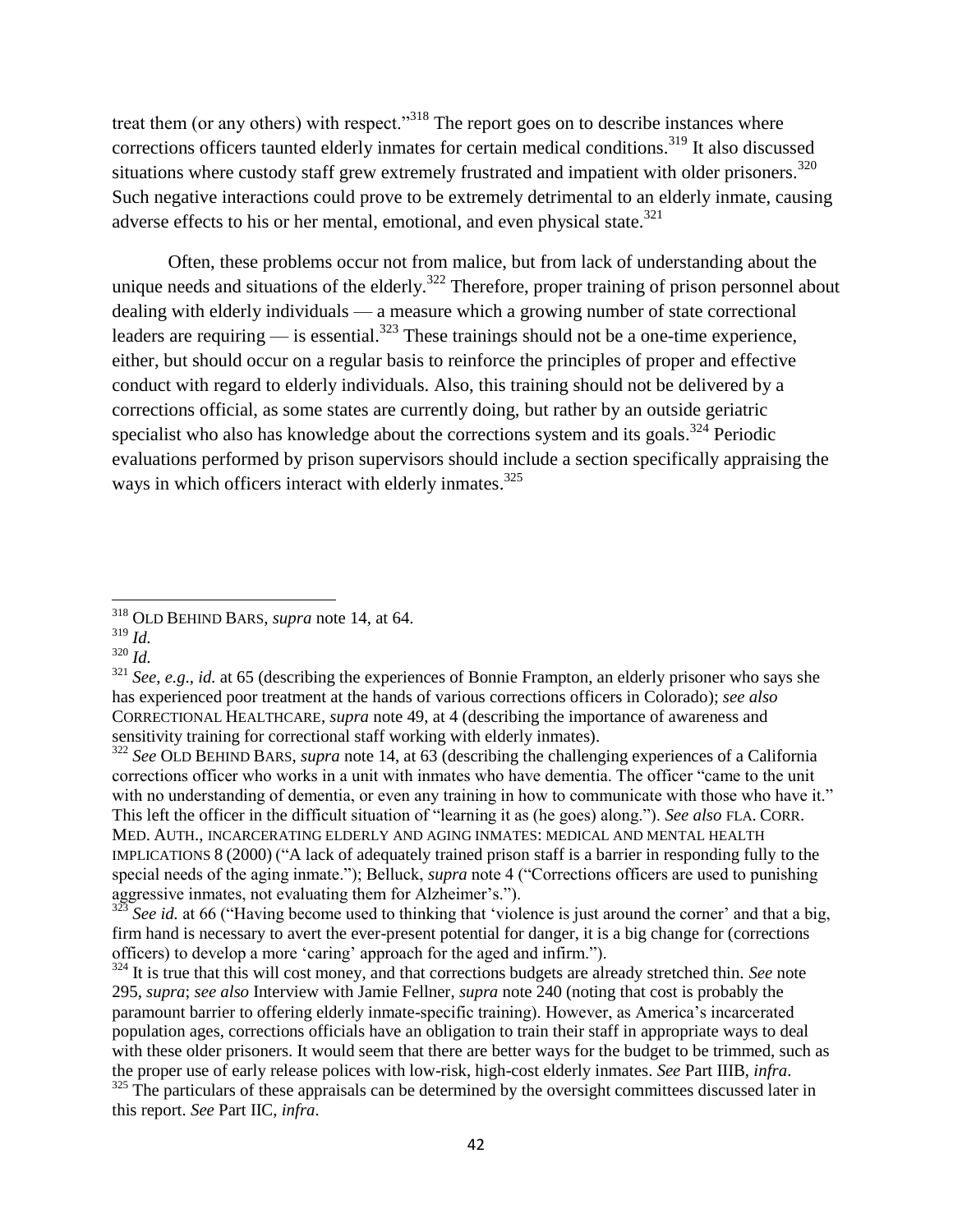Similarly, prison medical staff should have the opportunity to receive training from gerontologists (or at least from medical professionals with a geriatrics focus in their work).<sup>326</sup> While this clearly is not the same as having a full-time geriatrics specialist on hand, it will hopefully enable prison doctors and nurses to become more attuned to the unique needs of elderly individuals. This should allow prison medical workers to catch warning signs earlier, helping them determine when visits to an outside specialist are necessary for proper care.

#### **c. Institutional Policies**

 $\overline{a}$ 

As noted earlier, elderly inmates are frequently prescribed medications and medical aids that could potentially threaten institutional security.<sup>327</sup> Canes, crutches, even something as seemingly benign as a pair of eyeglasses can be used as a weapon.<sup>328</sup> Inmates have all-too-often been caught "cheeking" prescription medications — stuffing pills inside their cheeks and then requesting more medicine — in an attempt to illegally overdose on the drugs.<sup>329</sup> Such experiences understandably breed distrust and suspicion by correctional staff toward inmates when they are prescribed these medicines or assistance devices.<sup>330</sup>

However, elderly inmates frequently depend on these medications and medical aids for  $day-to-day survival.<sup>331</sup>$  A wrongful denial of access to a particular drug or device could be

<sup>326</sup> *See*, *e.g*., BRIE WILLIAMS, MARC F. STERN & ROBERT GREIFINGER, AGING IN CUSTODY 10 (Presentation at the 2012 Correctional Health Care Conference). Again, this is something which certain states are beginning to implement. *See* Interview with Robert Greifinger, *supra* note 77 (discussing his work as a medical consultant to prisons, including those that have questions about geriatric care). <sup>327</sup> *See* notes 270–73, *supra*.

 $328$  The eyeglasses example was given by Commissioner Fischer, who noted — half-jokingly, halfseriously — that an inmate with glasses could even use the stems to poke somebody in the eye and severely injury them. Interview with Brian Fischer, *supra* note 109.

<sup>&</sup>lt;sup>329</sup> This practice was described by Director Jones from Oklahoma's Department of Corrections, who said that it was incredible how many pills some inmates could tuck away in their mouths. In addition to overdosing, inmates will also do this to use the pills as barter items with other prisoners. *See* Interview with Justin Jones, *supra* note 23. *See also* Sheena McFarland, *Prescription Meds the Hottest Currency in Utah State Prison*, SALT LAKE TRIBUNE, Aug. 13, 2011, http://www.sltrib.com/sltrib/news/52281869- 78/inmates-prison-inmate-pain.html.csp; Kenneth L. Appellbaum, *Assessment and Treatment of Correctional Inmates with ADHD*, 165 AM. J. PSYCHIATRY 1520, 1522 (2008) ("Some individuals become quite skilled at passing cursory mouth checks while cheeking their drugs.").

<sup>&</sup>lt;sup>330</sup> See McFarland, *supra* note 330 (quoting a prison physician stating that "We get gamed every day" by inmates faking illnesses); *see also* CORRECTIONAL HEALTHCARE, *supra* note 49, at 49 (describing the ―skepticism‖ that prisoners who abuse the facility medical system generate among the medical staff). <sup>331</sup> This is not surprising, given the large number of elderly inmates who suffer from chronic medical conditions. *See generally* Amy J. Harzke et al., *Prevalence of Chronic Medical Conditions Among*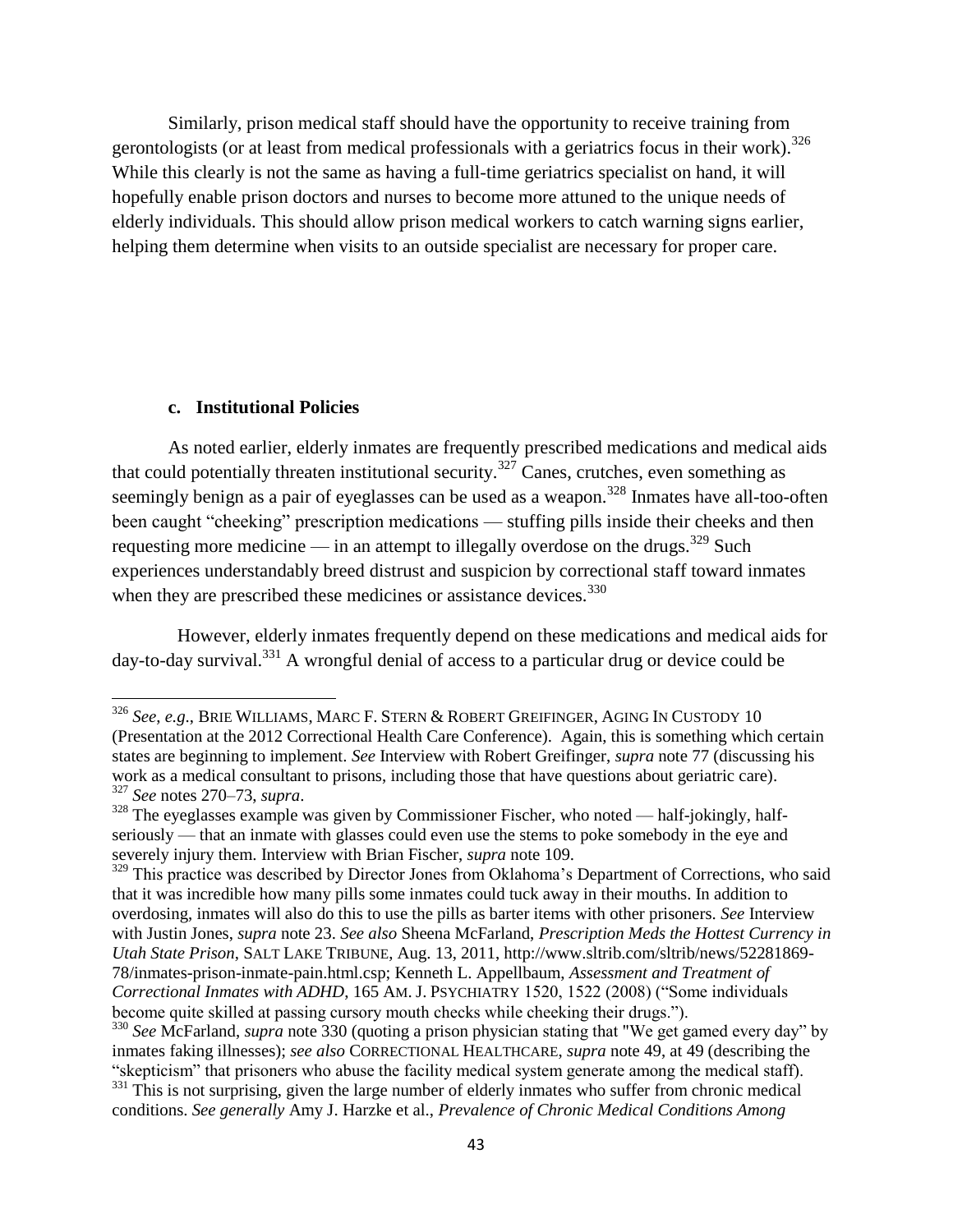devastating to them.<sup>332</sup> It therefore seems that the best practice in such situations is to give elderly inmates, along with all chronically ill and terminally ill inmates, the benefit of the doubt. While elderly inmates certainly can still try to "manipulate the system," the suffering that these inmates could incur if mistakenly prevented from using a necessary medicine or medical aid tips the scales in their favor.  $333$ 

Of course, this does not mean that prisons should surrender all control over these situations. On the contrary, abuses should be prevented when possible. Close observation of inmates when they receive prescription medications or medical assistance devices is necessary. Yet the prescribed item should not be taken away from the elderly inmate without a clear showing that the inmate's continued use of the medicine or device is not medically necessary and poses an undue risk to the safety and security of the facility.<sup>334</sup>

Some prisons have also started to implement "accommodation regulations" for elderly inmates.<sup>335</sup> Inmates with mobility difficulties can be granted more time at chow and in the showers.<sup>336</sup> Elderly inmates who have trouble standing for long periods of time can be dismissed

l

<sup>334</sup> A degree of reasonableness must be used in these situations. For example, even if an elderly inmate has used a particular medical assistance device in an improper way, the facility still should not automatically deprive him or her of the device. Instead, correctional and medical staff should work out a feasible and fair plan by which the inmate can still access the device when needed, but in a way that reduces the likelihood of the inmate misusing the device again. Making such reasonable accommodations for inmates with disabilities is required by the ADA. *See* 28 C.F.R. § 35.130(b)(7).

<sup>335</sup> For instance, in Louisiana, inmates with certain chronic illnesses now are given a month's supply of medications so that they do not need to make frequent trips to pill call. *See* Interview with James LeBlanc, *supra* note 196. This is just one of several recent examples of prison policy changes to better accommodate elderly inmates.

*Inmates in the Texas Prison System, 87 J. URBAN HEALTH 486, 501 (2010) ("Chronically ill inmates who* delay or fail to receive needed care . . . are at increased risk of serious illness and hospitalization."); Editorial, *Health of Elderly Prisoners*, 30 AGE AND AGEING 369–70 (2001) (describing elderly prisoners as a "doubly disadvantaged group" whose health care needs outpace those of the general population); PRICE, *supra* note 253 (discussing the importance of closer tracking of health issues and faster delivery of care for older prisoners); OLD BEHIND BARS, *supra* note 14, at 75 (describing the heightened need for intensive medical monitoring and care for elderly inmates).

<sup>332</sup> *See* note 332; *see also* Interview with Ronald Aday, *supra* note 13.

<sup>&</sup>lt;sup>333</sup> Take, for instance, the simple example used earlier of the inmate whose arthritis necessitates the use of a cane. *See* note 271, *supra*. If that inmate is denied the use of that cane by correctional staff, this means that he or she will not be able to perform the vital function of walking without severe pain. This further means that he or she will have a difficult time getting to the mess hall, the bathroom, and other essential places within the prison, causing further negative health consequences for that inmate.

<sup>336</sup> *See* Interview with Brian Fischer, *supra* note 109; Belluck, *supra* note 4. Consequences of not instituting such polices can be very damaging to elderly inmates. *See* Robert W. Stock, *Inside Prison, Too, A Population is Aging*, N.Y. TIMES, Jan. 18, 1996,

http://www.nytimes.com/1996/01/18/garden/senior-class-inside-prison-too-a-population-isaging.html?pagewanted=all $\&$ src=pm ("When it's time for mess, the old guys get out of the way, or they get run over by the young ones . . . So then they have to wolf down their food. Same thing in the recreation room — they don't get a table.").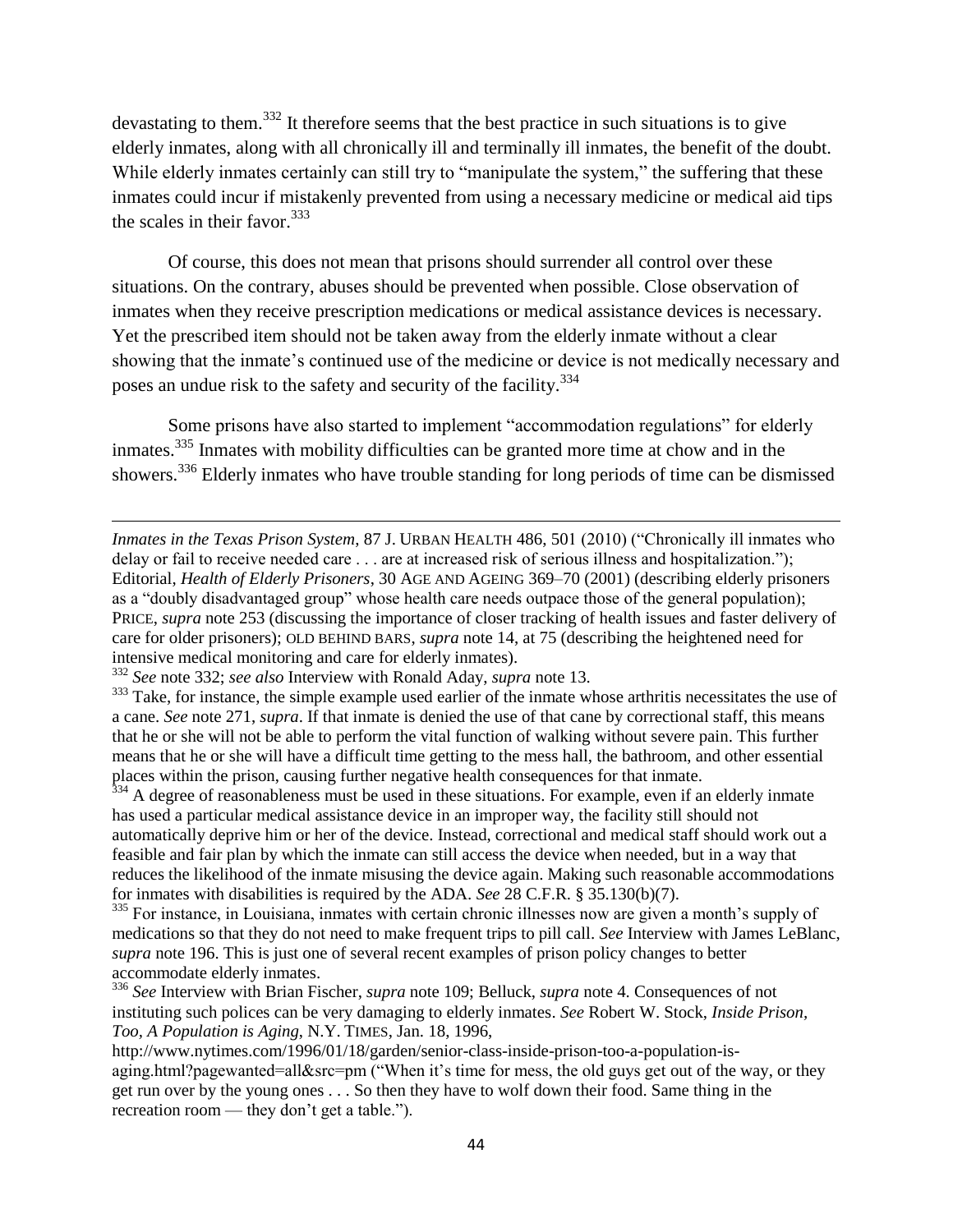from certain prison procedures (such as roll call) early or permitted to sit down after a short time span, and can be allowed to go to the front of long lines or sit down while they wait.<sup>337</sup> In prisons with bunk bed housing, older prisoners can be guaranteed a bottom bunk, taking out the strain of climbing up to a top bunk every night.<sup>338</sup> Inmates suffering from dementia can be (and always should be) exempted from certain regulations that they may no longer understand, such as rules regarding personal appearance and conduct.<sup>339</sup> A few prisons, such as Colorado Territorial Correctional Facility, have designated a specific period of "yard time" — the daily recreation period — for older inmates, as well as younger prisoners with disabilities. $340$ 

Certain facilities have even gone as far as creating special groups for elderly inmates, hoping to create a sense that the accommodations are a badge of honor rather than a sign of weakness. At Central California Women's Prison, for example, women age 55 and over are invited into the Silver Fox Program, where they receive benefits like extra pillows and blankets, additional time doing laundry, and the use of shortcuts when walking within the prison  $complex.^{341}$ 

The lingering question, though, is what troubles these accommodations might cause for the rest of the facility. Prison life is built around schedules and rules.<sup>342</sup> Difficulties can possibly arise whenever these schedules are changed and these rules are bent for some inmates but not for others.<sup>343</sup> This leads to a larger question, one which will be addressed later in this article:

 $\overline{\phantom{a}}$ 

<sup>337</sup> *See* James Ridgeway, *The Graying of America"s Prisons*, The Crime Report, Dec. 7, 2009, http://www.thecrimereport.org/archive/the-graying-of-americas-prisons/ (describing the difficulty that many older prisoners have in standing on lines for long periods of time).

<sup>338</sup> *See* Interview with Keith Davis, *supra* note 52 (specifically mentioning top bunks as a significant barrier for elderly inmates in certain facilities).

<sup>&</sup>lt;sup>339</sup> See OLD BEHIND BARS, *supra* note 14, at 52 (quoting a corrections officer describing the exceptions that need to be made for inmates suffering from dementia. "We could write her up for verbal abuse," the officer said of a prisoner with dementia, "but what's the point?").

<sup>340</sup> *Id.* at 69.

<sup>&</sup>lt;sup>341</sup> *Id.* at 48. It is important to note that although the majority of elderly prisoners currently are male, the unique needs of elderly female prisoners pose additional challenges and costs, and must be dealt with appropriately by corrections officials. *See* Rebecca Reviere & Vernetta D. Young, *Aging Behind Bars: Health Care for Older Female Inmates*, 16 J. OF WOMEN & AGING 55–69 (2003) (describing many unique care needs of elderly female prisoners and asserting that "[b]y failing to anticipate the increase in older women, prisons may be failing to provide for many of the health needs of this vulnerable population.‖); Chuck Molnar, *Senior Corner: Elderly Prisoners in California Need Advocacy*, SANTA CRUZ SENTINEL, Aug. 8, 2010, http://www.santacruzsentinel.com/localnews/ci\_15708807 (noting that certain advocates "are particularly concerned about California's elderly female prison population."); Interview with Ronald Aday, *supra* note 13 ("It becomes even more important to ensure that their needs are not neglected just because they [female elderly prisoners] are a minority of the elderly prison population.").

<sup>&</sup>lt;sup>342</sup> CORRECTIONAL HEALTHCARE, *supra* note 49, at 53–54 ("Prison systems are 'command' or 'machine' bureaucracies dedicated to the safety of the public and the prison staff.").

<sup>&</sup>lt;sup>343</sup> *See*, *e.g.*, Curtin, *supra* note 48, at 488 ("Routine is the keystone of a prisoner's life . . . The elderly and physically infirm can disrupt this routine because of their varying degrees of mobility.").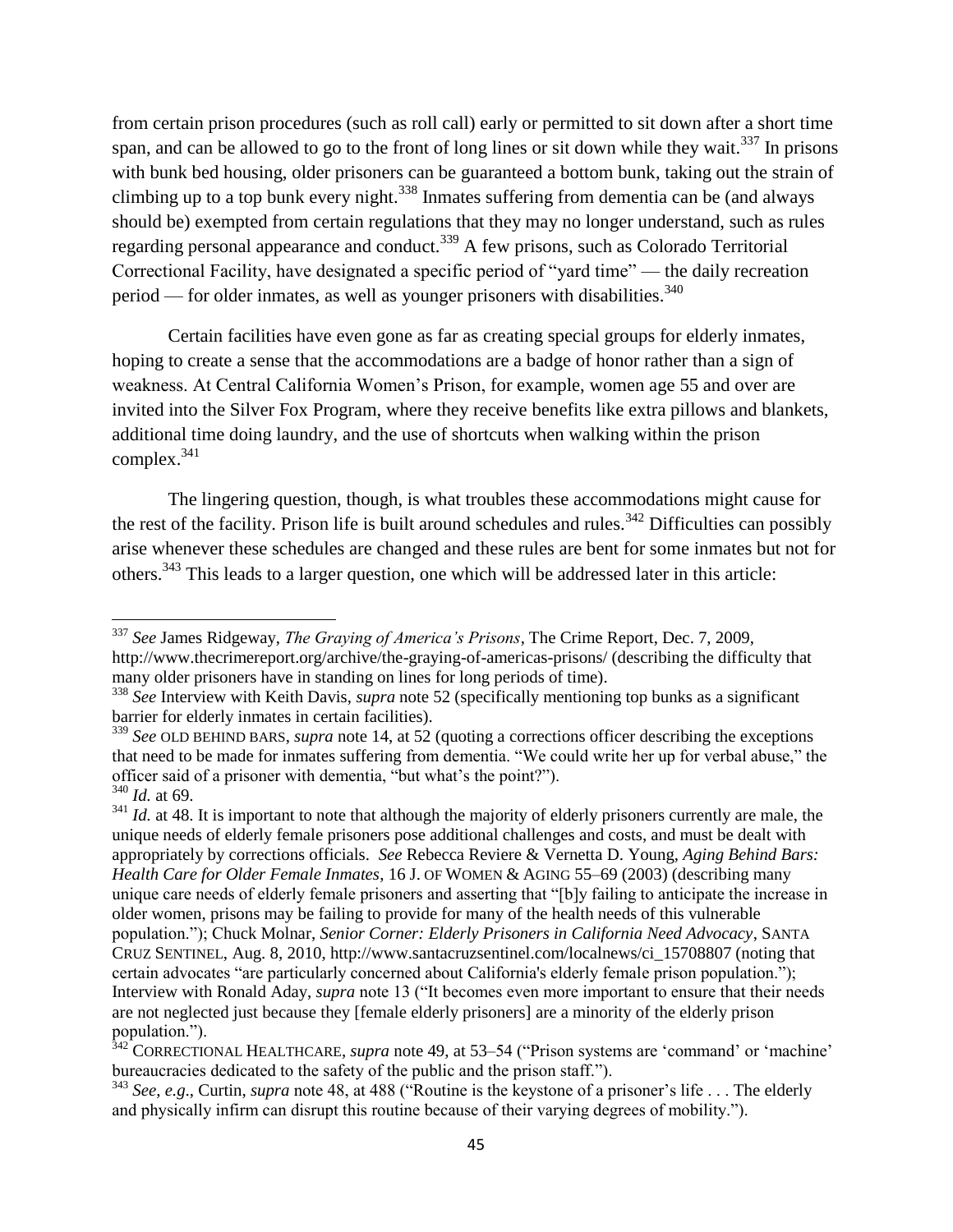whether elderly inmates should be housed separately from a prison's general population or whether they should be mainstreamed with the facility's younger inmates.<sup>344</sup>

## **d. Use Of Technology**

Access to medical care outside of the facility is both costly and challenging.<sup>345</sup> Often, prisons are located in rural regions without a hospital nearby.<sup>346</sup> Getting the inmate to a medical facility therefore requires a time-consuming and costly trip during which the inmate must be under constant supervision by security personnel.<sup>347</sup> For elderly inmates, these trips can be particularly fatiguing.<sup>348</sup> However, they often are necessary for the inmate to receive a proper diagnosis and treatment in a specialized area of medicine, such as gerontology.<sup>349</sup>

Today, however, technological advancements offer another possibility that is less costly for the prison and less arduous for the inmate. In certain circumstances, telemedicine — using information technology "to provide or support clinical care at a distance" — can provide a reasonable alternative to off-prison medical visits.<sup>350</sup> Elderly inmates often can be seen right away by a physician through telemedicine, saving the time spent jumping through hoops for approval of an off-site medical visit.<sup>351</sup> This can allow an elderly inmate's illness to be diagnosed and a course of treatment prescribed with great efficiency, a particularly important consideration for older individuals.<sup>352</sup> Also, telemedicine can allow an inmate access to specialists in a particular area of care that might not be offered at any nearby hospital.<sup>353</sup>

<sup>344</sup> *See* Part IIB, *infra*.

<sup>345</sup> Notes 134 & 137, *supra*.

<sup>346</sup> *See*, *e.g*., Tracy Huling, *Building a Prison Economy in Rural America*, *in* INVISIBLE PUNISHMENT: THE COLLATERAL CONSEQUENCES OF MASS IMPRISONMENT (Marc Mauer and Meda Chesney-Lind, eds., 2002).

<sup>347</sup> *See* Part IIA(2), *supra*.

<sup>348</sup> *See*, *e.g*., GUBLER, *supra* note 134, at 2 (describing how the long trips to an outside medical specialist leave an 82-year-old inmate exhausted and give her "severe bruising on her hands and feet from the shackles and chains.").

<sup>349</sup> *See* note 287, *supra*.

<sup>350</sup> *See* Hagop Mekhjian et al., *An Ohio Telemedicine System for Prison Inmates: A Case Report*, 2 TELEMEDICINE JOURNAL 17–24 (1996); Noriaki Aoki et al., *Cost-Effectiveness Analysis of Telemedicine Analysis to Evaluate Diabetic Retinopathy in a Prison Population*, 27 DIABETES CARE 1095–1101 (2004); John Gramlich, *Telemedicine: Lessons From State Prison*, TS-SI, May 12, 2009, http://tssi.org/horizons/4755-telemedicine-lessons-from-state-prison; Curtin, *supra* note 48, at 490–92. <sup>351</sup> Note 350, *supra*.

<sup>&</sup>lt;sup>352</sup> Curtin, *supra* note 48, at 492 ("One study reported the average waiting time to see a specialist dropped from ninety-four days before the use of telemedicine to twenty-three days after.").

<sup>353</sup> *Id.*; *see also* Michael Brignell, Richard Wootton & Len Gray, *The Application of Telemedicine to Geriatric Medicine*, 36 AGE AND AGEING 369–74 (2007) (discussing this and other benefits of telemedicine for geriatric care, a field which is often neglected in rural or remote areas).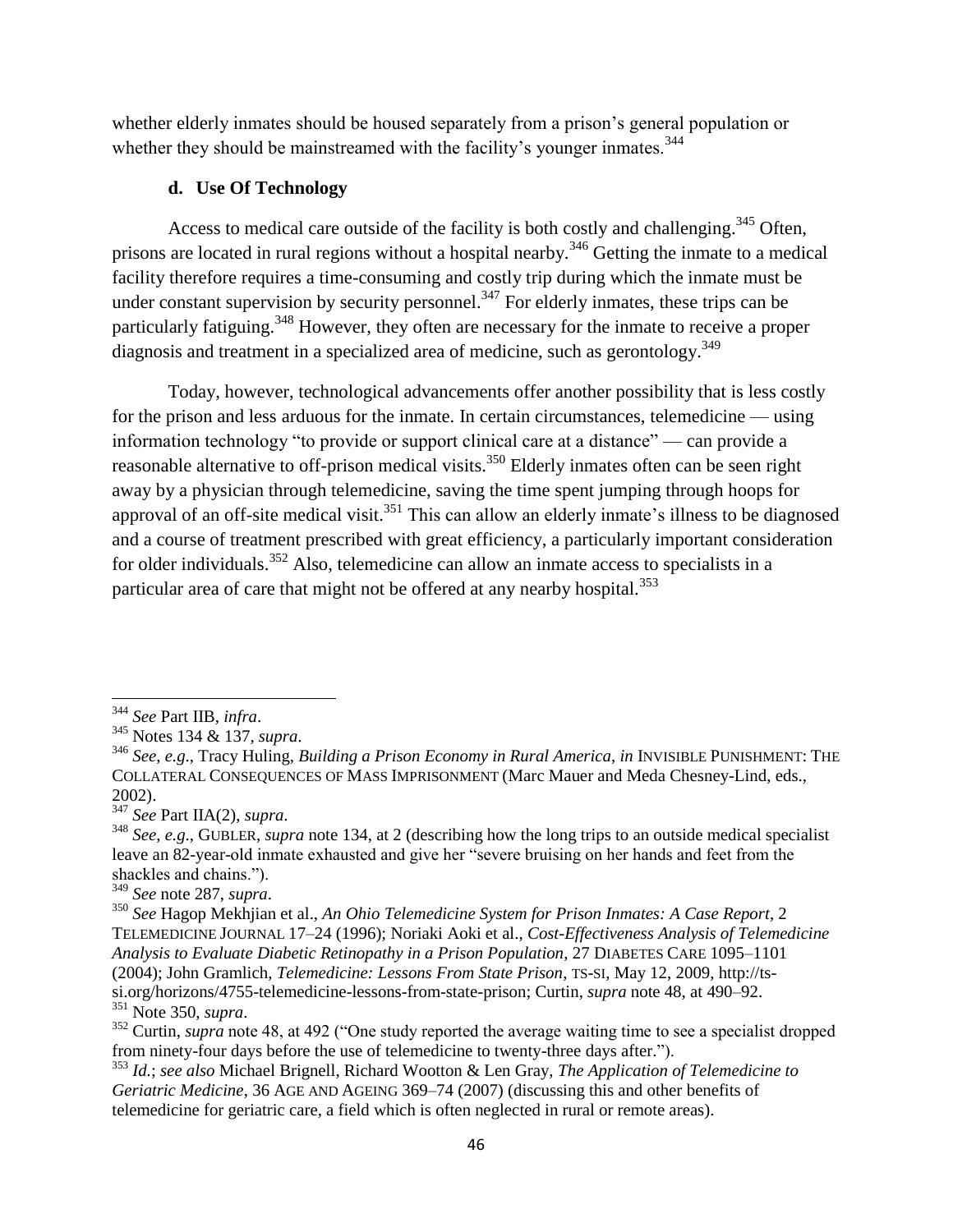The use of telemedicine is gaining more widespread acceptance in American prisons.<sup>354</sup> Since 1996, the Federal Bureau of Prisons' Federal Medical Center (FMC) in Lexington, Kentucky, has operated a telemedicine system.<sup>355</sup> Other federal prisons have followed suit.<sup>356</sup> As of 2009, at least 27 states maintained a telemedicine presence in at least one of their prisons.<sup>357</sup> In Texas, for instance, the J.W. Estelle geriatric unit in Huntsville uses a telemedicine system with four video cameras.<sup>358</sup> Medical records for the inmate are made available instantaneously to the consulting doctor.<sup>359</sup> And reports indicate that both inmates and staff at the Estelle unit find the system to be satisfactory.<sup>360</sup> Other states have given equally high marks for the use of telemedicine in their prisons. $361$ 

Naturally, telemedicine will not be appropriate in every instance. There will be some circumstances where this technology will not be able to replace a physical examination and faceto-face care.<sup>362</sup> In such situations, inmates must be afforded the in-person meeting with the specialist whom they need to see.<sup>363</sup> Yet for the benefits that it provides in cost, efficiency, and enhanced access to specialists, correctional systems certainly should consider adding telemedicine to their toolkit of ways to provide adequate care for elderly prisoners.

### **e. Inmates Caring For Inmates**

Tim Gruber still remembers the first time he saw a convicted murderer caring for an elderly prisoner. "He treated this older man with so much compassion, even tenderness," recalled Gruber, a photographer whose recent series of pictures documenting the lives of aging inmates has received nationwide attention.<sup>364</sup> "Here was somebody who was in prison for killing

<sup>354</sup> Gramlich, *supra* note 350.

<sup>355</sup> U.S. DEP'T OF JUSTICE, TELEMEDICINE CAN REDUCE CORRECTIONAL HEALTH CARE COSTS 8 (1999).

<sup>&</sup>lt;sup>356</sup> *Id*. Other federal prisons using telemedicine include the federal corrections institutions in Lewisburg, Pennsylvania and Allenwood, Pennsylvania. *See id.*

<sup>357</sup> Gramlich, *supra* note 350.

<sup>358</sup> *See* Jaime Shimkus, *Estelle Unit Does It All — And Then Some*, CORRECTCARE, Spring 2003, *available at* http://www.ncchc.org/pubs/CC/profiles/17-2.html; Curtin, *supra* note 48, at 490–91.

<sup>359</sup> Curtin, *supra* note 48, at 490–91.

<sup>360</sup> *Id.* 

<sup>361</sup> *See* Mekhjian et al., *supra* note 350, at 24; Gramlich, *supra* note 350; Aoki et al., *supra* note 350, at 1100.

<sup>&</sup>lt;sup>362</sup> *See*, *e.g.*, Brignell et al., *supra* note 353, at 370 ("It is difficult to take full responsibility for hospital type care from a distance.‖); Kristin Elisabeth Solberg, *Telemedicine Set to Grow in India Over the Next Five Years*, 371 THE LANCET 17 (2008) (discussing limitations and benefits of telemedicine, including comment from a doctor who said that "for diagnosis and 'major problems', he needs to meet his patients face-to-face.").

<sup>&</sup>lt;sup>363</sup> Again, this is part of the Eighth Amendment obligation of providing adequate care for inmates. Part IC, *supra*.

 $364$  Telephone Interview with Tim Gruber, photographer (Jan. 24, 2012). Gruber is the photographer of *Served Out*, a multi-media exhibition documenting the lives of elderly inmates at the Kentucky State Reformatory. For the complete set of Gruber's photographs in this collection, visit http://ackermangruber.com/projects/served-out/.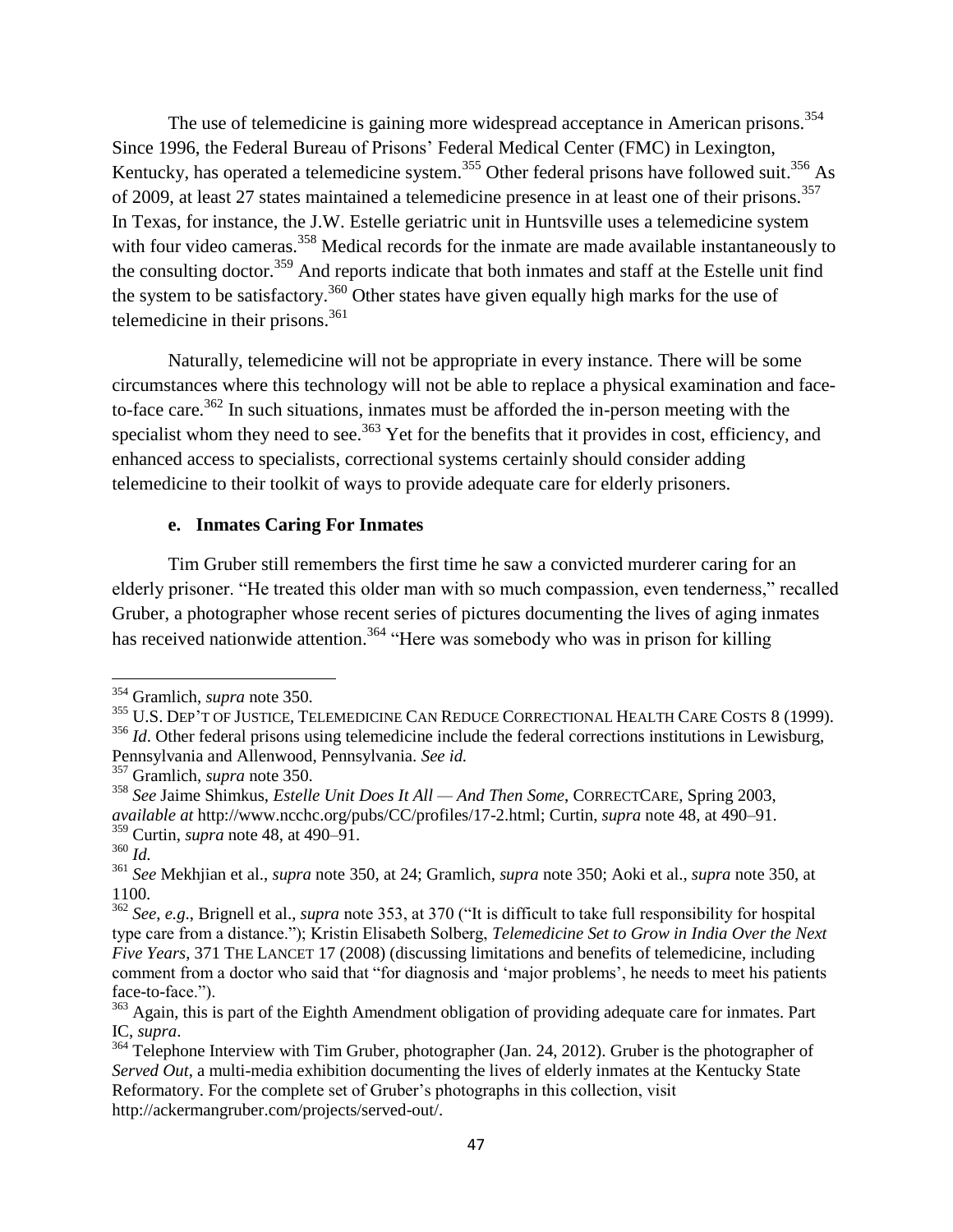somebody, yet he had volunteered to work in an area of the prison that required him to care for another person. You could almost sense that this was becoming a transformative experience for this man."<sup>365</sup>

Gruber's observations of one inmate assigned to care for another were not unique to that particular prison. In the search for solutions regarding elderly prisoners, perhaps the most unexpected development has been the key role played by inmates themselves. A surprising number of correctional institutions now operate programs in which younger inmates perform vital care tasks for aging prisoners.<sup>366</sup> Such opportunities, most corrections leaders agree, provide a great advantage to the facility, to the elderly inmate, and to the younger caregiving inmate.<sup>367</sup> The facility saves money when these jobs are performed by inmates rather than by a salaried prison employee.<sup>368</sup> The elderly inmate gains the benefit of these care tasks, and also enjoys a strong relationship with a younger member of the prison population, decreasing the likelihood that the older inmate will engage in dangerous isolating behaviors.<sup>369</sup> And the younger inmate has the experience of caring for another human being, earning a sense of responsibility and a feeling of importance.<sup>370</sup> "Sometimes, for the first time in an inmate's life, he's looking out for somebody other than himself," said Keith Davis, the warden at Virginia's Deerfield Correctional Facility, who oversees an inmate-to-inmate care program there. "That's a special experience for that inmate. I always say that once you change the heart, the rest of it is easy. $371$ 

Inmate-to-inmate assistance programs recently have gained particular acclaim for helping prisoners with dementia.<sup>372</sup> A February 2012 New York Times article described the work of the ―Gold Coat‖ program at the California Men's Colony, in which a number of violent felony

<sup>365</sup> *Id.* 

<sup>&</sup>lt;sup>366</sup> See, e.g., Interview with Justin Jones, *supra* note 23 ("It's one of the things I'm proudest of in our workings with older inmates"); Interview with Keith Davis, *supra* note 52 (discussing the Inmate Caretaker Group in Deerfield Correctional Facility's assisted-living area); Interview with James LeBlanc, *supra* note 196 ("Some of the roles of offender assistants include providing peer support and education, assisting with hospice or end-of-life care activities, assisting impaired offenders on a one-on-one basis with activities of daily living, (and) serving as a companion to offenders on suicide watch, if qualified and trained."); Interview with Andy Pallito, *supra* note 196 ("We have certain inmates trained to assist the elderly or infirmed with their hospice needs"); Belluck, *supra* note 4 (describing inmate-to-inmate assistance program for inmates with dementia at the California Men's Colony). <sup>367</sup> *See* note 366, *supra*.

<sup>&</sup>lt;sup>368</sup> Furthermore, these programs allow professional care staff to concentrate on more specialized care tasks for the elderly inmates, hopefully helping ensure that these tasks are performed at a high level of quality.

<sup>&</sup>lt;sup>369</sup> See Interview with Justin Jones, *supra* note 23 ("There seems to be a different sort of trust, too, when it's inmate-to-inmate."); *see also* note 247, *supra* (discussing the mental health importance of keeping inmates in contact with other people and preventing them from becoming isolated).

<sup>&</sup>lt;sup>370</sup> See Belluck, *supra* note 4. In Oklahoma, according to Jones, younger inmates are so interested in helping the elderly prisoners that there is a wait-list for the program, allowing corrections leaders to pick only the very best inmates for the job. Interview with Justin Jones, *supra* note 23.

<sup>371</sup> Interview with Keith Davis, *supra* note 52.

<sup>372</sup> *See* Belluck, *supra* note 4.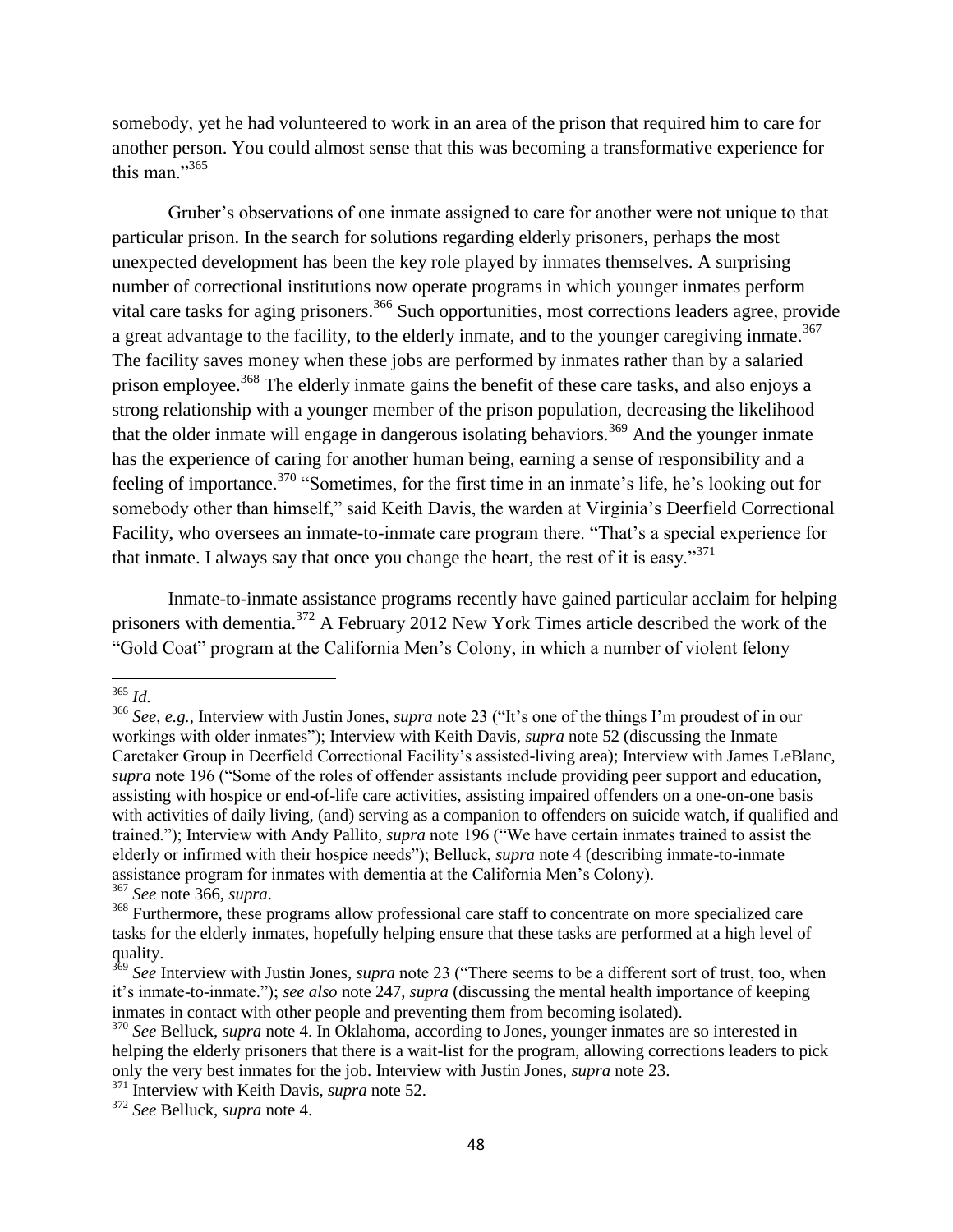offenders received special training to help inmates with forms of dementia such as Alzheimer's disease.<sup>373</sup> Members of the "Gold Coats" described with pride the tasks that they perform, such as helping inmates with dementia shower, shave, dress, groom themselves, and even change their adult diapers.<sup>374</sup> They also protect the prisoners suffering from dementia from abuse and exploitation by other inmates.<sup>375</sup> Other states, such as Louisiana, are training inmates to perform similar tasks for prisoners with dementia in their correctional facilities.<sup>376</sup>

For such programs to function properly, prisons must provide three elements: (1) an intensive screening process so that only inmates who are mentally equipped to be trusted with these elderly individuals are accepted, (2) a thorough training program so that participants understand the needs of elderly individuals and gain a sense of how to react quickly if something unexpected happens, and (3) incentives for prisoners to take part in these programs.<sup>377</sup> With the "Gold Coat" program, for instance, a clean disciplinary record "for about 5 to 10 years" is required before an inmate can be admitted.<sup>378</sup> Mental health professionals from the regional Alzheimer's Association chapter train the inmates to help out in these caregiving functions.<sup>379</sup> And the benefits to being a "Gold Coat" apparently are well-known in the prison, paying better than other jobs in the facility and improving an inmate's prison record, which can help their parole chances.<sup>380</sup>

In addition, there are certain types of work which inmates should not be permitted to perform on other inmates. Professional medical tasks should never be delegated to inmates.<sup>381</sup> Preventing inmates from accessing the confidential medical records of other inmates is another concern which must be taken into account when planning inmate-to-inmate care programs. 382 Yet for the basic personal assistance, protection, and companionship functions described earlier

l <sup>373</sup> *Id.* 

 $^{374}$  *Id.* 

<sup>&</sup>lt;sup>375</sup> *Id.* In addition to providing essential services to inmates with dementia, the "Gold Coats" program also seems to have a rehabilitative benefit for the inmates providing the care tasks. One "Gold Coat" inmate was quoted as saying "I didn't have any feelings about other people (before). In that way, I was a predator. Now, I'm a protector." Another stated that after working in a job where "you get spit on, feces thrown on you, urine on you, you get cursed out," he had gained compassion that would help him live a better life "on the street." *Id.* 

<sup>&</sup>lt;sup>376</sup> See id. Another extremely sensitive area in which younger inmates have helped elderly inmates is endof-life care through prison hospice programs. *See* note 397, *infra*.

<sup>&</sup>lt;sup>377</sup> All of the inmate-to-inmate care programs described by the various corrections leaders interviewed for this report contain these three elements.

<sup>378</sup> Belluck, *supra* note 4.

<sup>379</sup> *Id.* 

<sup>380</sup> *Id.* 

<sup>&</sup>lt;sup>381</sup> *See*, *e.g.*, Interview with James LeBlanc, *supra* note 196 (Inmates working as "offender assistants" in Louisiana prisons cannot deliver any medical care and cannot play a role in healthcare-delivery decisions, such as who gets to see a doctor or a nurse).

<sup>382</sup> *See id.*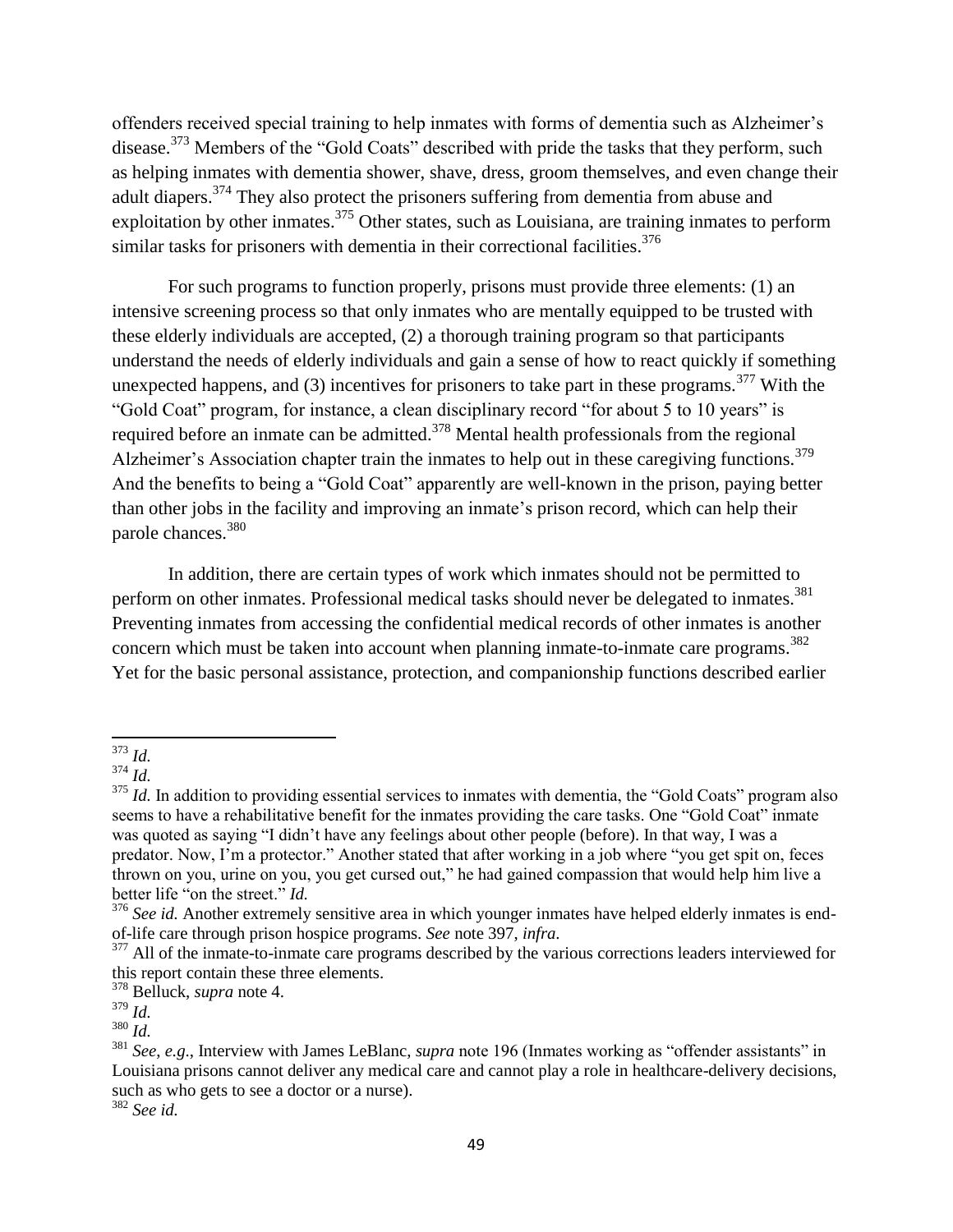in this section, developing programs where inmates can help other inmates provides a unique way to help elderly inmates, one which seems to result in benefits to everyone involved.

# **f. End-Of-Life Care**

Dying in prison is one of the gravest fears of any inmate.<sup>383</sup> For an aging prisoner, one who knows that his or her life is drawing to a close, this fear can turn into a very uncomfortable realization.<sup>384</sup> Knowledge that death is imminent can often cause severe depression, anger, or fear in an inmate.<sup>385</sup> Yet with an increasing number of lengthy sentences, particularly life without parole sentences, deaths in prisons are a reality that prison officials must frequently face.<sup>386</sup> As of 2009, approximately 3,300 people died behind bars from natural causes annually.<sup>387</sup>

Decisions about what prisons should do for inmates in end-of-life situations frequently are daunting, forcing officials to make difficult choices about what degree of care is owed to a prisoner and what exceptions can be made in a near-death situation.<sup>388</sup> "Certainly, end-of-life care is the biggest challenge," said Vermont Department of Corrections Commissioner Andy Pallito. "This comes in two ways. One, the overall cost of administering end-of-life care, and two, the challenge of having someone pass away from end of life challenges in a safe and humane environment."<sup>389</sup>

Corrections leaders agree that the ever-challenging balance between security goals and care objectives becomes particularly difficult when a prisoner is near death.<sup>390</sup> The balance in such situations logically seems to learn toward the "care" side of the equation, making the inmate

*at* http://www.nhpco.org/files/public/access/corrections/Corrections\_The\_Facts.pdf.

<sup>389</sup> Interview with Andy Pallito, *supra* note 196.

 $\overline{a}$ <sup>383</sup>ADAY, *supra* note 14, at 128 ("Dying in prison is the most dreaded nightmare of prisoners—perhaps because they spend all their lives scratching at the walls to get out."); Ira R. Byock, *Dying Well In Corrections — Why Should We Care?*, 9 J. CORR. HEALTH CARE 107 (2002) ("Dying in prison is what inmates dread most. They fear spending their last hours in agony, alone, separated from family outside and from friends within prison walls.").

<sup>384</sup> *See*, *e.g.*, John F. Linder & Frederick J. Meyers, *Palliative Care for Prison Inmates*, 298 J. AM. MED. ASS'N 894, 900 (2007); ADAY, *supra* note 14, at 128 ("Like the elderly in the free world, older inmates in poor health are more likely to think frequently about death.‖). *See also* Ray Weiss, *They Live with the Fear of Dying in Jail*, LAKELAND LEDGER, Oct. 7, 1979, at E1 (describing the emotional struggles of elderly inmates contemplating death inside Avon Park Correctional Institution).

<sup>385</sup> *See* Byock, *supra* note 383 (describing these emotions as common responses to the knowledge that the end is near, particularly in a prison setting where the fear of dying handcuffed and surrounded by guards is strong).

<sup>386</sup> OLD BEHIND BARS, *supra* note 14, at 83. Furthermore, some elderly inmates enter prison in extremely poor health, meaning that even a short sentence will probably end with them dying behind bars. *Id.*  <sup>387</sup> NAT'L HOSPICE & PALLIATIVE CARE ORG., END OF LIFE CARE IN CORRECTIONS 1 (2009), *available* 

<sup>388</sup> *See generally* Linder & Meyers, *supra* note 384 (discussing conflicts that often arise between prison rules and the need to provide compassion and care at the end of an inmate's life).

<sup>390</sup> *See* Linder & Meyers, *supra* note 384 (describing difficulties faced by prison physicians and hospice workers in providing palliative care to inmates).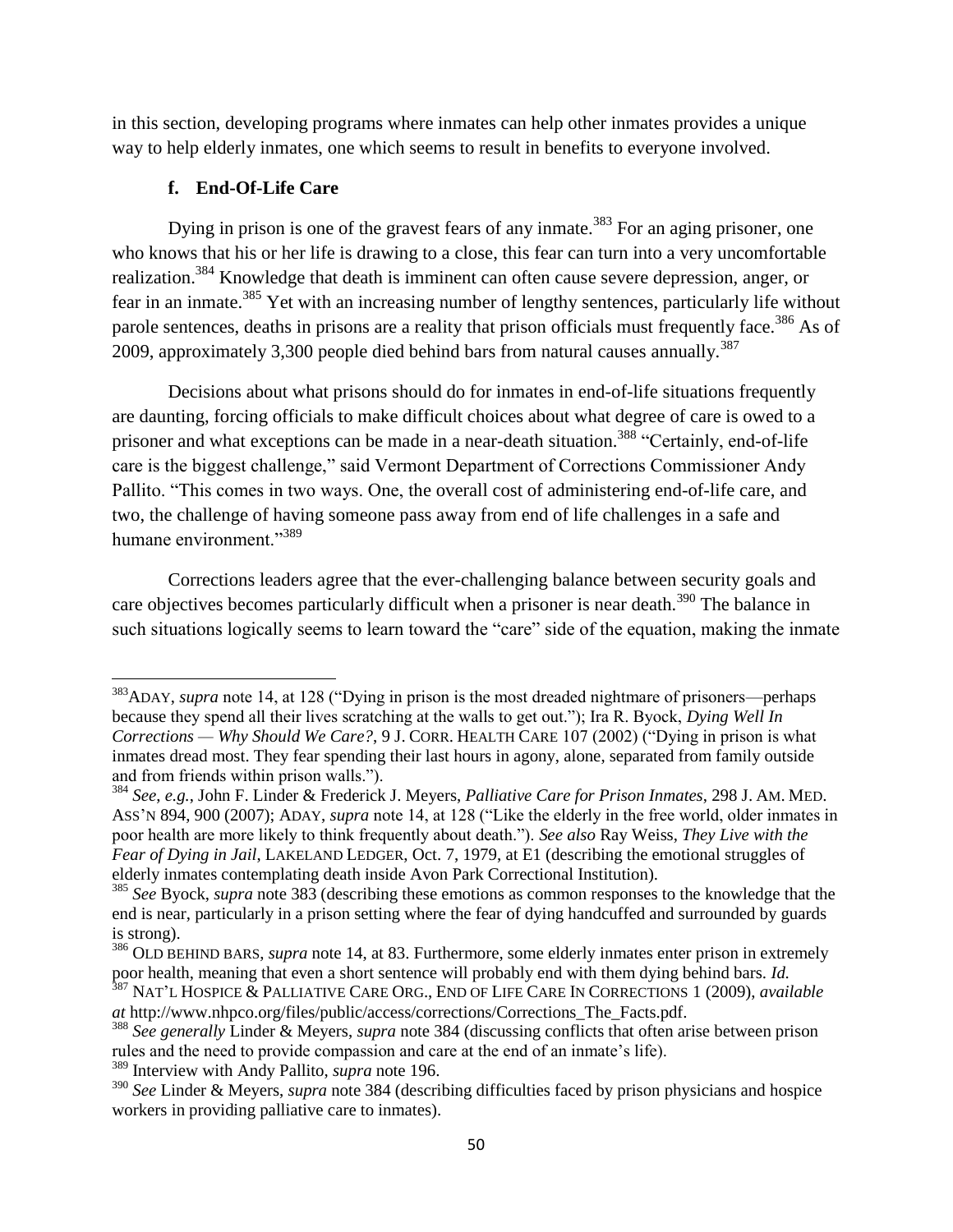reasonably comfortable and allowing him or her to pass away with dignity.<sup>391</sup> Yet resources allocation can once again become an issue here. Prison medical staffs are consistently stretched to the limit.<sup>392</sup> Sometimes, situations could arise where prison doctors are forced to choose between devoting their attention to comforting a prisoner who is dying and treating a prisoner who still has a chance to live. In such situations, it would be understandable if the doctor were to devote more attention to the inmate who has a chance of survival.<sup>393</sup>

The dying inmate, though, still must not be neglected during the final moments of his or her life. The National Hospice and Palliative Care Organization has developed a set of guidelines for end-of-life treatment in prisons, and all prison medical workers should be familiar with these guidelines and understand ways to implement them in practice.<sup>394</sup> Often, though, these standards can be met largely through the attention of hospice workers.<sup>395</sup> Prison hospice programs have established a strong foothold in many state and federal facilities, offering comfort-oriented care so that the patient can pass away "with as little pain as possible in an environment where they have mental and spiritual preparation for the natural process of dying.<sup>396</sup> Hospice workers can provide an array of crucial services during an inmate's final days, ranging from pain management to spiritual support to psychological counseling.<sup>397</sup> They also can serve an

 $\overline{\phantom{a}}$ 

 $391$  In the final moments of a prisoner's life, there seems to be nothing that can possibly be gained from taking any measure that does not allow the inmate to pass away in the most dignified manner possible. As noted before, the purpose of corrections institution is to punish, but not to seek another human being's suffering. *See* Part ID, *supra*.

<sup>&</sup>lt;sup>392</sup> See OLD BEHIND BARS, *supra* note 14, at 83; Interview with Justin Jones, *supra* note 23 ("When I look at the number of people serving life without parole, I know these are people who are going to be in our prisons until the end of their lives.").

<sup>&</sup>lt;sup>393</sup> Ideally, of course, both would receive the best possible quality of care. However, with prison medical staffs often overworked and stretched to their limits, this is often not realistic. This underscores the importance of trained hospice workers providing proper palliative care in these situations, allowing prison medical personnel to concentrate on other curable (or potentially curable) cases.

<sup>&</sup>lt;sup>394</sup> NAT'L HOSPICE & PALLIATIVE CARE ORG., QUALITY GUIDELINES FOR HOSPICE AND END-OF-LIFE CARE IN CORRECTIONAL SETTINGS (2009). The report included input from a variety of key correctional organizations, including the Federal Bureau of Prisons, the National Institute of Corrections, and the American Correctional Health Services Association. *Id.* at ii.

<sup>395</sup>*See generally* NAT'L INST. OF CORR., HOSPICE AND PALLIATIVE CARE IN CORRECTIONS (1998); OLD BEHIND BARS, *supra* note 14, at 84. Prison hospice programs have existed since the 1980s, but have become increasingly common and necessary with the aging of America's prison population. Linder & Meyers, *supra* note 384. There is even a National Prison Hospice Association. *See* http://npha.org/about/. <sup>396</sup> HOSPICE AND PALLIATIVE CARE IN CORRECTIONS, *supra* note 395, at 1.

<sup>397</sup> *See* HOSPICE AND PALLIATIVE CARE IN CORRECTIONS, *supra* note 395, at 1; Linder & Meyers, *supra*  note 384; *see also* Kurt Streeter, *Amid Ill and Dying Inmates, A Search for Redemption*, L.A. TIMES, Nov. 20, 2011 (describing hospice care in the California Medical Facility, a high-security prison. When an inmate is thought to have less than 72 hours left to live, the prison's hospice workers "sit vigil" with him until the end, ensuring that no prisoner has to die alone). Prison hospice programs have proven to be a key way in which properly trained younger inmates can provide basic services for older inmates. *See* Rick Jervis, *Inmates Assist Ill and Dying Fellow Prisoners in Hospices*, USA TODAY, Nov. 30, 2009, http://www.usatoday.com/news/nation/2009-11-29-prison-hospices\_N.htm; John Leland, *Fellow Inmates*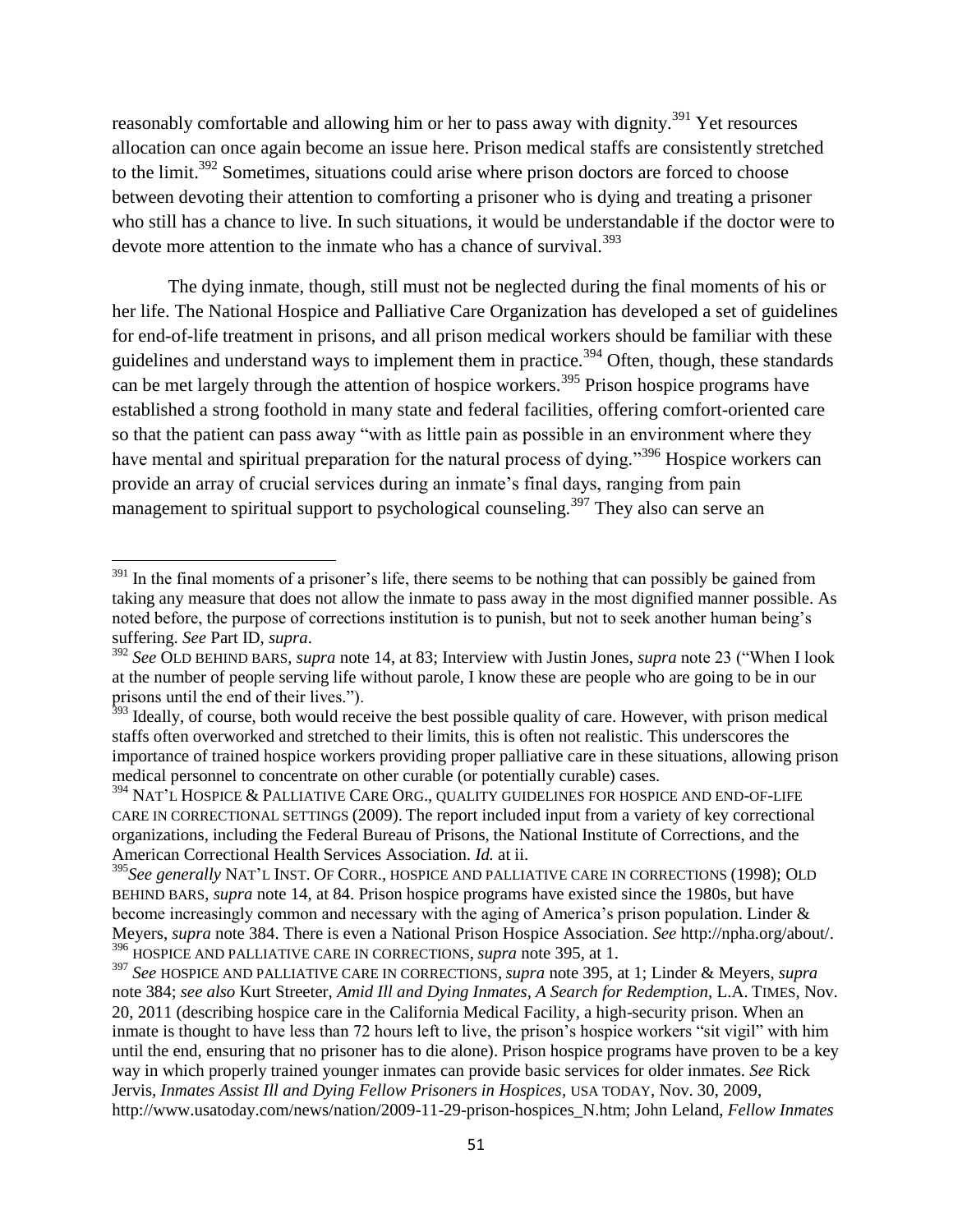important role in contacting the inmate's family members and letting them know that death is near, sometimes facilitating a last reunion between the inmate and his or her family before the end comes.<sup>398</sup>

Some of the most challenging decisions for corrections personnel can arise when a dying inmate asks to be with his or her family.<sup>399</sup> Visitation privileges in prisons are strictly regulated for obvious security reasons.<sup>400</sup> Commonly, though, prisons will permit far greater visitation privileges with family members during the inmate's final days.<sup>401</sup>

A great dilemma arises when an inmate wants to be with somebody who is not an immediate family member, but instead is part of the inmate's "family of choice."<sup>402</sup> Prisoners frequently are estranged from their biological families, who have moved on with their lives during the inmate's incarceration.<sup>403</sup> As a result, some inmates will develop meaningful familylike relationships with other prisoners.<sup>404</sup> At death, an inmate might want to be with a "family of choice" member instead of — or in addition to — the inmate's blood relations.<sup>405</sup> Such meetings between inmates could, under normal circumstances, violate certain prison policies. However, in the circumstance of an inmate's impending death, it seems logical that prison personnel should grant the inmate's last wishes whenever possible, provided that the desire is not unreasonable and does not blatantly jeopardize the prison's safety.<sup>406</sup>

Advance care planning is also an important component of end-of-life care.<sup>407</sup> If an inmate is known to be dying, he or she should be afforded the opportunity to develop important

 $\overline{\phantom{a}}$ 

*Ease the Pain of Dying in Jail*, N.Y. TIMES, Oct. 17, 2009,

http://www.nytimes.com/2009/10/18/health/18hospice.html.

<sup>&</sup>lt;sup>398</sup> HOSPICE AND PALLIATIVE CARE IN CORRECTIONS, *supra* note 395, at 1 (discussing the "grief counseling for bereaved families" role that hospice programs play).

<sup>399</sup> *See* QUALITY GUIDELINES, *supra* note 394, at 1.

<sup>400</sup> *See* OLD BEHIND BARS, *supra* note 14, at 84.

<sup>&</sup>lt;sup>401</sup> *Id.* ("Normal prison visitation rules are typically relaxed in prison hospices so that family members can sit at the relative's bedside seven days a week and are permitted to touch and hug their loved one, something not usually permitted in prison.").

<sup>402</sup> QUALITY GUIDELINES, *supra* note 394, at 1.

<sup>&</sup>lt;sup>403</sup> See id. ("Family of biology are frequently no longer in the picture"); Interview with Ronald Aday, *supra* note 13.

<sup>404</sup> *See*, *e.g*., Leland, *supra* note 397 (describing an encounter between a dying elderly prisoner and a younger prisoner working in the hospice program in which the older prisoner referred to the younger inmate as "his family.").

<sup>405</sup> QUALITY GUIDELINES, *supra* note 394, at 1; Linder & Meyers, *supra* note 384; Byock, *supra* note 383 ("Family" in this circumstance is not defined by marriage or bloodline alone, but by the phrase "for whom it matters.") (emphasis supplied).

<sup>&</sup>lt;sup>406</sup> This means that visitors to the dying inmate will still need to submit to standard security procedures of the institution, such as a frisk before going inside to visit the inmate in hospice care.

<sup>&</sup>lt;sup>407</sup> Unfortunately, advance planning measures can also be all-too-easily overlooked. As of 2005, fewer than 1% of inmates conducted advance directive discussions. Susan Franzel Levine, *Improving End-of-Life Care of Prisoners*, 11 J. CORR. HEALTH CARE 317 (2005).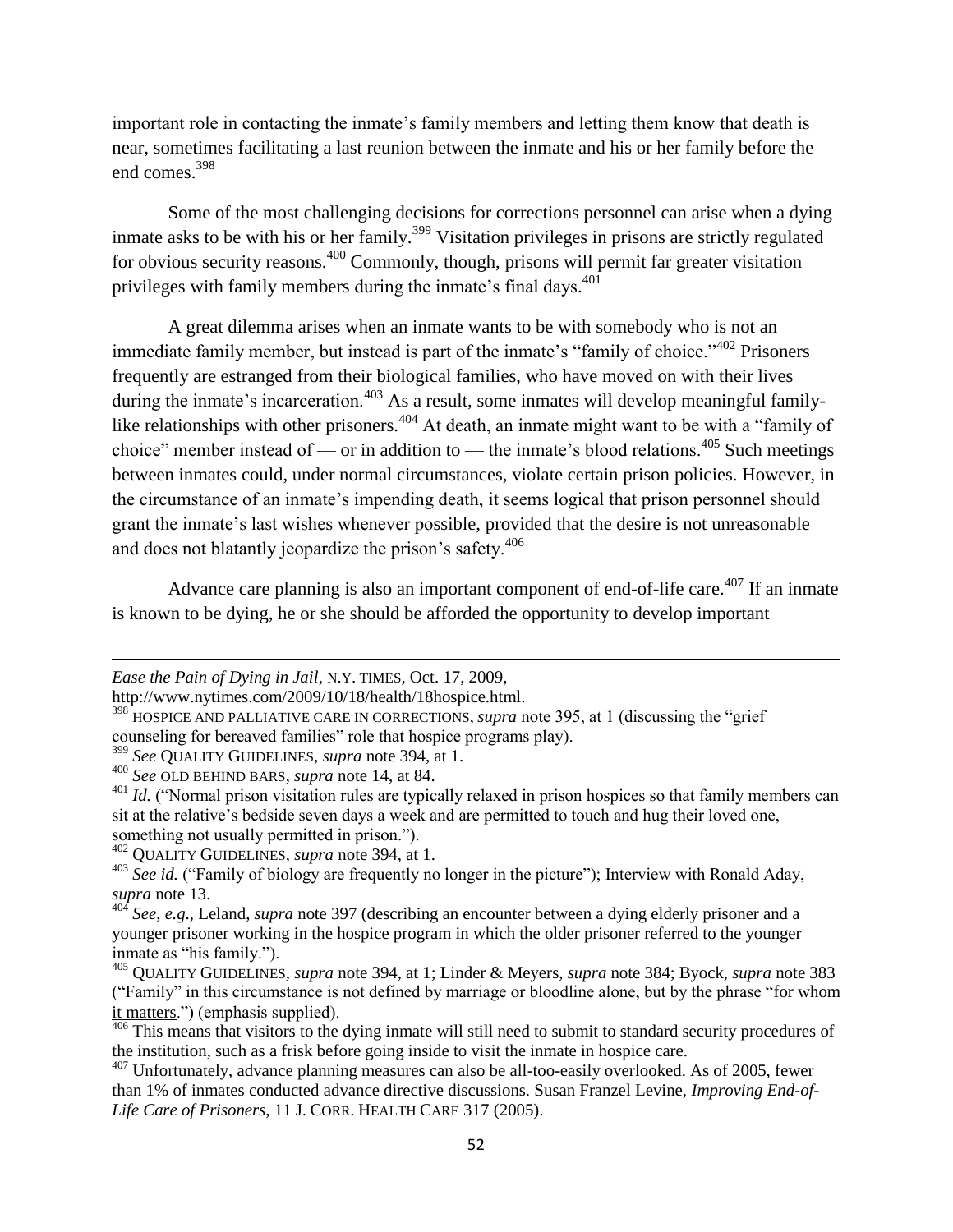directives in advance of death, including a Last Will and Testament and a Health Care Proxy.<sup>408</sup> Some prisons already provide for these services for inmates and their families.<sup>409</sup> Notably, though, some facilities have policies forbidding inmates from creating "Do Not Resuscitate" orders that would stop medical staff from providing treatment if their mind and body had deteriorated to a certain level.<sup>410</sup> Some corrections leaders have stated that these orders could provoke unrest within the inmate population if one inmate is known to not be recessitated by prison medical staff.<sup>411</sup> However, there appears to be little concrete evidence showing that carrying out a "Do Not Resuscitate" order can cause problems between inmates and staff. Furthermore, it seems logical the priority in a near-death situation should be that individual's final wishes, not the hunch that carrying out those wishes might somehow lead to discontentment among other inmates.

At the base of end-of-life concerns, of course, is the issue of whether inmates should be behind bars at the time of their death in the first place. This complex debate will be addressed in Part III.<sup>412</sup>

## **g. Active Treatment**

 $\overline{a}$ 

Adequate health care for an aging population includes more than just treating the sick.<sup>413</sup> Working to ensure that healthy elderly inmates remain healthy is also an essential component.<sup>414</sup> Unfortunately, this component of regular "active treatment" is often forgotten in the discussions about medical care in prisons, where special programs aimed at a particular segment of the prison population are often the first area slashed in budget cuts.<sup>415</sup>

 $408$  In general, these documents are recognized as fundamental components of end-of-life planning, giving the person final control over where his or her assets will go and what his or her final health wishes are. The need for making and executing these documents in an informed manner is not eliminated simply because a person is behind bars.

<sup>&</sup>lt;sup>409</sup> This is particularly common in facilities that are designated as primarily "geriatric prisons." See, e.g., Interview with Keith Davis, *supra* note 52.

<sup>410</sup> *See* Linder & Meyers, *supra* note 384 (noting that several jurisdictions do not give inmates this option).

<sup>&</sup>lt;sup>411</sup> *Id.* ("Advance care directives and DNR orders can carry added meaning in the criminal justice setting, fueled by inmate distrust that the correctional system acts with their best interests in mind."). <sup>412</sup> Part III, *infra*.

<sup>&</sup>lt;sup>413</sup> See CORRECTIONAL HEALTHCARE, *supra* note 49, at 33 ("Despite their physical limitations, older inmates need to stay physically active and mentally alert as long as possible.").

<sup>414</sup> *See id.*; *see also* PRICE, *supra* note 253, at 21; FLA. REPORT ON ELDERLY AND AGING INMATES, *supra*  note 287 (discussing the need for elderly inmates to remain active through age-appropriate programs).

<sup>&</sup>lt;sup>415</sup> See OLD BEHIND BARS, *supra* note 14, at 68. ("Always seen as a privilege or luxury rather than an essential component of corrections, programs have been slashed in US prisons because of budget crises.").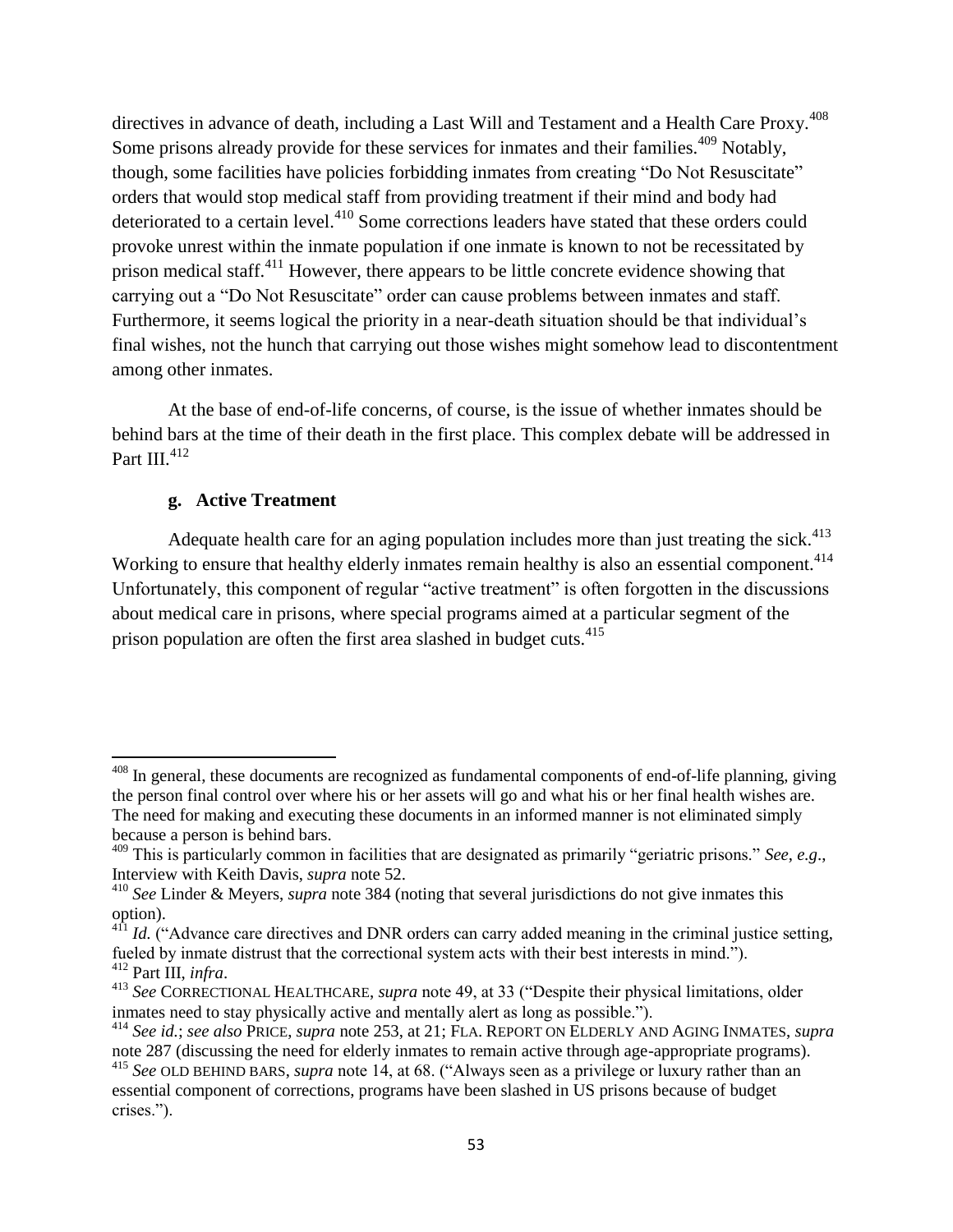Elderly prisoners suffer perhaps more than any other single group from a lack of programming aimed at their particular needs and abilities.<sup>416</sup> Rarely are prison programs designed specifically for the physical and psychological needs of an aging population.<sup>417</sup> The recent Human Rights Watch report observed that many older inmates "have little to do besides read, watch television, or talk to each other."<sup>418</sup> While this hardly seems cruel and unusual at first glance, this form of physical and mental stagnation can lead to serious medical consequences for an elderly individual.<sup>419</sup> For instance, it is well-documented that older people who do not experience much movement and stimulation — both for the brain and for the body — are at a much higher risk of contracting cognitive impairments such as Alzheimer's disease.<sup> $420$ </sup>

With this in mind, it appears evident that part of a prison's constitutional health care obligation includes not only primary care, but also age-appropriate active treatment.<sup>421</sup> This is an area where many correctional facilities are still struggling for solutions, largely because of budget cuts.<sup>422</sup> In Ohio, for example, financial constraints led Hocking Correctional Facility historically a leader in developing active treatment strategies for elderly inmates — to eliminate programs aimed at helping inmates deal with aging-related physical and mental changes.<sup>423</sup> "Many prisons will have special-needs facilities, but no special-needs programs," pointed out Ronald Aday. "That is a shortcoming for elderly inmates. We need more therapeutic activities

l

<sup>420</sup> *See*, *e.g*., Ryan Jaslow, *Daily Physical Activity Protects Against Alzheimer"s, Even in Adults Over 80*, CBS, Apr. 18, 2012, http://www.cbsnews.com/8301-504763\_162-57415964-10391704/daily-physicalactivity-protects-against-alzheimers-even-in-adults-over-80/ (describing Rush University Medical Center study's findings that daily physical activity substantially reduces risk of cognitive decline and Alzheimer's disease); R.S. Wilson et al., *Loneliness and Risk of Alzheimer"s Disease*, 64 ARCH. GEN. PSYCHIATRY 234–40 (2007); Deborah E. Barnes & Kristine Yaffe, *The Projected Effect of Risk Factor Reduction on Alzheimer"s Disease Prevalence*, 10 THE LANCET 819–28 (2011) (listing cognitive inactivity and depression as some of the key risk factors for Alzheimer's disease).

<sup>&</sup>lt;sup>416</sup> See Telephone Interview with Mary Harrison, Founder and Director of the "True Grit" program at Northern Nevada Correctional Center (June 21, 2012).

<sup>417</sup> OLD BEHIND BARS, *supra* note 14, at 68.

<sup>418</sup> *Id.* 

<sup>&</sup>lt;sup>419</sup> See Shimkus, *supra* note 75 ("Old age need not mean a continual downward spiral . . . [P]rogramming should strive to help elderly inmates stay physically active and mentally alert, for example, through selfhelp programs."); Interview with Keith Davis, *supra* note 52 ("For elderly people, the plague is loneliness, helplessness, and boredom. Eliminate these things, and the quality of life gets better — not just for elderly prisoners, but for all elders.").

<sup>&</sup>lt;sup>421</sup> Given the acceptance of these principles in the medical literature, prisons have an obligation to provide some age-appropriate forms of active treatment for elderly inmates to reduce these proven health risks. *See* Part IC, *supra*.

<sup>422</sup> *See* OLD BEHIND BARS, *supra* note 14, at 68; Interview with Jamie Fellner, *supra* note 240.

<sup>&</sup>lt;sup>423</sup> *Id.* at 68. Hocking Correctional is widely recognized as one of the most innovative prisons regarding appropriate programming for elderly prisoners. One of their programs, "Aunt Jane's Storybook," allowed participants to choose an age-appropriate book to share with a member of their family. The inmate reads the book into an audio recorder. The recording is then sent to the family along with a copy of the book and a personal message from the inmate. *See* PRICE, *supra* note 253, at 21.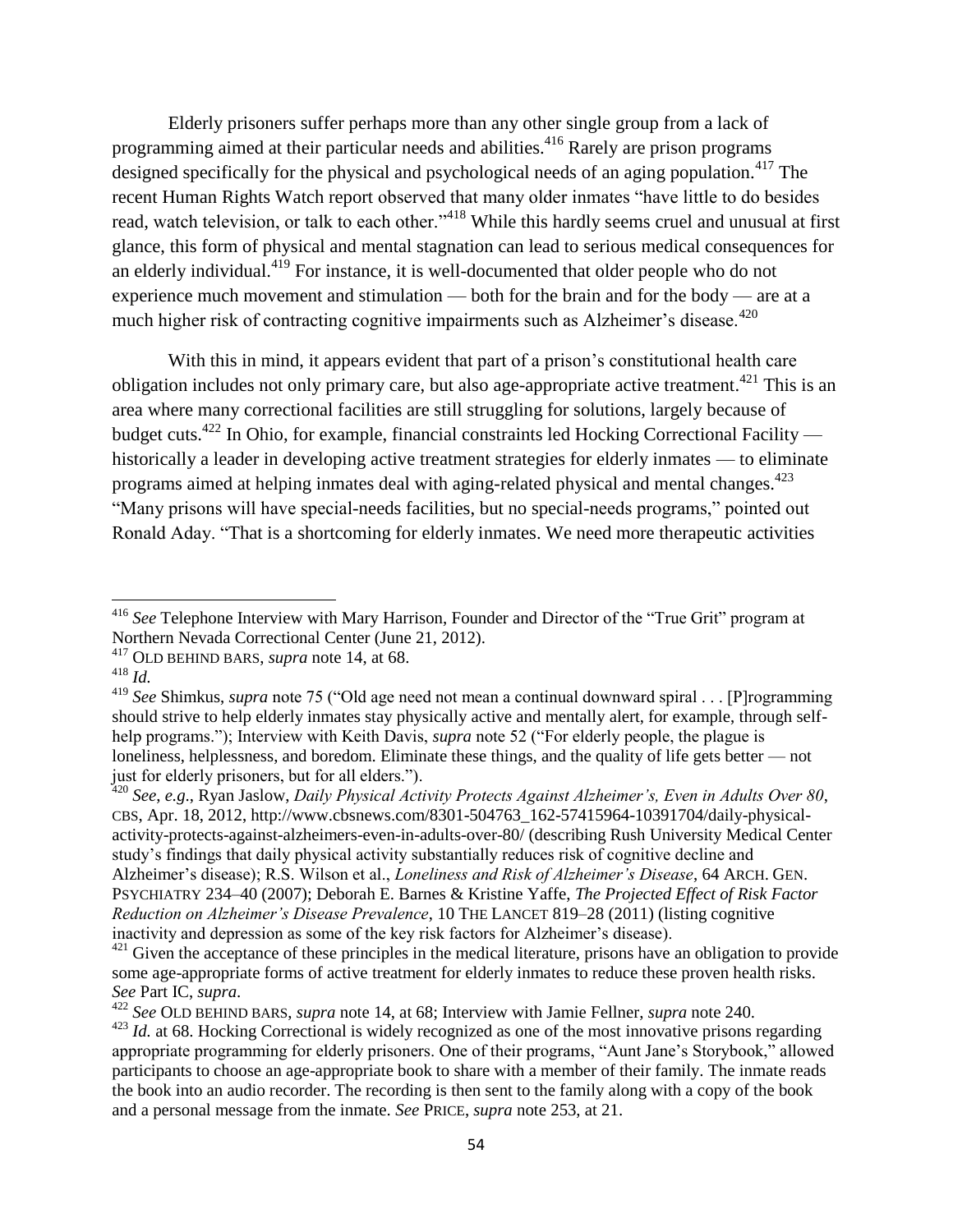directed at the well-being of that population. Right now, we're developing a medical model for elderly prisoners. But we do not really have a social model." $424$ 

Perhaps the greatest strides toward creating a viable social model are currently occurring at Northern Nevada Correctional Center in Carson City under the leadership of Mary Harrison, a psychologist originally tasked with treating sex offenders in the facility.<sup>425</sup> Titled "True Grit", the unique older inmate program now welcomes more than 200 older prisoners, with a waiting list of approximately 25 more. $426$ 

Offerings within the True Grit program range from arts and crafts work — in which the finished products often are donated to area schools and charities — to movement therapy sessions to poetry readings and creative writing circles.<sup>427</sup> There are drama groups and even five musical ensembles, all of them bursting at the seams with members.<sup> $428$ </sup>Some inmates work in the program's wheelchair "chop shop", fixing wheelchairs for use by other inmates in the prison.<sup>429</sup> Others are involved with animal therapy programs.<sup>430</sup> Many go to "life skills" classes aimed at preparing the inmates for success in free society.<sup>431</sup>

Yet despite the multiple programs, True Grit is not a vacation resort. "We're not soft on anybody," Harrison said. "We have a screening process to decide who we let in. And when you get in, we have rules and we have standards, and you have to follow all of them.<sup> $1432$ </sup> Those who do not comply are not permitted to continue with the program.<sup>433</sup> Proper hygiene and grooming — no "scruffy beards" allowed — is a must.<sup>434</sup> Appropriate behavior is expected at all times.<sup>435</sup> The inmates are fully required to keep their unit clean.<sup>436</sup> Lethargy simply doesn't seem to happen. "These people are very active in here," Harrison said, "and that's what they want. They

<sup>426</sup> Interview with Mary Harrison, *supra* note 416.

<sup>424</sup> Interview with Ronald Aday, *supra* note 13.

<sup>425</sup> *See* Steve Milne, *National Award for Nevada"s True Grit Inmate Program*, CAPITOL PUBLIC RADIO, Oct. 7, 2011, *available at* http://www.capradio.org/articles/2011/10/07/national-award-for-nevada%27strue-grit-inmate-program. Harrison said that she decided to start a program aimed at the needs of the elderly when she noticed too many of the facility's elderly inmates "just sitting around" and not interacting with anyone. Interview with Mary Harrison, *supra* note 416.

<sup>427</sup> *Id.* 

 $428$   $\frac{1}{1}$ .

<sup>&</sup>lt;sup>429</sup> *Id.* Harrison also pointed out that this program saves money for the rest of the prison, as they can have their wheelchairs repaired in-house.

<sup>430</sup> *Id.* 

 $^{431}$  *Id.* 

<sup>432</sup> Interview with Mary Harrison, *supra* note 416.

<sup>&</sup>lt;sup>433</sup> *Id.* Harrison said that there have been some inmates who have been dismissed from the program, or who have decided to leave it on their own terms. Yet the vast majority of inmates, she said, want to stay and comply fully with the program's guidelines without any trouble.

<sup>434</sup> *Id.*  <sup>435</sup> *Id.* 

<sup>&</sup>lt;sup>436</sup> *Id.* "It's a nice, clean unit," Harrison said, "because our people take ownership of keeping it that way. They take a lot of pride in it."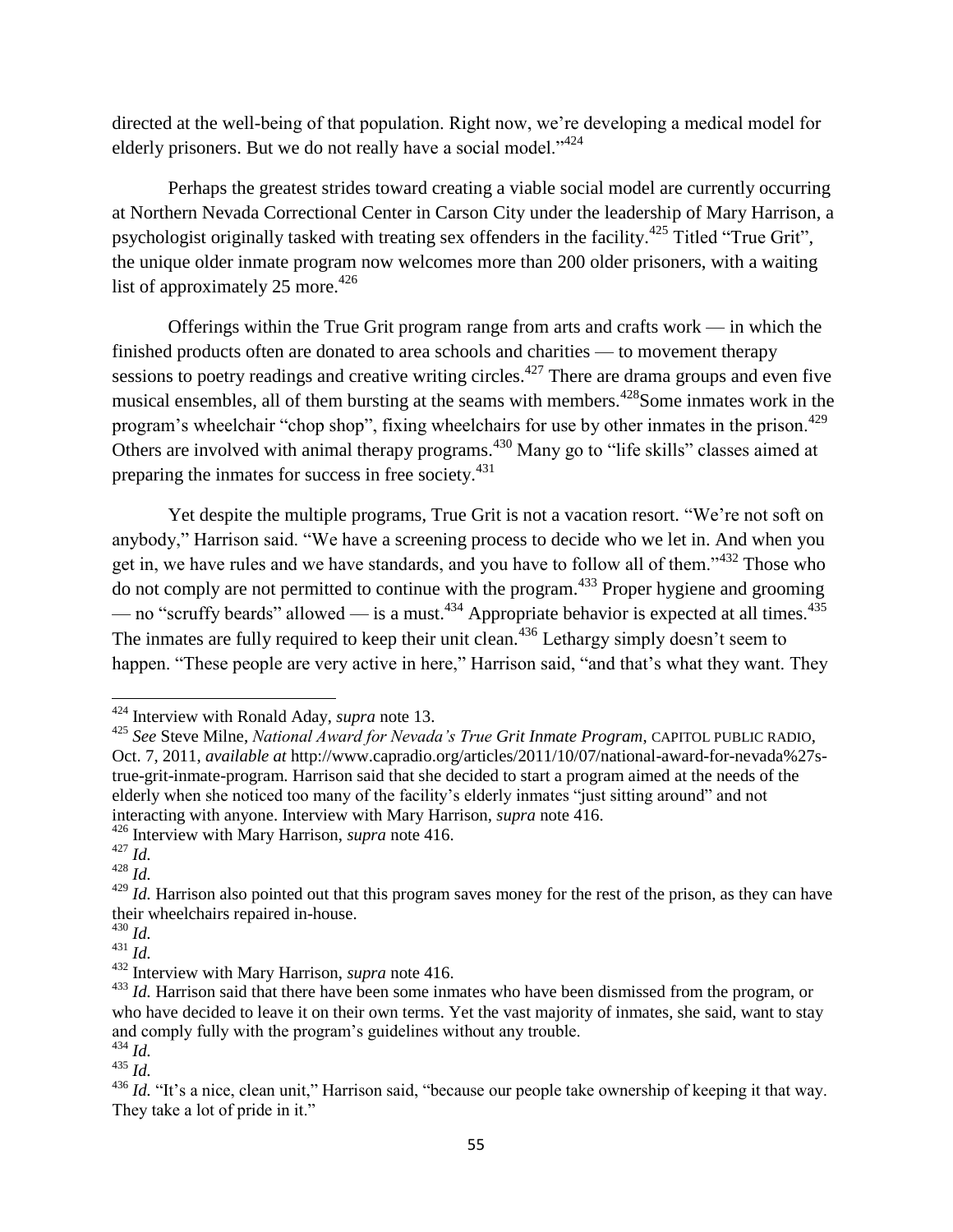don't just want to sit around and watch themselves grow old. They're still alive, and they want to live." $437$ 

The key component, according to Harrison, is individualized active treatment.<sup>438</sup> Every inmate in the program receives a written treatment plan tailored to their offense and their personal rehabilitation goals, taking into account their specific physical, mental, emotional, and spiritual needs.<sup>439</sup> The plan travels with the inmate during their entire time in True Grit, and is reevaluated and updated on a regular basis.<sup>440</sup> So far, the process seems to be working. Inmates taking psychotropic medication when they enter the program often are able to stop taking the strong drugs after a period of time.<sup>441</sup> And for inmates who use the program as a stepping stone for re-entry into society, the results are consistently good.<sup>442</sup> "We've had a lot of people paroled from our program, and we don't see recidivism," Harrison said. "They're not ending up back in prison. That's why it is so important that everyone one here takes accountability for committing his offense and is willing to (engage in the) program in a way targeted to his own rehabilitation."<sup>443</sup>

In a time of tight budgets, though, the most impressive aspect of True Grit is the expense in public funds: nothing.<sup>444</sup> "True Grit does not cost the state anything," Harrison said. "We have no budget line at all."<sup>445</sup> All of the staff members are volunteers from the community.<sup>446</sup> All of the supplies are donated.<sup>447</sup> All of the programs exist without taking one cent from taxpayer dollars.<sup>448</sup>

In some respects, the volunteers seem to gain as much from True Grit as the prisoners. ―Too often, we lock (people) up for time, not for working on things that they've had trouble with before on the outside," said Rod McMullen, a military veteran and retired art teacher who leads veterans counseling sessions and life skills classes for True Grit. "I feel good about my part in

<sup>448</sup> *Id.* 

l <sup>437</sup> *Id.* 

<sup>438</sup> Interview with Mary Harrison, *supra* note 416. As already noted, elderly inmates are not a homogenous group, affirming the importance of this type of individually tailored active treatment and continued care. *See* note 69, *supra*.

<sup>439</sup> Interview with Mary Harrison, *supra* note 416. The assessment includes evaluations of the inmate's physical and mental health, work history and skills, criminal history, family ties, life skills, and community ties. *Id.* 

<sup>440</sup> *Id.*; *see also* Mary T. Harrison, *True Grit: An Innovative Program for Elderly Inmates*, CORRECTIONS TODAY, December 2006, at 47.

<sup>441</sup> Interview with Mary Harrison, *supra* note 416.

 $442 \overline{Id}$ .

 $443$  *Id.* 

<sup>&</sup>lt;sup>444</sup> See Harrison, *supra* note 440, at 47 ("No state funds (other than the psychologist's salary) were expended to set up the program.").

<sup>445</sup> Interview with Mary Harrison, *supra* note 416.

<sup>446</sup> *Id.*; *see also* Telephone Interview with Rod McMullen, True Grit volunteer (June 21, 2012); Telephone Interview with Chelsey Spring, True Grit volunteer (June 21, 2012).

<sup>447</sup> *Id.*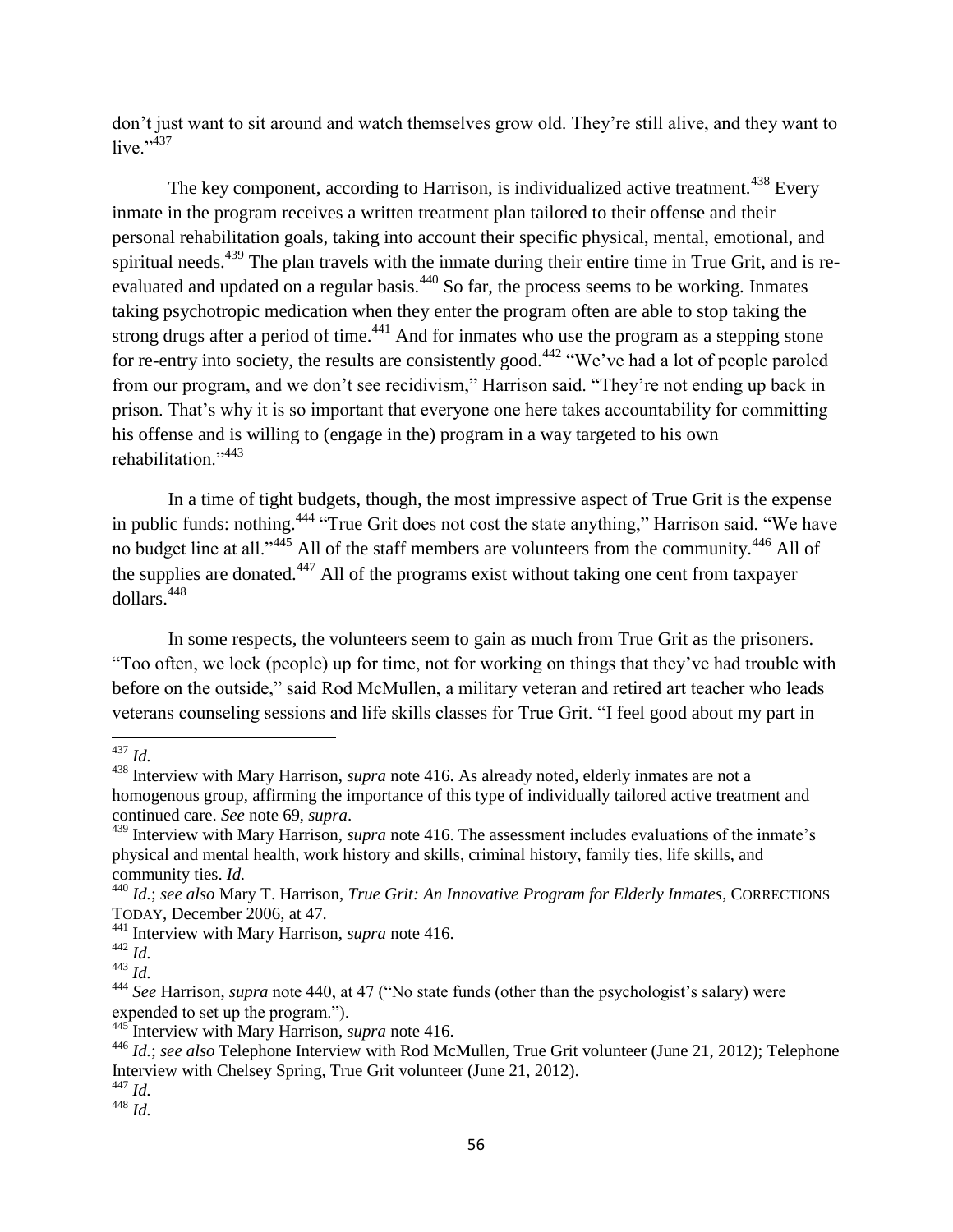changing that."<sup>449</sup> Another True Grit volunteer, Chelsey Spring, had similar comments about providing services inside the prison. "I learn a lot from the people in the program itself," Spring said about the creative writing classes and discussion sessions that she leads. "It has reinforced my belief that when somebody learns to be productive and looks out for others, that person is going to become a better citizen, willing to go out and contribute to society in a more positive way."450

Yet True Grit still experiences its share of challenges. First on Harrison's wish-list is a larger staff, which would allow her to welcome in the inmates currently on the waiting list.<sup>451</sup> And her professional colleagues at Northern Nevada Correctional are unlikely to augment the True Grit workers.<sup>452</sup> Harrison said she tried to get "fellow staff-people" to work with her on several occasions, but they consistently turned her down, saying that they preferred working with younger inmates.<sup>453</sup> Until such attitudes about "old inmates" change among prison staff, it will be difficult to envision programs such as True Grit existing on a larger-scale level.

Still, it remains surprising that more facilities haven't adopted a True Grit-type of model for their elderly prisoners. With so many elderly inmates in the nation's prisons, creating some sort of viable active treatment plan has become a vital component of prison health care. Facilities would be well-advised to focus on this area of care sooner rather than later, and some are already starting to do so.<sup>454</sup> Taking sick elderly inmates and helping them get well naturally is an essential part of medical care, but methods for taking healthy elderly inmates and keeping them that way also deserves greater attention.

# **B. Housing and Accessibility Questions**

l

<sup>449</sup> Interview with Rod McMullen, *supra* note 446.

<sup>450</sup> Interview with Chelsey Spring, *supra* note 446.

<sup>451</sup> Interview with Mary Harrison, *supra* note 416.

<sup>452</sup> *Id.* 

<sup>453</sup> *Id.* 

<sup>&</sup>lt;sup>454</sup> The Hocking facility in Ohio, despite their current budgetary constraints, remains a leader in this area. In Montana, a partnership between the University of Montana, Montana Tech, and the Montana State Prison resulted in a wellness program for older prisons called "Exercise Over 40," with flexibility work and cardiac aerobic training for these inmates. *See* Michelle Gaseau, *Caring for the Elderly Behind Bars*, CORRECTIONS.COM, Nov. 19, 2001, http://www.corrections.com/news/article/11566. The Texas Department of Criminal Justice demands that its prisons make certain types of activities available for elderly prisoners, including outdoor walking, horseshoes, arts and crafts, and table games. WILLIAMS, *supra* note 49, at 24. Virginia's Deerfield Correctional Facility offers a wide range of programs for the elderly, ranging from vocational training to religious programs to fitness work in the prison's fully accessible gymnasium. All inmates in the prison are required to take part in at least one program as long as they are physically and mentally able to do so. *See* Interview with Keith Davis, *supra* note 52. What really sets True Grit apart from the others, however, is its ability to provide individualized programming plans using a broad range of offerings without using any state funds. With corrections budgets tight, this cost-free component is extremely important.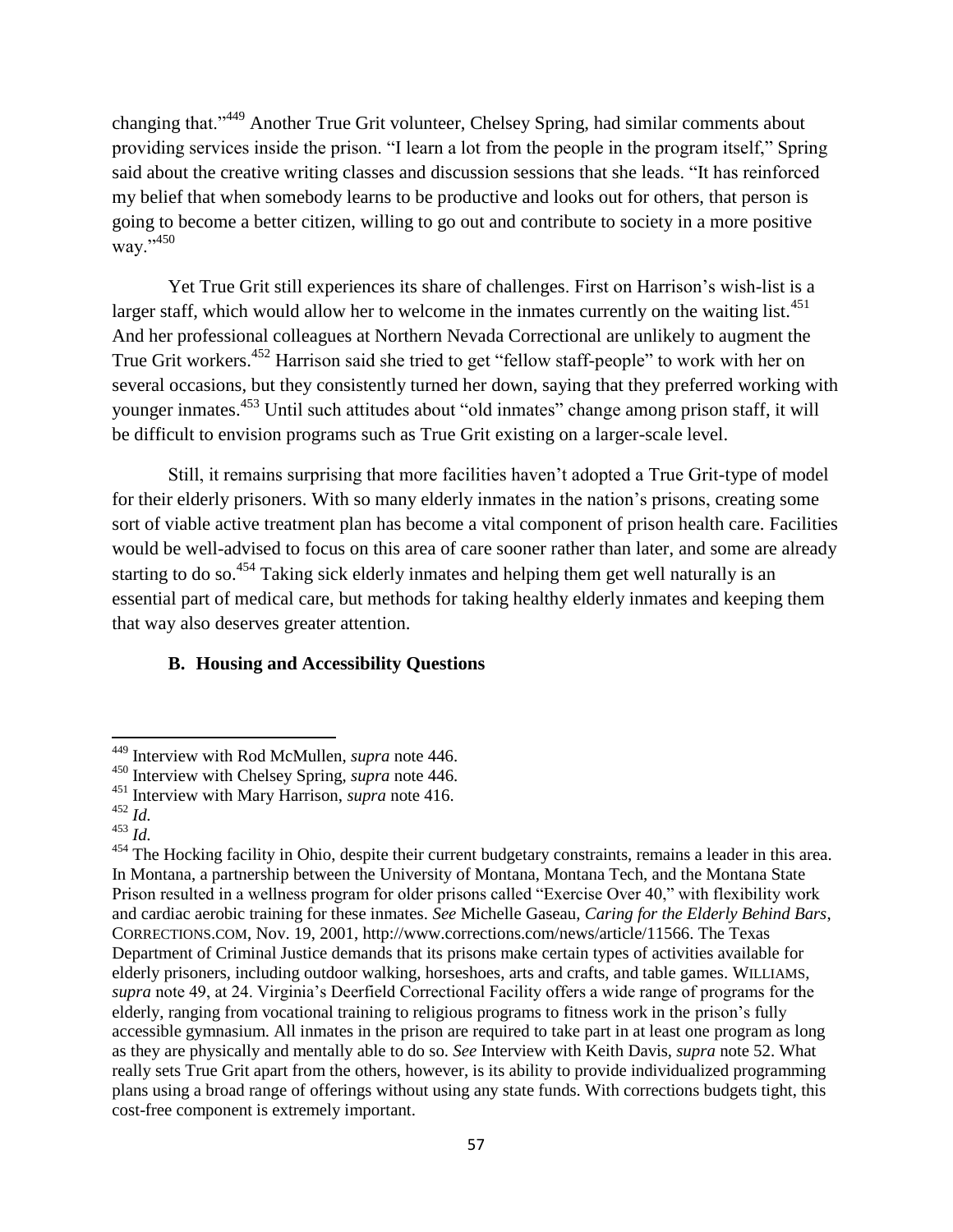One of the most exasperating issues in the discussion about elderly inmates is a matter that outwardly seems simple: where to put them. What makes this question so vexing is the surprisingly large number of possible answers — all of which appear to be manageable but none of which seem to be a comfortable fit.

For instance, an elderly inmate can be housed in the general population of a prison, the solution which seems to place the least amount of strain on corrections officials and the best way to integrate elderly inmates into a "normal" prison life.<sup>455</sup> However, this arrangement can also put elderly inmates at a greater risk of exploitation by younger, more physically fit inmates.<sup>456</sup> Furthermore, many existing prisons, particularly older correctional facilities, pose substantial accessibility barriers for inmates with disabilities.<sup>457</sup> An alternative to this arrangement would be creating a separate unit — or even a separate facility — for elderly inmates. This type of congregate housing arrangement would concentrate the older prisoners in one particular area, where they could receive increased attention and specialized care for their unique needs.<sup>458</sup> Yet this comes with a high price tag, and research has shown that older inmates can psychologically suffer if they spend all of their time solely with other elderly people.<sup>459</sup> In addition, such a setup could violate integration provisions of the Americans With Disabilities Act.<sup>460</sup>

Still another option would be to house elderly inmates in a private facility, a facility that is managed and paid for by a corporation rather than by the state. This is believed to be a costsaving measure for states, as well as a chance for elderly prisoners to be housed in an environment without delays of services that can be caused by state agency "red tape."<sup>461</sup> On the other hand, private prisons also have many detractors for providing a level care that many commentators have called unconstitutional.<sup>462</sup>

In this section, we examine these options, as well as barriers to each and how these barriers may be overcome. We also look at some of the accessibility shortcomings in many prison facilities and what the law requires in this regard.

## **1. Accessibility Issues**

 $\overline{\phantom{a}}$ 

<sup>&</sup>lt;sup>455</sup> *See*, *e.g.*, OLD BEHIND BARS, *supra* note 14, at 48 ("When it comes to housing the elderly, prison systems support 'mainstreaming,' that is, keeping older inmates in the 'general population' as long as possible, consistent with their particular physical and mental needs and vulnerabilities.").

<sup>&</sup>lt;sup>456</sup> See notes 59, 114, 187, and 194, *supra* (discussing the heightened risk of victimization when elderly inmates and younger inmates are in a "mixed population" setting).

<sup>457</sup> *See* Part IIB(1), *infra*.

<sup>458</sup> *See* PartIIB(3), *infra*.

<sup>459</sup> *Id.* 

<sup>&</sup>lt;sup>460</sup> The ADA requires public entities, including prisons, to provide services in "the most integrated setting appropriate to the needs of qualified individuals with disabilities.‖ *See* 42 U.S.C. § 12101 *et seq*. This could be violated by a setup where elderly prisoners with disabilities are housed solely with other elderly prisoners with disabilities. *See* Part IIB(3), *infra*.

<sup>461</sup> *See* Part IIB(4), *infra*.

 $462$  *Id.*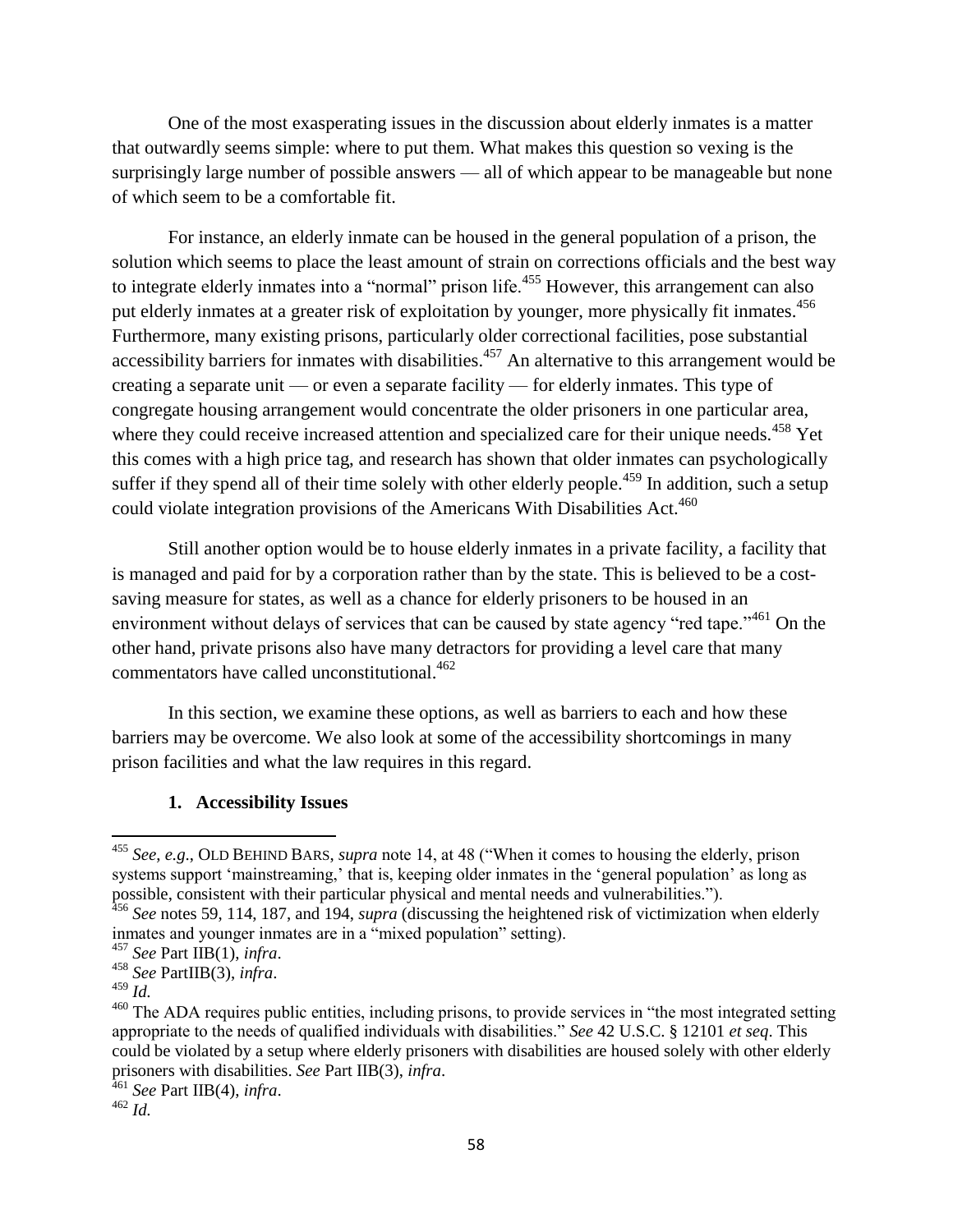Regardless of where an elderly prisoner is housed, accessibility will always be a key concern. Given that many prisons were constructed before accessibility notions were codified in the ADA and subsequent statutes, it is not surprising that many facilities present barriers to inmates with disabilities. $463$  In Oklahoma, for instance, the newest prison was built in 1979. $464$ Many of New York's largest prisons were likewise designed before the ADA was enacted.<sup>465</sup>

Notably, the ADA's standards for existing structures are not as strict as they are for new buildings. The ADA does not require that all existing buildings be retrofitted for accessibility immediately.<sup>466</sup> Title II, the ADA provision covering prisons, does not mandate that every facility be fully accessible to people with disabilities.<sup>467</sup> As long as the public entity is able to offer its programs in some way that is reasonably accessible to people with disabilities, the ADA's standards are satisfied — as long as the public entity can justify that it is providing the programs to people with disabilities in the most integrated setting appropriate to that context.<sup>468</sup> The law also says that when a business alters an existing facility in a way that affects usability, the areas or elements being altered must comply with the ADA standards, which can make these renovations expensive and time-consuming to undertake.<sup>469</sup> As a result, while newer prisons must be built in accordance with ADA standards,<sup>470</sup> America's many older prisons frequently still possess certain features that pose difficulties for disabled prisoners, a group which includes many elderly inmates. $471$ 

l

 $^{463}$  By 1990, the year that the ADA was signed into law, there were already 1,287 prisons in the United States. *See* Randall G. Shelden, *The Prison Industrial Complex*, THE PROGRESSIVE POPULIST, Nov. 1, 1999, http://www.populist.com/99.11.prison.html.

<sup>464</sup> Interview with Justin Jones, *supra* note 23.

<sup>465</sup> *See* Eric Schlosser, *The Prison-Industrial Complex*, THE ATLANTIC, December 1998, http://www.theatlantic.com/magazine/archive/1998/12/the-prison-industrial-complex/4669/ (discussing the large number of prisons built in New York State during the 1980s).

<sup>&</sup>lt;sup>466</sup> See 28 C.F.R. § 35.151(a) (1) (2011) ("Each facility or part of a facility constructed by, on behalf of, or for the use of a public entity shall be designed and constructed in such manner that the facility or part of the facility is readily accessible to and usable by individuals with disabilities, *if the construction was commenced after January 26, 1992.*") (emphasis added).

<sup>467</sup> *See* U.S. DEP'T OF JUSTICE, COMMON QUESTIONS ABOUT TITLE II OF THE AMERICANS WITH DISABILITIES ACT (ADA), *available at* http://www.ada.gov/pubs/t2qa.txt ("Title II of the ADA requires") that a public entity make its programs accessible to people with disabilities, not necessarily each facility or part of a facility.").

<sup>&</sup>lt;sup>468</sup> *See id.*; 28 C.F.R. § 35.130(d) ("A public entity shall administer services, programs, and activities in the most integrated setting appropriate to the needs of qualified individuals with disabilities.").

 $469$  28 C.F.R. § 35.151(b) (1) (2011) ("Each facility or part of a facility altered by, on behalf of, or for the use of a public entity in a manner that affects or could affect the usability of the facility or part of the facility shall, to the maximum extent feasible, be altered in such manner that the altered portion of the facility is readily accessible to and usable by individuals with disabilities, if the alteration was commenced after January 26, 1992.").

 $470$  The building standards under the ADA now have a specific section regarding prisons and detention facilities. *See* 28 C.F.R. § 35.151(k) (1) (2011) ("New construction of jails, prisons, and other detention and correctional facilities shall comply with the 2010 Standards").

<sup>471</sup> *See* Part IIA, *supra*.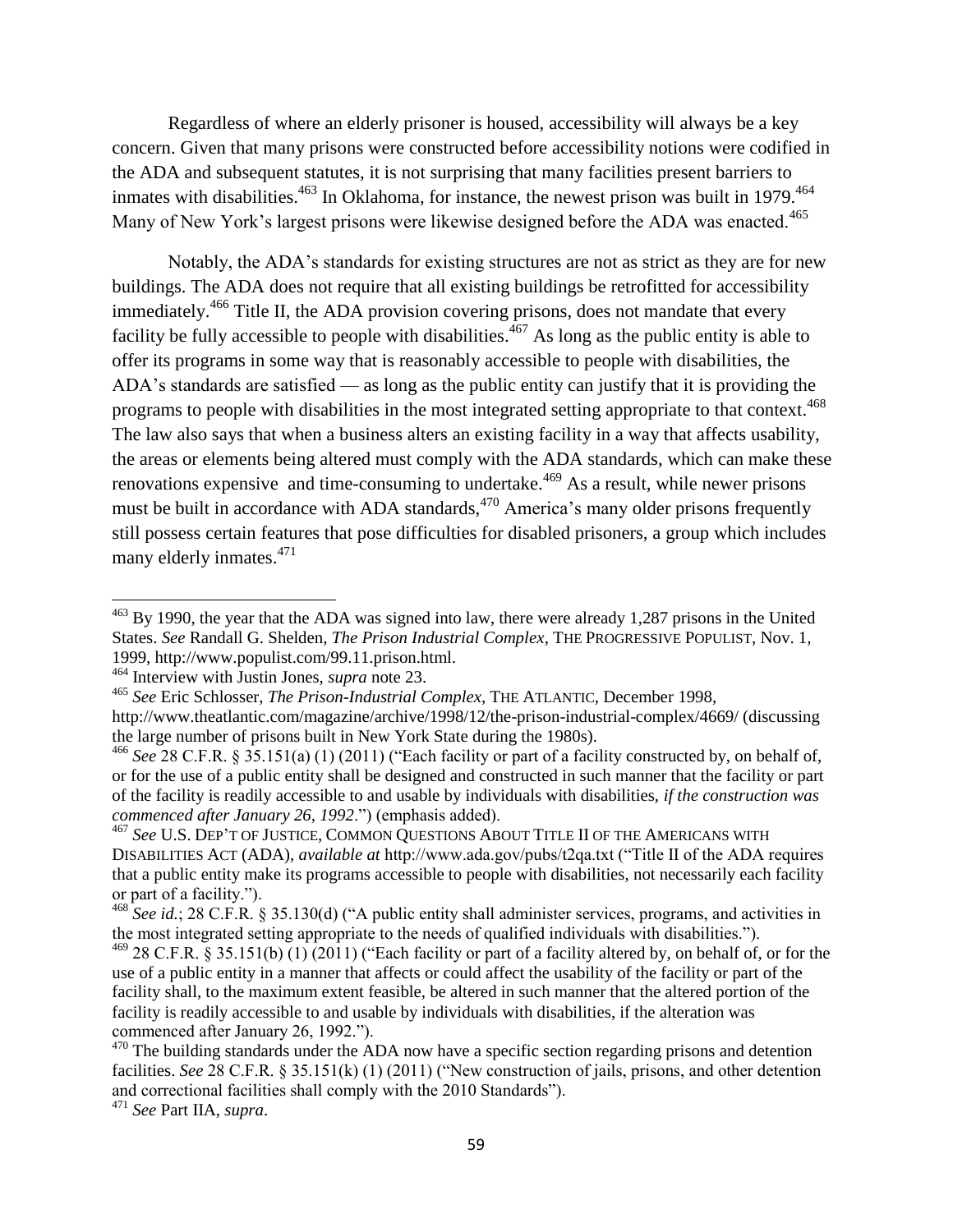Architectural barriers are the most common accessibility problems that emerge in older prison facilities.<sup>472</sup> The barriers can be found in yard areas, dining halls, visiting areas, recreational facilities, medical clinics, law libraries, and other key parts of the correctional complex.<sup>473</sup> Probably the most common issue arises from areas which can be accessed only by stairs, with no alternatives (i.e., elevators, ramps, etc) of any sort for prisoners who are physically unable to use stairs.<sup>474</sup> For elderly inmates with mobility limitations, this can present some significant problems.<sup>475</sup> Importantly, if these barriers prevent an inmate from accessing something to which he or she is constitutionally entitled — such as food in the mess hall — the prison needs to make reasonable accommodations to find a way for inmates to access these things. $476$ 

Other problems can arise from less-noticeable obstacles. Inaccessible toilets and showers for inmates with physical disabilities is a common concern.<sup>477</sup> A lack of cells that can accommodate a wheelchair is also frequently cited as a problem,  $478$  although the implementing regulations to the ADA now require that a particular number of cells must have accessibility accommodations for inmates with mobility limitations.<sup>479</sup> Communication becomes a significant concern for older inmates who begin to lose their sight or their hearing, particularly in the heavily rules-based environment of a prison. Prison administrators should make copies of facility

 $\overline{\phantom{a}}$ 

<sup>&</sup>lt;sup>472</sup> See, e.g., CORRECTIONAL HEALTHCARE, *supra* note 49, at 30 ("The physical plants commonly found in correctional facilities were designed for young and physically active inmates.").

<sup>473</sup> *See*, *e.g*., OLD BEHIND BARS, *supra* note 14, at 47; CORRECTIONAL HEALTHCARE, *supra* note 49, at 30.

<sup>&</sup>lt;sup>474</sup> CORRECTIONAL HEALTHCARE, *supra* note 49, at 30 ("Living units and support service buildings frequently are scattered over wide areas, and inmates must walk long distances for meals, medical services, and other activities."); OLD BEHIND BARS, *supra* note 14, at 47 ("They (elderly inmates) confront the long distances that exist between housing units and prison services and programs."). <sup>475</sup> *See* note 474, *supra*.

<sup>476</sup> *See*, *e.g*., Love v. Westvile Correctional Center, 103 F.3d 558 (7th Cir. 1996) (affirming a jury award of \$30,000 to a quadriplegic prisoner who was denied access to multiple programs and services in the Indiana State Prison); Pierce v. Cnty. Of Orange, 526 F.3d 1190, 1196 (9th Cir. 2008) (county violated the ADA by denying inmates with mobility limitations access to the bathroom by architectural barriers); Beckford v. Irvin, 49 F.Supp.2d 170, 173–74 (W.D.N.Y. 1998) (inmate with mobility impairment received \$150,000 in compensatory and punitive damages after being effectively denied showers, yard time, and other recognized essentials because prison staff denied him use of his wheelchair, preventing him from accessing these vital things); Rainey v. Cnty. Of Delaware, 2000 U.S. Dist. LEXIS 10700, at  $*5$ (E.D. Pa. 2000) (allowing claim that inmate with disabilities had been denied sufficient time to travel to the dining hall, inherently depriving him of food).

<sup>477</sup> OLD BEHIND BARS, *supra* note 14, at 47; *see also* Schmidt v. Odell, 64 F.Supp.2d 1014, 1031–33 (D. Kan 1999) (ADA suit by double-amputee prisoner against a facility which severely delayed in providing him a shower chair); Kaufman v. Carter, 952 F.Supp. 520, 532 (W.D. Mich. 1996) (inmate allowed to pursue claim of ADA violation on the grounds that the facility failed to provide an accessible shower and commode).

<sup>478</sup> *See* Beckford, 49 F.Supp.2d at 173, OLD BEHIND BARS, *supra* note 14, at 47.

 $479$  28 C.F.R. § 35.151(k) (1) (2011) (requiring that "a minimum of 3%, but no fewer than one, of the total number of cells in a facility" provide "accessible mobility features", and that "[c]ells with mobility features shall be provided in each (security) classification level.").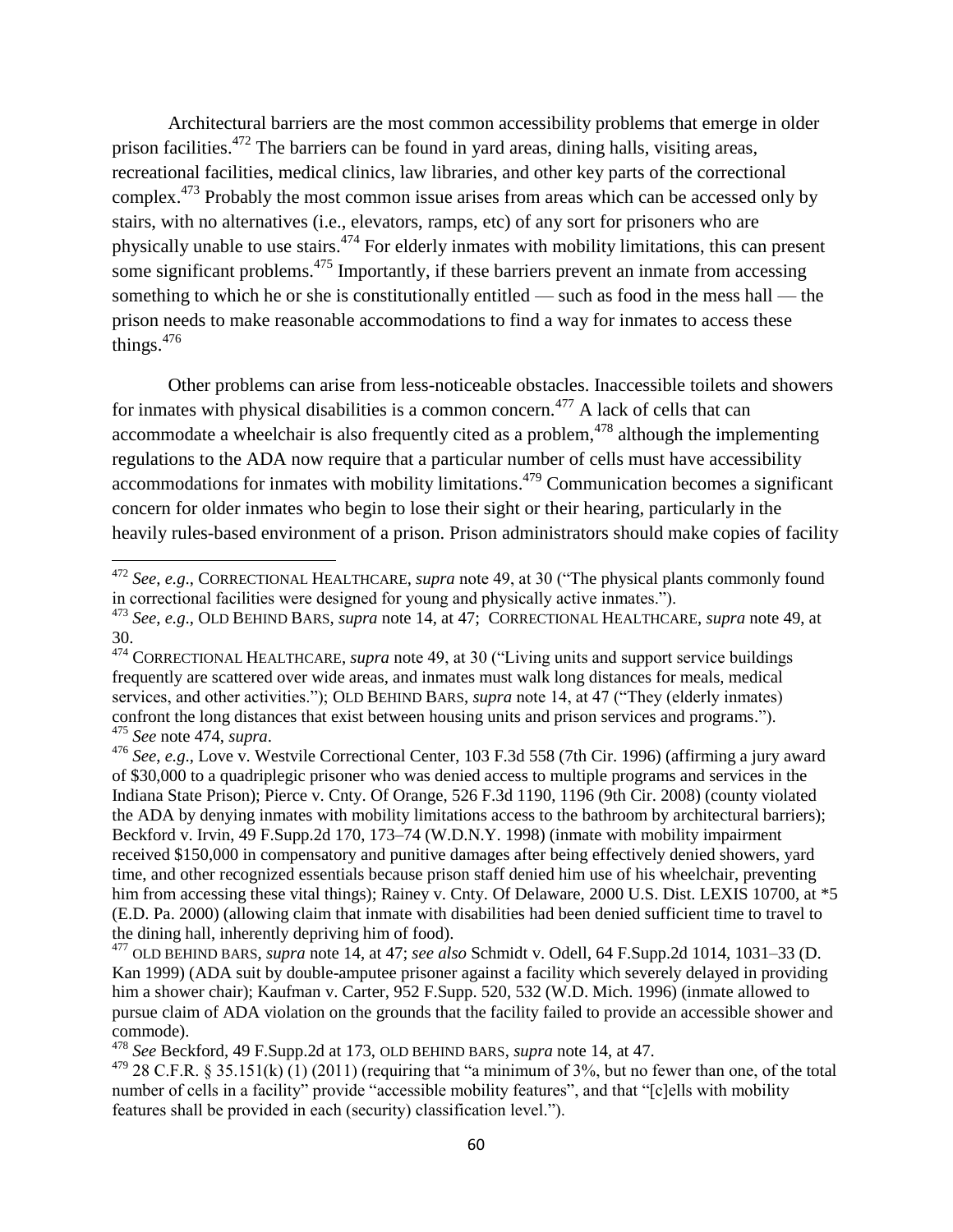rules in Braille or develop some other reasonable arrangement to accommodate visually impaired inmates.<sup>480</sup> Likewise, they should provide a sign language interpreter or make some other reasonable arrangement for deaf or hard-of-hearing inmates at disciplinary hearings and other important prison matters that are communicated orally.<sup>481</sup>

As with the other issues discussed in this article, corrections leaders have already started to address some of these concerns.<sup>482</sup> The question, though, is whether they have done enough. Often, their responses seem to involve retrofitting a certain number of cells for greater "handicap" accessibility."<sup>483</sup> As the prison population ages, however, one can naturally expect the number of inmates with disabilities to increase.<sup>484</sup> Whether prisons will simply continue to retrofit more and more cells for accessibility purposes, or whether they will a different solution as accessibility needs grow, remains to be seen.

What should never occur, though, is an institutional justification that an inmate's disability cannot be accommodated because the change would jeopardize security goals. It is true that certain requested improvements or accommodations might indeed pose a threat to facility safety, and those alterations should not be made. However, the inquiry should not end there. Instead, facilities should make a thorough examination of whether reasonable alternatives can be taken to improve the situation in a manner which does not endanger institutional safety. A different method of accomplishing the same objective without placing the facility at risk can likely be found.<sup>485</sup> Not only the ADA, but also good common sense, requires this.

# **2. Mainstreaming Benefits And Concerns**

 $\overline{\phantom{a}}$ 

The proposition of housing elderly inmates together with younger inmates sparks both worries and praises. Often, older inmates express a personal preference for living in a mixed-age population.<sup>486</sup> "They want that integration," said Human Rights Watch Special Advisor Jamie

<sup>&</sup>lt;sup>480</sup> Clearly, an inmate who cannot see the prison rules and policies cannot be expected to abide by them unless some other reasonable accommodation is made.

<sup>481</sup> *See*, *e.g*., Duffy v. Riveland, 98 F.3d 447, 453 (9th Cir. 1996) (holding that inmate who was deaf could go forward to claim of ADA violation on the grounds that the facility had failed to provide him with a qualified interpreter).

 $482$  Once again, of course, the extent to which these issues have been addressed varies widely from jurisdiction to jurisdiction, and from facility to facility.

<sup>483</sup> *See* Interview with Justin Jones, *supra* note 23; Editorial, *Graying Population Forces Prison Retrofit*, SCRIPPS HOWARD, Feb. 13, 2012, *available at* 

http://www.journalgazette.net/article/20120213/EDIT05/302139994/1021/EDIT; Crary, *supra* note 295. <sup>484</sup> See Part II, *supra* (noting the large number of elderly inmates who suffer from chronic illnesses, thus putting this demographic group at a much higher risk of disability).

<sup>&</sup>lt;sup>485</sup> This is in keeping with the ADA's requirement of making "reasonable modifications" for persons with disabilities. *See* Part IC(2), *supra*.

<sup>486</sup> *See* Interview with Jamie Fellner, *supra* note 240; Interview with James LeBlanc, *supra* note 196; CORRECTIONAL HEALTHCARE, *supra* note 49, at 30; OLD BEHIND BARS, *supra* note 14, at 48; Curtin, *supra* note 48, at 494.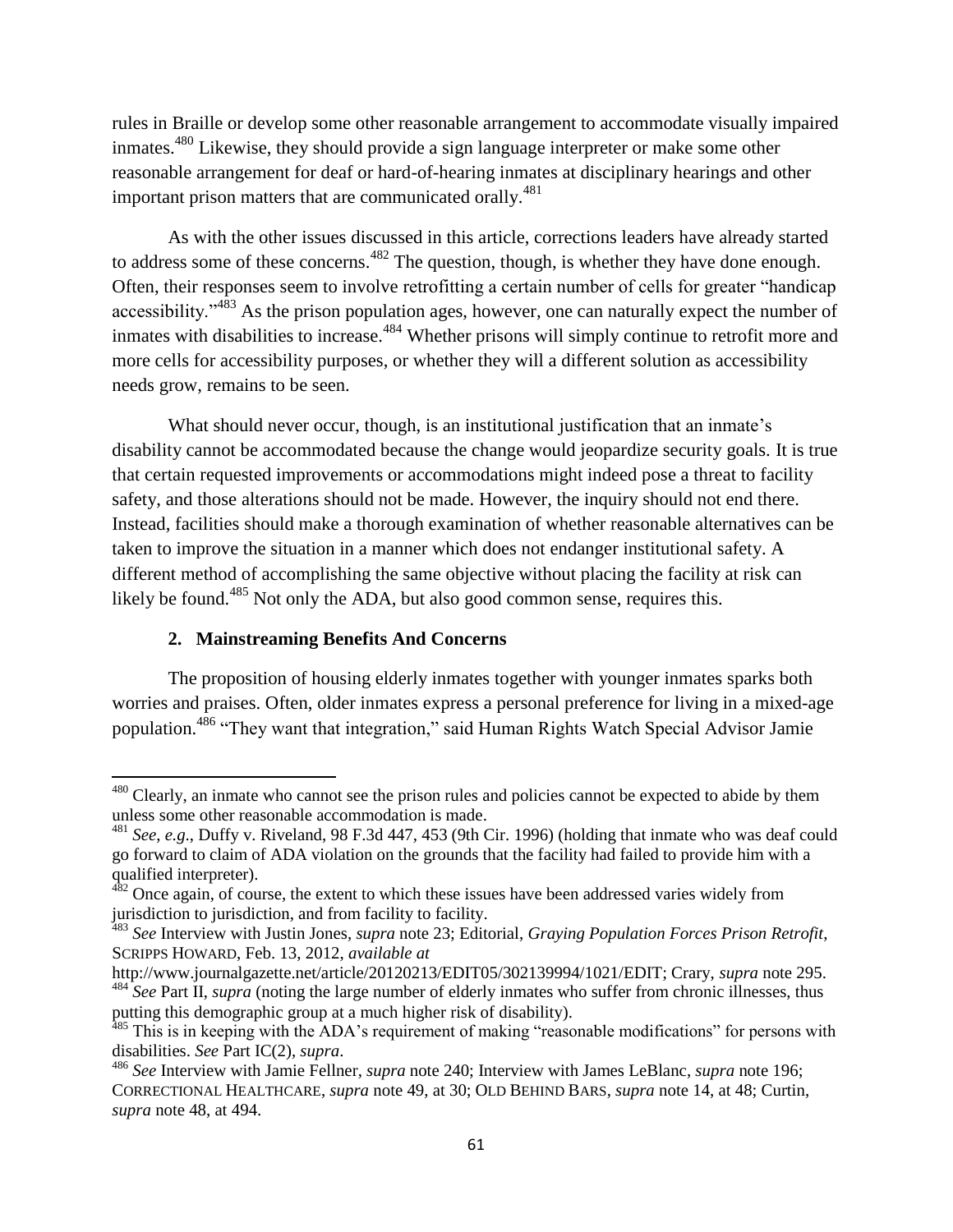Fellner. "They don't want (an arrangement) where it's just old codgers living with other old codgers."<sup>487</sup>

When the mainstreaming system works well, the benefits can be great for both older and younger prisoners. Mississippi Department of Corrections Commissioner Christopher Epps and Chief Medical Officer Gloria Perry both said that mixed-age housing "tends to work well" in their state's prisons.<sup>488</sup> Younger inmates, they said, tend to become "unofficial caretakers" of the elderly inmates.<sup>489</sup> In a reciprocal way, older inmates often assume mentoring roles toward the younger prisoners, sometimes becoming the father or mother that a younger inmate never had.<sup>490</sup>

Louisiana Department of Corrections Secretary James LeBlanc described the potential benefits to a mixed-age population at two of his state's facilities: Elayn Hunt Correctional Center and Louisiana State Penitentiary.<sup>491</sup> "Elderly offenders tend to balance the younger ones when it comes to optimum functioning of a unit," he said.<sup>492</sup> At Louisiana State Penitentiary, where most of the inmates are serving life sentences, LeBlanc said that the bond between younger and older prisoners seems exceptionally strong.<sup>493</sup> "The younger offenders realize that they might be in the same situation one day," LeBlanc said, "so it is not unusual to see younger offenders assisting the elderly.<sup> $3494$ </sup> He said that he has often seen young inmates pushing elderly inmates in a wheelchair to and from meals and pill call, and helping the older inmates with a variety of daily living activities.<sup>495</sup>

When the system goes bad, though, the results can be horrid. Elderly prisoners can become easy prey for younger inmates.<sup>496</sup> "It's terrible to come here as a 70-year-old," one aged inmate told Human Rights Watch. "You lose all your family, your home. You're here with all these kids, noisy, disrespectful, they steal from you, take whatever you got from canteen.<sup> $1497$ </sup> In addition, the number of exceptions to prison regulations that need to be made for elderly inmates can take its toll on the general population. Younger prisoners can become resentful of the older inmates for being granted necessary "breaks" from certain rules on account of their age and health status.<sup>498</sup> Some corrections leaders even wonder whether the mentor/caretaker relationship

 $\overline{\phantom{a}}$ 

<sup>487</sup> Interview with Jamie Fellner, *supra* note 240.

<sup>488</sup> Interview with Christopher Epps, *supra* note 196; Interview with Gloria Perry, *supra* note 196.

<sup>489</sup> *Id.* 

<sup>490</sup> *Id.* 

<sup>491</sup> Interview with James LeBlanc, *supra* note 196.

<sup>492</sup> *Id.* 

<sup>493</sup> *Id.* 

<sup>494</sup> *Id.* 

<sup>&</sup>lt;sup>495</sup> *Id.* (also noting that "[t]here are a large number of elderly offenders that have been in prison for so long that their dorm mates have become their family.").

<sup>496</sup> *See* notes 59, 114, 182, and 194, *supra*.

<sup>497</sup> OLD BEHIND BARS, *supra* note 14, at 57.

<sup>498</sup> *See*, *e.g*., Interview with Brian Fischer, *supra* note 109 (discussing potential challenges when prison rules are "bent" for one person or group of people but not for others).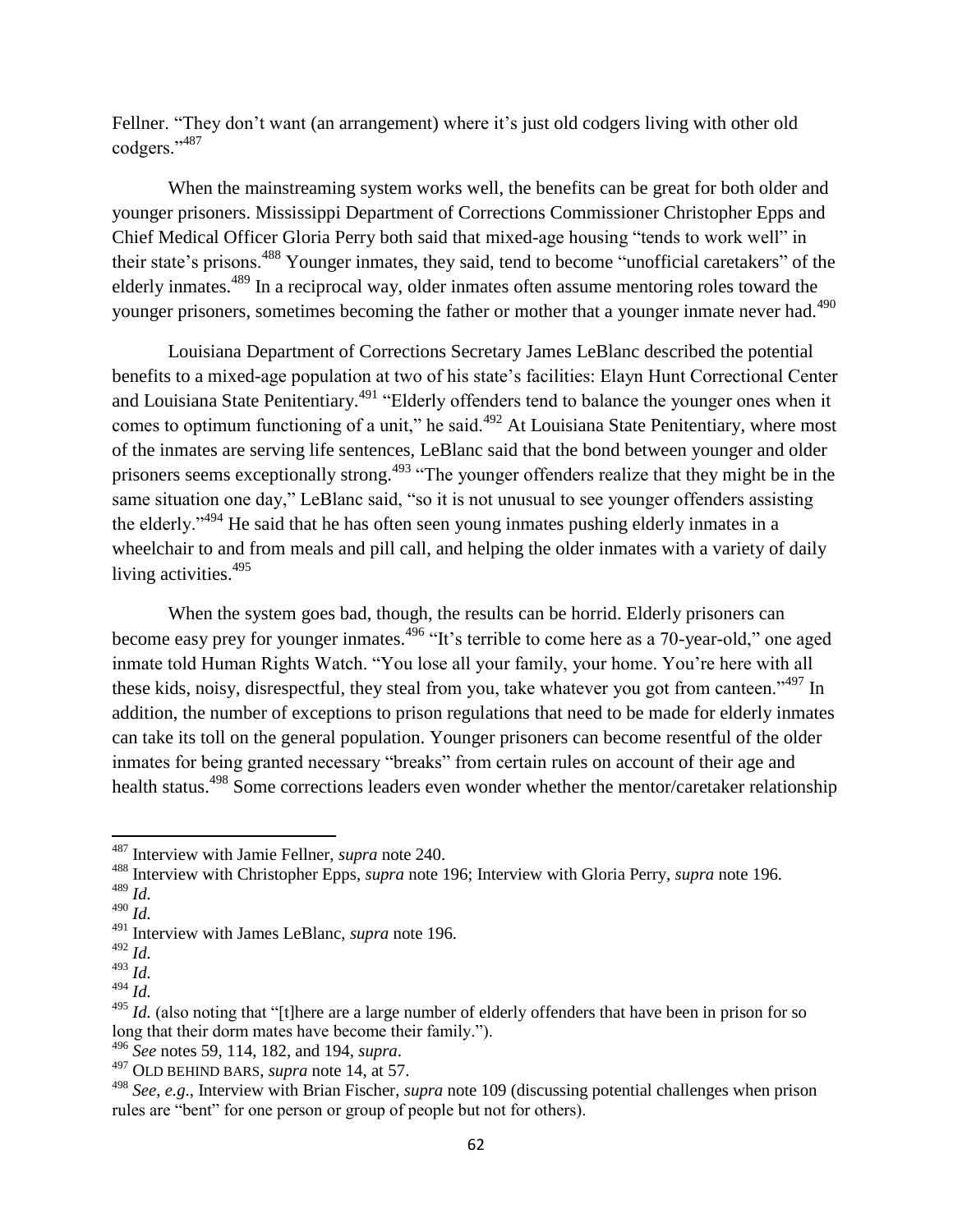between old and young prisoners is a thing of the past.<sup>499</sup> "I don't think I really see that very much," said Carl Koenigsmann, the Chief Medical Officer for New York State's Department of Corrections and Community Supervision. "You have so many gangs in prison now, and their gang rivalries don't end with age. They don't care if you're old, young, whatever. All they care about is that you're from a rival gang." $500$ 

In the end, mainstreaming older prisoners into the general population seems to be a good fit for some — but definitely not all — elderly inmates. "There's obviously a common sense component with this," Fellner said. "You have a whole range of ages here. It may not make sense to have 80-year-olds living with 40-year-olds. It may not make sense to have older inmates in poor physical or mental condition living around a lot of younger prisoners who could take advantage of them. But for some prisoners, that type of integrated population is just what they need."501

The greatest challenge for prisons going forward will be developing a system to determine which elderly inmates would benefit from age-integration and which could be placed at risk by it. Difficult decisions will also need to be made if an elderly inmate says that he or she wishes to live in a mixed-age population, but prison staff believes that he or she would be in substantial peril of victimization in such a setting. As human beings, the autonomy of prisoners to make certain choices about their lives must be respected. However, prisons play an important role as custodians, and prison officials have legal and moral obligations to keep inmates away from dangerous situations. With this in mind, it seems that an informed good-faith determination that a particular inmate would be at risk of harm by living in a prison's general population should be the ultimate deciding factor, even over an elderly inmate's personal desire to live in an ageintegrated setting.<sup>502</sup>

## **3. Congregate Housing Benefits And Concerns**

Most states today have at least one separate unit for elderly prisoners.<sup>503</sup> Some have developed new facilities within existing prisons specifically for older inmates or for inmates with certain needs, such as the Unit for the Cognitively Impaired in New York State's Fishkill Correctional Facility, the Enhanced Care Unit at Missouri's Jefferson City Correctional Center,

l

<sup>499</sup> *See* Interview with Carl Koenigsmann, *supra* note 76.

<sup>500</sup> *Id.* 

<sup>501</sup> Interview with Jamie Fellner, *supra* note 240.

<sup>502</sup> Again, this is part of the prison system's constitutional duty to protect its inmates. *See* Part IC, *supra*. If a prisoner will clearly be at risk if housed in general population, the facility has an obligation to prevent such an arrangement — even if the inmate wishes it. While inmates clearly do not surrender all rights of making decisions, a decision that could put themselves at a grave risk of harm is certainly one in which their wishes can be overruled by prison officials. *But see contra* CORRECTIONAL HEALTHCARE, *supra*  note 49, at 31 (stating that in Minnesota, elderly inmates may decide to stay in general population, and indicating that at least in this state, the inmate has the final say in the matter.).

<sup>503</sup> *See*, *e.g*., notes 504 and 505, *infra*.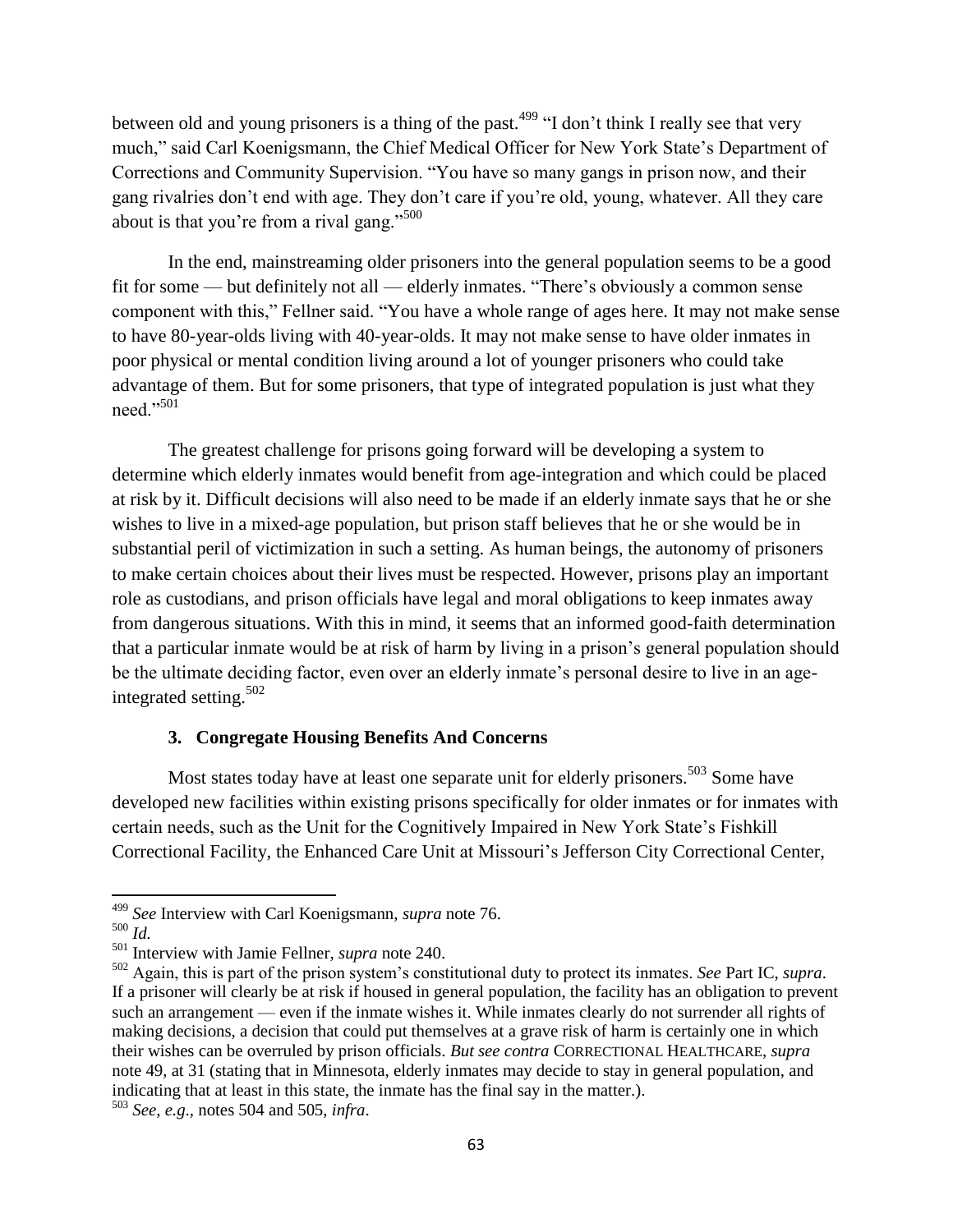and the State of Washington's assisted living center at Coyote Ridge Corrections Center.<sup>504</sup> Others have designated entire prisons primarily for inmates above a certain age and/or with certain medical conditions, such as the Deerfield facility in Virginia, the Laurel Highlands prison in Pennsylvania, and a stand-alone facility at the Joseph Harp Correctional Center complex in Oklahoma. 505

Generally, this manner of age-specific or condition-specific living — known as "congregate housing"<sup>506</sup> — receives high marks from corrections officials. "You have all of these people who, because of their age and medical condition, have needs that are different from a lot of other prisoners," said New York State Department of Corrections and Community Supervision Commissioner Brian Fischer, who believes that geriatric facilities will become commonplace in state correctional systems within 10 years. "They live a lifestyle that is different from a lot of other inmates. Keeping this population together lets us focus on their needs better, because they are in one place. It's better for staff and better for the inmates."<sup>507</sup>

Keith Davis, the warden at Deerfield, had similar praise for the congregate housing system. "It's safer for the older guys to be grouped together," he said.<sup>508</sup> Keeping the geriatric inmates in one place, he pointed out, allowed him to make certain accommodations that might be a profound security risk in a general population setting.<sup>509</sup> He also said that consolidating elderly prisoners in one location made his job easier, permitting him to focus on keeping "predators"

 $\overline{a}$ <sup>504</sup> Interview with Brian Fischer, *supra* note 109;Tina Maschi et al., *Forget Me Not — Dementia In Prison*, 52 THE GERONTOLOGIST 441 (2012); Jamie Fellner, *Assisted Living — Behind Bars*, N.Y. DAILY NEWS, Mar. 26, 2012, http://articles.nydailynews.com/2012-03-26/news/31241757\_1\_younger-prisonersstate-and-federal-prisons-long-sentences; *Aging In Prison*, COLUMBIA DAILY TRIBUNE, Aug. 22, 2010, http://www.columbiatribune.com/news/2010/aug/22/aging-in-prison/; *Aging Inmates Prompt Creation of Assisted Living Center At Coyote Ridge Prison*, AP WIRE, Aug. 16, 2010,

http://www.foxnews.com/us/2010/08/16/aging-inmates-prompt-creation-assisted-living-centerwashington-prison/; Pupovac, *supra* note 137.

<sup>505</sup> Interview with Keith Davis, *supra* note 52; Interview with Justin Jones, *supra* note 23; Kevin Sieff, *Virginia"s Prison System Struggles to Handle the Surge in Elderly Inmates*, WASH. POST, Sept. 8, 2010, http://www.washingtonpost.com/wp-dyn/content/article/2010/09/07/AR2010090706514.html; Barbara Hoberock, *State Prisons Grapple with Rising Population of Aging Inmates*, TULSA WORLD, Jan. 7, 2011, http://www.tulsaworld.com/news/article.aspx?subjectid=11&articleid=20110107\_16\_A1\_CUTLIN99005 3; Amy Worden & Inquirer Harrisburg Bureau, *Perzel"s New Home is Laurel Highlands Prison*, PHILADELPHIA INQUIRER, June 17, 2012, http://articles.philly.com/2012-06-

<sup>17/</sup>news/32270009\_1\_speaker-john-m-perzel-betsy-nightingale-minimum-security-prison; Moraff, *supra*  note 128 (referring to Laurel Highlands as "Pennsylvania's only prison tasked with handling sick and elderly prison inmates.").

<sup>506</sup> *See* Curtin, *supra* note 48, at 489.

<sup>507</sup> Interview with Brian Fischer, *supra* note 109.

<sup>508</sup> Interview with Keith Davis, *supra* note 51.

<sup>509</sup> *Id.*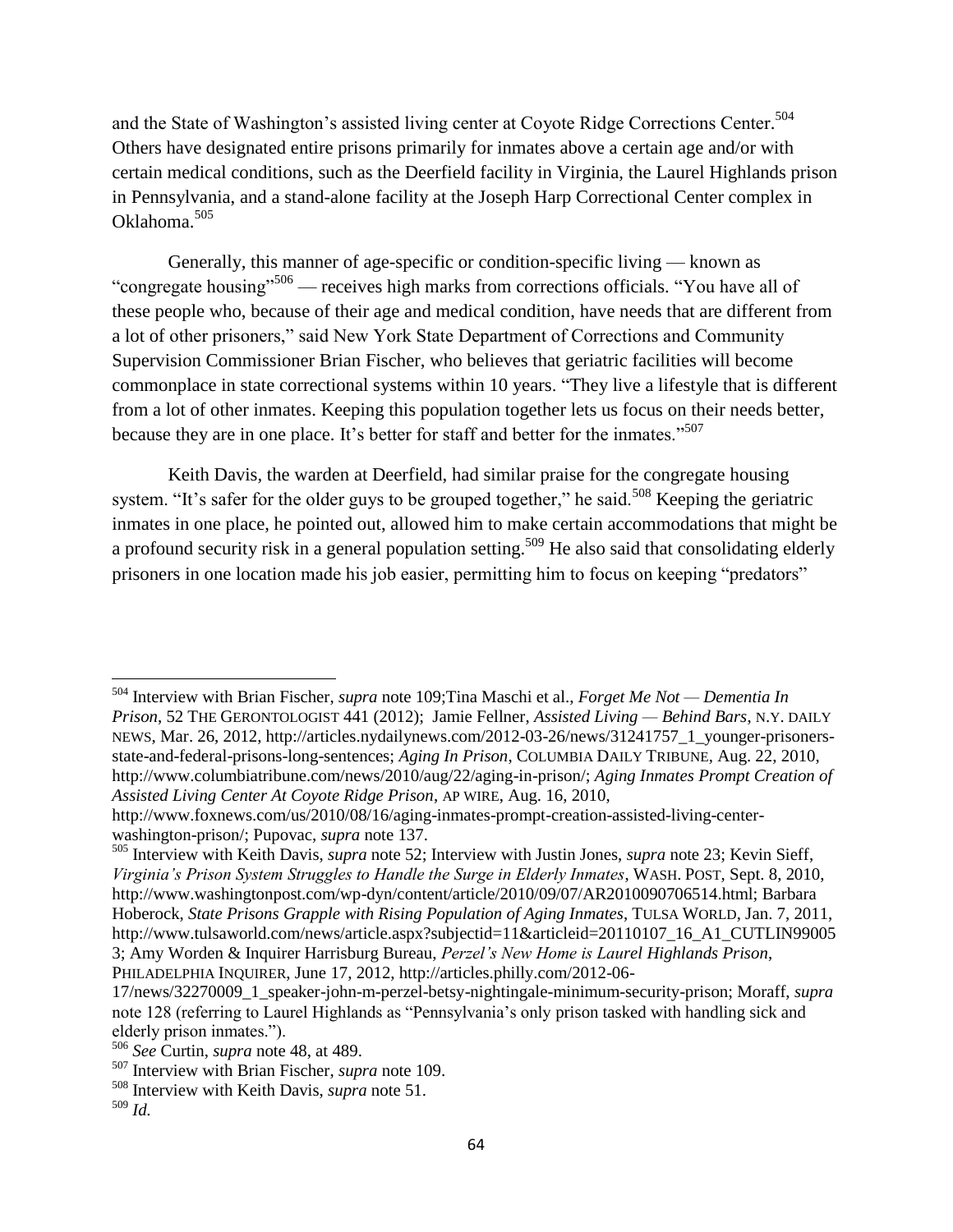away from the older prisoners and delivering medical care in a manner tailored to older individuals, including prisoners with dementia.<sup>510</sup>

Yet creating, staffing, and operating geriatric prison facilities comes at a significant  $\cot^{511}$  And taxpayers often grow weary of the high price tags that new prison facilities particularly facilities focusing on the needs of a geriatric population — typically carry.<sup>512</sup> For instance, Missouri corrections administrators stated in 2011 that they plan to eventually open geriatric housing units in five state prisons, along with building a separate prison hospital for elderly inmates.<sup>513</sup> For Missouri Supreme Court Judge Michael Wolff, the costs of such measures seemed outrageous.<sup>514</sup> "I don't think the public is really all that keen on spending hundreds of millions of dollars on running nursing homes in prison for old — dare I say harmless guys," he said in an interview around the time when the state's plan was announced.<sup>515</sup>

Even with the high costs, the geriatric units and facilities still never seem to have enough beds to accommodate what Davis called "the grey tsunami."<sup>516</sup> Mississippi Department of Corrections leaders said that their state's 90-bed geriatric treatment center, located at the Mississippi State Penitentiary at Parchman, is currently filled to capacity and maintaining a waiting list.<sup>517</sup> Oklahoma Department of Corrections Director Justin Jones said that "there is often a waiting list" of elderly inmates seeking transfer to the Joseph Harp facility.<sup>518</sup> "If we opened another (geriatric) facility," he said, "we could fill it up right away."<sup>519</sup>

 $\overline{\phantom{a}}$ <sup>510</sup> *Id.* 

<sup>&</sup>lt;sup>511</sup> *See*, *e.g.*, Sieff, *supra* note 505 ("It costs \$28,800 annually to house an inmate at Deerfield, compared with the \$19,000 it costs at most of the state's medium-security prisons."); Torsten Ove, *Pa. Prison Population Growing Older, Sicker, Costlier*, PITTSBURGH POST-GAZETTE, Mar. 6 , 2005, http://www.post-gazette.com/stories/local/uncategorized/pa-prison-population-growing-older-sickercostlier-572772/?print=1 (describing the new \$6 million medical wing planned for the Laurel Highlands prison, which primarily houses elderly offenders); *Montana Seeks Bids for New Prison Facility*, AP WIRE, Jan. 24, 2012, *available at* http://billingsgazette.com/news/state-and-regional/montana/montana-seeksbids-for-new-prison-facility/article\_f69f0861-fb4c-5490-bd7d-72fff504abdf.html (noting that the Montana Legislature had already authorized \$3 million for the project, which was designed to be a prison for elderly inmates needing greater medical attention); Barbara Hoberock, *Prison to Hold Elderly, Infirm*, TULSA WORLD, Oct. 16, 2003, http://www.tulsaworld.com/news/article/prison-to-hold-elderly.html (discussing the costs of the Joseph Harp complex in Oklahoma); Williams, *supra* note 14 (discussing costs of building new facilities aimed at elderly and sick prisoners in California).

<sup>512</sup> *See*, *e.g*., Jones & Chung, *supra* note 14; *see generally*, AT AMERICA'S EXPENSE, *supra* note 38 (describing the general dislike that many taxpayers have for putting more money into prison construction or renovation).

<sup>513</sup> *See* Pupovac, *supra* note 137.

<sup>514</sup> *Id.* 

<sup>515</sup> *Id.* 

<sup>516</sup> Interview with Keith Davis, *supra* note 52.

<sup>517</sup> Interview with Christopher Epps, *supra* note 196.

<sup>518</sup> Interview with Justin Jones, *supra* note 23.

<sup>519</sup> *Id.*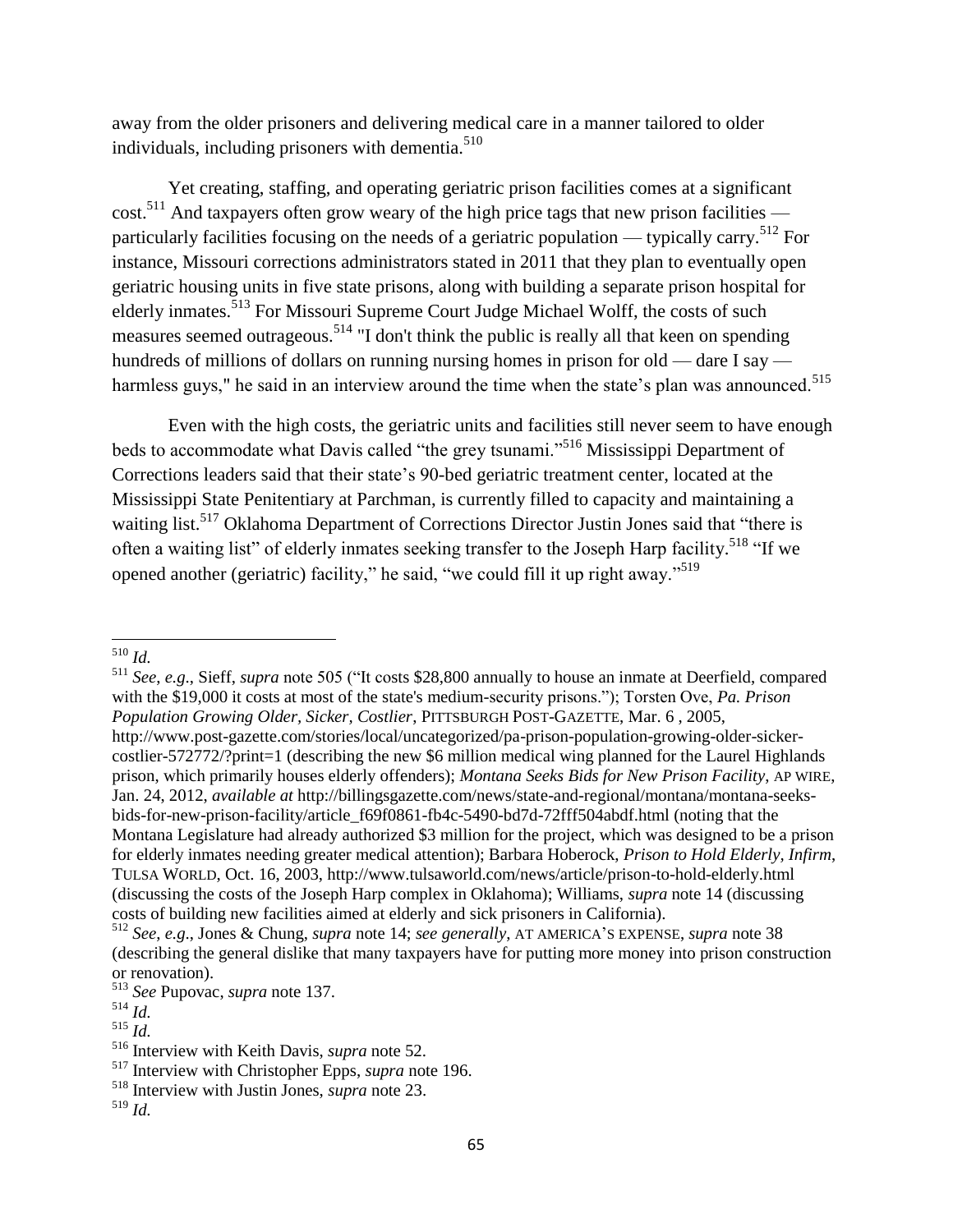The other concern about prisons that are exclusively or almost exclusively for elderly inmates is the "old codgers living with old codgers" syndrome warned against by Fellner.<sup>520</sup> Even in free society, situations where elderly individuals have exposure only to other elderly individuals have been proven to create problems, including increased risk of clinical depression and cognitive decline.<sup>521</sup> In Oklahoma, Jones said, their geriatric facility has gained a certain fear-driven stigma from the inmates, who call it "the death house."<sup>522</sup> Furthermore, Title II of the ADA demands that public entities "administer services, programs, and activities in the most integrated setting appropriate to the needs of qualified individuals with disabilities<sup> $523$ </sup> — a mandate which prisons could conceivably violate by housing only elderly and disabled inmates in one location.<sup>524</sup>

Some states have dealt with this issue by setting up methods for inmates in geriatric facilities to have some interaction with younger inmates. Inmate-to-inmate care programs are a common way of accomplishing this.<sup>525</sup> Also, with regard to the ADA's requirements, some elderly inmates with disabilities simply cannot be adequately and safely programmed in a mainstream population setting.<sup>526</sup> This is particularly true for inmates who have significant

l

<sup>520</sup> *See* note 487, *supra*.

<sup>521</sup> *See* PRICE, *supra* note 253, at 10 (discussing potential mental and emotional challenges for elderly inmates lacking any exposure to younger prisoners); OLD BEHIND BARS, *supra* note 14, at 57 (quoting Fishkill Correctional Facility Superintendent William Connelly as saying that "keeping the older inmates" active in a mixed age group population promotes their own physical and mental well-being."); Fazel et al., *supra* note 61; Curtin, *supra* note 48, at 495 ("A lack of contact with younger inmates may reinforce a sense of isolation and make adjustment upon release more difficult.").

<sup>522</sup> Interview with Justin Jones, *supra* note 23.

 $523$  28 C.F.R. § 35.130(d) (2011) ( $A$  public entity shall administer services, programs, and activities in the most integrated setting appropriate to the needs of qualified individuals with disabilities.‖); *see generally Olmstead v. L.C., 527 U.S. 581 (1999) (affirming the validity of the "integration mandate"* under Title II of the ADA, the provision which applies to prisons).

<sup>524</sup> The Attorney General's Title II regulations define "the most integrated setting" as "a setting that enables individuals with disabilities to interact with non-disabled persons to the fullest extent possible." 28 C.F.R. Pt. 35, App. A (2010) (addressing  $\S$  35.130). Thus, a "geriatric prison" housing only or mostly older prisoners with disabilities could violate this standard by preventing any interaction between these prisoners with disabilities and other people (presumably other prisoners) without disabilities.

<sup>&</sup>lt;sup>525</sup> Such programs can be extremely effective in prisons which primarily house geriatric inmates but also have a limited number of younger prisoners in the population. *See*, *e.g*., KOZLOV, *supra* note 14, at 28, 29 (discussing examples of how "the older inmates 'set an example for these younger guys' and "have the respect of their younger peers."). Notably, Kozlov still supports the congregate housing model in most cases, but emphasizes the need for many older inmates to have exposure to people besides just other older inmates. *Id.* at 29.

<sup>526</sup> *See* OLD BEHIND BARS, *supra* note 14, at 57 ("[T]here is little doubt that ensuring elderly offenders are incarcerated in a manner that respects their human dignity may require transfer from general population units at some point during their incarceration.").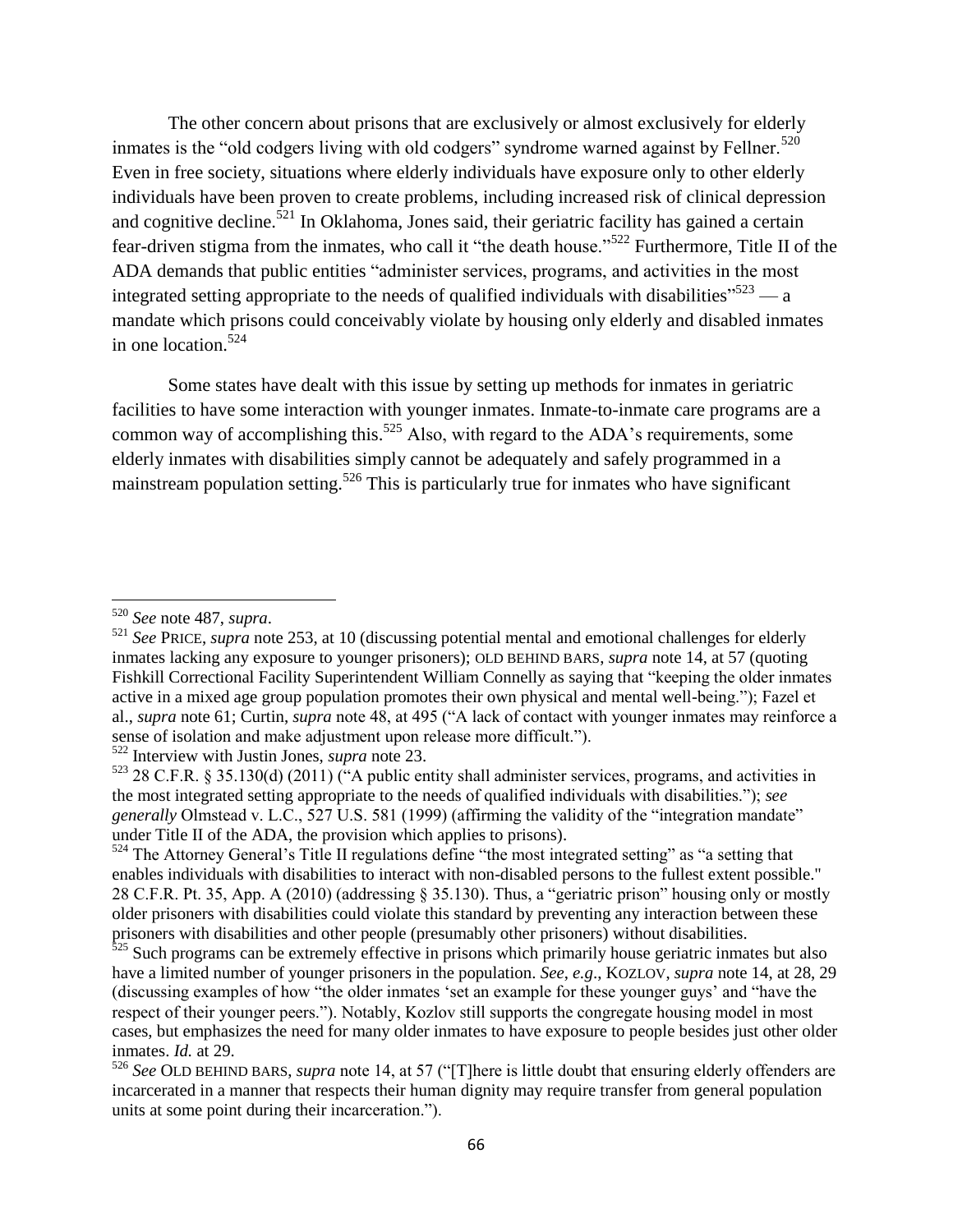cognitive impairments, such as dementia.<sup>527</sup> Thus, it would not be appropriate to house and program such inmates in a more integrated prison environment.<sup>528</sup>

Importantly, though, geriatric prison facilities must be prevented from becoming "death" houses."<sup>529</sup> Administrators must ensure that these facilities used primarily for elderly inmates include not only medical care and housing conditions aimed at older prisoners, but also include age-appropriate active treatment in their planning.<sup>530</sup> Without a good active treatment component, these facilities will indeed disintegrate into living morgues, places where old inmates go to wither and die. $531$ 

It is true that all of this added care comes at a price. Yet as Fischer pointed out, elderly inmates automatically present a higher cost to the prison system.<sup>532</sup> "We know that as inmates age, their cost to corrections goes up," he said. "It goes up a lot. So you're going to be paying more money for older prisoners anyway."<sup>533</sup> The money, Fischer said, is better spent if used for a concentrated housing area where elderly prisoners can receive necessary care and accommodations without disrupting the general population.<sup>534</sup>

<sup>529</sup> This was the phrase which Oklahoma Department of Corrections Director Justin Jones said that many inmates used regarding the geriatric facility at the Joseph Harp complex. *See* note 522, *supra*. <sup>530</sup> *See* Part IIA(3)(g), *supra*.

l

<sup>534</sup> *Id. See also Spotlight: Prison Gray*, CORRECTIONAL NEWS, Dec. 4, 2009,

<sup>&</sup>lt;sup>527</sup> See id. at 53 ("At some point, cognitive problems can grow so severe that remaining in the general population is no longer an option.")

<sup>&</sup>lt;sup>528</sup> *See Olmstead*, 527 U.S. at 607. According to the Supreme Court, Title II entities are required to provide more integrated services to persons with disabilities when (a) such services are appropriate; (b) the affected persons do not oppose community-based treatment; and (c) community-based services can be reasonably accommodated, taking into account the resources available to the entity and the needs of others who are receiving disability services from the entity. If it no longer is feasible for an elderly inmate to be housed in general population among younger, healthier inmates, then the situation would fail the first prong of this three-pronged test. Similarly, if the inmate with disabilities specifically does not want to remain integrated in general population, it would seem logical that the prison should respect that inmate's wishes under the second prong of this test.

<sup>531</sup> *See* Interview with Mary Harrison, *supra* note 416; OLD BEHIND BARS, *supra* note 14, at 51 (describing the concern voiced by some correctional leaders that elderly inmates were "simply wasting away" in their facility).

<sup>532</sup> Interview with Brian Fischer, *supra* note 109.

<sup>533</sup> *Id.* 

http://www.correctionalnews.com/articles/2008/07/25/spotlight-julyaugust-2008-prison-gray (quoting Fishkill Correctional Facility Superintendent William Connolly as saying, with regard to the high cost of geriatric prison facilities, "My response is always, 'Pay me now or pay me later,' because if you don't take care of these inmates in a dedicated unit like this, you'll pay a premium for their care in an outside healthcare facility."). Some commentators also state that the costs of congregate care of elderly prisoners actually provide some cost-saving benefits. *See* Interview with Keith Davis, *supra* note 52 ("Prisons, by nature, can do things cheaper. With medical care, for example, we try to get the doctors to come to our facility, rather than the other way around."); Curtin, *supra* note 48, at 493 ("Outpatient subspecialty care, hospital inpatient care, and rehabilitative and supportive services are easier to make at congregate facilities and are more cost effective owing to economies of scale.").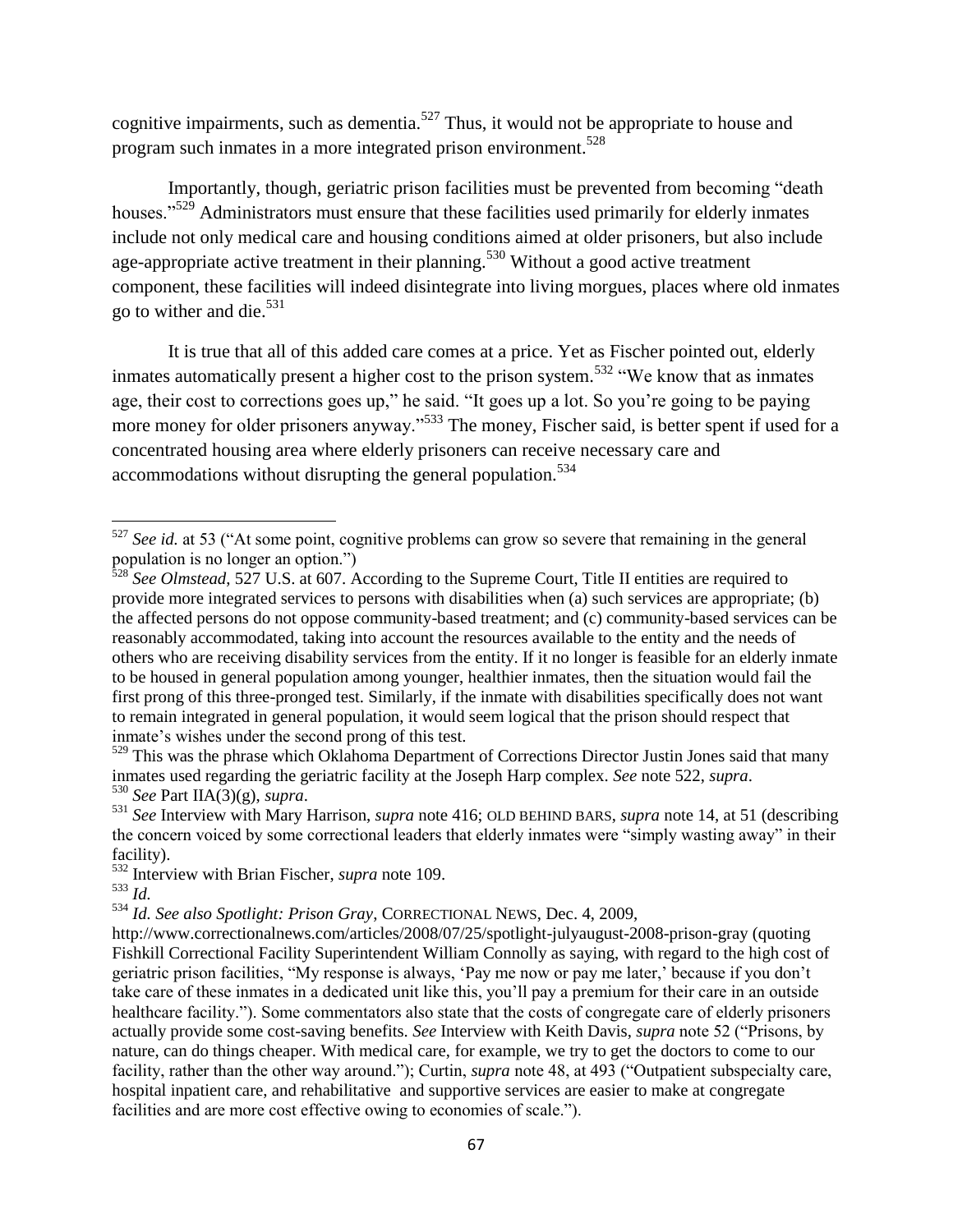Congregate housing is not the best fit for every elderly prisoner. Yet for older inmates requiring an enhanced level of medical care and special accommodations in their day-to-day routine, geriatric facilities have obvious advantages that cannot be ignored. As the number of elderly inmates in America continues to increase, developing new facilities with older prisoners in mind is an issue that all correctional systems will need to face.<sup>535</sup>

# **4. Privately Owned Facilities**

In January 2012, the Maine Legislature's Criminal Justice Committee unanimously rejected a bill to allow a private prison in their state.<sup>536</sup> Despite a proposal which asserted that installation of a private prison could create jobs in a rural part of Maine and could house prisoners less expensively than state-run prisons ever could, the Criminal Justice Committee was not persuaded.<sup>537</sup> Their rationale for voting down the bill, though, was as notable as the rejection itself: a discovery that no company wanted to operate a private prison focused on "serving" elderly prisoners who need health monitoring and care."<sup>538</sup>

With this realization, a hope that a cost-effective plan had been found for dealing with the rise of elderly inmates vanished.<sup>539</sup> With prison leaders in many states, including Maine, stating that they are not equipped to meet the needs of an aging incarcerated population, several observers have taken several long looks at "private prisons" — facilities owned and operated by a corporation rather than by the state — as a possible solution.<sup>540</sup> For well over a decade now, corporate-operated prisons have advertised their services as a means of correctional services at a lower cost to the state.<sup>541</sup> Conceptually, the argument is a familiar one: a free-market enterprise is inherently able to provide services at a much lower price tag than any government-controlled

l <sup>535</sup> See Williams, *supra* note 14 ("Prison officials look at the projected increase in aging prisoners in their systems and realize in the very near future they will need to operate specialized geriatric facilities."); Abner, *supra* note 14, at 10 ("Specialized housing for elderly inmates appears to be another trend in the states.‖); WILLIAMS, *supra* note 49, at 7.

<sup>536</sup> George L. Tibbetts, Jr., *Advocacy Group Hails Defeat of Private Prison Legislation*, THE VALLEY VOICE, Jan. 10, 2012, http://thevalleyvoice.org/2012/01/10/advocacy-group-hails-defeat-of-privateprison-legislation/46779/.

<sup>537</sup> *See id.* 

 $^{538}\check{Id}.$ 

<sup>539</sup> *Id.* 

<sup>540</sup> *See*, *e.g.*, Vince Beiser, *Pensioners or Prisoners? As the Number of Elderly Inmates Rises, Private Firms See A Hot Niche Market*, THE NATION, May 17, 1999, at 28–29; Ralph E. Stone, *Are Private, For-Profit Prisons the Answer to California"s Overcrowded Prisons?*, BERKLEY DAILY PLANET, May 31, 2011, http://www.berkeleydailyplanet.com/issue/2011-06-01/article/37908?headline=Eclectic-Rant-Are-Private-For-Profit-Prisons-the-Answer-to-California-s-Overcrowded-Prisons-; David M. Reutter, *Florida Provides Lesson in How Not to Privatize State Prisons*, PRISON LEGAL NEWS, June 2012, https://www.prisonlegalnews.org/24135\_displayArticle.aspx.

<sup>&</sup>lt;sup>541</sup> Corrections Corporation of America, for instance, has made this argument—with great commercial success—since 1983. *See* http://www.cca.com/.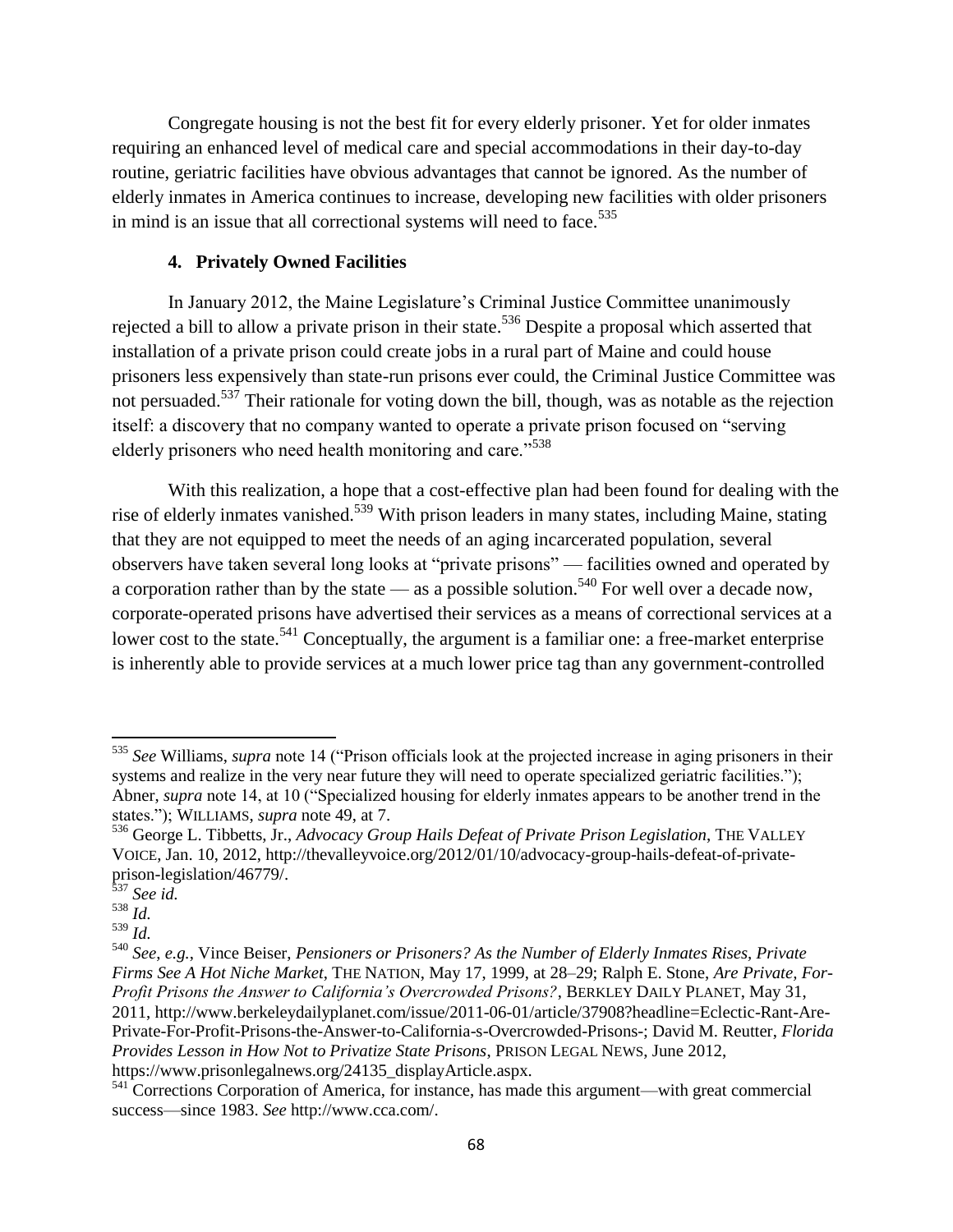system.<sup>542</sup> In addition, correctional corporations claim that they provide greater economic benefits to local communities than state prisons ever could, given that they pay property and sales taxes, and hire primarily from populations in the region near where their facilities are built. 543

Many states have taken notice of these arguments. In Vermont, for instance, around 20% of the state's total inmate population is housed with the private prison giant Corrections Corporation of America.<sup>544</sup> And the Green Mountain State is hardly unique in this decision. In fact, Corrections Corporation of America — a publically traded company that has been praised as one of "America's Big Companies" in *Forbes* magazine<sup>545</sup> — claims that it operates the fifthlargest corrections system in America, behind only the federal government and three states.<sup>546</sup> Other private prison organizations, while not as large as Corrections Corporation of America, have also found widespread success in recent years.<sup>547</sup> Some states, including Pennsylvania and South Carolina, have contracted with private prison companies specifically for housing elderly and infirm prisoners.<sup>548</sup> Overall, the use of private prisons between 1999 and 2010 increased by 40% at the state level and by an astounding 784% in the federal prison system.<sup>549</sup>

Yet private prisons have also experienced criticism on the state and federal levels. As a corporation beholden to its shareholders, all of whom want the enterprise to be profitable, many observers worry that the money-making mission of private prisons can lead to human rights

 $\overline{\phantom{a}}$ <sup>542</sup> *See* ADRIAN T. MOORE, PRIVATE PRISONS: QUALITY CORRECTIONS AT LOWER COST 15–20 (Reason Pub. Policy Inst. 1998); CHARLES W. THOMAS, CORRECTIONAL PRIVATIZATION: THE ISSUES AND THE EVIDENCE (Fraser Inst. 1996); Guy Shefer & Alison Liebling, *Prison Privatization—In Search of A Business-like Atmosphere?*, 8 CRIMINOLOGY & CRIM. JUSTICE 261, 275 (2008); Travis C. Pratt & Jeff Maahs, *Are Private Prisons More Cost-Effective Than Public Prisons? A Meta-Analysis of Evaluation Research Studies*, 45 CRIME & DELINQUENCY 358, 359–60 (1999); Who *Benefits When a Private Prison Comes to Town?* (NPR radio broadcast Nov. 5, 2011), *available at* 

http://www.npr.org/2011/11/05/142058047/who-benefits-when-a-private-prison-comes-to-town.

<sup>543</sup> *See* THOMAS, *supra* note 542; *Who Benefits?*, *supra* note 542; Stone, *supra* note 540.

<sup>&</sup>lt;sup>544</sup> Interview with Andy Pallito, *supra* note 196 ("Today, about 20%+ of our total inmate count is housed with Corrections Corp. of America.").

<sup>545</sup> Corrections Corp. of America, *About Us*, http://www.cca.com/about/; *see also* Walter Pavlo, *Corrections Corp. of America On Buying Spree — State Prisons For Sale?*, FORBES, Feb. 14, 2012, http://www.forbes.com/sites/walterpavlo/2012/02/14/corrections-corp-of-america-on-buying-spree-stateprisons-for-sale/.

<sup>546</sup> *See* http://www.cca.com/about/.

<sup>&</sup>lt;sup>547</sup> Among the other leading players in the for-profit prison industry are The GEO Group, which has operated since 1984 and claims to save up to 30% in correctional costs, and Community Education Centers, which operates in 17 states with services from operating correctional facilities to providing inprison treatment services. *See* GEO Group, Inc., *Welcome to the GEO Group*,

http://www.geogroup.com/index; Community Education Centers, *Overview*,

http://www.cecintl.com/about\_overview.html.

<sup>548</sup> Beiser, *supra* note 540.

<sup>549</sup> CODY MASON, TOO GOOD TO BE TRUE: PRIVATE PRISONS IN AMERICA 1 (The Sentencing Project 2012).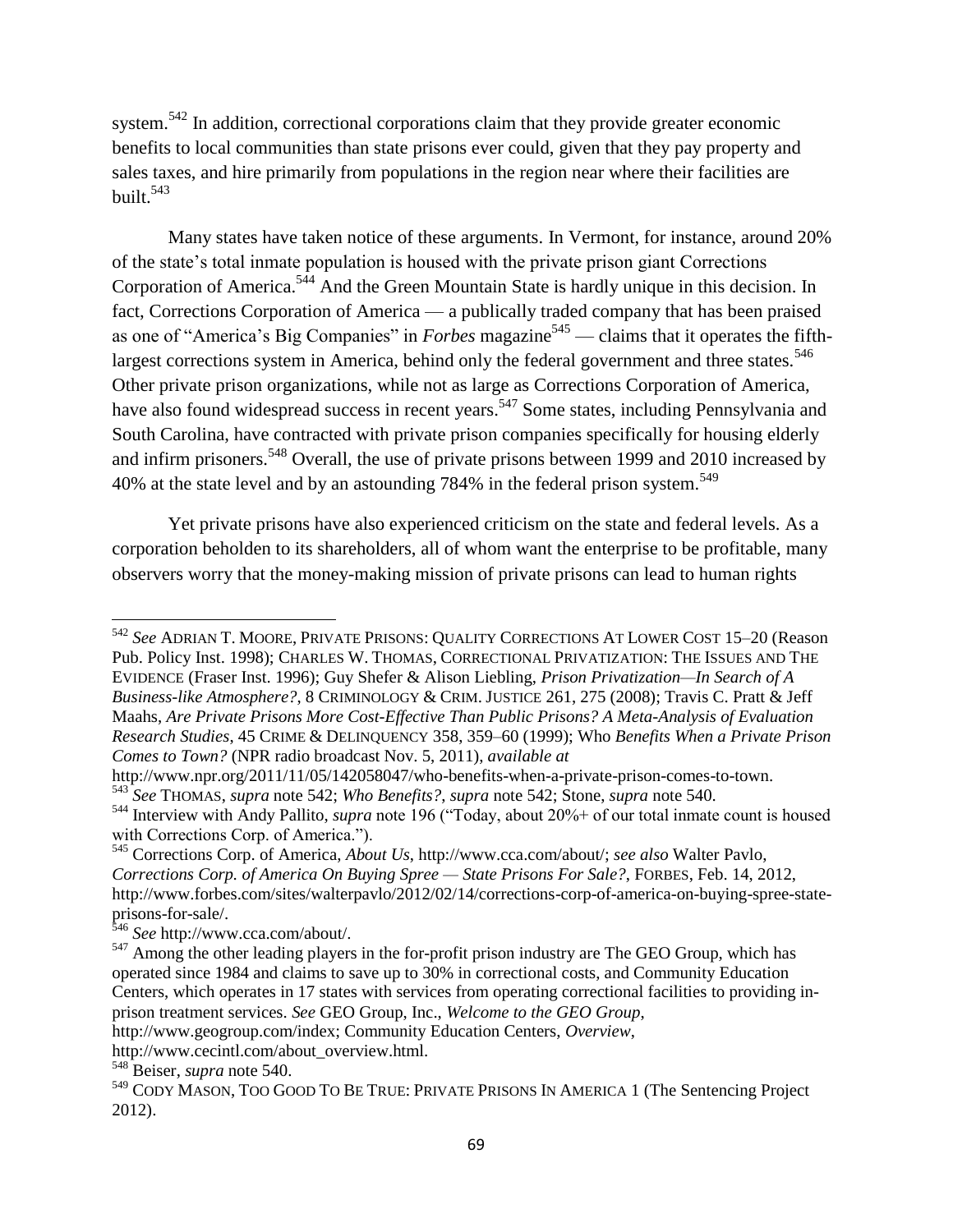abuses.<sup>550</sup> The corporate incentive to cut costs, many people fear, can create conditions of imprisonment that are poor, if not downright inhumane.<sup>551</sup> Cost-trimming can potentially lead to less training for corrections officers and fewer safety measures for both staff and inmates.<sup>552</sup> It can lead to a reduction in proper programming for inmates, meaning that the prison's work can turn from rehabilitation to mere custody, as private prisons do not make money on empty cells.<sup>553</sup> Most troubling of all, it can lead to inadequate health care, as inmates are not permitted to receive the often-costly level of medical services that they need.<sup>554</sup>

Corrections corporations leaders have issued strong statements denying that such abuses are taking place.<sup>555</sup> Yet at least some of the concerns seem to be well-founded, particularly in the

<sup>550</sup> *See*, *e.g*., Scott Cohn, *Private Prison Industry Grows Despite Critics*, CNBC, Oct. 18, 2011, http://www.msnbc.msn.com/id/44936562/ns/business-cnbc\_tv/t/private-prison-industry-grows-despitecritics/#.UCGFmKDoJqN (describing the danger of putting "a dollar figure on every inmate that is held at a private prison.‖); Paul Krugman, *Prisons, Privatization, Patronage*, N.Y. TIMES, June 21, 2012, http://www.nytimes.com/2012/06/22/opinion/krugman-prisons-privatization-patronage.html (discussing horrific human rights abuses at private prisons in New Jersey); Douglas Clement, *Private vs. Public: The Prison Debate*, FEDGAZETTE (Minnesota), Jan. 1, 2002,

http://www.minneapolisfed.org/publications\_papers/pub\_display.cfm?id=2049 (questioning whether private prisons are cutting too many costs and sacrificing too much in quality correctional supervision and care); Editorial, *Private Prison: When the Popular Wisdom is Untested*, IDAHO STATESMAN, Mar. 9, 2012, http://www.idahostatesman.com/2012/03/09/2027518/when-thepopularwisdomis-untested.html; MASON, *supra* note 549, at 10–12; Beiser, *supra* note 540; Tibbetts, *supra* note 536.

<sup>551</sup> *See* note 550, *supra*. In particular, *see* MASON, *supra* note 549, at 11 (listing numerous documented instances of abuse and neglect that endangered inmates in private prisons); Krugman, *supra* note 550 (―Privatized prisons save money by employing fewer guards and other workers, and by paying them badly. And then we get horror stories about how these prisons are run. What a surprise!"

<sup>552</sup> MASON, *supra* note 549, at 11; Krugman, *supra* note 550; Cohn, *supra* note 550; *see also* J.J. Hensley, *State Rips Private Prison, Begins Making Changes*, ARIZONA REPUBLIC, Aug. 20, 2010,

http://www.azcentral.com/news/articles/2010/08/19/20100819arizona-prison-escape-report-brk19- ON.html (discussing an Arizona report describing a poorly run private facility that led to the escape of three inmates; Judith A. Greene, *Lack of Correctional Services: The Adverse Effect on Human Rights*, *IN*  CAPITALIST PUNISHMENT: PRISON PRIVATIZATION AND HUMAN RIGHTS (Andrew Coyle, Rodney Neufield & Allison Campbell, eds., 2003) (discussing several operational flaws and deficiencies in the private prison system, among them inadequate staffing and subpar training for staff).

<sup>553</sup> *See generally* DAVID SHAPIRO, BANKING ON BONDAGE: PRIVATE PRISONS AND MASS INCARCERATION (ACLU Nat'l Prison Project 2011) (stating that private prisons create a profit motive for keeping prisoners in confinement rather than preparing them for release into society, thus turning a basic criminal justice goal upside-down).

<sup>554</sup> *See* note 550, *supra*; Greene, *supra* note 552; SHAPIRO, *supra* note 553.

 $\overline{\phantom{a}}$ 

<sup>555</sup> *See*, *e.g.*, CORRECTIONAL CORP. OF AMERICA, CCA AT A GLANCE, at 2, *available at*  http://www.cca.com/static/assets/10-0115 CCA at-a-glance-2010-Flyer\_.pdf ("CCA has a proven record of going above and beyond the standards of government-run prisons."); RICHARD P. SEITER, PRIVATE CORRECTIONS: A REVIEW OF THE ISSUES 4–6 (disputing claims that private prisons are unsafe, inefficient, and unaccountable for their actions); Richard A. Oppel, Jr., *Private Prisons Found to Offer Little in Savings*, N.Y. Times, May 18, 2011,

http://www.nytimes.com/2011/05/19/us/19prisons.html?pagewanted=all (quoting advocate for private prisons as refuting recent research data as being too limited); DAVID W. MILLER, THE DRAIN OF PUBLIC PRISON SYSTEMS AND THE ROLE OF PRIVATIZATION: A CASE STUDY OF STATE CORRECTIONAL SYSTEMS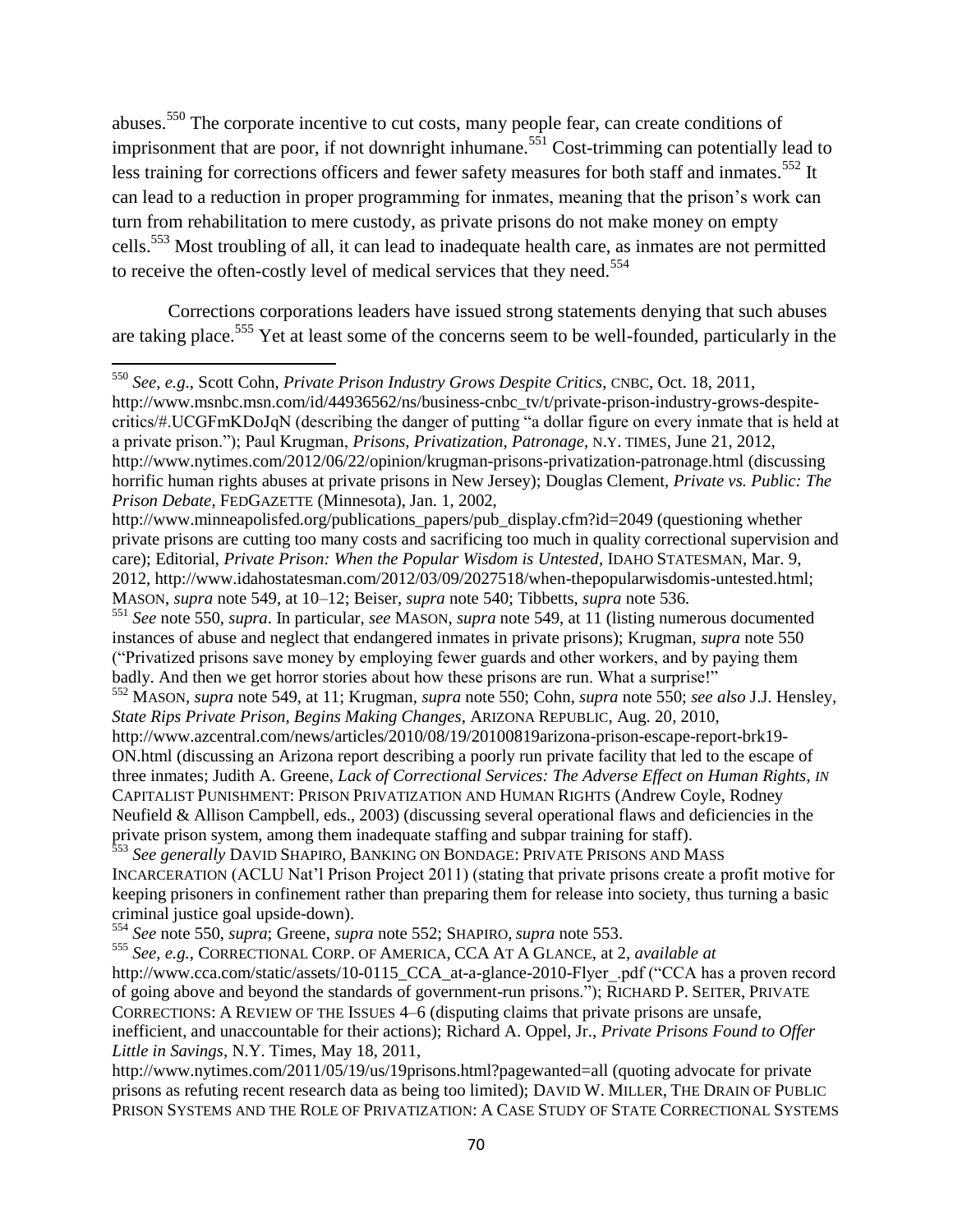area of health care. Recent reports by The New York Times and The Washington Post, as well as other media outlets, have pointed out significant health and safety problems caused by costcutting in private prisons.<sup>556</sup> Lawsuits against corrections corporations during the past two decades have highlighted terrible incidents of poor medical care and neglect.<sup>557</sup> Even the belief that private prisons are providing services more efficiently and less expensively than government-run prisons has been challenged in recent years, with studies demonstrating that the financial savings is actually far less than expected.<sup>558</sup>

Based on these significant risks alone, it seems that private prisons should not be a viable option for elderly prisoners. Of the entire prison population, the elderly inmates would be the group most profoundly harmed by subpar health care and inadequate staffing.<sup>559</sup> For some corrections officials, these hazards are enough for them to keep their elderly inmates away from corporate-run facilities entirely. "We try not to send the inmates who are old and infirm into the

<sup>557</sup> For instance, during the last 10 years, Corrections Corporation of America alone has been a defendant in 1,591 lawsuits. *See* Bob Sanders, *Proposal Under Review Would Put All New Hampshire Prisoners in Private, For-Profit Facilities—The First State To Do So*, NEW HAMPSHIRE BUS. REV., Apr. 6, 2012, http://www.nhbr.com/news/956132-395/proposal-under-review-would-put-all-new.html. Other for-profit prison corporations have also been susceptible to suits. In June 2011, for instance, a court awarded an \$8.4 million verdict against GEO Group for a wrongful death action in Oklahoma, citing GEO Group's gross negligence. *Id.* A Texas jury awarded \$47.5 million in compensatory and punitive damages for malicious and wrongful death against GEO Group (then called Wackenhut) arising out of the brutal murder of an inmate that facility staff watched, laughing and smirking, until the inmate was dead. *See*  Peter Gorman, *Private Prisons, Public Pain*, FORT WORTH WEEKLY, Mar. 10, 2010,

http://www.fwweekly.com/2010/03/10/private-prisons-public-pain/. Often, these cases are settled out of court. For instance, in 2008, GEO Group negotiated a \$42.4 million civil settlement regarding an inmate death at a GEO facility in Texas. *See* Sanders, *supra.* In September 2011, Corrections Corporation of America settled a potential class-action lawsuit regarding alleged mistreatment of inmates at a facility in Idaho, a facility so violent that it became known as "Gladiator School." See Idaho Inmates Settle Prison *Lawsuit*, AP WIRE, Sept. 20, 2011, *available at* http://www.spokesman.com/stories/2011/sep/20/idahoinmates-settle-prison-lawsuit/*.* In 2012, a federal lawsuit over abuses at the privately run Walnut Grove Correctional Facility in Mississippi settled with a consent decree that highlighted barbaric conditions toward juvenile inmates in the prison. *See* Booth Gunter, *Investigation, Lawsuit Expose Barbaric Conditions at For-Profit Youth Prison in Mississippi*, SOUTHERN POVERTY LAW CTR., May 3, 2012, http://www.splcenter.org/get-informed/news/splc-investigation-lawsuit-expose-barbaric-conditions-at-forprofit-youth-prison-i.

<sup>558</sup> See Krugman, *supra* note 550 ("[D]espite many promises that prison privatization will lead to big cost savings, such savings . . . have simply not materialized."); Oppel, *supra* note 555 ("Data there suggest that privately operated prisons can cost more to operate than state-run prisons — even though they often steer clear of the sickest, costliest inmates.").

<sup>559</sup> *See* Part IIA, *supra*.

<sup>(2010),</sup> *available at* http://www.csa.com/discoveryguides/prisons/review.php (asserting that private prisons truly do reduce overcrowding and provide substantial savings for corrections budgets without sacrificing human rights values).

<sup>556</sup> Krugman, *supra* note 550; Kimberly Leonard, *Privatized Prison Health Care Scrutinized*, WASH. POST, July 21, 2012, http://www.washingtonpost.com/national/health-science/privatized-prison-healthcare-scrutinized/2012/07/21/gJQAgsp70W\_story.html.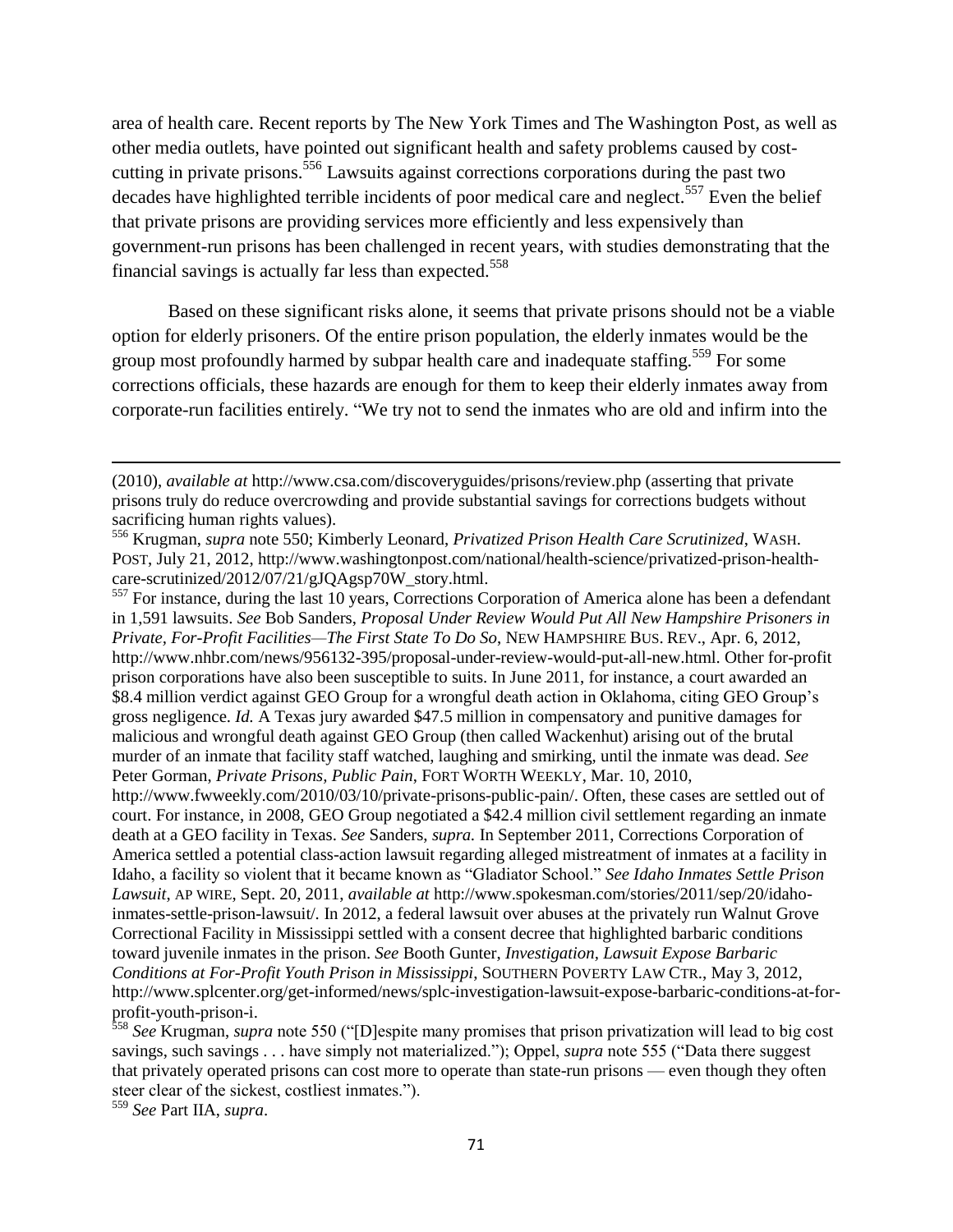private prisons," said Oklahoma Department of Corrections Director Justin Jones. "I don't think that they'll get the medical attention that they need."<sup>560</sup>

Beyond these issues, though, is the problem encountered by the Criminal Justice Committee in Maine: Many private prison companies simply will not accept elderly inmates.<sup>561</sup> Older prisoners, with their substantially higher cost of custodial care, are not conducive to maintaining a healthy corporate profit margin.<sup>562</sup> As a consequence, prison corporations typically stipulate that they get to "cherry-pick" the healthiest inmates from a state's population, allowing them to care for only the least-expensive prisoners — a category which does not include the elderly.

Overall, private prisons are risky places for elderly inmates to be housed, as well as facilities that are unlikely to accept many older prisoners in the first place. Even if private prisons truly are cost-effective for governments and economic stimulus engines for rural communities, these benefits do not outweigh the dangers of housing elderly individuals in such sites.<sup>563</sup>

In the end, it seems that there is no one-size-fits-all solution for housing elderly inmates. Private prisons seem to be unattractive for an aging population. Mainstreaming would work well for some older inmates, but not for those who are suffering from significant physical or mental disabilities and needing greater attention. Separate facilities offer significant benefits, but come at a high monetary cost, and require additional precautions to ensure that geriatric prisons do not turn into feared "death houses." Instead, prison systems will be better off developing alternatives that best fit older inmates of varying physical and mental states, keeping in mind that elderly prisoners are an extremely diverse group.<sup>564</sup> As some corrections leaders already have noted, building new geriatric prison facilities is a step that is already necessary, and will become more so as the number of elderly people behind bars increases. Just as important, though, will be creating and maintaining a proper sustainable system by which elderly inmates can be screened and identified for an appropriate housing placement.

l

<sup>560</sup> Interview with Justin Jones, *supra* note 23.

<sup>&</sup>lt;sup>561</sup> See Popular Wisdom, supra note 550 ("Under its contract with the state (of Idaho) . . . [t]he state is solely responsible for housing elderly inmates.); Oppel, *supra* note 555 ("They leave the most expensive prisoners with taxpayers and take the easy prisoners.‖); Greene, *supra* note 552; Beiser, *supra* note 540; Tibbetts, *supra* note 536.

<sup>562</sup> *See* Part IB, *supra*.

<sup>&</sup>lt;sup>563</sup> See also Beiser, *supra* note 540, at 28 ("[A]ren't there more sensible ways to deal with America's tens of thousands of frail, sick, old convicts than keeping them behind bars?").

<sup>564</sup> *See* Part IA, *supra*. *See also* CORRECTIONAL HEALTHCARE, *supra* note 49, at 57 (discussing the importance of properly classifying elderly inmates in accordance with their varying needs and conditions); OLD BEHIND BARS, *supra* note 14, at 52, 57 (noting that corrections officials recognize the need for better ways to classify elderly inmates according to their housing needs).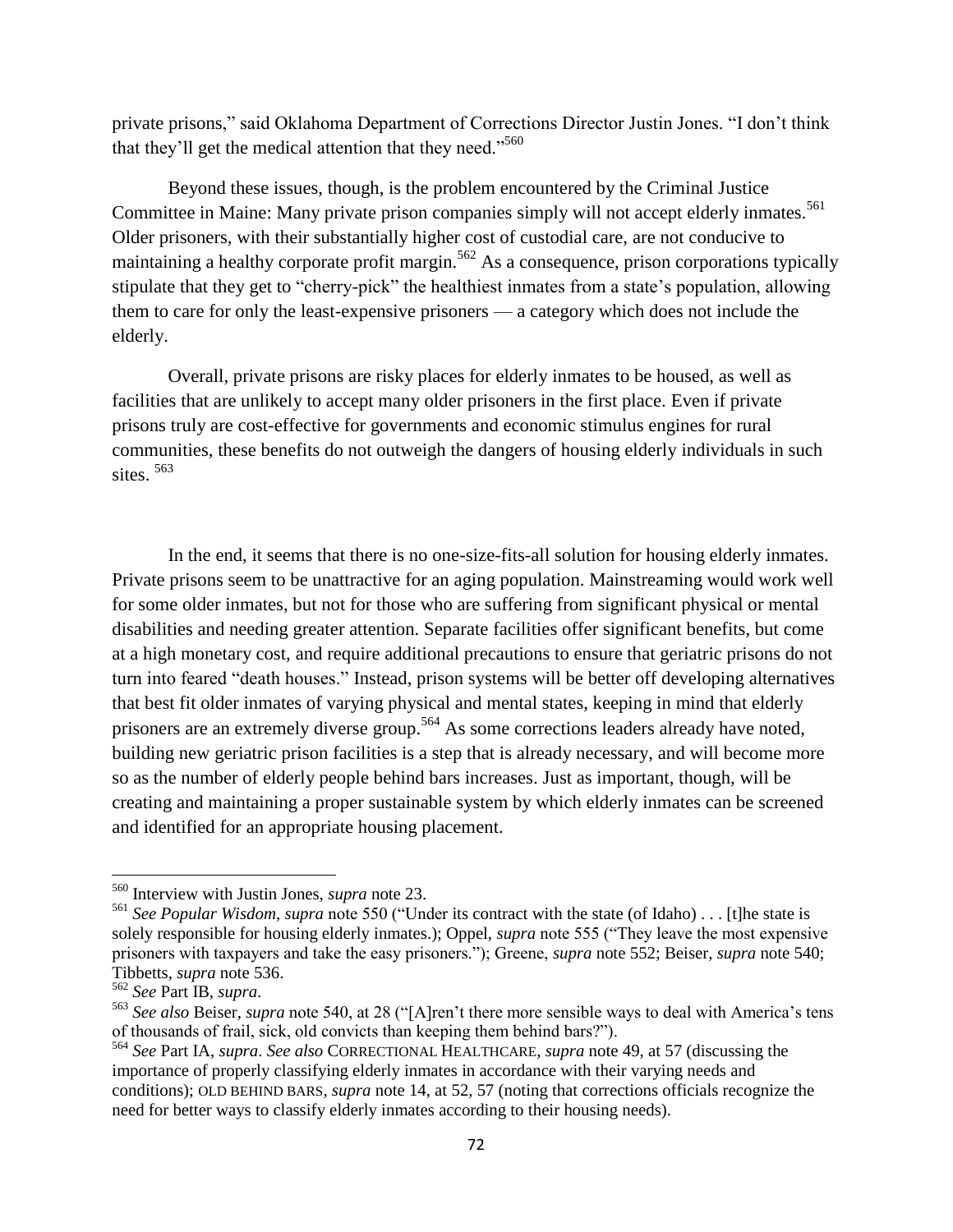### **C. Oversight Questions**

 $\overline{\phantom{a}}$ 

In the midst of any series of questions about how something can be changed comes another equally essential point: How will we know that the changes taking place are truly in the best interest of all involved? Thus, it is important that prison systems consider not only the methods of meeting the needs of elderly inmates, but also the ways in which these methods will be overseen.

Given that the basic needs of elderly inmates are in many ways unique from the general prison population, the oversight of issues surrounding elderly prisoners should be tailored to their unique situation. It therefore seems logical that all state and federal corrections systems should have an "elderly inmates committee" designated for this purpose. To represent the most balanced and informed viewpoint possible, this committee should include representatives from the major stakeholders in this issue, including experienced corrections officers, representatives from facility medical staffs, and outside geriatrics specialists.<sup>565</sup> This committee should also have an inmate representative, chosen through a careful screening process. The chosen inmate should be somebody who is elderly under the prison system's definition, but who is also in good enough mental and physical condition to meaningfully participate in the committee's work.<sup>566</sup> The inmate should also be someone who has maintained a good behavior record while in prison.

This committee should be charged with establishing specific policy directives regarding matters pertaining to elderly inmates.<sup>567</sup> These directives should be written and published for use at all prisons within the state (or, in the case of the federal government, within all of the federal prisons).<sup>568</sup> Issues for which elderly inmate directives should be established include:

- Types of medical conditions which should always automatically lead to a timely visit (or visits) with an outside specialist in geriatric care.
- **Procedures for elderly inmates to be given prescribed medications and medical devices** (such as wheelchairs, canes, walkers, eyeglasses, dentures, special shoes, therapeutic back braces, etc.) in a timely manner, and specific protections against elderly inmates being denied these medications and medical devices without just cause.
- Basic requirements of programming/active treatment for elderly inmates.

<sup>565</sup> *See* Part IIA (describing the importance of input from geriatrics professionals in forming best practices regarding elderly inmates).

<sup>566</sup> The inmate should have one vote, equal to all of the other members of the committee.

<sup>&</sup>lt;sup>567</sup> Often, prison systems lack written directives that deal specifically with the treatment of elderly prisoners. *See*, *e.g*., Interview with Brian Fischer, *supra* note 109; Curtin, *supra* note 48, at 494–95.

<sup>&</sup>lt;sup>568</sup> Putting the directives in writing is especially important for everyone involved — staff and inmates alike — in a prison system. Since everything in a prison is based on rules and routines, a set of written standards regarding elderly prisoners will help clarify what the expectations are for both the staff and the older inmates, avoiding disputes about what exactly is expected from both sides.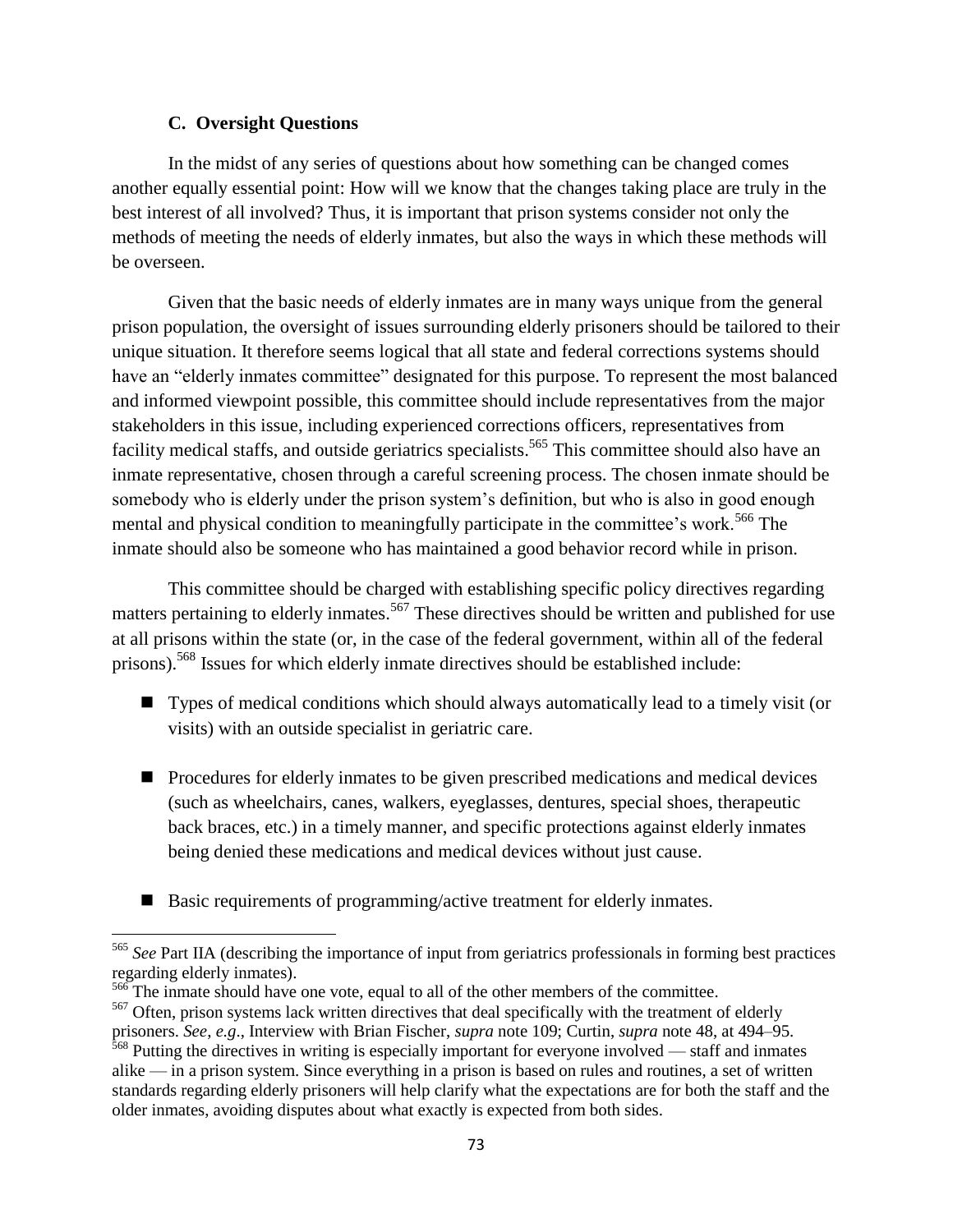- **Procedure for elderly inmates to request a special diet, and best practices for the facility** to accommodate dietary needs of inmates.
- Specific training requirements for all staff members regarding unique needs of older individuals and best practices for accommodating those basic needs.
- Appropriate work assignments for elderly inmates, and medical criteria for when an inmate should not be given any work assignment at all.
- Specific procedures for elderly inmates to be evaluated and assigned to either a mainstream housing situation or a congregate housing situation.

In addition, this committee should also require the formation of elderly inmate committees at all correctional facilities. These facility committees — which should also be composed of corrections officers, facility medical personnel, and outside geriatric specialists — should act as special review boards for grievances made by elderly inmates for denials of proper medical care and treatment. It is true that prison systems already have a grievance process in place for the entire prison population.<sup>569</sup> Yet the unusual position of the elderly inmate, coupled with the growing numbers of elderly inmates in every prison system, necessitates a review board specifically for older prisoners.<sup>570</sup> Since health issues typically worsen faster for elderly inmates than they do for younger inmates, and since elderly inmates are recognized as generally being more vulnerable to victimization than younger inmates, it is important that elderly inmates have their grievances heard in an expedited manner.<sup>571</sup> A specific timeframe for review of elderly inmate grievances should be established by the state elderly inmates committee, allowing decisions to be rendered quickly and, if necessary, improvements made in a timely manner.

The creation of these oversight committees would not be meant to suggest that prisons will intentionally harm elderly inmates, nor that they will be negligent toward older prisoners. Instead, it is merely one more way in which prisons can ensure that elderly inmates are being treated in accordance with legal standards.<sup>572</sup> It safeguards the prison system as well as the prisoner. There will, of course, be times when elderly prisoners will bring complaints that are frivolous, and those complaints should certainly be dismissed. Yet for the times when the

<sup>&</sup>lt;sup>569</sup> Indeed, use of these internal grievance systems is now essential for inmates under the Prison Litigation Reform Act, which requires exhaustion of administrative remedies before the inmate can bring a suit in federal court. *See* Part IC, *supra*.

<sup>570</sup> *See* Part IIA, *supra*.

 $571 \frac{1}{10}$ .

 $572$  By the creation of written directives aimed at elderly prisoners, and by the creation of committees specifically aimed at oversight of conditions for older inmates, it would seem natural that proper conditions for older prisoners could be more easily enforced and ensured.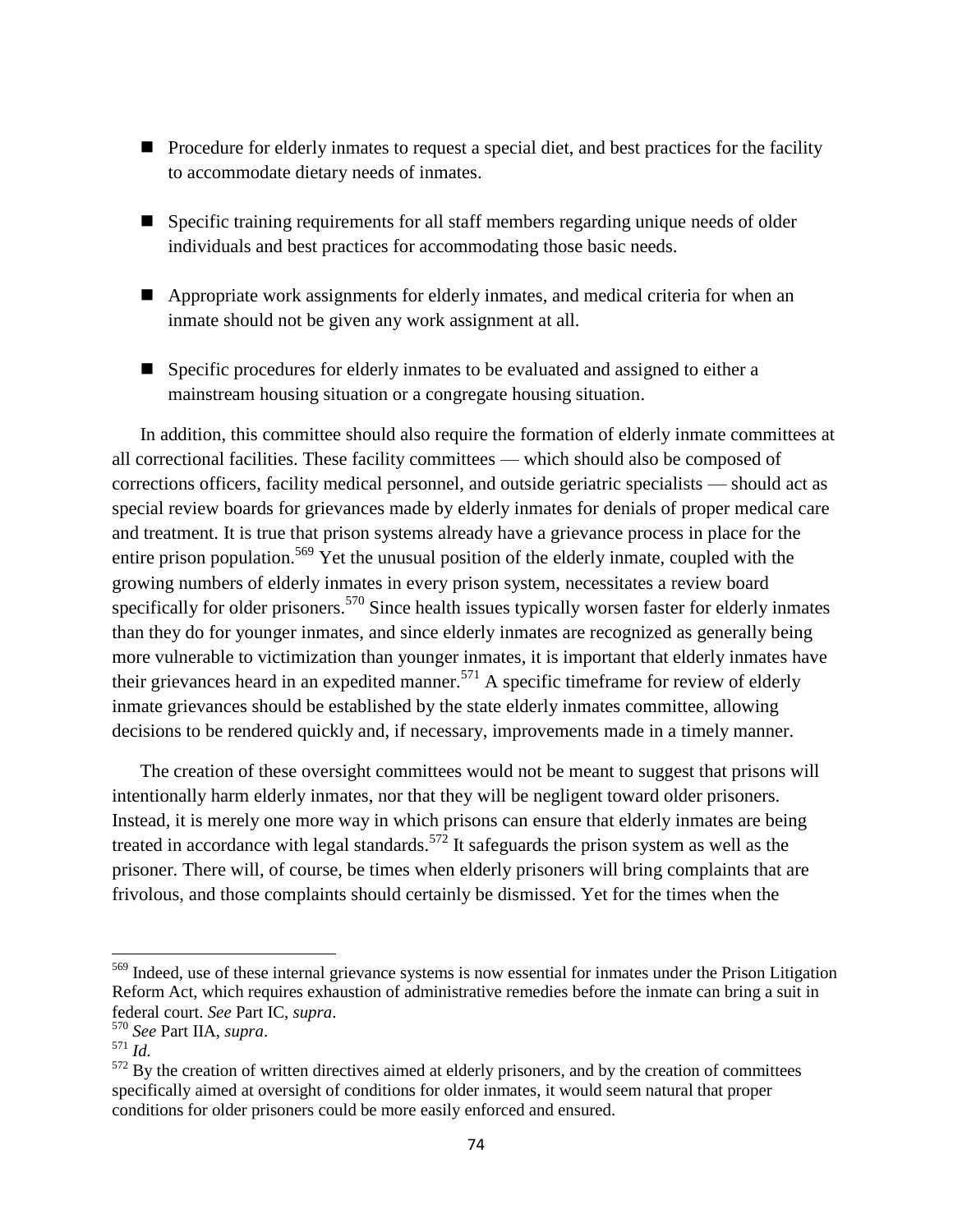concerns are legitimate and genuine, this process will provide both a set of written standards for elderly inmates and an expedited process of reforming problems if those standards are not met.

# **III Questions On The Outside: Concerns Facing Elderly Inmates From Policies Formed Beyond The Prison Walls**

*"We have the ability to incarcerate a lot of people. But we also need to have an understanding of when we shouldn"t do this, or when it is just not feasible to do this anymore. It's a situation where everyone involved feels very conflicted."* 

> *-- Brie Williams, lead author of "Balancing Punishment and Compassion for Seriously Ill Prisoners"<sup>573</sup>*

The most immediate needs for elderly inmates exist on the inside of prisons, where an aging population presents unique and unprecedented demands on the American correctional system.<sup>574</sup> Yet the dramatic recent rise of elderly prisoners, together with the fact that this trend will continue for at least a few more decades, also presents important longer-term questions that go beyond the prison gates. Legitimate questions exist about the role that age and health condition should play in an individual's term of incarceration.<sup>575</sup> As the prison population has aged, some observers have asked whether age and medical status should serve as a mitigating factor when sentencing a convicted criminal.<sup>576</sup> Even more widespread is the call for a reform of the parole system, implementing new ways in which an aging and sick inmate can get out of prison early.<sup>577</sup> These issues, on top of the immediate care issues discussed in the previous section, will also need to be dealt with as the number of elderly prisoners continues to rise.

These measures have important cost considerations. The longer an elderly inmate remains in prison, the greater his or her cost burden becomes to the government.<sup>578</sup> In addition, shorter prison terms for "qualified" elderly individuals will likely allow them better access to the type of specialized medical care that they need, and could ideally allow them a quicker rehabilitation back into free society — a key goal of correctional policy.<sup>579</sup> In certain circumstances, this could

l

<sup>&</sup>lt;sup>573</sup> Telephone Interview with Dr. Brie Williams, Associate Professor of Medicine, Division of Geriatrics, University of California, San Francisco (Mar. 15, 2012). Dr. Williams is the lead author of the report *"Balancing Punishment and Compassion for Seriously Ill Prisoners."*

<sup>574</sup> *See* Part II, *supra*.

<sup>575</sup> *See*, *e.g*., AT AMERICA'S EXPENSE, *supra* note 38; OLD BEHIND BARS, *supra* note 14, at 80–82; WILLIAMS, *supra* note 49, at 8; Curtin, *supra* note 48, at 497–99; Interview with Ronald Aday, *supra* note 13; Interview with Brie Williams, *supra* note 573.

<sup>576</sup> *See* Part IIIA, *infra*.

<sup>577</sup> *See* Part IIIB, *infra*.

<sup>578</sup> *See* Part IB (discussing the significant costs of proper custodial care for elderly inmates).

<sup>579</sup> *See* Part ID (describing the importance of rehabilitation as a correctional goal); *see also* Part II, *supra* (discussing the tremendous strain that elderly inmates place on prison medical systems).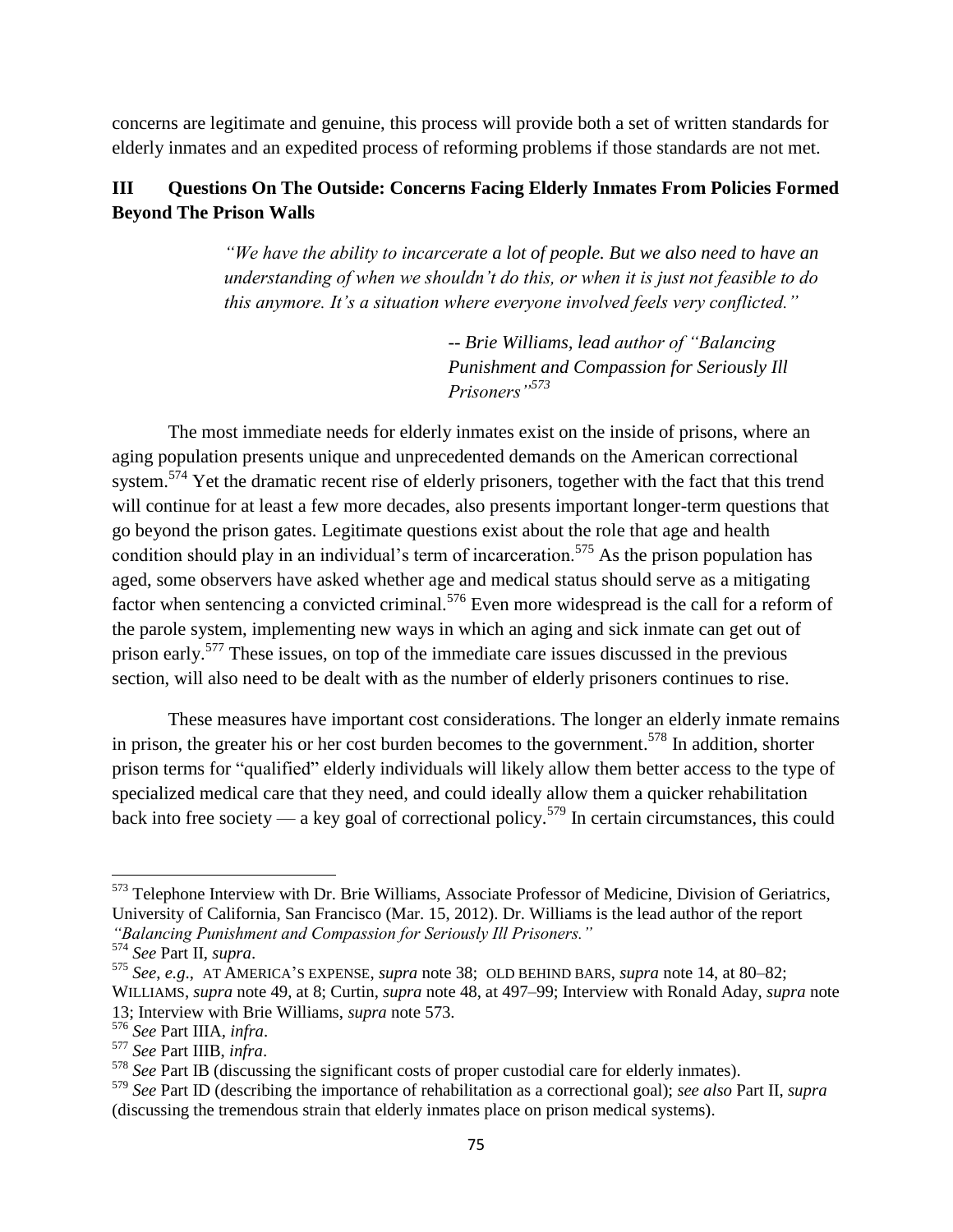also promote reunification of families that had been split apart by the prison sentence, an important consideration for both the elderly individual and his or her family members.<sup>580</sup>

However, there are also strong arguments against age and sickness as a sentencing factor and against early release from prison for these same reasons. Crime victims and their families do not want to see the person who wronged them sentenced to a shorter term or permitted to leave prison early simply because he or she is feeble and sick.<sup>581</sup> Concerns abound that such allowances can lead to a "watering down" of the American criminal justice system, delivering a sense that crimes are not taken seriously by the government.<sup>582</sup> Furthermore, adjustments from prison society to free society are daunting for elderly individuals.<sup>583</sup> For someone who has spent most of his or her life in prison, it can be practically impossible.<sup>584</sup> Financially poor and commonly lacking any sort of family support on the outside, many released elderly prisoners find themselves unable to contribute to society at all.<sup>585</sup> What's more, society typically doesn't want them, either. Care facilities such as nursing homes commonly reject any person with a criminal record, particularly somebody who has committed a violent crime.<sup>586</sup> As a result, an elderly individual released from prison can easily find himself or herself on the street and

<sup>&</sup>lt;sup>580</sup> It is true that many elderly inmates are estranged from their family members. Yet for older prisoners who do have family "on the outside," separation from their family can be extraordinarily difficult, particularly if the elderly inmate is in prison for the first time. *See* IT'S ABOUT TIME, *supra* note 70, at 5 (listing "separation from family and friends" as one of the key stressors that adversely affects an elderly inmate's health).

<sup>581</sup> *See*, *e.g*., Interview with Keith Davis, *supra* note 52; Interview with Carl Koenigsmann, *supra* note 76; Interview with Brie Williams, *supra* note 573.

<sup>582</sup> This is certainly an understandable concern, particularly for the crime victims themselves. *See*, *e.g*., Ove, *supra* note 511 (quoting a murder victim's family member who was upset about the idea of the perpetrator getting out of prison early because of age and terminal illness. "I know that it is expensive to keep an inmate in prison for the rest of his or her natural life," the family member wrote. "However, has the advisory committee considered what the homicide has cost my family? Do you really think that we would feel compassion for the inmate who killed our son if he became terminally ill? He came very close to destroying our entire family!").

<sup>583</sup> *See* WILLIAMS, *supra* note 49, at 8; CORRECTIONAL HEALTHCARE, *surpa* note 49, at 42.

<sup>584</sup> *See*, *e.g*., CRAIG HANEY, THE PSYCHOLOGICAL IMPACT OF INCARCERATION: IMPLICATIONS FOR POST-PRISON ADJUSTMENT (2002); Kirk Mitchell, *Elderly Parolees Get Help in Reintegrating*, DENVER POST, Aug. 3, 2010, http://www.denverpost.com/news/ci\_15663717 (describing the challenges of several long-term inmates who were released late in life, including one man who was behind bars for 50 years before he was released); see *also* JACK STEWART, THE REINTEGRATION EFFORT FOR LONG-TERM INFIRM AND ELDERLY FEDERAL OFFENDERS (RELIEF) PROGRAM 1, 2 (Correctional Serv. of Canada 1999). <sup>585</sup> See note 584, *supra*; *see also* Interview with Brian Fischer, *supra* note 109 ("You have to look at where they're going to end up and what they're going to do, and that can be very tough . . . I mean, we can say that somebody is "employable," but who's really going to hire them? Unemployment's already high and the economy's already tough. Now, you have somebody with a criminal record and a high age trying to get a job? That's not easy.").

<sup>586</sup> *See* Part IIIB(3), *infra*.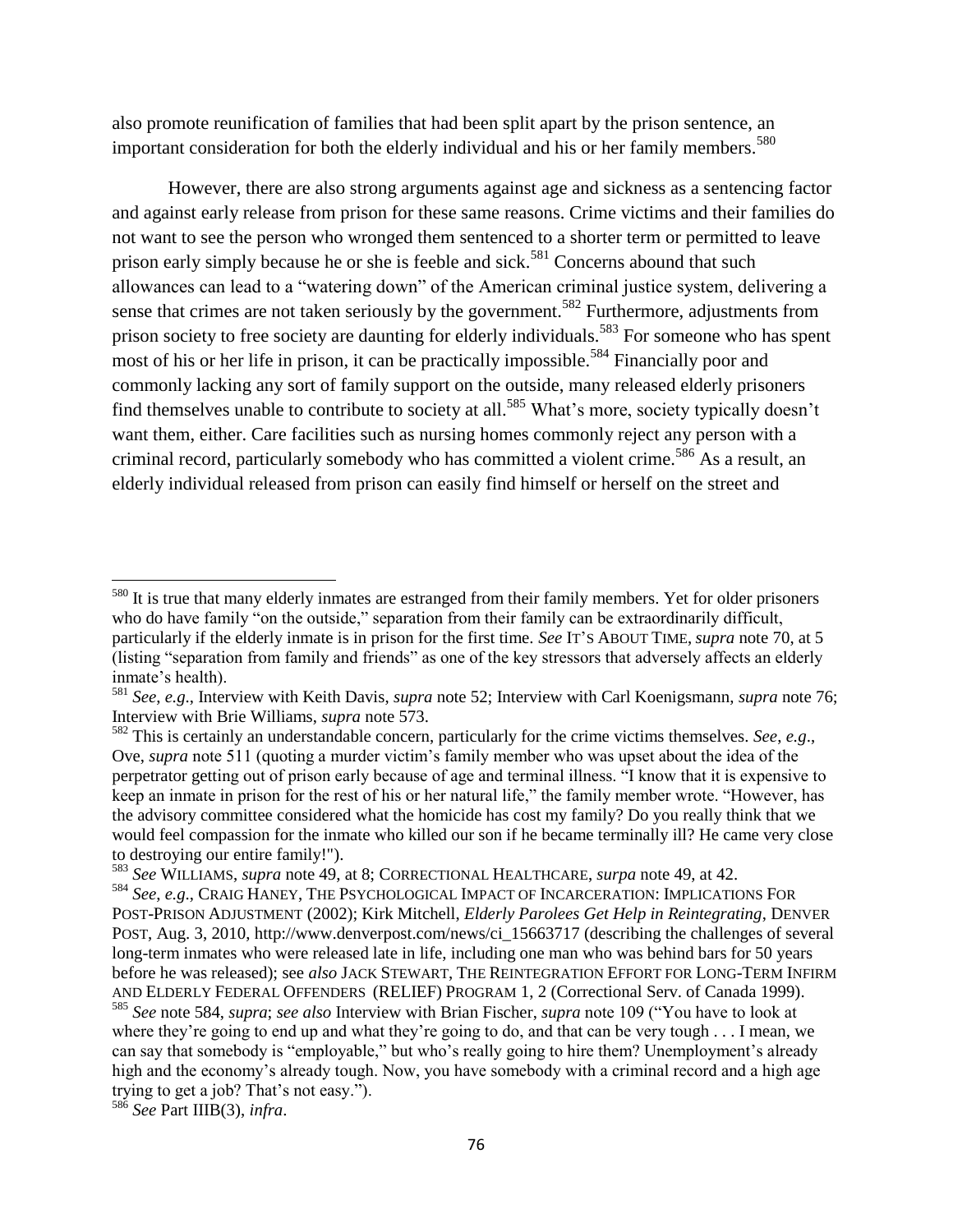destitute with truly no place left to turn — worse off, in fact, than if he or she were still behind bars.<sup>587</sup>

This section considers these broader issues presented by the rise of elderly inmates. In doing so, it looks at the two areas that are and will continue to be under the greatest scrutiny: sentencing and early release.

## **A. Sentencing Questions**

# **1. Type And Length Of Sentences As A Contributing Factor**

One out of every 100 American adults is incarcerated.<sup>588</sup> Altogether, the number of American behind bars surpasses the total population of many states.<sup>589</sup> Yet these numbers, by themselves, do not truly reflect a problem. If an individual has committed a crime worthy of a prison sentence, that person deserves to go to prison, regardless of how the imprisonment will affect the national prison statistics. As Paul G. Cassell, a former federal district court judge from Utah, told The New York Times in 2008: "One out of every 100 adults is behind bars because one out of every 100 adults has committed a serious criminal offense."<sup>590</sup>

However, a worthy groundswell of support has existed for more than two decades to reexamine what the United States considers to be "a serious criminal offense."<sup>591</sup> Particular attention is currently focused on prisoners serving sentences for committing a non-violent crime.<sup>592</sup> This demographic encompassed more than half of the United States prison and jail population as of 2010.<sup>593</sup> Between 1978 and 1996, non-violent offenders comprised 77% of the growth in intake to state and federal prisons.<sup>594</sup> The nationwide rise of non-violent criminals entering American prisons has continued from that time, with more than one million non-violent

 $\overline{\phantom{a}}$  $587$  Avoiding this situation, according to Commissioner Fischer, "comes down to the support system that (the inmate) has out in the free world." Interview with Brian Fischer, *supra* note 109.

<sup>588</sup> ONE IN 100, *supra* note 94; Adam Liptak, *U.S. Imprisons One in 100 Adults, Report Finds*, N.Y. TIMES, Feb. 29, 2008, http://www.nytimes.com/2008/02/29/us/29prison.html.

<sup>589</sup> *See* note 96, *supra*. Interestingly, though, the total prison population of the United States actually decreased slightly in 2010, the first decline in America's incarcerated population since 1972. PAUL GUERINO, PAGE M. HARRISON, & WILLIAM J. SABOL, PRISONERS IN 2010 1–2 (U.S. Dep't of Justice 2011).

<sup>590</sup> Liptak, *supra* note 588.

<sup>591</sup> *See* notes 105 & 106, *supra*.

<sup>592</sup> *See*, *e.g*., PEW CTR. ON THE STATES, PUBLIC OPINION ON SENTENCING AND CORRECTIONS POLICY IN AMERICA 1 ("Some of the money that we are spending on locking up low-risk, non-violent inmates should be shifted to strengthening community corrections programs like probation and parole."); IRWIN, SCHIRALDI & ZIEDENBERG, *supra* note 106; Schlosser, *supra* note 465; White, *supra* note 103. <sup>593</sup> SCHMITT ET AL., *supra* note 94, at 1.

<sup>594</sup> IRWIN, SCHIRALDI & ZIEDENBERG, *supra* note 106, at 3; *see also id.* at Table 1.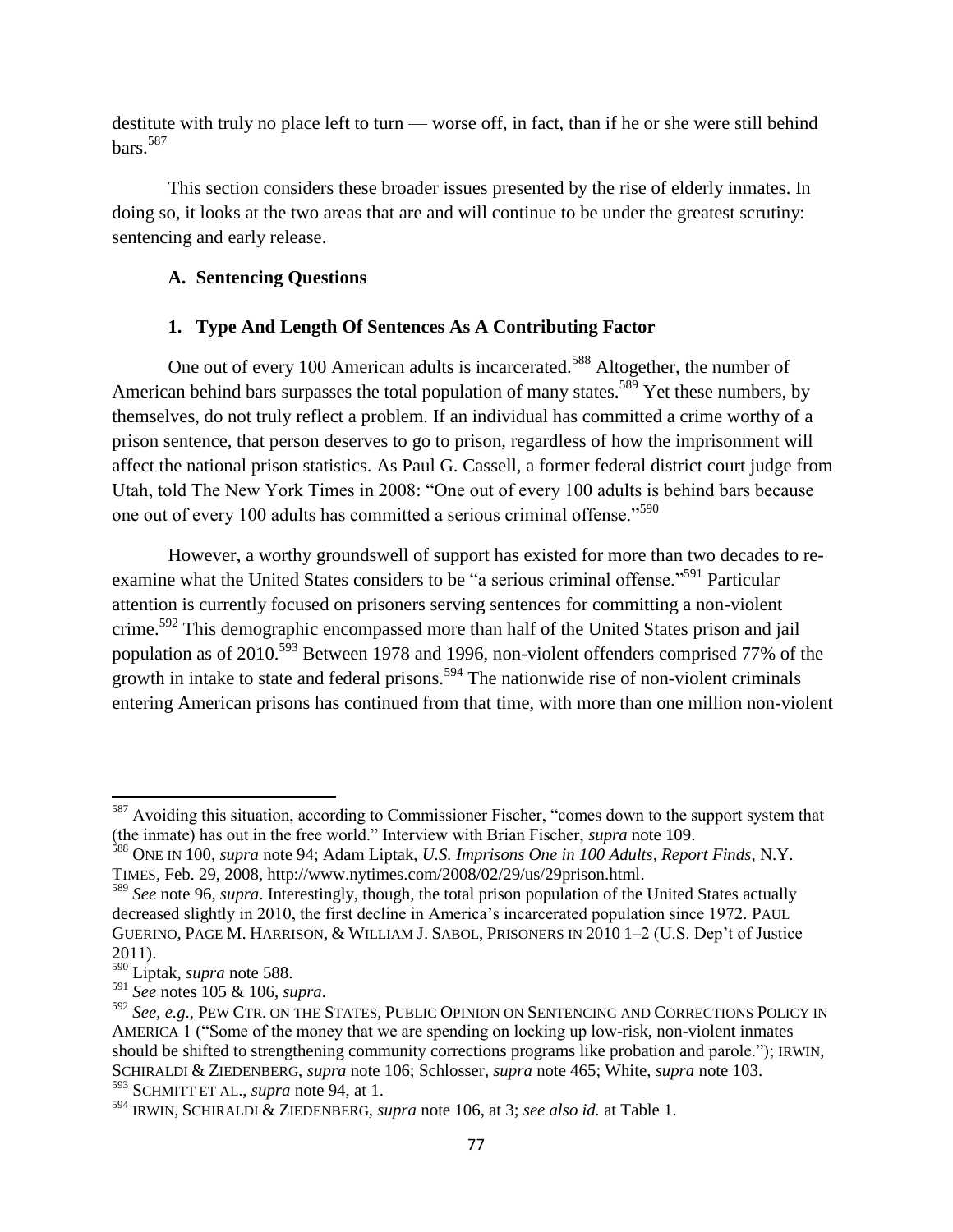criminals in U.S. correctional facilities today.<sup>595</sup> Non-violent drug offenders alone made up onefourth of the American prison population in  $2011^{596}$ 

Today, all U.S. states use prison time to punish certain crimes which other counties would penalize with community service, fines, house arrest, treatment programs, or other incarceration alternatives.<sup>597</sup> Some states use incarceration to punish offenses which other democracies do not consider a crime at all.<sup>598</sup> "There are more ways than ever to end up in prison in America," sociologist Ronald Aday said. "Crimes which might be punished by other means are instead punished by going directly to prison. We have to ask ourselves what this is accomplishing."<sup>599</sup>

The inquiry does not end with the sheer number of incarceration-based punishments, either. The length of prison sentences for certain crimes has also received widespread criticism in recent years.<sup>600</sup> Since the 1980s, legislatures have imposed mandatory minimum sentences for a broad range of crimes, restricting judges' discretion in sentencing.<sup>601</sup> An increase in "determinate" sentences" — laws which set a fixed prison term rather than allowing prisoners to apply for conditional release after a minimum term — resulted in more prisoners becoming long-time guests of the government.<sup>602</sup> Many states have passed "truth-in-sentencing laws" requiring that certain categories of offenders serve a high percentage of their sentence (usually 85%) before even having the chance to go before a parole board, increasing the length of time that sentenced individuals have to stay in prison.<sup>603</sup> Statutes aimed at punishing repeat offenders, such as "three strikes laws," also keep people in prison for longer periods of time. $604$ 

 $\overline{a}$ <sup>595</sup> *Id.* at 4 (noting that 1998 was the first year when the American non-violent prisoner population exceeded one million individuals).

<sup>596</sup> SCHMITT ET AL., *supra* note 94, at 1.

<sup>597</sup> *See* Adam Gopnik, *The Caging of America*, THE NEW YORKER, Jan. 30, 2012,

http://www.newyorker.com/arts/critics/atlarge/2012/01/30/120130crat\_atlarge\_gopnik?currentPage=1; Liptak, *supra* note 94 ("Americans are locked up for crimes — from writing bad checks to using drugs that would rarely produce prison sentences in other countries.‖); *see generally* MICHAEL TONRY, MALIGN NEGLECT: RACE, CRIME, AND PUNISHMENT IN AMERICA (1996) (asserting that while other countries have a preventative criminal justice system, the United States has a reactive criminal justice system). <sup>598</sup> Note 59, *supra*.

<sup>599</sup> Interview with Ronald Aday, *supra* note 13.

<sup>600</sup> *See* note 94, *supra*.

<sup>601</sup> *See* James P. Lynch & William J. Sabol, *Did Getting Tough On Crime Pay?*, URBAN INST., Aug. 1, 1997, http://www.urban.org/publications/307337.html; DITTON & WILSON, *supra* note 100, at 1; MACKENZIE, *supra* note 103, at 1; Gopnik, *supra* note 597.

<sup>602</sup> *See* note 601, *supra*.

<sup>&</sup>lt;sup>603</sup> See Interview with Christopher Epps, *supra* note 196 ("Mississippi enacted the Truth in Sentencing Laws in 1995, and incorporated more crimes than the federal government required for TIS. As a result, more people are incarcerated for longer periods of time, with lengthier sentences than many states.‖); *see also* Peter B. Wood & R. Gregory Dunaway, *Consequences of Truth-in-Sentencing: The Mississippi Case*, 5 PUNISHMENT & SOCIETY 139–54 (2003); Emily G. Owens, *Truthiness in Punishment: The Far*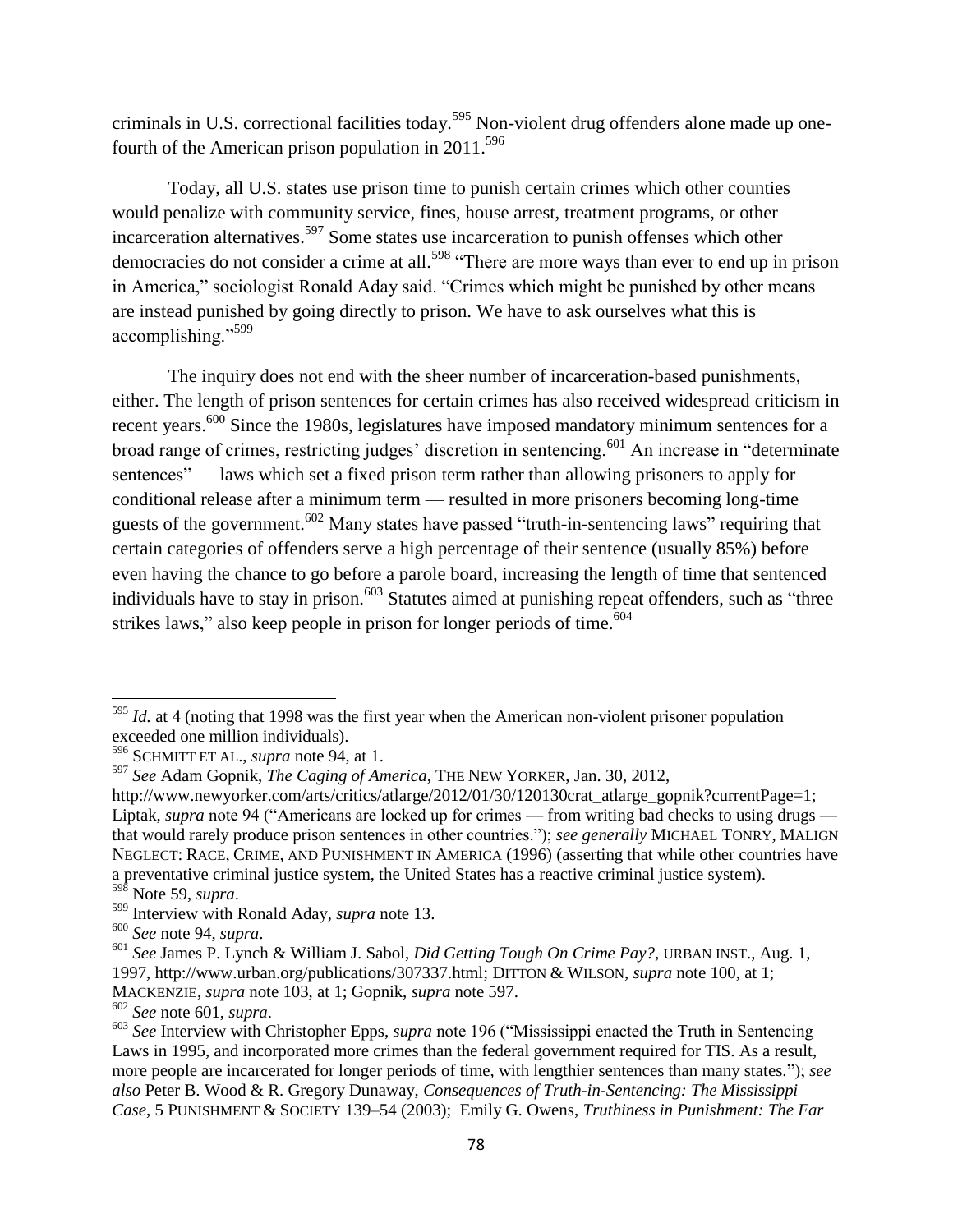A look at some of the crimes for which the longest sentences have been handed down reveals an array of offenses that includes plenty of horrific crimes — murder, rape, aggravated assault, sex offenses involving minors.<sup>605</sup> Yet it also includes too many situations where the punishment does not seem to fit the crime. For instance, the United States Supreme Court affirmed two 25 years-to-life sentences for a man who stole \$153 of videotapes, because the man had committed two prior felonies.<sup>606</sup> Individuals serving life sentences in the U.S. today also include "getaway drivers in convenience store robberies gone awry, aging political radicals from the 1960s and 1970s, women who killed their abusive partners, three-strikers serving 25 yearsto-life for trivial infractions like stealing two piece of pizza, and men who killed their teenage girlfriends decades ago in a fit of jealous rage.<sup> $5607$ </sup> In one case that has received particularly significant attention recently, the Scott sisters of Mississippi — both of them first-time offenders — were sentenced to consecutive life terms for stealing \$11 in a theft where nobody was injured.<sup>608</sup> They spent 16 years behind bars before receiving a pardon from the governor (under substantial pressure from civil rights organizations) when one of the sisters developed severe kidney problems and needed a transplant from the other.<sup>609</sup>

*Reach of Truth-in-Sentencing Laws in State Courts*, 8 J. EMPIRICAL LEGAL STUD. 239–61 (2011); Lynch & Sabol, *supra* note 601.

 $\overline{\phantom{a}}$ 

<sup>605</sup> *See*, *e.g.*, OLD BEHIND BARS, *supra* note 14, at 30 ("Persons convicted of violent crimes, including violent sex offenses, typically receive the longest prison sentences and for that reason they "stack up" in the prison population . . . They are thus more likely to be growing older behind bars, fueling the aging prison population.‖); *see also* Interview with Keith Davis, *supra* note 52 (noting that a significant percentage of elderly inmates are people who committed heinous crimes and deserve to receive lengthy prison terms). "Traditionally, violent offenders stay in prisons the longest," Davis said, noting that this held true for the demographics at Deerfield Correctional Facility. "So who gets old in prison? Often, It's the rapist and the murderer.").

<sup>606</sup> Lockyer v. Andrade, 538 U.S. 63, 77 (2003); *see also* Ewing v. California, 538 U.S. 11, 30–31 (2003) (upholding 25-to-life sentence of a man who stole three golf clubs, because it was his third felony conviction under California law).

<sup>607</sup> Marie Gottschalk, *Days Without End: Life Sentences and Penal Reform*, PRISON LEGAL NEWS (January 2012),

https://www.prisonlegalnews.org/%28S%28utmvzn45swlaxf55nhjhc355%29%29/24102\_displayArticle.a spx.

<sup>608</sup> *See* Transcript of Record at 177, Scott v. Mississippi, No. 94-KA-01063 (Dec. 17, 1996), *available at*  http://www.scribd.com/doc/21748684/Scott-Sisters-Opinion; Bob Herbert, *So Utterly Inhumane*, N.Y. TIMES, Oct. 12, 2010, http://www.nytimes.com/2010/10/12/opinion/12herbert.html?  $r=1$ .

dyn/content/article/2010/12/29/AR2010122905093.html; Susan Donaldson James, *Supporters Applaud* 

<sup>604</sup> *See* Thomas B. Marvell & Carlisle Moody, *The Lethal Effects of Three Strikes Laws*, 30 J. LEGAL STUD. 89, 90–95 (2001); Emily Bazelon, *Arguing Three Strikes*, N.Y. TIMES, May 21, 2010, http://www.nytimes.com/2010/05/23/magazine/23strikes-t.html?pagewanted=all; Jack Leonard, *After 17 Years, Three-Strikes Law is Still Hotly Debated*, L.A. TIMES, Sept. 5, 2011,

http://articles.latimes.com/2011/sep/05/local/la-me-home-depot-theft-20110905; ONE IN 100, *supra* note 94, at 3; MACKENZIE, *supra* note 103, at 22; White, *supra* note 103.

<sup>609</sup> *See* Krissah Thompson, *Miss. Gov. Haley Barbour to Free Sisters Sentenced to Life in Prison for Robbery*, WASH. POST, Dec. 30, 2010, http://www.washingtonpost.com/wp-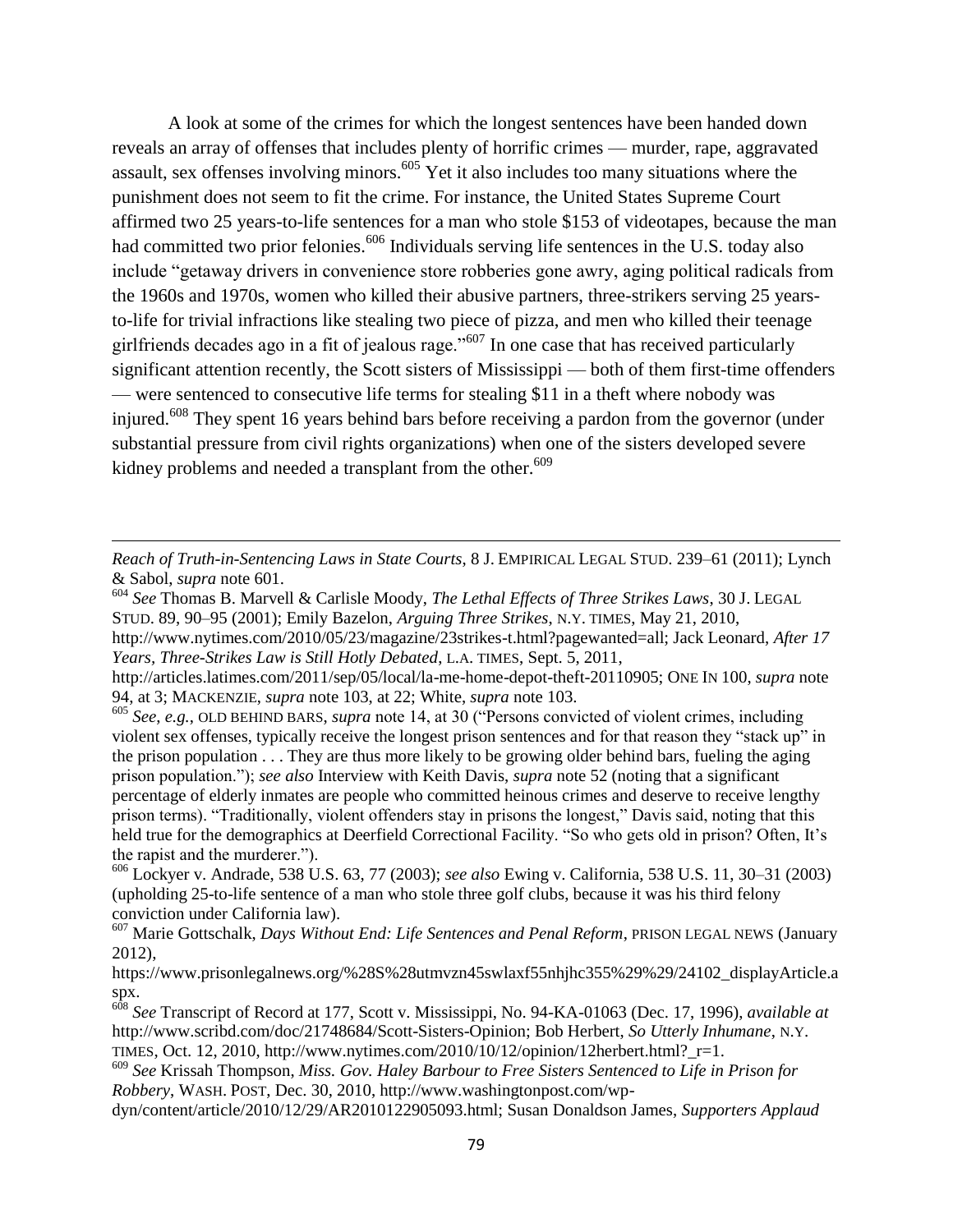Importantly, as Vermont Department of Corrections Commissioner Andy Pallito pointed out, relying too heavily on specific anecdotes about long sentences could be dangerous.<sup>610</sup> "I believe that on balance, judges do a pretty remarkable job given the information that they have to work with," Pallito said. "There will always be room for improvement, and the better that we get at giving judges information regarding the cases in front of them, the better the outcome. Judges walk a thin line between a fair trial and trying to gain enough information to make a good decision.<sup>5611</sup> Yet when the discretion of judges is greatly limited, as many laws during the last three decades have done, even the most fair-minded arbiter of justice can do only so much. $612$ And hard data demonstrates that the increased use of lengthy prison sentences in the U.S. goes well beyond anecdotes. As of 2010, 15 states had prison populations with more than 10% of their inmates serving life sentences: California (20%), New York (18.0%), Alabama (17.3%), Massachusetts (17.1%), Nevada (16.4%), Delaware (13.8%), Georgia (13.1%), Washington (12.5%), Nebraska (11.8%), Hawaii (11.6%), Florida (11.3%), Louisiana (10.9%), Tennessee (10.5%), Ohio (10.4%), and West Virginia (10.4%).<sup>613</sup>

The sentencing trend that has received the most attention, though, is the increased use of life sentences without any possibility of parole.<sup>614</sup> The total number of inmates serving life without the possibility of parole sentences has more than tripled since  $1992$ <sup> $615$ </sup> Described by some criminal justice experts as the "penultimate penalty," behind only the death penalty, it is the weightiest sentence available in many U.S. states.<sup>616</sup> As former Alabama Assistant Attorney

 $\overline{\phantom{a}}$ 

<sup>615</sup> *See* Johnson, *supra* note 614.

*Plan to Release Scott Sisters in Kidney Deal*, ABC, Dec. 30, 2010, http://abcnews.go.com/US/scott-sistersreleased-16-years-prison-kidney-deal/story?id=12508754#.UCPYyqDoJqM.

<sup>610</sup> Interview with Andy Pallito, *supra* note 196.

 $611$  *Id.* 

<sup>612</sup> *See* note 601, *supra*.

<sup>613</sup> Ashley Nellis, *Throwing Away the Key: The Expansion of Life Without Parole Sentences in the United States*, 23 FEDERAL SENTENCING REPORTER 27, 31 (2010).

<sup>614</sup> *See*, *e.g*., GORDON HAAS & LLOYD FILLION, LIFE WITHOUT PAROLE: A RECONSIDERATION 2, 7–11 (2003); ASHLEY NELLIS & RYAN S. KING, NO EXIT: THE EXPANDING USE OF LIFE SENTENCES IN AMERICA 2, 7–8 (The Sentencing Project 2009); Catherine Appleton & Bret Grover, *The Pros and Cons of Life Without Parole*, 47 BRIT. J. CRIMINOLOGY 597–615; Editorial, *The Misuse of Life Without Parole*, N.Y. TIMES, Sept. 12, 2011, http://www.nytimes.com/2011/09/13/opinion/the-misuse-of-life-withoutparole.html; Kevin Johnson, *Report Wants Life Without Parole Abolished*, USA TODAY, July 22, 2009, http://www.usatoday.com/news/washington/2009-07-22-lifers\_N.htm; DITTON & WILSON, *supra* note 100, at 6; Nellis, *supra* note 613, at 31.

<sup>&</sup>lt;sup>616</sup> Many states have outlawed the death penalty, but every state in America uses some form of life without parole. *See* NELLIS & KING, *supra* note 614, at 10; *Misuse of Life Without Parole*, *supra* note 614 (also noting that while Alaska does not officially use life without parole sentences, the state does employ 99-year sentences as a *de facto* version of life without parole).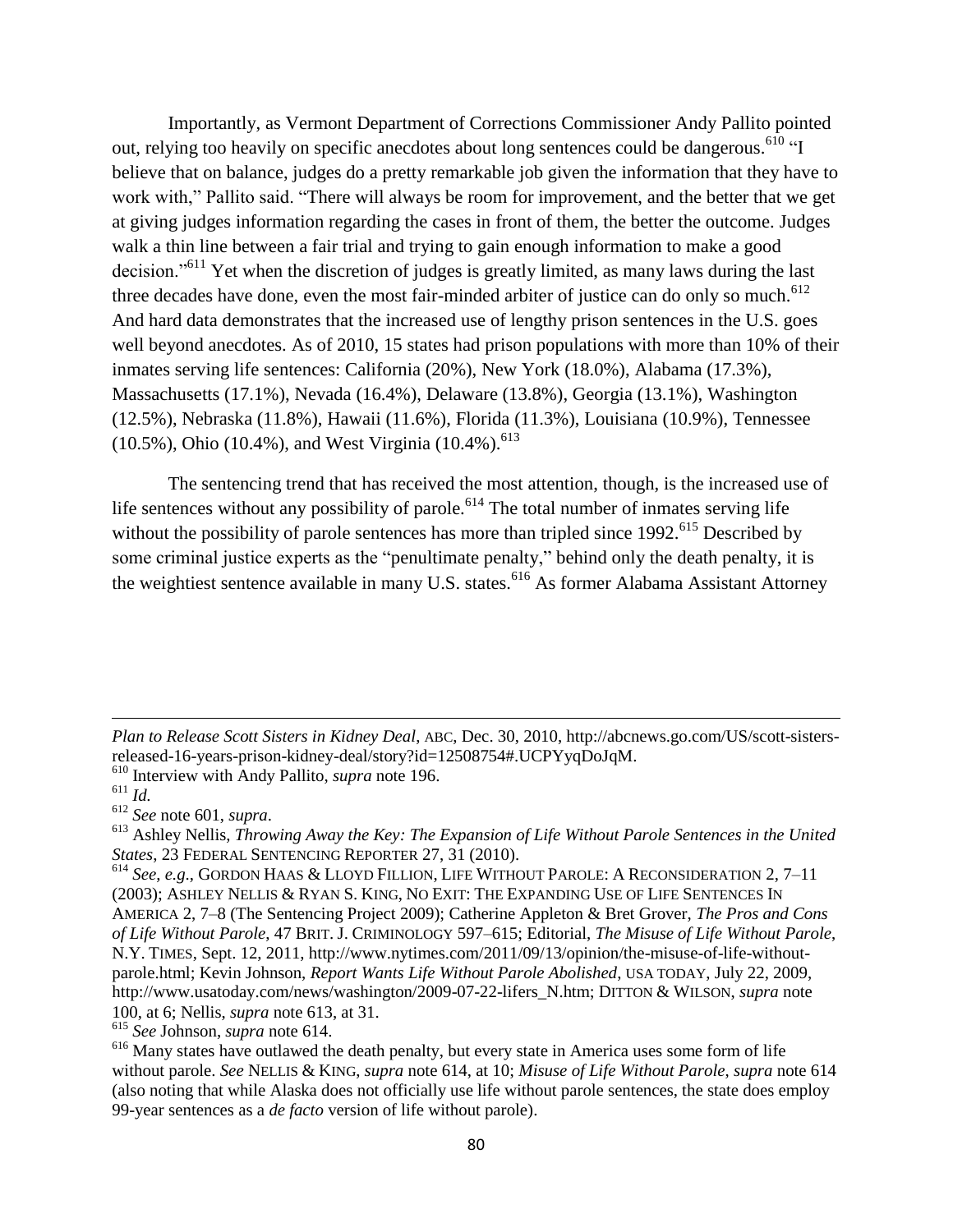General Edward Carnes once described it: "[L]ife without parole means just that — no parole, no communication, no way out until the day you die, period. $10^{617}$ 

For certain heinous crimes, such a severe penalty seems to be a worthwhile option. Notably, it provides an alternative to the death penalty, where mistaken convictions are irreversible.<sup>618</sup> Yet the prevalence with which life without parole is presently used deserves a second look. Of the approximately 141,000 prisoners sentenced to life in the United States today, nearly one-third are serving sentences without the possibility of parole.<sup>619</sup> In six states — Illinois, Iowa, Maine, Louisiana, Pennsylvania, and South Dakota — all life sentences are automatically without the possibility of parole.<sup>620</sup> In 1984, the federal system abolished parole for crimes committed on or after November 1, 1987, leaving federal life-term prisoners without the possibility of ever getting out again.<sup>621</sup> Even for states that do not mandate life without parole for all of their life sentences, life without parole can be a frequently wielded sword. As of 2010, 27 states had made life without parole a mandatory sentence for at least one specific offense.<sup>622</sup>

Altogether, more than 40,000 inmates in America today are serving life sentences without any chance of release — an experience that Lewis E. Lawes, former warden of New York State's storied Sing Sing prison, once described in vivid terms. "Death fades into insignificance when compared with life imprisonment," Lawes stated. "To spend each night in jail, day after day, year after year, gazing at the bars and longing for freedom, is indeed expiation."<sup>623</sup> To know that this routine will last forever, that you have no hope of ever redeeming yourself in the eyes of society, has been described as the most desperate feeling on earth.<sup>624</sup> Even the U.S. Supreme Court has taken note of the most damaging impact in a life without parole setting: a complete "denial of hope."<sup>625</sup>

Of course, all of this could be worthwhile if the societal gain were clear. Certainly, the lengthy sentences do have their supporters. In *Harmelin v. Michigan*, the U.S. Supreme Court

<sup>617</sup> Andrew H. Malcolm, *Capital Punishment is Popular, But So Are Its Alternatives*, N.Y. TIMES, Sept. 10, 1989, http://www.nytimes.com/1989/09/10/weekinreview/the-nation-capital-punishment-is-popularbut-so-are-its-alternatives.html?pagewanted=all&src=pm.

<sup>618</sup> *See* Appleton & Glover, *supra* note 614, at 603.

<sup>619</sup> Gottschalk, *supra* note 607.

<sup>620</sup> *See* NELLIS & KING, *supra* note 614, at 5; Gottschalk, *supra* note 607.

<sup>621</sup> *See* ROBERT Z. WELSH, TOUGH ON CRIME AND THE BUDGET: THE DIFFICULT BALANCING ACT OF PUBLIC SAFETY AND SKYROCKETING PRISON COSTS 9 (Ga. Budget & Policy Inst 2008) ("The U.S. Sentencing Commission's guidelines went into effect on November 1, 1987, and mandated that defendants sentenced for offenses committed on or after that date are to serve determinate sentences. Parole for federal offenses was abolished.").

<sup>622</sup> Nellis, *supra* note 613, at 28.

<sup>623</sup> Gottschalk, *supra* note 607.

<sup>624</sup> *See* Interview with Ronald Aday, *supra* note 13.

<sup>625</sup> Graham v. Florida, 560 U.S. \_\_ (2010) (slip op., at 19). In *Graham*, the Supreme Court held that juveniles convicted of non-homicide offenses cannot be sentenced to life without parole. *Id.* (slip op., at 31).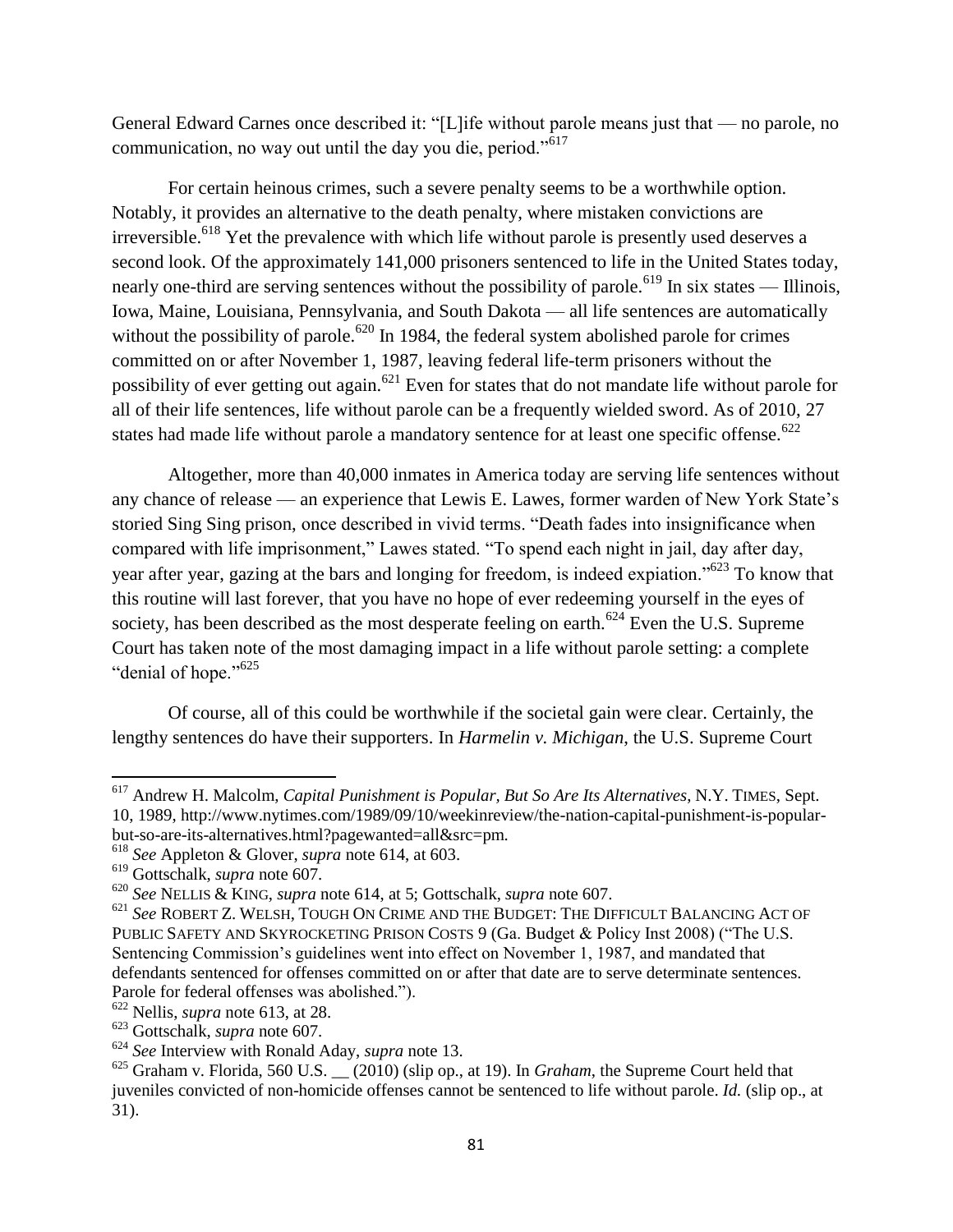held that life without parole sentences do not require the "super due process" necessary in a death penalty case.<sup>626</sup> The Court paid special attention to the role of these sentences in removing the most dangerous criminals from society forever and reinforcing the importance of the rule of law.<sup>627</sup> Yet more recent research has indicated that longer prison sentences do not necessarily correlate to a greater reduction in crime.<sup> $628$ </sup> Instead, these studies show that the certainty of being punished is a much better deterrent than the actual severity of the penalty.<sup>629</sup> If this research is accurate, then a sentence of 15 years will actually have an impact that is as great — or even greater — than imposing a life term.

Corrections officials themselves have become concerned about coping with the results of these trends. "We have an awful lot of people serving life without parole sentences in our prisons," said Oklahoma Department of Corrections Director Justin Jones. "They're guaranteed to be with us (until) they die. We can't do anything about that. The state ends up holding the bag on these cases."<sup>630</sup> Mississippi Department of Corrections Commissioner Christopher Epps expressed similar doubts about aspects of his state's sentencing policies. "My standard reaction is (that) we need to figure out who we're afraid of and who we're mad it," Epps said. "If an alternative to incarceration is available for a particular offender, use that first, especially for firsttime offenders."<sup>631</sup> Asked if he felt that Mississippi's sentencing laws were currently appropriate, Epps said no. "Not for all crimes," he stated. "There are many alternatives to incarceration."<sup>632</sup>

Precisely when those alternatives should be used, and what those alternatives should be, cannot be answered here. These are value judgments that will need to be made individually by each jurisdiction. Yet at a time when more people being sentenced to prison for longer terms is

 $\overline{a}$ 

<sup>626</sup> *See* 501 U.S. 957 , 994–95 (1991); *see also* J. Mark Lane, *Is There Life Without Parole? A Capital Defendant"s Right to a Meaningful Alternative Sentence*, 26 LOY. L.A. L. REV. 327, 351–53 (1993). <sup>627</sup> *See Harmelin*, 501 U.S. at 989–90.

<sup>628</sup> *See* PEW CTR. FOR THE STATES, TIME SERVED: THE HIGH COST, LOW RETURN OF LONGER PRISON TERMS (2012); JUSTICE POLICY INST., FINDING DIRECTION: EXPANDING CRIMINAL JUSTICE OPTIONS BY CONSIDERING POLICIES OF OTHER NATIONS 3 (2011) ("U.S. research shows little to no correlation between time spent in prison and recidivism rates."); BARBARA S. VINCENT & PAUL J. HOFER, THE CONSEQUENCES OF MANDATORY MINIMUM PRISON TERMS 14 (Fed. Judicial Ctr. 1994) ("Mandatory minimums have had no observable effect on crime.‖); *see also* Note 106, *supra*.

<sup>629</sup> *See*, *e.g*., Raymond Paternoster, *How Much Do We Really Know About Criminal Deterrence?*, 100 J. CRIM. L. & CRIMINOLOGY 765, 769 (2010) (quoting the  $18<sup>th</sup>$ -century Italian philosopher Cesare Beccaria in stating that "The certainty of a punishment, even if it be moderate, will always make a stronger impression than the fear of another which is more terrible but combined with the hope of impunity; even the least evils, when they are certain, always terrify men's minds . . . .‖);SCHMITT ET AL., *supra* note 94, at 9 ("[A]nalysts are nearly unanimous in their conclusion that continued growth in incarceration will prevent considerably fewer, if any, crimes than past increases did and will cost taxpayers substantially more to achieve."); WRIGHT, *supra* note 233, at 1 ("Research to date indicates that increases in the *certainty* of punishment, as opposed to the *severity* of punishment, are more likely to produce deterrent benefits.") (emphasis supplied).

<sup>630</sup> Interview with Justin Jones, *supra* note 23.

<sup>631</sup> Interview with Christopher Epps, *supra* note 196.

<sup>632</sup> *Id.*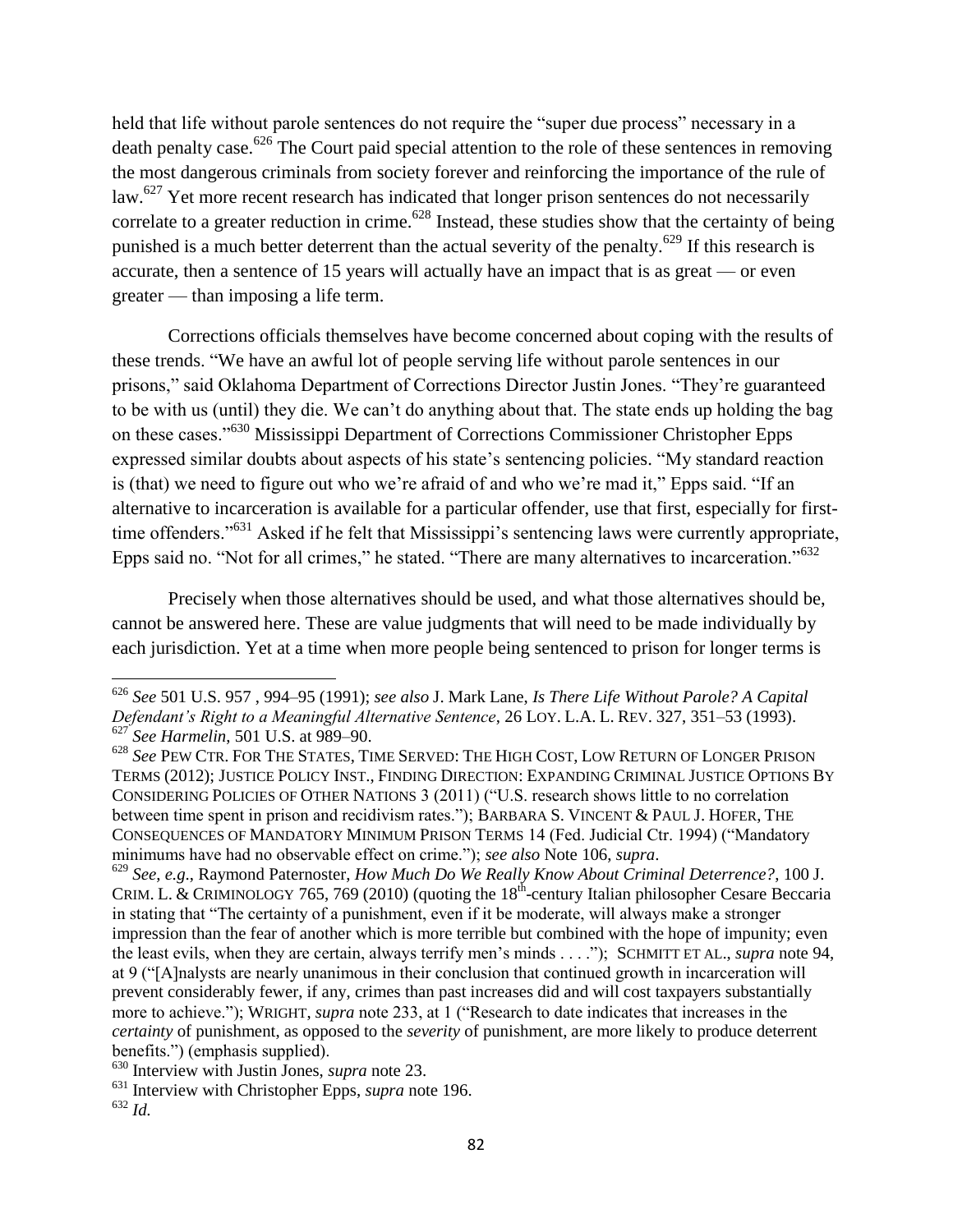clearly contributing to the increase in elderly prisoners — a major contributor to corrections becoming the second-fastest growth area of state budgets, far outpacing areas such as education<sup>633</sup> — every state would benefit from scrutinizing its own judgments in this area. Indeed, a number of states — including Arizona, California, Kansas, Mississippi, Nevada, New York, North Carolina, South Carolina, Texas, and West Virginia — have already undertaken detailed studies and/or introduced new measures with an eye toward sentencing reform.<sup>634</sup>

Each state in the nation would do well to follow suit. Examining how to reduce prison time for low-risk offenders (i.e., first-time criminals who commit non-violent crimes) without jeopardizing public safety goals is vital, as is determining whether programs that are alternatives to incarceration can be added or broadened.<sup>635</sup> Looking for ways to improve sentencing laws to allow for more individualized "evidence-based sentencing" as opposed to one-size-fits-all sentencing recommendations will also be valuable.<sup>636</sup>

In 2012 alone, states from Hawaii to New Jersey passed laws aimed at altering their sentencing practices and employing incarceration alternatives.<sup> $637$ </sup> With the total cost of state

l

<sup>633</sup> Recently, this has become a highly publicized point of contention in many states. *See*, *e.g*., Elizabeth Prann, *States Spend Almost Four Times More Per Capita on Incarcerating Prisoners Than Educating Students, Studies Say*, FOX, Mar. 14, 2011, http://www.foxnews.com/politics/2011/03/14/states-spendtimes-incarcerating-educating-studies-say-464156987/ (discussing reports from the U.S. Department of Justice and the National Education Association which reveal that most states spend three-to-four times more money per capita on prisons than on state education systems).

<sup>634</sup> *See* Gregory Pratt, *Arizona Attorneys for Criminal Justice Release New Report on Sentencing Reform*, PHOENIX NEW TIMES, Feb. 1, 2011, https://www.google.com/#hl=en&sclient=psy-

ab&q=arizona+attorneys+for+criminal+justice+release+report+highlighting+sentencing+reform&oq=ariz ona+attorneys+for+criminal+justice+release+report+highlighting+sentencing+reform&gs\_l=hp.3...3986. 20362.0.20675.94.53.5.17.17.1.1251.12945.0j39j8j5-

<sup>3</sup>j0j3.53.0...0.0...1c.GzQeRQFonO8&pbx=1&bav=on.2,or.r\_gc.r\_pw.r\_qf.&fp=452d7de8d5ce46bd&biw =1280&bih=615 (discussing recent reviews of sentencing practices in Arizona, New York, Mississippi, and the Carolinas); STATE EFFORTS AT SENTENCING REFORM, *supra* note 98, at 1–2 (discussing substantial efforts in Nevada, Kansas, Kentucky, and South Carolina); ONE IN 100, *supra* note 94, at 17 (describing measures toward sentencing reform in Texas); *Report Urges W.Va. Sentencing, Parole Reforms*, AP WIRE, Feb. 22, 2012, *available at* http://www.wvgazette.com/News/politics/201202220184.  $635$  Again, evidence shows that other democracies around the world have successfully employed a greater

number of incarceration alternatives in their criminal justice systems. This saves a substantial amount of money in their criminal justice budgets while evidently not resulting in a substantial increase in crime rates. *See* note 597, *supra*.

<sup>&</sup>lt;sup>636</sup> See STATE EFFORTS AT SENTENCING REFORM, *supra* note 98, at 1–2 ("Research shows that implementation of evidence-based practices leads to an average decrease in crime of between 10 percent and 20 percent. Programs that are not evidence-based, on the other hand, tend to see no decrease or even a slight increase in crime.").

<sup>637</sup> *See* Phillip Smith, *Some States Move on Sentencing Reform*, DRUG WAR CHRON., July 17, 2012, http://stopthedrugwar.org/chronicle/2012/jul/17/some\_states\_move\_sentencing\_refo. Other states that passed legislation in 2012 aimed at sentencing reform include Illinois, Missouri, Ohio, Pennsylvania, and Tennessee. *Id.* In Alabama, a substantial sentencing reform bill passed the state legislature, aimed at changing the composition of the Alabama Sentencing Commission and demanding the passage and implementation of new truth-in-sentencing guidelines. *See Ward"s Sentencing Reform Bill Passes*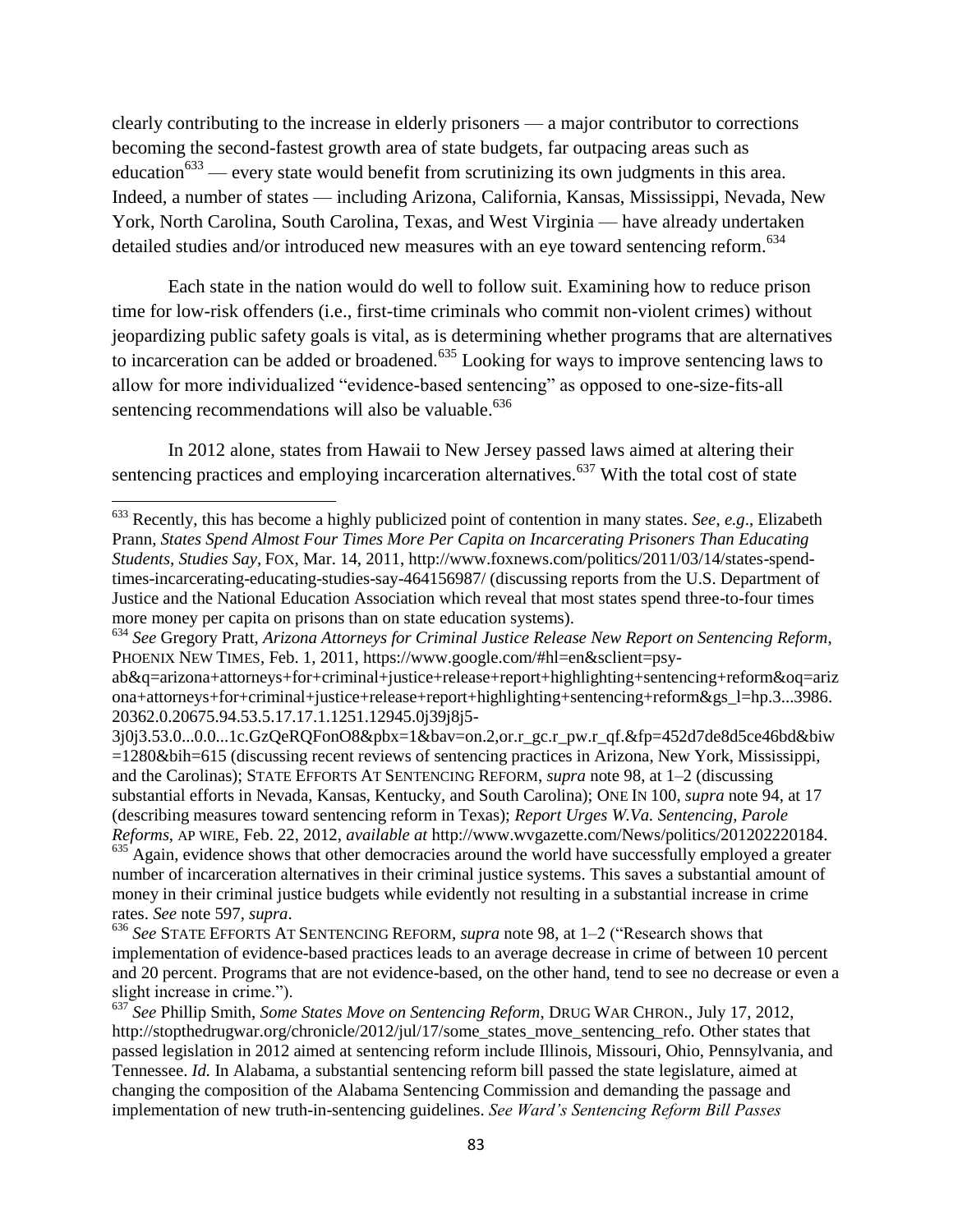spending on corrections now above \$50 billion per year,<sup>638</sup> it would seem sensible for all states to seek and employ new solutions in this area. Doing so would reduce the number of people growing old behind bars and requiring expensive care as a result, thereby saving a significant amount of taxpayer dollars.<sup>639</sup> At the same time, it would also work toward meeting a key goal of correctional organizations: finding and employing ways to rehabilitate criminal offenders back into American society.<sup>640</sup>

## **2. Age As A Mitigating Factor At Sentencing**

Marilyn Devine looks like someone who could be anybody's grandmother. With gray hair and blue eyes, the 76-year-old retired nurse hardly fits the standard profile of a bank robber.<sup>641</sup> Yet on March 6, 2006, Devine took an unloaded pistol, masked her face with a blackand-gold scarf, and held up a bank near Pittsburgh, walking away with nearly \$6,000.<sup>642</sup> Police apprehended her after a five-mile car chase.<sup>643</sup> At the police station, she told the arresting officers that she had committed the robbery for her 40-year-old son, who was unemployed and threatening to kill himself unless he could somehow get more money.<sup>644</sup> Later, Devine was tested by a psychologist and diagnosed with clinical depression, likely stemming from the ordeal with her son. $645$ 

There was no doubt that Devine was guilty of the heist.<sup>646</sup> The question, though, was what to do with her. Under the law, she was eligible for a prison sentence of  $34$  years.<sup>647</sup> Yet opinions were mixed about what kind of a sentence she should actually receive.<sup>648</sup> Raymond

pittsburgh.vlex.com/vid/black-white-answers-graying-prisons-192494951.

<sup>642</sup> Banks, *supra* note 641.

*Legislature*, SHELBY CNTY. REPORTER (Alabama), May 11, 2012,

http://www.shelbycountyreporter.com/2012/05/11/ward%E2%80%99s-sentencing-reform-bill-passeslegislature/. California, home of the nation's most infamous "three strikes" law, is looking at proposed revisions to the law that would give "third strike" offenders a chance to reduce the length of their sentences by meeting certain initiatives. *See* Dan Levine & Mary Slossen, *Softer California Three-Strikes Law Would Save on Older Inmates*, Reuters, July 11, 2012, *available at* http://news.yahoo.com/softercalifornia-three-strikes-law-save-older-inmates-050421459.html.

<sup>638</sup> STATE EFFORTS AT SENTENCING REFORM, *supra* note 98, at 2. By some accounts, corrections is the second largest area of spending for states, trailing only Medicaid in state budgets. *See id.*  <sup>639</sup> Notes 614, 621 & 628, *supra*.

<sup>640</sup> *See* Part ID, *supra*.

<sup>641</sup> Gabrielle Banks, 76-year-old Grandmother Sentenced in Bank Robbery, PITTSBURGH POST-GAZETTE, Mar. 17, 2012, http://www.post-gazette.com/stories/local/neighborhoods-south/76-year-old-grandmothersentenced-in-bank-robbery-492252/; Mark Houser, *No Black-and-White Answers to Graying of State Prisons*, PITTSBURGH TRIBUNE-REVIEW, Apr. 23, 2007, http://tribune-review-

<sup>643</sup> *Id.* 

<sup>644</sup> *Id.* 

<sup>645</sup> *Id.* 

<sup>646</sup> Houser, *supra* note 641; Banks, *supra* note 641.

<sup>647</sup> Houser, *supra* note 641.

<sup>648</sup> Houser, *supra* note 641; Banks, *supra* note 641.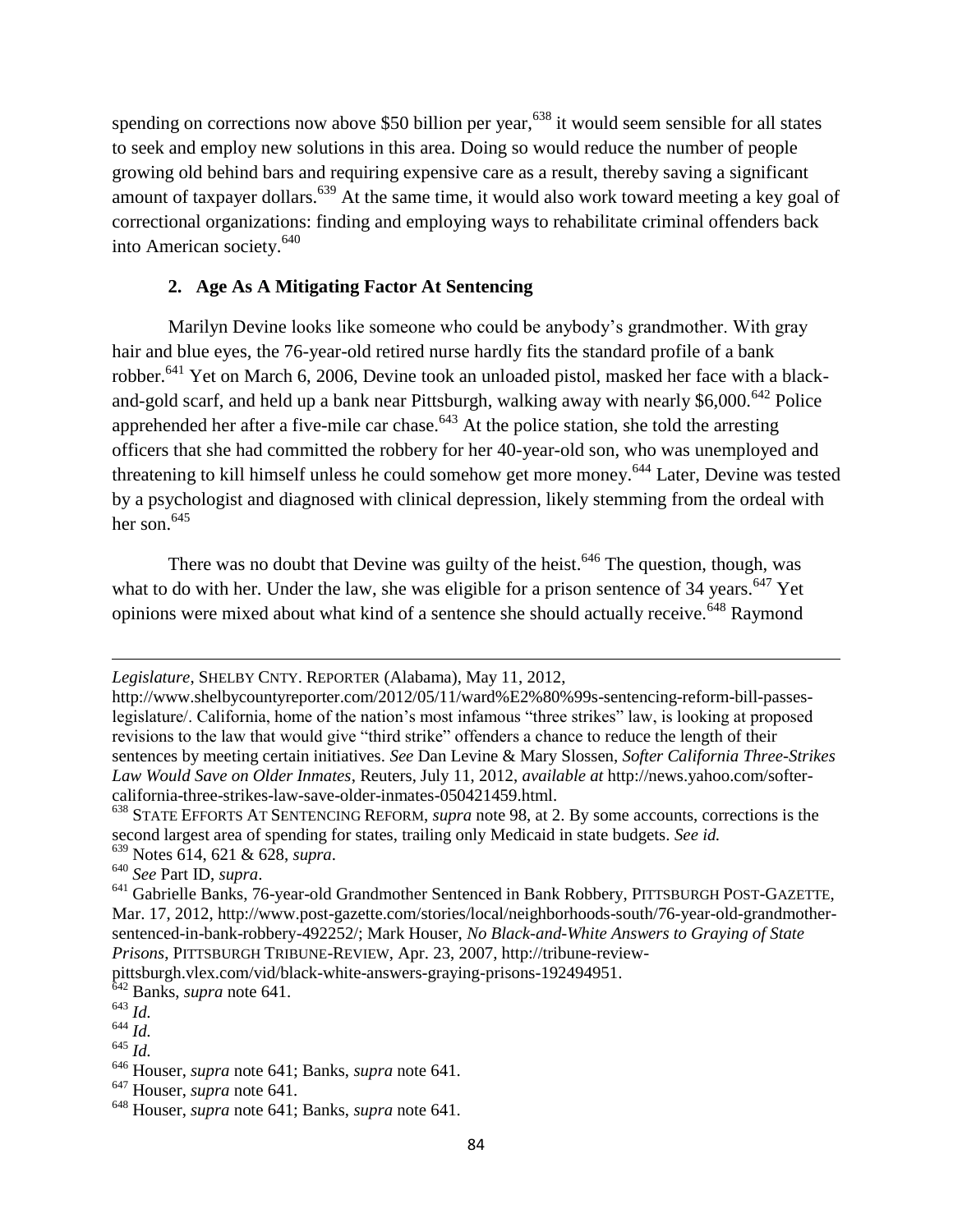Devine, her 79-year-old husband, said that a lengthy prison sentence "would be a disaster for both of us."<sup>649</sup> A Carnegie Mellon professor who had worked on a state committee researching issues facing elderly inmates weighed in with comments that Devine should be sentenced only to community service.<sup>650</sup> However, another member of that state committee, Mansfield University Professor Scott Thornsley, remarked that Devine should not receive "a 'get out of jail free card'" because of her age.<sup>651</sup> "I know full well she could die in prison, and that's unfortunate," Thornsley told the *Pittsburgh Tribune-Review*. "But we must have consequences."<sup>652</sup>

In the end, though, Devine's consequences did not include a prison term.<sup> $653$ </sup> Instead, she was sentenced to a 20-year probation period that included 23 months of house arrest.<sup>654</sup> She also was fined \$10,000 for the duress her victims suffered.<sup>655</sup> At sentencing, the trial judge appeared to be satisfied that justice had been served on the elderly offender.<sup>656</sup> A significant penalty had been imposed to send a message to her and to society, but the lack of prison time kept Devine away from a situation that she — and, perhaps, her husband — might not survive.

Another grandmother, however, was not as fortunate. Houston resident Elisa Castillo had a clean criminal record before being convicted in 2009 of conspiracy to smuggle drugs into the U.S. from Mexico.<sup>657</sup> Yet neither Castillo's age nor her lack of previous convictions was enough to keep the trial judge from sentencing her to life without parole.<sup>658</sup> Refusing to plead guilty, she ultimately left the courtroom with a sentence longer than repeat drug offenders receive.<sup> $659$ </sup> Today, her home is a prison where she is a generation older than her cell mates, who refer to her as "grandma."<sup>660</sup>

The debate surrounding these two cases, and the startling differences between their outcomes, epitomizes the dilemma facing judges every time an elderly criminal defendant comes before their bench. Throw the book at them, and the person becomes yet another elderly prisoner, straining the resources of prisons and requiring large amounts of taxpayer money from corrections budgets.<sup>661</sup> Let them off with a lighter-than-normal sentence in an effort to temper justice with mercy, and you could fail to send the proper message that such conduct is not

l

<sup>649</sup> Houser, *supra* note 641.

 $^{650}\dot{Id}.$ 

<sup>651</sup> *Id.* 

<sup>652</sup> *Id.* 

<sup>653</sup> *See* Banks, *supra* note 641.

<sup>654</sup> *Id.* 

<sup>655</sup> *Id.* 

<sup>656</sup> *See id.* 

<sup>657</sup> Dane Schiller, *Drug Crime Sends First-Time Offender Grandmom to Prison for Life*, HOUSTON CHRONICLE, May 22, 2012, http://www.chron.com/news/houston-texas/article/Drug-crime-sends-firsttime-offender-grandmom-to-3547226.php.

<sup>658</sup> *Id.* 

 $^{659}$  *Id.* 

<sup>660</sup> *Id.* 

<sup>661</sup> *See* Part IA(c), IB; Part IIIA(1), *supra*.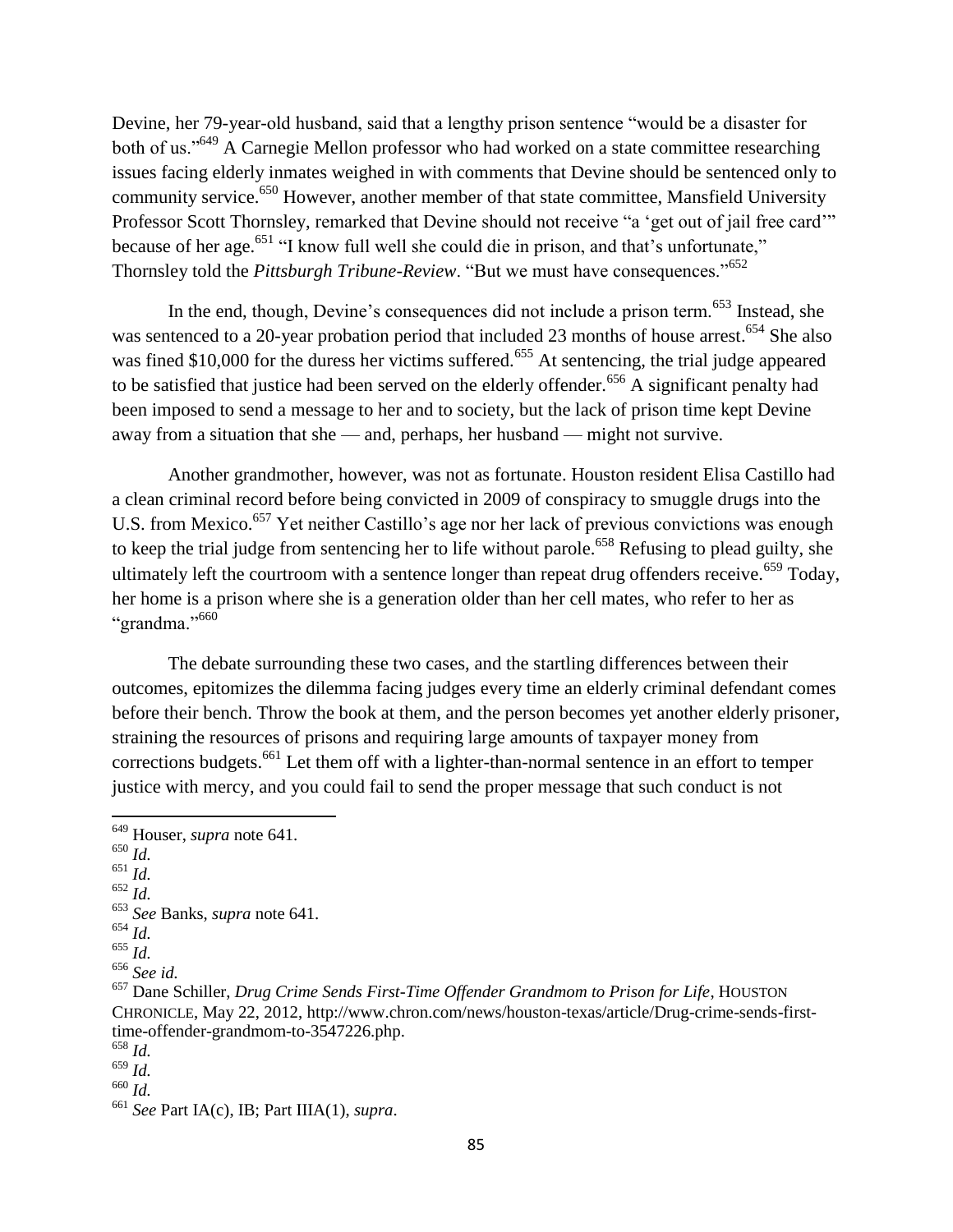acceptable in society, along with angering victims' advocates and other groups that can label you as "soft on crime."<sup>662</sup> It is an unpleasant decision, but it is one that judges are now making more frequently than ever.<sup>663</sup> New court commitments to state prisons of persons age 55 and older grew by 109% between 1995 and 2009.<sup>664</sup> In Florida, for instance, 3,452 inmates age 50 and older were sentenced to prison terms during fiscal year 2010-11.<sup>665</sup> In Ohio, new court commitments age 50 and over rose from 3.7% to 7.8% between 2000 and  $2010^{666}$  On the federal level, the number of individuals age 61 and older sentenced to federal prisons increased 50% between 2000 and 2009.<sup>667</sup>

Among this rise in elderly criminal offenders, however, there appears to be little consistency as to when courts will allow age to factor into sentencing decisions. Some states, as well as the federal government, have statutes allowing judges to consider age as a mitigating factor when handing down a sentence in some or all circumstances.<sup>668</sup> In these situations, however, judges maintain discretion of when to consider age in their sentencing decisions, and the application of these statutes can be erratic. In Wisconsin, for instance, the state's Court of Appeals upheld a 14-year sentence for a 78-year-old man convicted of homicide by intoxicated use of a vehicle, determining that age did not stop the man from committing the crime and therefore should not lessen his sentence.<sup>669</sup> On the other hand, a federal district court sentenced a 60-year-old man convicted of distributing morphine to a term four years below the minimum term listed in the Federal Sentencing Guidelines.<sup>670</sup> In justifying why he gave the defendant a lower-than-expected sentence, the trial judge pointed to the man's advanced age, as well as his "health problems."<sup>671</sup>

Some commentators, using a utilitarian point of view, argue that age should factor into sentencing because less punishment is typically enough to deter an elderly offender from future

```
664 OLD BEHIND BARS, supra note 14, at 37.
```
<sup>662</sup> *See* Interview with Ronald Aday, *supra* note 13; Interview with Justin Jones, *supra* note 23; Interview with Keith Davis, *supra* note 52; Interview with Jamie Fellner, *supra* note 240; *see also* note 229, *supra*. <sup>663</sup> *See* OLD BEHIND BARS, *supra* note 14, at 36–38 (discussing the increase in men and women entering prison at age 55 and above); Interview with Keith Davis, *supra* note 52 (describing personal observations of more elderly first-time offenders arriving at Deerfield Correctional Facility in recent years).

<sup>665</sup> FLA. DEP'T OF CORRECTIONS, INMATE ADMISSIONS: ELDERLY (50 OR OLDER) ADMISSIONS (2010– 11), *available at* http://www.dc.state.fl.us/pub/annual/1011/stats/ia\_elderly.html. Of these elderly "new arrivals,‖ 89.9% were male, and 41.5% were entering prison in Florida for the first time. *See id.*  <sup>666</sup> OLD BEHIND BARS, *supra* note 14, at 39.

 $^{667}$  *Id.* 

<sup>668</sup> *See*, *e.g.*, 18 U.S.C. § 3582 (2012); ALA. CODE §13a-5-51 (7) (2012); ALASKA STAT. §12.55.155 (d) (5) (2012) (as amended by 2012 Alaska Laws Ch. 54 (S.B. 151)); FLA. STAT. ANN. § 921.141 (6) (g) (2012); OR. REV. STAT. §163. 150 (1) (c)(A); TENN CODE ANN. § 40-35-113(6) (2012).

<sup>669</sup> Wisconsin v. Stenzel, 276 Wis.2d 224, 240–42 (2004).

<sup>670</sup> United States v. Fisher, 1990 U.S.App.LEXIS 16972, at \*2 (4th. Cir. Sept. 25, 1990). <sup>671</sup> *Id.* at \*3.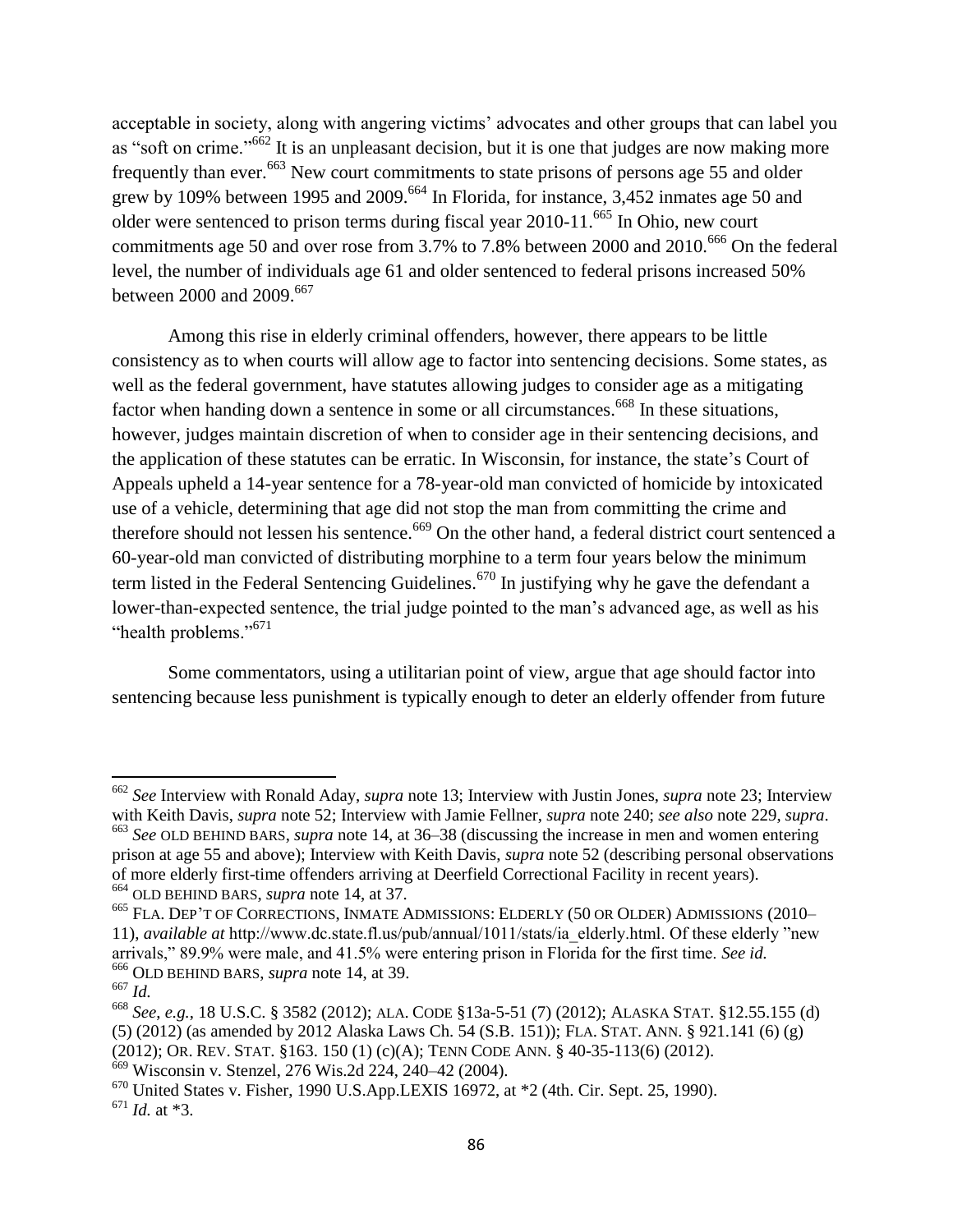offenses.<sup>672</sup> There is also a cost aspect to this line of thinking, as allowing sentences to be lessened because of age inherently means that the more care-intensive elderly individuals will spend less time behind bars.<sup>673</sup> Others, however, argue that crimes should be punished uniformly, regardless of the perpetrator's age.<sup>674</sup> In fact, some criminal justice experts have stated that elderly offenders are even more culpable than younger criminals, as age traditionally brings experience and greater wisdom to understand right from wrong.<sup>675</sup> According to this point of view, failing to properly punish older criminals sufficiently could lead to a rise in crimes committed by the elderly.<sup>676</sup>

It seems that permitting age, by itself, to be a mitigating factor in sentencing is not a viable option. As discussed many times already in this report, "the elderly" is not a homogeneous group.<sup>677</sup> There are elderly criminals who are still quite dangerous, and who should receive a significant prison sentence despite their old age. Permitting them to receive a more lenient prison term simply because they are "old" does not appear to be a fair solution.

What does appear to be sensible, though, is allowing age combined with age-related conditions to serve as mitigating factors in sentencing. Several states already do this to some extent, as does the federal government.<sup>678</sup> For instance, courts should be more lenient in sentencing an elderly defendant with no prior criminal history, particularly if the offense committed is a lower-level crime.<sup>679</sup> Knowledge that elderly individuals are typically more

 $\overline{a}$  $672$  Evidence for this argument can be found in the exceptionally low recidivism rate among elderly offenders. *See* Part IIIB, *infra*.

<sup>673</sup> *See* Part IB, *supra*.

 $674$  This is the approach that has traditionally been followed by the federal Sentencing Guidelines, which do not put much weight on the idea that somebody's age can be a mitigating factor. *See generally* Michael M. O'Hear, *The Original Intent of Uniformity in Federal Sentencing*, 74 U. CIN. L. REV. 749, 780 (2006) (stating that age was deemed by the drafters of the Federal Sentencing Guidelines to be "not ordinarily") relevant in determining whether a sentence should be outside of the applicable guideline range.").

<sup>675</sup> *See* Fred Cohen, *Old Age as a Criminal Defense*, 21 CRIM. BUL. 5, 16–17 (1985) (pointing out the existence of this argument, although not necessarily advocating for its use).

<sup>676</sup> *See id.* 

<sup>677</sup> *See* Part IA (1), *supra*.

<sup>&</sup>lt;sup>678</sup> For instance, the newly amended version of the relevant Alaska statute allows mitigation based on age only if "the conduct of an aged defendant was substantially a product of *physical or mental infirmities resulting from the defendant's age.*" (emphasis added). *See* ALASKA STAT. §12.55.155 (d) (5) (2012) (as amended by 2012 Alaska Laws Ch. 54 (S.B. 151)). The Tennessee law allows for mitigation based on youth or old age only if the defendant's age led him or her to "lack substantial judgment" in committing the offense. TENN .CODE ANN. § 40-35-113(6).

 $679$  This would seem to be consistent with sentencing practices already used by many judges nationwide. The combination of these three factors — older age, lower-level offense, and no past criminal record should under virtually all circumstances equate to leniency at sentencing.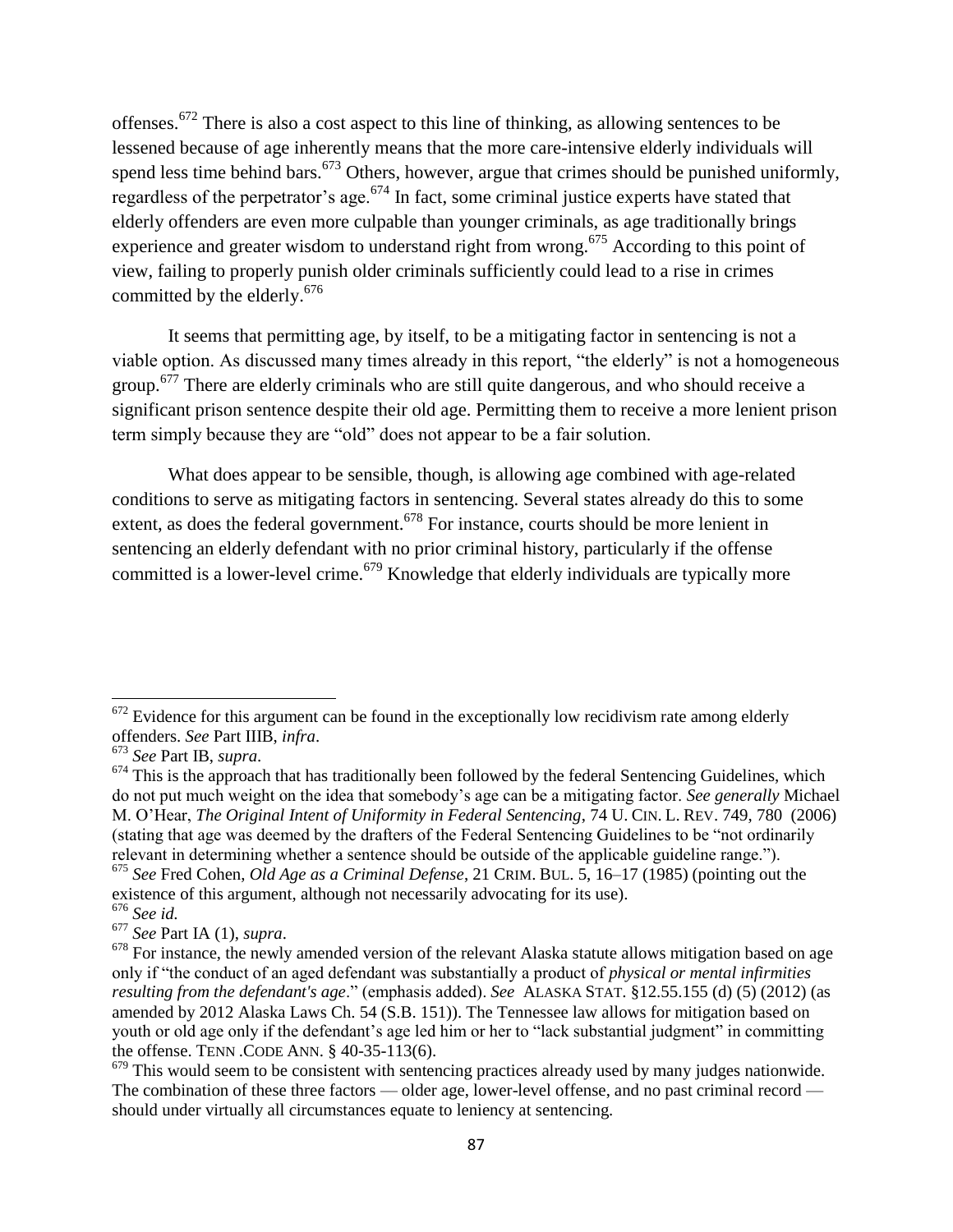vulnerable to coercion and duress than younger people should also play a key mitigating role if the elderly defendant was somehow pressured or tricked into committing the crime.<sup>680</sup>

In addition, the physical and mental health of an elderly defendant should factor into sentencing. An older individual with a severe chronic illness or terminal illness will immediately become a substantial cost burden and a significant care challenge for prison systems, and will likely suffer more behind bars than a younger inmate would.<sup>681</sup> Courts should refrain from sentencing elderly defendants in such a situation to long prison terms except in the most drastic of circumstances. When possible and sensible, trial judges should employ incarceration alternatives in sentencing defendants who are old and sick.<sup>682</sup>

For younger inmates who are growing old in prison, however, the option of sentencing leniency based on age, health, and other age-related factors is not available to them at trial. As they grow older and as their health condition worsens, only one institution can alleviate their time in prison and the pressures that they are placing on the correctional system. We now will turn to the role of that institution: the parole board.

### **B. Early Release Questions**

In the late 1980s, at the height of the AIDS epidemic in American prisons, some states enacted laws allowing inmates who were severely ill and dying from AIDS to receive an early conditional release from prison.<sup>683</sup> Reasons offered by state legislatures favoring these ―compassionate release‖ policies included easing the high cost impact that AIDS-suffering inmates left on state corrections budgets, lessening the overcrowded conditions of prisons, permitting terminally ill prisoners to die among family members rather than behind bars, enabling these people to seek more specialized medical care than could be easily offered in a prison environment, and allowing these individuals who now posed little threat to return to free society.<sup>684</sup> In general, advocates of these programs stated, early release for advanced AIDS sufferers was "the decent, moral, and most cost-effective approach."<sup>685</sup>

Today, people offer these same rationales in advocating for the early release of certain elderly inmates.<sup>686</sup> As a result, the most contentious debate regarding elderly prisoners currently

l

<sup>&</sup>lt;sup>680</sup> Presumably, this could come into play particularly often for older individuals with cognitive impairments, as the elderly person may actually possess no comprehension whatsoever about the nature of what he or she is doing.

<sup>681</sup> *See* Part II, *supra*.

<sup>&</sup>lt;sup>682</sup> Naturally, this does not mean that an elderly person with a lengthy criminal history who has just committed a violent felony should not receive prison time. Such a person would typically merit a prison sentence, regardless of age.

<sup>683</sup> *See* Aldenberg, *supra* note 229, at 548–51.

<sup>684</sup> *See id.* at 549–52.

<sup>685</sup> *Id.* at 551.

<sup>686</sup> *See generally* Bren Gorman, *With Soaring Prison Costs, States Turn to Early Release of Aged, Infirm Inmates*, STATE HEALTH NOTES, Sept. 2, 2008, http://www.ncsl.org/default.aspx?tabid=14647; Marjorie P.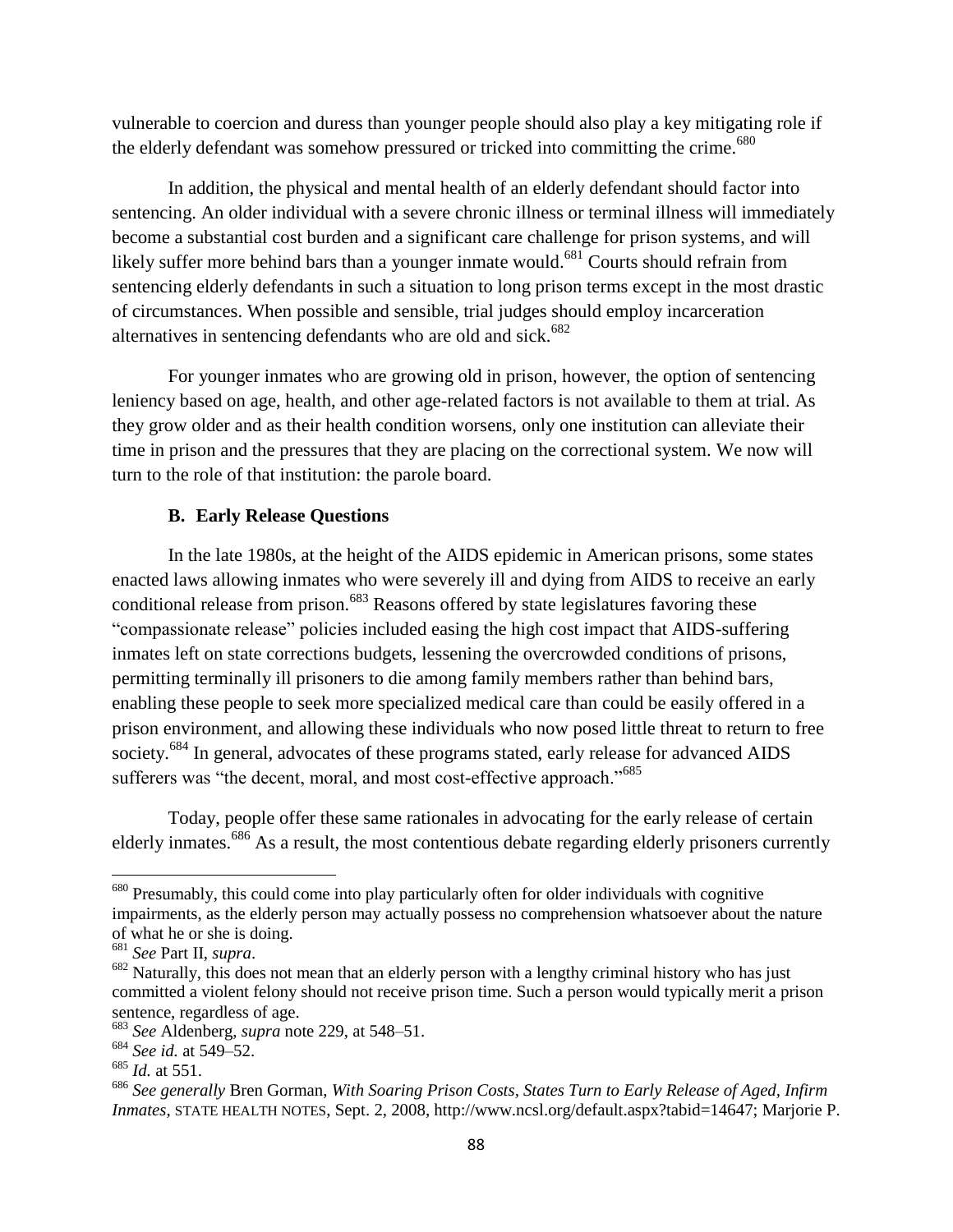is whether they should remain prisoners at all.<sup>687</sup> Proponents of "compassionate release" for some members of the elderly prisoner population point out that the risk of repeat offenses drops dramatically as people age.<sup>688</sup> They note that early release would shift the elderly inmate's high costs away from the state government, often cutting public costs of caring for that person by more than half.<sup>689</sup> They show that overcrowding remains a nationwide crisis in prisons, and argue that it makes sense to release elderly inmates early as a way to reduce this problem.<sup>690</sup>

Yet there are also many vocal opponents of early release for any elderly prisoners. They argue that such a practice would seem "soft on crime."<sup>691</sup> To opponents of early release, an inmate's age and poor health should not excuse him or her from paying the assigned debt to society for committing a crime.<sup>692</sup> Some opponents have also noted that even a very sick man or woman can still retain the capacity to commit other crimes, including violent crimes, and that society should not take this risk.<sup>693</sup> Furthermore, crime victims understandably dislike the idea of

# <sup>692</sup> *See id.*

l

<sup>693</sup> This is not a particularly common occurrence. *See* note 688, *supra*. However, it is not an impossibility, either. Just one incident of recidivism by an elderly, sick, apparently low-risk inmate can prove very damaging for early release programs. *See* Interview with Brie Williams, *supra* note 573. For instance, one of the most bizarre examples of recidivism by an elderly and disabled inmate came in Michigan. An elderly double-amputee, who was confined to a wheelchair, was deemed a low risk to the public and was

Russell, *Too Little, Too Late, Too Slow: Compassionate Release of Terminally Ill Prisoners — Is the Cure Worse Than The Disease?*, 3 WIDENER J. PUB. L. 799, 836; Marty Roney, *36 States Offer Release to Ill or Dying Inmates*, USA TODAY, Aug. 14, 2008, http://www.usatoday.com/news/nation/2008-08-13 furloughs\_N.htm; AT AMERICA'S EXPENSE, *supra* note 38; IT'S ABOUT TIME, *supra* note 70, at 10–12; OLD BEHIND BARS, *supra* note 14, at 80–82; GUBLER, *supra* note 134, at 11–12; Wheeler, *supra* note 70; Curtin, *supra* note 48, at 496–99; NPR Broadcast, *supra* note 229 (revealing various examples of these arguments in favor of early release programs for elderly inmates).

<sup>&</sup>lt;sup>687</sup> See note 686, *supra*; *see also* Interview with Brian Fischer, *supra* note 109 ("This (medical parole and other early release programs) is an issue that you're going to keep hearing more and more about."). 688 *See*, *e.g.*, AT AMERICA'S EXPENSE, *supra* note 38, at vi, vii ("Research has conclusively shown that by age 50 most people have outlived the years in which they are most likely to commit crimes. For example, arrest rates drop to just over 2% at age 50 and are almost 0% at age 65 . . . There is also overwhelming evidence that prisoners age 50 and older are far less likely to return to prison for new crimes than their younger cohorts."); OLD BEHIND BARS, *supra* note 14, at 81–82 ("[O]lder inmates who are released to the community are far less likely to recidivate . . . than younger inmates.").

<sup>689</sup> *See*, *e.g*., Roney, *supra* note 686 (quoting early release advocate stating that "Early release of terminal or infirm inmates without a doubt saves tremendous amounts of tax dollars. The taxpayer simply can't afford to pay exploding end-of-life health care costs."); Gorman, *supra* note 686; At America's Expense, *supra* note 38, at 26–41.

<sup>690</sup> *See*, e.g., NPR Broadcast, *supra* note 229 (statement by Project for Older Prisoners Founder Jonathan Turley about the overcrowded conditions in many prisons, and saying, in part, "[T]he question for society is not whether someone will be released. Someone's going to be released. The Constitution requires that they be released unless we do a massive expansion of our prison system. The question is who.").

<sup>&</sup>lt;sup>691</sup> See, e.g., Aldenberg, *supra* note 229, at 552 ("Opponents of the early release of terminally ill . . . inmates argue that society must be tough on crime and that illness should not warrant the release of criminals.‖); NPR Broadcast, *supra* note 229 (statements of several callers opposing early conditional release of elderly and sick inmates on the grounds that, in the words of one caller, "it is prison, after all. These people committed crimes.").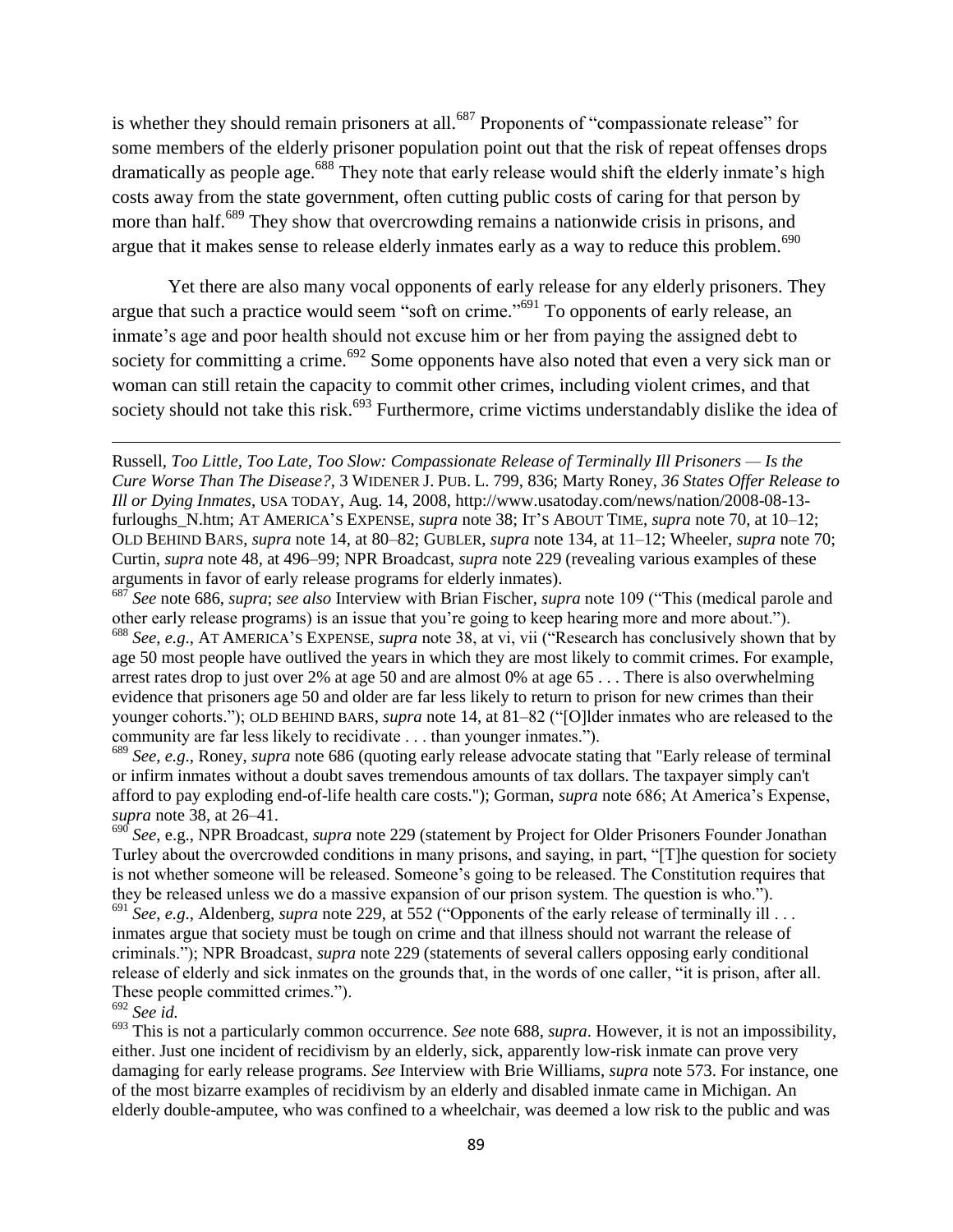the person who wronged them getting out of prison early, regardless of how old and infirm they may be.<sup>694</sup> "When somebody has committed a crime against you," said Keith Davis, the Warden of Virginia's Deerfield Correctional Facility, "it's difficult to see them get out of prison early especially when the judge promised you at sentencing that this person will never see the free world again."<sup>695</sup>

In addition to all of this, there is the sheer unpopularity of this practice.<sup>696</sup> Advocating for compassionate release is a dicey position for a politician to take. "Nobody wins an election by saying 'we need to let more people out of prison," said Oklahoma Department of Corrections Director Justin Jones, who favors an increased use of early release for elderly inmates in his state. "Nobody wins by saying 'we need more people on parole.' So we just keep enhancing punishment by long-term incarceration, regardless of the human cost and the financial cost."<sup>697</sup> Remarks made by Wisconsin State Representative Scott Suder to the *Milwaukee Journal Sentinel*  in 2006 reinforce the recurrent political dislike of compassionate release measures. "I don't think age should be a factor . . . for letting people loose early or giving them things like house arrest," Suder said. "Putting these criminals in residential nursing homes with an already vulnerable population  $\dots$  I think is just utterly dangerous."<sup>698</sup>

Ironically, though, the inmates whom prisons more frequently tend to parole are younger, healthier individuals — people who pose a much higher threat of repeat offenses than elderly, less-healthy inmates.<sup>699</sup> While recidivism trends certainly do not apply to everyone, the "danger"

granted early conditional release. *See* Curtin, *supra* note 48, at 499. Three weeks later, the man wheeled himself into a bank, pulled out a sawed-off shotgun, and robbed the bank at gunpoint. *Id.* He was caught quickly and sent back to prison for the rest of his life. *Id.* Not surprisingly, critics of early release in Michigan became much more vocal in the aftermath of that incident. *Id.* at 499–500.

<sup>694</sup> *See*, *e.g*., IT'S ABOUT TIME, *supra* note 70, at 9 (quoting the Executive Director of the National Organization for Victim Assistance as saying that "If a person is sentenced to life, we know that they are naturally going to get old. A life sentence should mean life.").

<sup>695</sup> Interview with Keith Davis, *supra* note 52 (also noting that perhaps judges bear a responsibility in providing crime victims with more realistic expectations at sentencing rather than making such broad promises).

<sup>&</sup>lt;sup>696</sup> See IT's ABOUT TIME, *supra* note 70, at 8 ("The decision to grant early release to any prisoner can be politically risky, regardless of potential cost savings.‖); Curtin, *supra* note 48, at 498 (describing the "well-organized and vocal segment of the general population" that opposes early release, even for elderly and infirm inmates); Aldenberg, *supra* note 229, at 552–53 (discussing the potential political pitfalls for individuals advocating for early release programs for a particular classification of inmates). <sup>697</sup> Interview with Justin Jones, *supra* note 23.

<sup>698</sup> Bob Purvis, *Cheaper Prison Options Sought: As Number of Older Prisoners Rises, So Do Costs for Care*, MILWAUKEE JOURNAL SENTINEL, Aug. 7, 2006, at A1, *available at*  http://news.google.com/newspapers?nid=1683&dat=20060807&id=dLoaAAAAIBAJ&sjid=NkUEAAA AIBAJ&pg=2998,4447975.

<sup>699</sup> *See* AT AMERICA'S EXPENSE, *supra* note 38, at viii (noting that American correctional facilities often do not release very low-risk geriatric inmates, even though they generally are an extremely low threat to public safety); NPR Broadcast, *supra* note 229 (Jonathan Turley stating "What's fascinating about our system is that we actually work to release prisoners when they are most dangerous, when the recidivism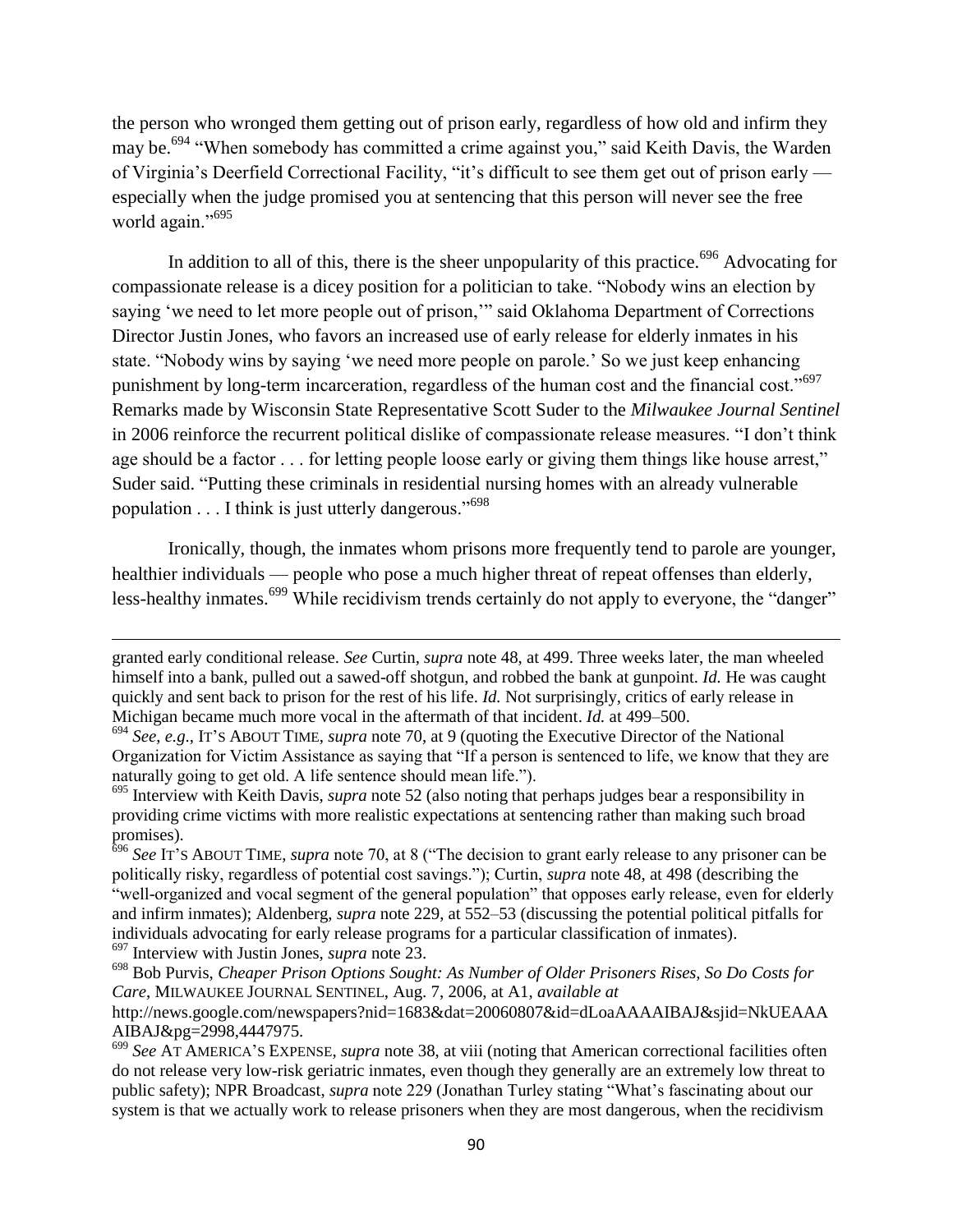feared by Representative Suder seems far greater from current parole practices than from an increase of compassionate release for geriatric inmates.<sup>700</sup> And just as failing to increase the level of care for elderly inmates is not a viable option, declining to expand early release programs in some manner is also implausible. American correctional systems, while much larger than they were just a few decades ago, typically still cannot keep pace with the rapid influx of new arrivals and the increased length of time that people are remaining in prison, leading to overcrowded facilities that drain too many state dollars.<sup>701</sup> Releasing somebody, some segment of the prison population, appears to be necessary to reduce this multi-faceted pressure on correctional systems.<sup>702</sup> Early release for certain elderly inmates — individuals identified to create high costs for corrections budgets and pose a low risk of harm to society — simply appears to be the most logical way to meet this need.<sup>703</sup>

Additionally, early release programs do not necessarily equate to total freedom from the penal system. Instead, the release can be — and should be — conditional.<sup>704</sup> The elderly criminal will still bear responsibility to meet certain conditions imposed upon him or her.<sup>705</sup> Failure to do so will result in re-incarceration.<sup>706</sup> Throughout his or her entire period of conditional release, the elderly individual will still be monitored closely by the correctional system, and their movements will often be greatly restricted.<sup>707</sup> This is a far cry from the "get out of jail free card" that many

probably not be the answer.

<sup>705</sup> *Id.* 

 $\overline{\phantom{a}}$ 

<sup>707</sup> *See* note 706, *supra*.

rates are the highest—young prisoners who are graduating up in crime. And then, around 30, we tend to hit them with long-term sentences, just about the time when they start to fall in their risk.").

 $700$  Minimizing the risk in early conditional release programs for elderly inmates, however, cannot be possible without a thorough and effective screening process so that the right elderly prisoners are chosen for conditional release. *See* Part IIIB (1), *infra*; Part IIIB(2), *infra*.

 $701$  In the most vivid recent example of this, the United States Supreme Court upheld an order demanding that California reduce its grossly overcrowded prisons by more than 30,000 inmates. *See* Brown v. Plata, 131 S. Ct. 1910 (2011). The Court held that there was simply no other realistic means for California to end this crisis of unconstitutional prison conditions, given the state's financial challenges. *See* Adam Liptak, *Justices, 5-4, Tell California to Cut Prisoner Population*, N.Y. TIMES, May 23, 2011,

http://www.nytimes.com/2011/05/24/us/24scotus.html?pagewanted=all. While California presented an extreme case, many other states also have extremely overcrowded "warehouse" prisons. *See*, *e.g.*, Luke Whyte, *The 3 Most Crowded State Prison Systems in America*, CORRECTIONSONE, Oct. 27, 2009, http://www.correctionsone.com/jail-management/articles/1959168-The-3-most-crowded-state-prisonsystems-in-America/. In the wake of *Brown*, there is now no doubt that something will need to be done to alleviate this pressure — and in a time of tight budgets, spending more money to build new prisons will

<sup>702</sup> *See* NPR Broadcast, *supra* note 229.

<sup>703</sup> *See* AT AMERICA'S EXPENSE, *supra* note 38, at 47–50.

<sup>704</sup> *Id.* at 47.

<sup>706</sup> *See*, *e.g*., N.Y. CORRECT. LAW § 273 (McKinney 2011); N.Y. EXEC. LAW §§ 243, 257-b (McKinney 2011) (discussing the parameters and restrictions of conditional release, including the penalties for violating the terms of conditional release, in New York State). Other states have laws with similar terms, including re-incarceration for violating the terms of a conditional release. *See*, *e.g*., FLA. STAT. ANN. § 947.1405 (2012); OHIO REV. CODE ANN. (West 2012); OR. REV. STAT. § 161.336 (2012).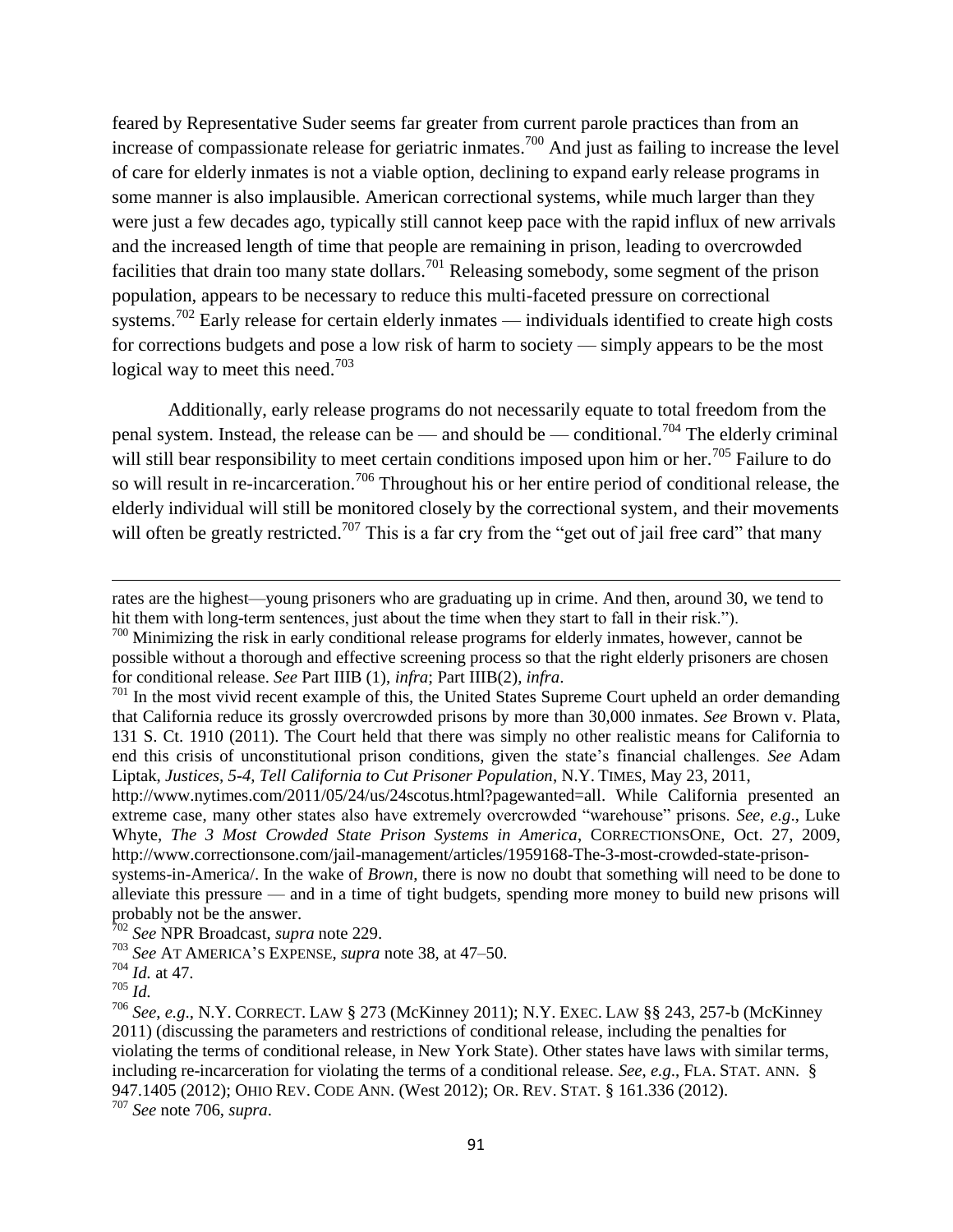people believe early release to be.<sup>708</sup> While it still may not be enough for certain crime victims and victims advocate groups, it is again important to remember that retribution is only one of several goals on which the American criminal justice system focuses.<sup>709</sup> The understandable desire of taking revenge on the wrongdoer must still be outweighed if other actions are more likely to create a greater societal benefit.<sup>710</sup>

Several correctional systems have started to recognize the logic to early release for elderly inmates. A number of states have recently passed or enhanced laws aimed at some type of early release program aimed at older low-risk prisoners with substantial medical needs, although many are still very narrowly tailored, and those which designate a specific age of eligibility often use an age that is well above the typical prison definition of "elderly".<sup>711</sup> The

 $710$   $\overline{Id}$ .

<sup>&</sup>lt;sup>708</sup> For instance, many victims' advocates argue that early release programs deny the victim and/or the victim's family the satisfaction of knowing that the perpetrator was fully punished. *See*, *e.g*., Dianna Hunt, *Texas Is Seeking Early Release for More and More Sick Inmates*, FORT WORTH STAR-TELEGRAM, Mar. 1, 2012, http://www.star-telegram.com/2012/02/29/3774188/texas-is-seeking-early-release.html; Karen Florin, *New Law Means Earlier Release for State"s Inmates*, THE DAY (Conn.), June 25, 2012, http://www.theday.com/article/20120625/NWS02/306259977; Sarah Etter, *Options for the Elderly*, CORRECTIONS, June 26, 2009, http://www.corrections.com/articles/13362; *see also* note 691, *supra*. However, this argument is not entirely correct. The wrongdoer is still being punished by the severe restrictions of movement, activity, and association placed upon him by the terms of conditional release. He or she may no longer be living behind prison walls, but in no way is he or she truly "free." <sup>709</sup> *See* Part ID, *supra*.

 $711$  Typically, states that use age as a criterion for early release, such as Maryland and Virginia, tend to use age 65, even though "elderly" in the prison context is often defined at age 50. The criteria vary widely from state to state, with some states releasing only those inmates who are terminally ill, others releasing inmates who are incapacitated but are not necessarily at death's door, and some states taking a broader approach to these early release programs entirely. Notably, though, no prisoner sentenced to life without parole can be eligible for any of these early release programs. *See*, *e.g*., ALA. CODE 1975 §§ 14-14-1 to 14-14-7 (2012) ("Alabama Medical Furlough Act"); ALASKA STAT. § 33.16.085 (2012) ("Special Medical Parole"); ARK. CODE ANN. § 12-29-404 (West 2012) ("Medical Parole for a Terminal Illness or Permanent Incapacitation"); CAL. PENAL CODE § 3550 (West 2012) ("Rules Governing Medical Parole"); COLO. REV. STAT. ANN. § 17-22.5-403.5 (West 2012) ("Special Needs Parole"); CONN. GEN. STAT. ANN. § 54-131k (West 2012) ("Compassionate Parole Release"); IDAHO CODE ANN. § 20-223 (f) (2012) ("Parole and Rules Governing"); LA. REV. STAT. ANN.  $\S$  15:574.20 (2012) ("Medical Parole Program"); MD. CODE ANN. CRIM. LAW  $\S 14-101$  (g) (West 2012) ("Eligibility for Parole after Age 65"); MICH. COMP. LAWS 791.235 (10) and (11) (2012) ("Release of Prisoner on Parole; Procedure"); MO. ANN. STAT. § 217.250 (West 2012) ("Offender with Terminal Disease, Report to Governor, Procedure"); MONT. CODE ANN. § 46-23-210 (2012) ("Medical Parole"); NEB. REV. STAT. § 83-1,110.02 (2012) ("Medical Parole; Conditions; Eligibility; Term"); N.H. REV. STAT. ANN. § 651-A:10-a (2012) ("Medical Parole"); N.J. STAT. ANN. 30:4-123.51c (West 2012) ("Medical Parole; Terminal Condition, Disease, or Syndrome"); N.M. STAT. ANN. § 31-21-25.1 (2012) ("Medical and Geriatric Parole Program"); N.Y. EXEC. LAW  $\S 259$ -s (McKinney 2012) ("Release on medical parole for inmates suffering significant dehabilitating illnesses"); N.C. GEN. STAT.  $\S$  15A-1369.1 to 1369.5 (2012) ("Medical Release of Inmates"); OKLA. STAT. ANN. § 332.18 (2012) ("Placement on Board docket for Medical Reason"); OR. REV. STAT. § 144.122(1)(c) (2012) ("Adjusting Initial Release Date"); TEX. GOV'T CODE ANN. § 508.146 (West 2012) ("Medically Recommended Intense Supervision"); VT. STAT. ANN. § 502a (d) ("Release on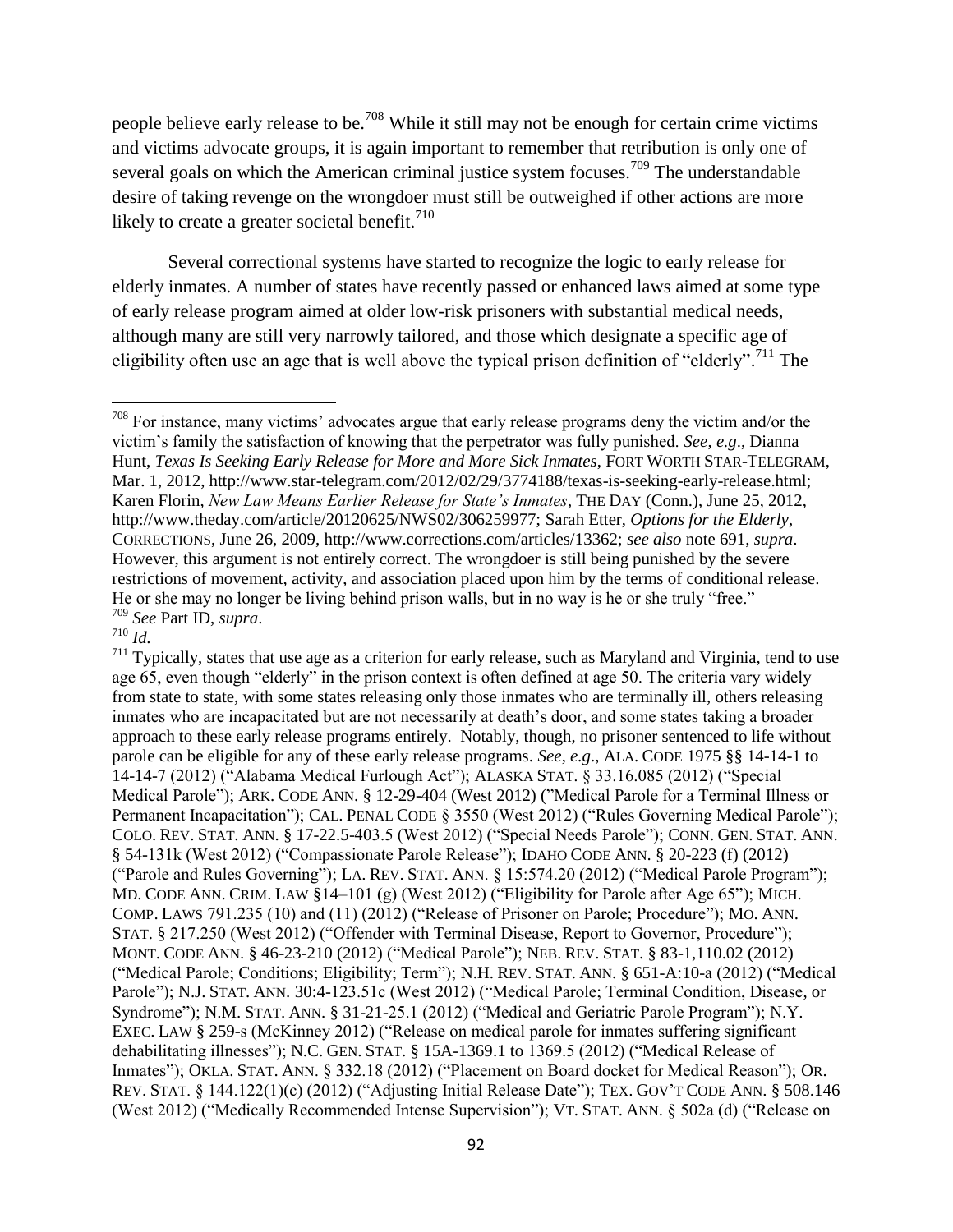federal government also offers a limited early release statute focused on elderly, low-threat inmates.<sup>712</sup>

Yet while this is a vital step forward, it is still only half the battle. Implementing compassionate release programs is not simply a matter of throwing open the gates and letting inmates walk out of their cells.<sup>713</sup> A process must be established which scrutinizes whether an elderly inmate is a proper candidate for early release. It must be thorough enough to ensure that the lowest-risk, highest-cost inmates are qualifying for release, yet efficient enough to allow qualified elderly inmates to actually receive the release. The inmate must have both legitimate reasons to be let out and a place to go once he or she gets out.

Bearing in mind the proven need for compassionate release of qualifying elderly inmates, the remainder of this section focuses on the primary challenges of implementing these important programs.

## **1. Criteria**

Naturally, the first step in developing compassionate release for elderly inmates is deciding whom this program will actually release from prison. Age alone is not enough to determine that a prisoner should receive conditional release.<sup>714</sup> Notably, the Project for Older Prisoners at George Washington University, one of the most successful programs in helping elderly inmates obtain early release, employs a nuanced background analysis before agreeing to take an inmate's case to the parole board.<sup>715</sup> The result is exceptional: inmates who have obtained release through the Project for Older Prisoners (POPS for short) have a 0% recidivism rate.<sup>716</sup> The message, therefore, is clear: well-established criteria and a thorough vetting process now will typically lead to much more productive results later.

### **a. Health Status**

Parole"); VA. CODE ANN. § 53.1-40.01 (2012) ("Conditional Release of Geriatric Prisoners"); WYO. STAT. ANN. § 7-13-424 (2012) ("Medical Parole; Conditions").

 $712$  18 U.S.C. § 3582 (c)(1)((A)(2). Notably, the federal government's threshold for their age-based early release programs is age 70. *Id.* 

 $713$  An examination of all of the statutes listed above demonstrates a high degree of detailed planning before an inmate is allowed to receive early release. *See* note 711, *supra*.

<sup>&</sup>lt;sup>714</sup> See Part IA (noting the great diversity among the elderly inmate population, thus demonstrating that advanced age alone is not enough to show that the inmate is an appropriate early release candidate). <sup>715</sup> Jonathan Turley, *The Project for Older Prisoners*,

http://www.law.gwu.edu/Academics/EL/clinics/Pages/POPS.aspx.

<sup>716</sup> *See* Matthew Davies, *The Reintegration of Elderly Prisoners: An Exploration of Services Provided in England and Wales*, INTERNET J. OF CRIMINOLOGY (2011),

http://www.internetjournalofcriminology.com/Davies\_The\_Reintegration\_of\_Elderly\_Prisoners.pdf ("It is widely cited that there are no reported cases of recidivism since the project (POPS) began.").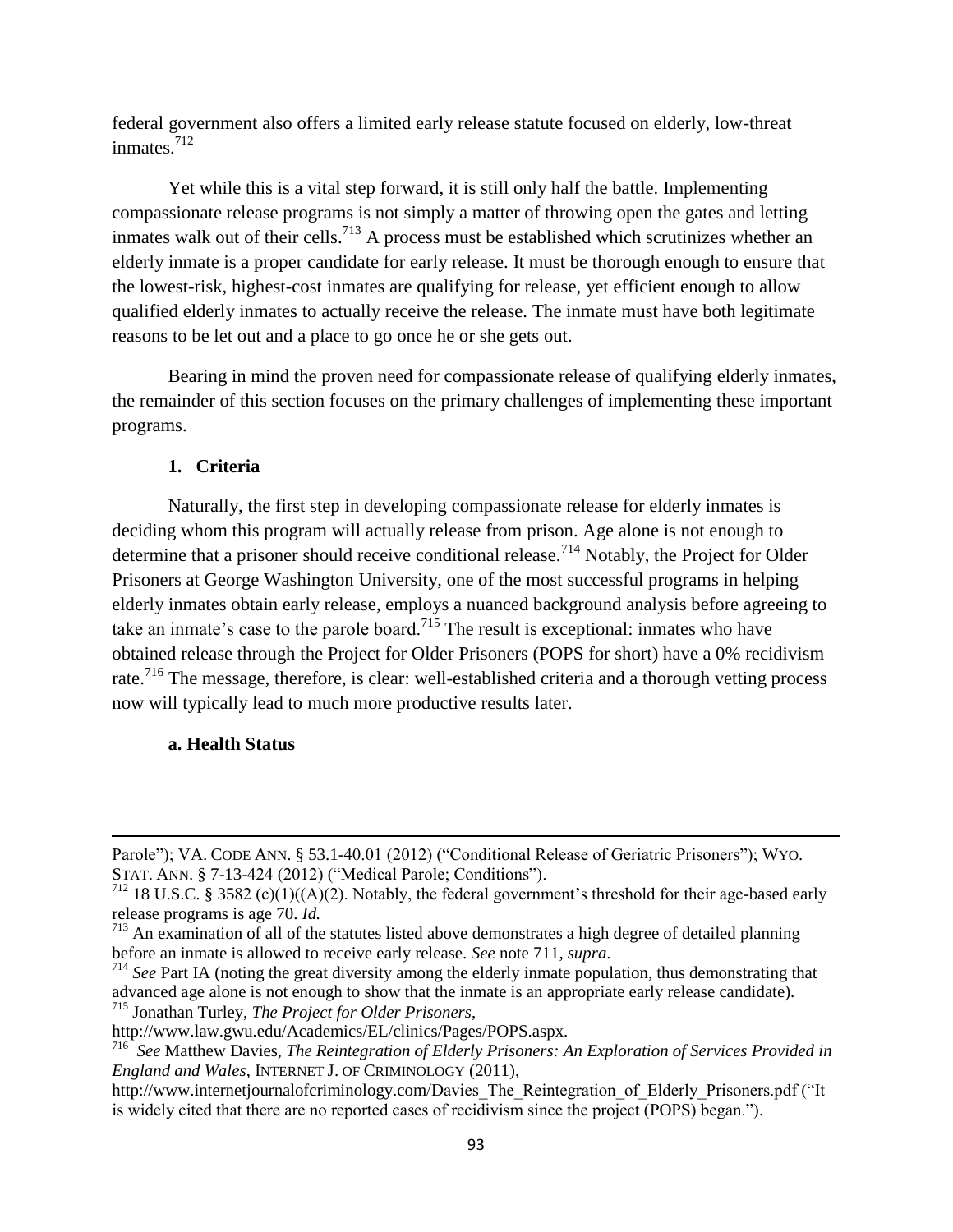The most common starting point for determining whether to release an older inmate is looking at their physical and mental condition.<sup>717</sup> Historically, the most common form of early release for elderly inmates is "medical parole" for individuals with terminal illnesses.<sup>718</sup> Today, most states have some sort of provision allowing early release for inmates with an incurable medical condition.<sup>719</sup> Given that an individual who is dying rarely poses a high risk to public safety, but typically requires high-cost care in the prison system, such inmates are sensible to release. In addition, conditional release of inmates with terminal illnesses generally allows them access to more constant medical monitoring, and allows them to pass on in an environment that is more hospitable than a prison.<sup>720</sup>

Beyond this, several states also include early release provisions for inmates who are not terminally ill, but are physically or mentally incapacitated.<sup>721</sup> Again, this is a sensible segment of the prison population to be offered early release. Inmates who are medically incapacitated cost corrections systems a much larger-than-usual amount in providing adequate services and care.<sup>722</sup> They could typically receive specialized care more efficiently outside the prison walls.<sup>723</sup> And they generally pose an extremely low risk of committing additional crimes once released.<sup>724</sup>

Murkier waters emerge when it comes to elderly inmates with medical conditions which are not going to end in death and are not presently incapacitated, but which require substantial specialized care and severely limit the physical or mental functions of the inmate. States appear to be widely divided on this issue.<sup>725</sup> In general, however, it appears that states would still benefit

 $717$  All of the state statutes cited in note 711 look closely at the physical and mental health status of the inmates. *See* note 711, *supra*.

<sup>718</sup> *See* Russell, *supra* note 686, at 804–805.

<sup>719</sup> *See* note 711, *supra*; *see also* Nat'l Conf. of State Legislatures, *Three Years of Conditional Release Laws*, THE BULLETIN, June 2010, at 5.

 $720$  Even though prison hospice programs have vastly improved palliative care in prisons, there is no denying the fact that an individual can pass on with greater dignity, comfort, and human contact in a home rather than behind bars. *See* Part IIA (3) (f), *supra*.

<sup>721</sup> *See* Note 711, *supra*; IT'S ABOUT TIME, *supra* note 70, at 7; *Three Years*, *supra* note 719, at 5. In general, states seem to be broadening their early release laws in this area. For instance, Maine, New York, and Wisconsin now allow inmates with non-terminal illnesses to be considered for release, something which these states did not do before 2008. *See Three Years*, *supra* note 719, at 5. Mississippi expanded its early release law during the 2012 legislative session to also include bedridden inmates. Interview with Christopher Epps, *supra* note 196; Interview with Gloria Perry, *supra* note 196. California expanded its early release laws in 2010 to include inmates who were permanently incapacitated, even if their illness was not terminal. *See* NICOLE D. PORTER, THE STATE OF SENTENCING 2010 3 (The Sentencing Project 2010). Kansas expanded its medically based early release law in 2010 as well. *See id*.

<sup>722</sup> *See* Part IB, *supra*.

<sup>723</sup> *See* Part IIA, *supra*.

<sup>724</sup> *See* AT AMERICA'S EXPENSE, *supra* note 38, at vi, vii.

 $725$  Many states have not taken steps in this direction. However, certain states grant prisoners who reach a certain age the automatic right to go before the parole board to be considered for early conditional release. *See*, *e.g*., MD. CODE ANN. CRIM. LAW §14–101 (g) (West 2012); VA. CODE ANN. § 53.1-40.01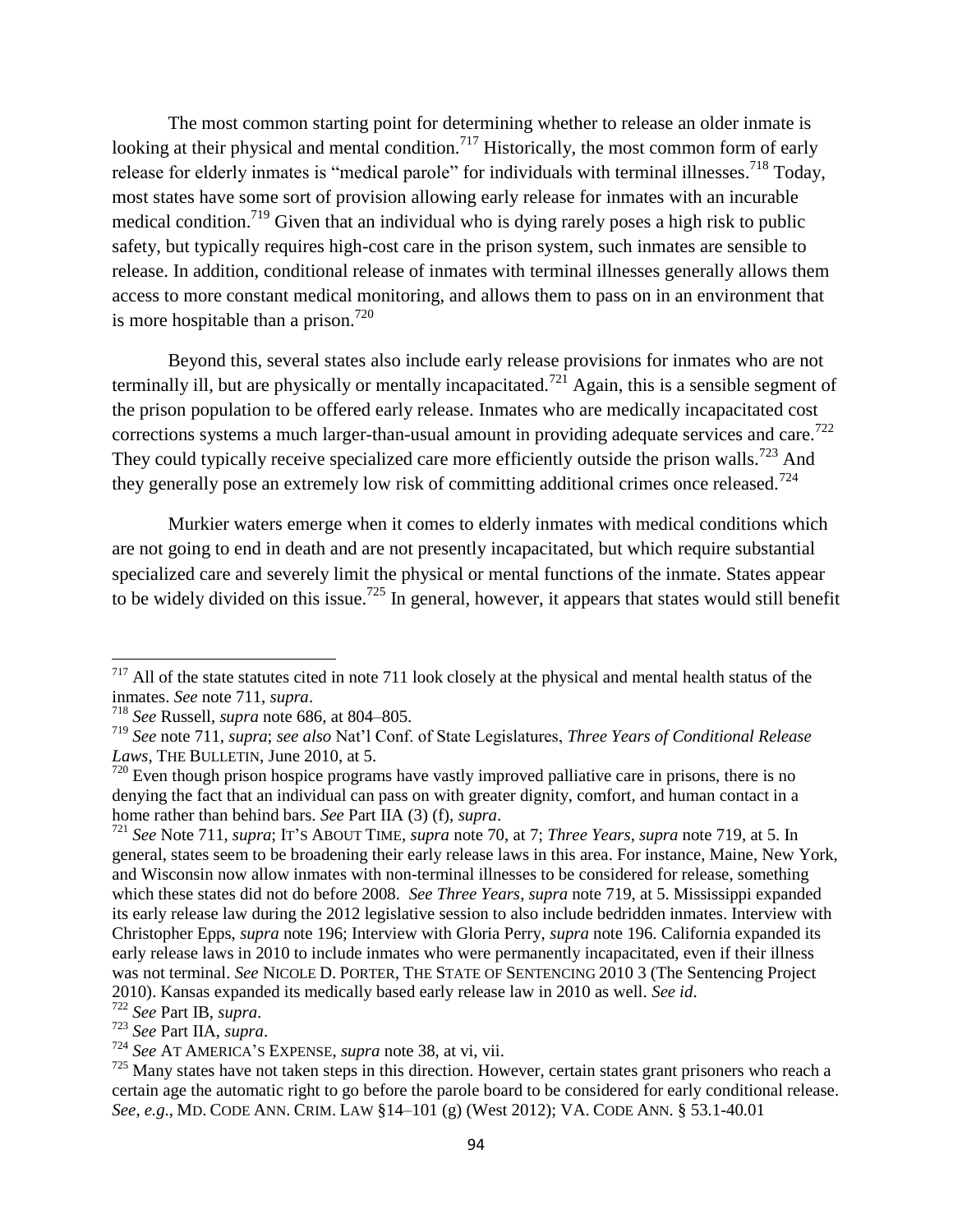from considering these inmates for early release. They would not be released solely on their health status, but could be granted conditional release if their health concerns are combined with other key indicators, particularly a low risk to public safety.<sup>726</sup>

The greatest challenge with health status judgments, however, is deciding how an inmate's "medical future" will be measured for early release purposes. Typically, corrections institutions will base this decision on the prognosis offered by facility doctors and, at times, outside specialists.<sup>727</sup> Their primary concern traditionally focuses on how much longer an inmate can be expected to live with a particular severe illness. <sup>728</sup> Yet Brie Williams, a criminal justice professor at University of California-San Francisco and lead author of the article "Balancing" Punishment and Compassion for Seriously Ill Prisoners," believes that this reliance on prognosis can be the early release system's downfall.<sup>729</sup> "Physicians are horrible at prognostication," Williams said, "and yet that is what these early release programs look at. So it's a faulty system by definition."<sup>730</sup>

A more medically accurate picture, Williams said, can be gained from examining how people experience the malady in question.<sup>731</sup> "You want to look more at how the illness affects functions, not just how long you can live with it," she explained. "Right now, there are multiple prisoners in American who are in a persistent vegetative state. You can live like that for years. But if your compassionate release laws are based only on prognosis, then the prisoner in the vegetative state might not be able to qualify because his condition might not change and he won't die soon enough."<sup>732</sup> On the flip side, she continued, certain diseases can kill a person rather quickly, but still leave them with a level of functioning that could make them a risk to society.<sup>733</sup>

Worst of all, Williams said, are diseases with unpredictable prognoses.<sup>734</sup> "You can be released," she said, "and then all of a sudden, you can start getting better again. Then you can

<sup>(2012).</sup>The most recent development in this area came in 2011, when Louisiana enacted a law creating a parole program dedicated to elderly prisoners. *See* H.B. 138, 2011 Leg. Reg. Sess. (La. 2011).

 $726$  Even without a debilitating ailment, elderly individuals are still much less likely to recidivate than their younger counterparts. *See* AT AMERICA'S EXPENSE, *supra* note 38, at vi, vii; OLD BEHIND BARS, *supra*  note 14, at 81–82.

<sup>727</sup> Interview with Brie Williams, *supra* note 573.

<sup>728</sup> *See*, *e.g*., ARK. CODE ANN. § 12-29-404 (West 2012) (requiring a doctor's judgment of whether the inmate is "permanently and irreversibly incapacitated" or "terminally ill"); N.J. STAT. ANN. 30:4-123.51c (2012) (allowing early release for an inmate suffering a terminal illness, and defining "terminal" as "six months or less to live").

<sup>729</sup> Interview with Brie Williams, *supra* note 573.

<sup>730</sup> *Id.* 

<sup>731</sup> *Id.* 

<sup>732</sup> *Id.* 

<sup>733</sup> *Id.*   $^{734}$  *Id.*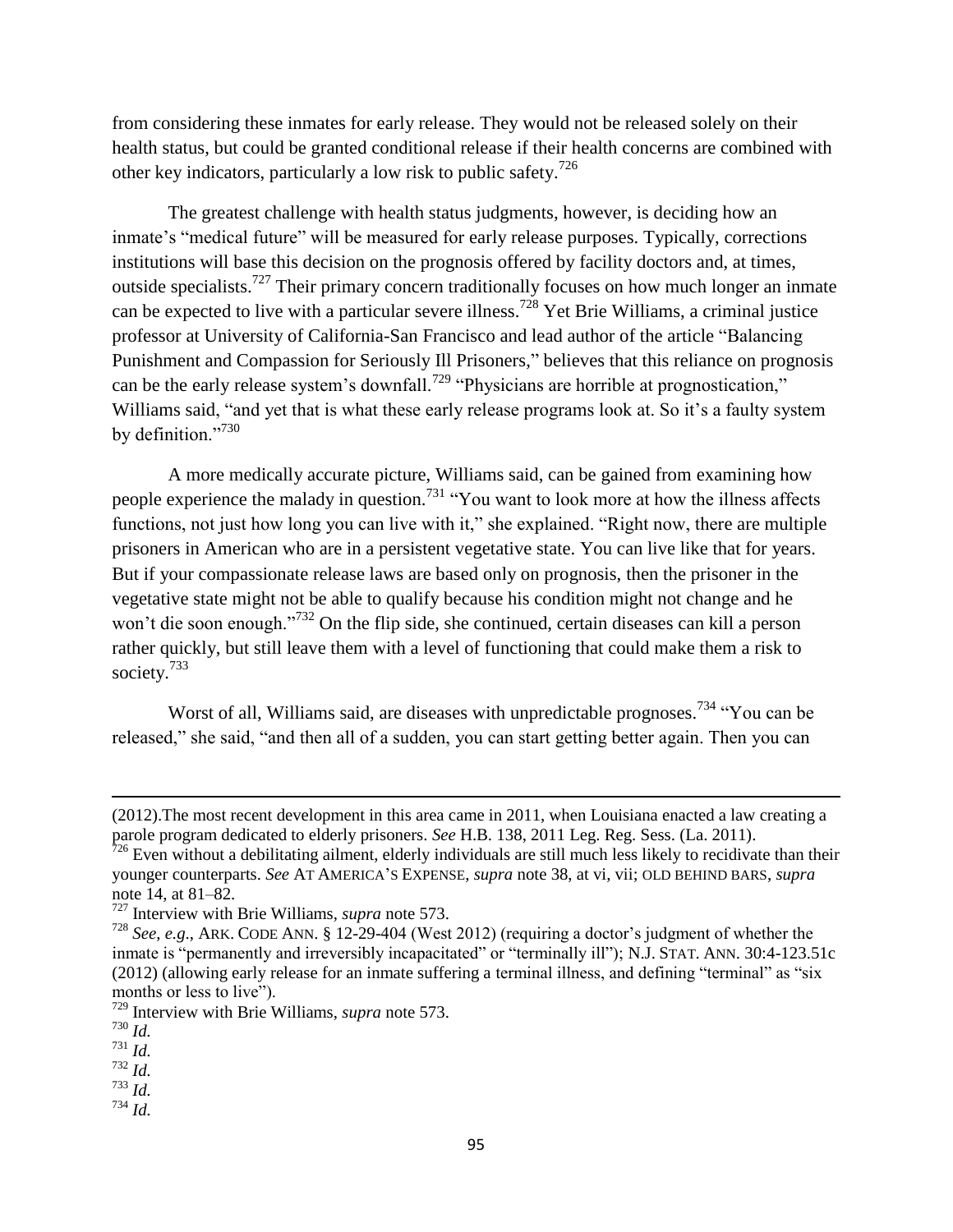suddenly get worse again.<sup>735</sup> Some states, such as Maryland and Montana, deal with these issues by requiring that a medical parolee must be returned to incarceration if the parolee's condition improves enough so that he or she could pose a threat to society.<sup>736</sup> Yet Williams argues that this is not an acceptable solution. "What are you going to do?" she asked rhetorically. "Keep shuttling the person back and forth between their home and the prison every time their condition changes one way or the other? $1737$ 

Overall, Williams said, health status criteria for early release tends to be flawed.<sup>738</sup> "To me, it means that the right people weren't sitting at the table when these policies were crafted," she said. "This does not lead to informed, rational policies. There are so many different jobs reflected here, and all of them need to be involved in making these policies. You need to have that exchange of information."<sup>739</sup>

Thankfully, some states have revised their early release polices so that life expectancy is just one of a group of factors reviewed by the board.<sup>740</sup> Given the risks of relying too heavily on estimating the amount of time that a person has left to live, this is a prudent move, one that all states should make in crafting their early release policies.

## **b. Low Threat To Society**

<sup>735</sup> Interview with Brie Williams, *supra* note 573. The poster child for this scenario is Abdelbaset Ali Mohmed al-Megrahi, convicted of killing 270 people in a 1988 plane bombing. *See Lockerbie Bomber Freed From Jail*, BBC, Aug. 20, 2009,

http://news.bbc.co.uk/2/hi/uk\_news/scotland/south\_of\_scotland/8197370.stm. Diagnosed with prostate cancer, he was granted early release on the grounds that he had only three months left to live. *Id.*  However, al-Megrahi lived for nearly three more years before his death on May 20, 2012. *Lockerbie Bomber Dies in Tripoli*, BBC, May 20, 2012, http://www.bbc.co.uk/news/world-africa-18137896. Not surprisingly, this is a case that is frequently cited by opponents of early release programs.

<sup>&</sup>lt;sup>736</sup> See, e.g., MONT. CODE ANN. §  $46-23-210$  (6) (2012) ("If either the board or department determines that the person's *medical condition has improved to the extent that the person no longer requires extensive medical attention or is likely to pose a detriment to the person, victim, or community*, a hearing panel may revoke the parole and return the person to the custody of the department.") (emphasis added); *Three Years*, *supra* note 719, at 5 (describing Maryland's requirement that "if the State Parole" Commission believes a medical parolee's condition has improved so that he or she could present a danger to society, they must return a parolee to a correctional facility.").

<sup>737</sup> Interview with Brie Williams, *supra* note 573; *see also* Interview with Robert Greifinger, *supra* note 77 (describing the importance of looking "beyond how many years they (prisoners) have left to live" in making these judgments).

<sup>738</sup> Interview with Brie Williams, *supra* note 573.

<sup>739</sup> *Id.* 

 $^{740}$  *See*, *e.g.*, ALASKA STAT,  $\frac{833.16.085}{West}$  2012) (looking at whether the inmate has a "severe" medical or cognitive disability" rather than trying to attach a life expectancy label to the prisoner); COLO. REV. STAT. ANN.  $\S$  17-22.5-403.5 (West 2012) (studying whether the offender has "special needs" that make him or her a low threat of becoming a repeat offender); MO. ANN. STAT. § 217.250 (West 2012) (requiring that the inmate be "afflicted with a disease which is terminal, *or* is advanced in age to the extent that the offender is in need of long-term nursing home care, *or* when confinement will necessarily greatly endanger or shorten the offender's life" in order to qualify) (emphasis added).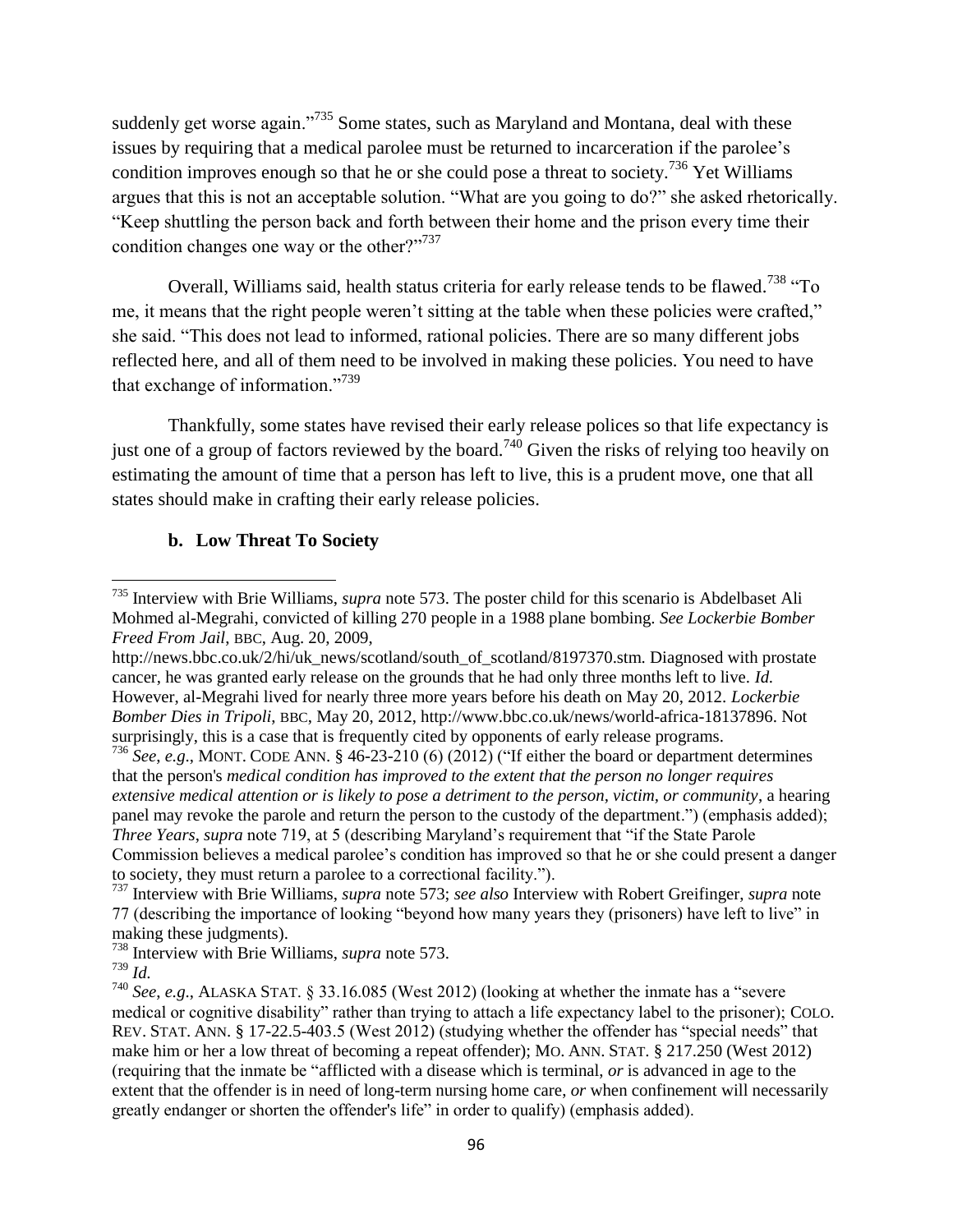A low risk of recidivism is obviously a fundamental consideration of early release programs. The advantage of focusing on elderly inmates is that older people generally tend to experience "criminal menopause" — an "aging out" of their desire to commit future crimes.<sup>741</sup>However, this is still a criterion for early release that correctional systems must examine carefully, even for inmates of advanced age.<sup>742</sup>

Forensic psychologists have developed multiple peer-reviewed tests which can be employed to "estimate" an inmate's likelihood of breaking the law again.<sup>743</sup> The Project for Older Prisoners, for instance, uses two separate recidivism tests and then compares the results to determine whether a particular elderly inmate is a good candidate for early release.<sup>744</sup> Even without the use of such tests, though, certain aspects of a prisoner's life and record can become prominent signals for or against release. For example, inmates who participate actively (or, in the case of some older inmates, have previously participated actively) in prison education programs are less likely to commit another crime after release.<sup>745</sup> A clean or mostly clean disciplinary record while in prison also commonly correlates to a reduced risk of recidivism.<sup>746</sup> Assuming that the prison is providing adequate active treatment and programming to the elderly inmate, interviews with staff who commonly work with the inmate can also be beneficial in making this assessment.<sup>747</sup>

<sup>741</sup> *See* note 688, *supra*.

 $742$  All of the state statutes, as well as the federal statute, that are listed above include requirements about low risk of committing further crimes. *See* notes 711 & 712, *supra*.

<sup>743</sup> *See* MICHAEL D. MALTZ, RECIDIVISM 68–86 (2001); The Forensic Panel, *Prisoner Recidivism Assessment*,

http://www.forensicpanel.com/expert\_services/psychiatry/criminal\_law/classification\_and\_recidivism\_po tential.html.

<sup>744</sup> *Promoting Inmate Rehabilitation and Successful Release Planning: Hearing before the House Subcomm. On Crime, Terrorism, and Homeland Security*, Dec. 6, 2007 (statement of Prof. Jonathan Turley, Executive Director of the Project for Older Prisoners), at 12.

<sup>745</sup> *See generally* MILES D. HARER, PRISON EDUCATION PROGRAM PARTICIPATION AND RECIDIVISM: A TEST OF THE NORMALIZATION HYPOTHESIS (Federal Bureau of Prisons 1995) (using empirical data to show that inmates who actively participate in prison education programs are much less likely to recidivate than those inmates who do not participate in such programs); WILLIAMS, *supra* note 49, at 8 ("Inmates") reluctant to become involved in civic activities, such as religious organizations, volunteer programs, or work programs, are more likely to return to criminal behavior.").

<sup>746</sup> *See* JAKO SALLA & SIIM VAHTRUS, ASSESSMENT OF RECIDIVISM RISK IN DIFFERENT STAGES OF PROCEEDINGS 12, 15 (2010); DAVID E. OLSON & GIPSY ESCOBAR, A PRELIMINARY ASSESSMENT OF RISK AND RECIDIVISM OF ILLINOIS PRISON RELEASEES 8, 20 (2010).

 $747$  Under a "True Grit" type of format, the people providing that inmate with individualized active treatment will be working with him or her on a very frequent basis. *See* Part IIA(3)(g), *supra*. Therefore, given their frequent contact with the inmate in a personalized setting, they should be consulted about their opinions of the individual's chances of succeeding in the community.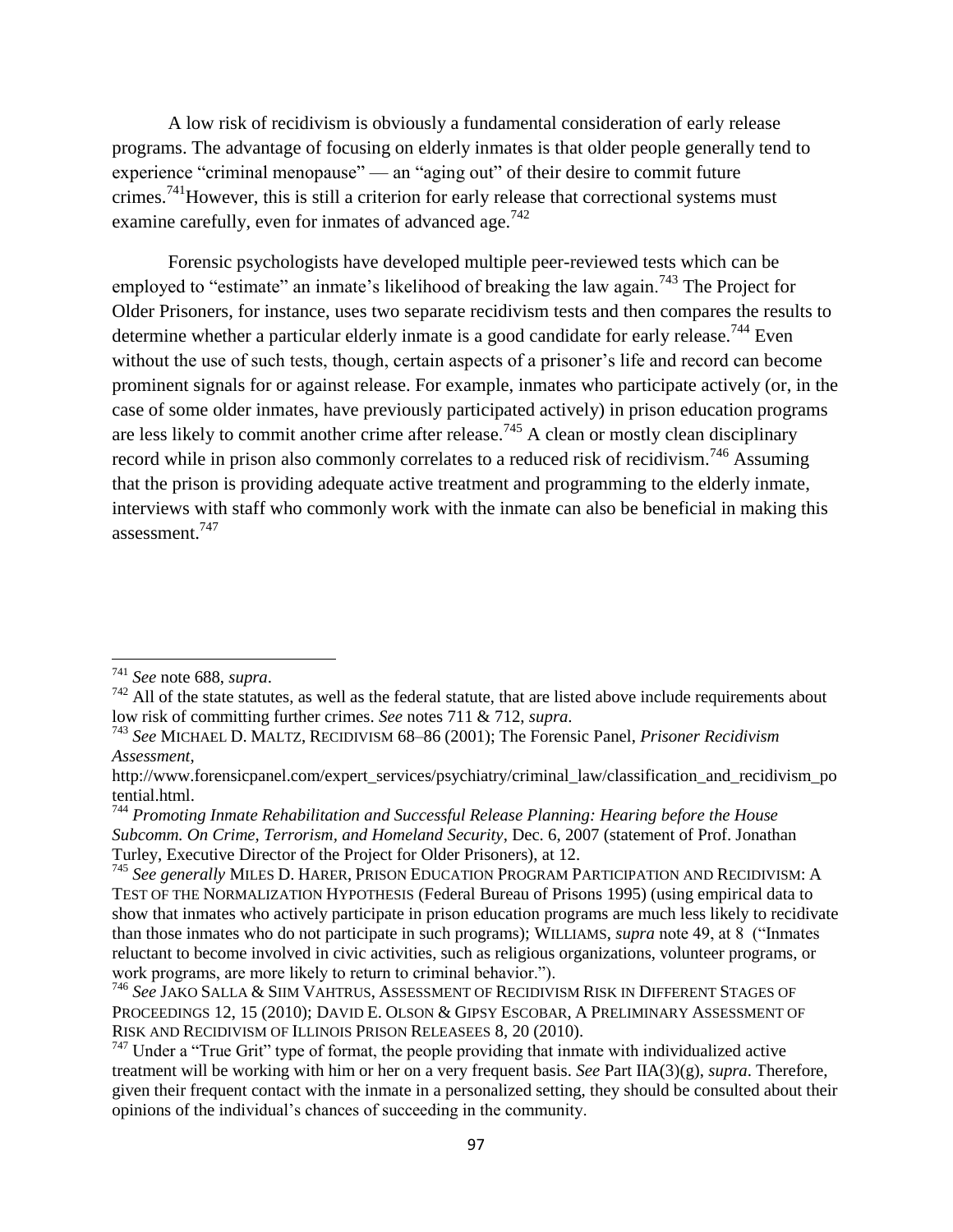Whenever possible, interviews with the inmate can also be illuminating in gauging risk of recidivism.<sup>748</sup> Additionally, the correctional institution should always make a meaningful effort to contact the victim of the elderly inmate's crime. This is a central feature of case planning for the Project for Older Prisoners, as well as other early release programs focusing on elderly individuals, and should be adopted by all states in their conditional release evaluation process.<sup>749</sup> George Washington University School of Law Professor Jonathan Turley, the founder and director of the Project for Older Prisoners, explained on the project's website that "[v]ictim interviews can reveal inconsistencies in an inmate's account or simply show a level of violence or aggression that does not appear in a written record.<sup>7750</sup> Furthermore, it provides the victim an opportunity to explain his or her side of the story, and discuss possible conditions of the inmate's early release with the victim. An open, honest discussion with the victim about the elderly inmate's chance at early release — and the reasons why this conditional release seems appropriate — can help avoid the victim's shock and anger if the person who wronged him or her is later released from prison.

The assessment of an inmate's recidivism risk ultimately comes down to a certain degree of guesswork. Nobody can ever be completely certain that a particular individual will never commit a crime again. Yet for elderly inmates, who historically pose a much lower rate of reoffending, the type of thorough review described here will increase the odds that the right people will receive early release.

### **c. A Place To Go**

. Anyone who has ever seen the movie *The Shawshank Redemption* probably remembers the character of Brooks, played by James Whitmore, an elderly man who has been in prison for most of his life.<sup>751</sup> To the surprise of everyone, including himself, the parole board grants him

 $748$  An inmate who clearly shows no remorse whatsoever, for instance, is not likely to be somebody who should be given early release (unless, of course, the person is suffering from a cognitive impairment that prevents him or her from this degree of understanding).

<sup>749</sup> *See* Davies, *supra* note 716.

<sup>750</sup> *See POPS The Project for Older Prisoners*, *available at* http://elderlyrelease.wordpress.com/popsproject-for-older-prisoners/ (also noting that POPS was one of the first programs in the nation to make victim interviews mandatory prior to pursing a case). Certain states involve the victim in the process by inviting them to submit a "victim impact statement" before the decision is made to grant the inmate early release. *See*, *e.g*., COLO. REV. STAT. ANN. § 17-22.5-403.5 (West 2012). However, the give-and-take of an interview would seem to produce a more even-handed, level-headed result than simply asking the victim to write a statement and submit it to the parole board.

<sup>751</sup> *See* Roger Ebert, *Movie Review: The Shawshank Redemption*, CHICAGO SUN-TIMES, Sept. 23, 1994, available at http://www.webcitation.org/5oxEFQdTw.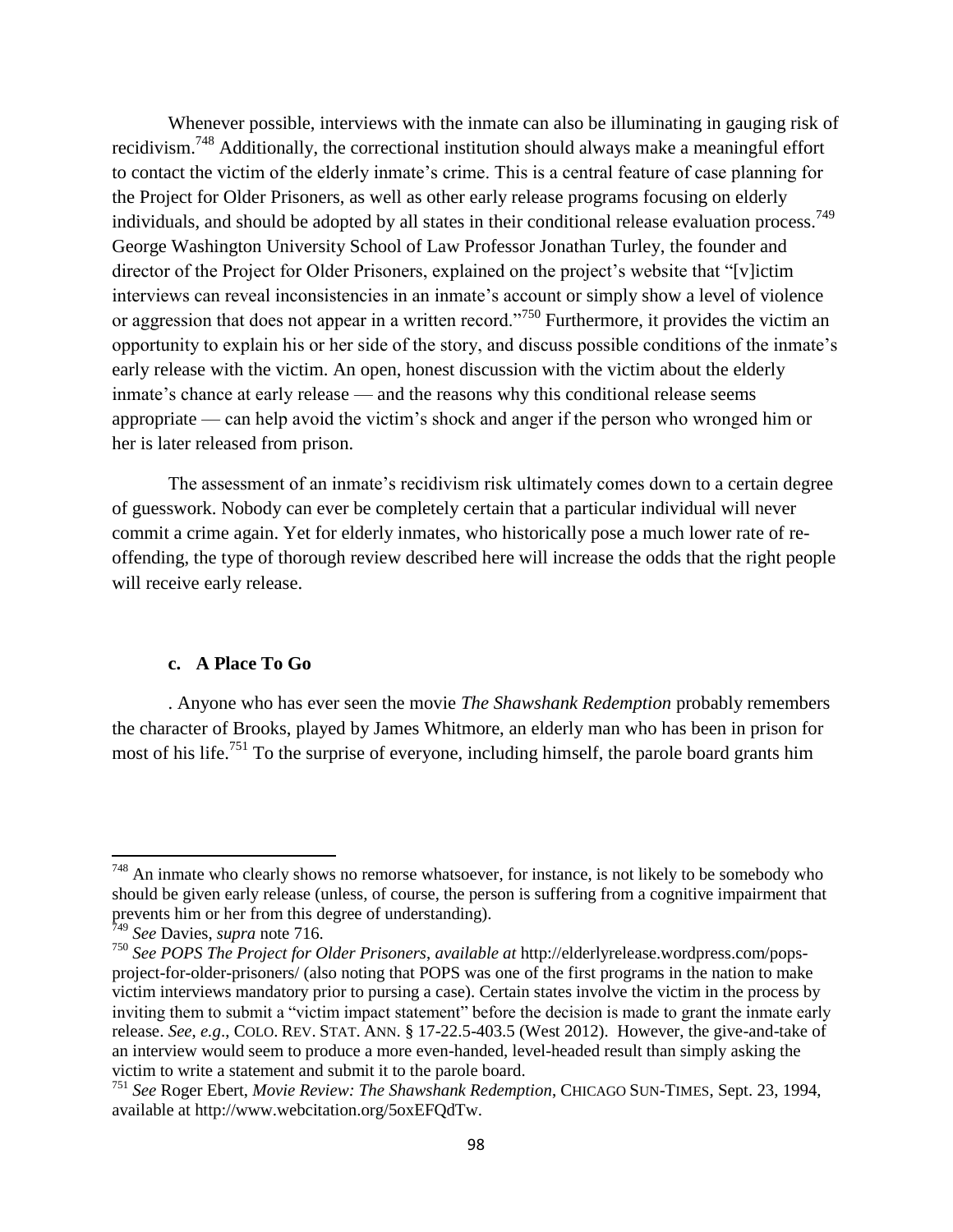release from prison.<sup>752</sup> Yet freedom fails to work out for Brooks.<sup>753</sup> With no conception of how to live outside the prison walls, he becomes despondent, and ultimately commits suicide.<sup>754</sup>

This is why the final step in determining whether an elderly inmate should receive early release focuses on what he or she will do next. A key goal of early release for any inmate is providing a smooth transition into the free world.<sup>755</sup> For elderly prisoners, particularly older inmates who have spent the majority of their life in prison, this can be exceptionally difficult.<sup>756</sup> By re-entering society, they are leaving behind whatever status and protection they have acquired among the prison population.<sup>757</sup> In the free world, they are just another conditionally released criminal, someone to be avoided and even ridiculed.<sup>758</sup> And while younger prisoners typically are able to adapt to their new life, this flurry of sudden changes can be difficult for an elderly individual released from prison.<sup>759</sup>

Therefore, correctional officials must give significant consideration to how an elderly inmate will live after receiving early release.<sup>760</sup> For people who often are at retirement age, and who often are estranged from their families and former friends on the outside, elderly prisoners often do not have many places to go in the world beyond prison. "They face a tough battle when they get out," said Deerfield Correctional Facility Warden Keith Davis. "A lot of them have outlived any resources that they may have had."<sup>761</sup>

 $\overline{\phantom{a}}$ <sup>752</sup> *Id.* 

<sup>753</sup> *Id.* 

<sup>754</sup> *Id.* 

<sup>755</sup> *See*, *e.g*., HANEY, *supra* note 584, at 86–87.

<sup>756</sup> Brie Williams & Rita Abraldes, *Growing Older: Challenges of Prison and Reentry for the Aging Population*, *in* PUBLIC HEALTH BEHIND BARS: FROM PRISONS TO COMMUNITIES 67 (Robert Greifinger, ed., 2007) ("On release, geriatric ex-prisoners may face unique challenges reentering the community."); OLD BEHIND BARS, *supra* note 14, at 80 ("[R]eentry poses special challenges for the elderly."); IT's ABOUT TIME, *supra* note 70, at 11 ("More information is also necessary to develop and implement effective reentry programs and supervision plans for elderly people who are released from prison."); Abner, *supra* note 14, at 11 ("S]ome cost savings associated with early release programs (should) be used to assist with the community re-entry transition.").

<sup>757</sup> *See* Williams & Abraldes, *supra* note 756, at 68; OLD BEHIND BARS, *supra* note 14, at 80.

<sup>&</sup>lt;sup>758</sup> See Interview with Brian Fischer, *supra* note 109 ("Sometimes, when a guy leaves prison, he's giving something up. People might know him, might respect him in the prison world. He's nothing on the outside. He's going to have a tough time unless there are supports in place for him."). <sup>759</sup> *See* note 756, *supra*.

<sup>760</sup> *See* Williams & Abraldes, *supra* note 756, at 69 (examining measures which prisons should take before sending an elderly inmate back out into the community on early release. These measures include training in independent living skills from cooking to money management and establishing a network of community supports which are available to assist the inmate in his or her transition back to the free world).

<sup>761</sup> Interview with Keith Davis, *supra* note 52.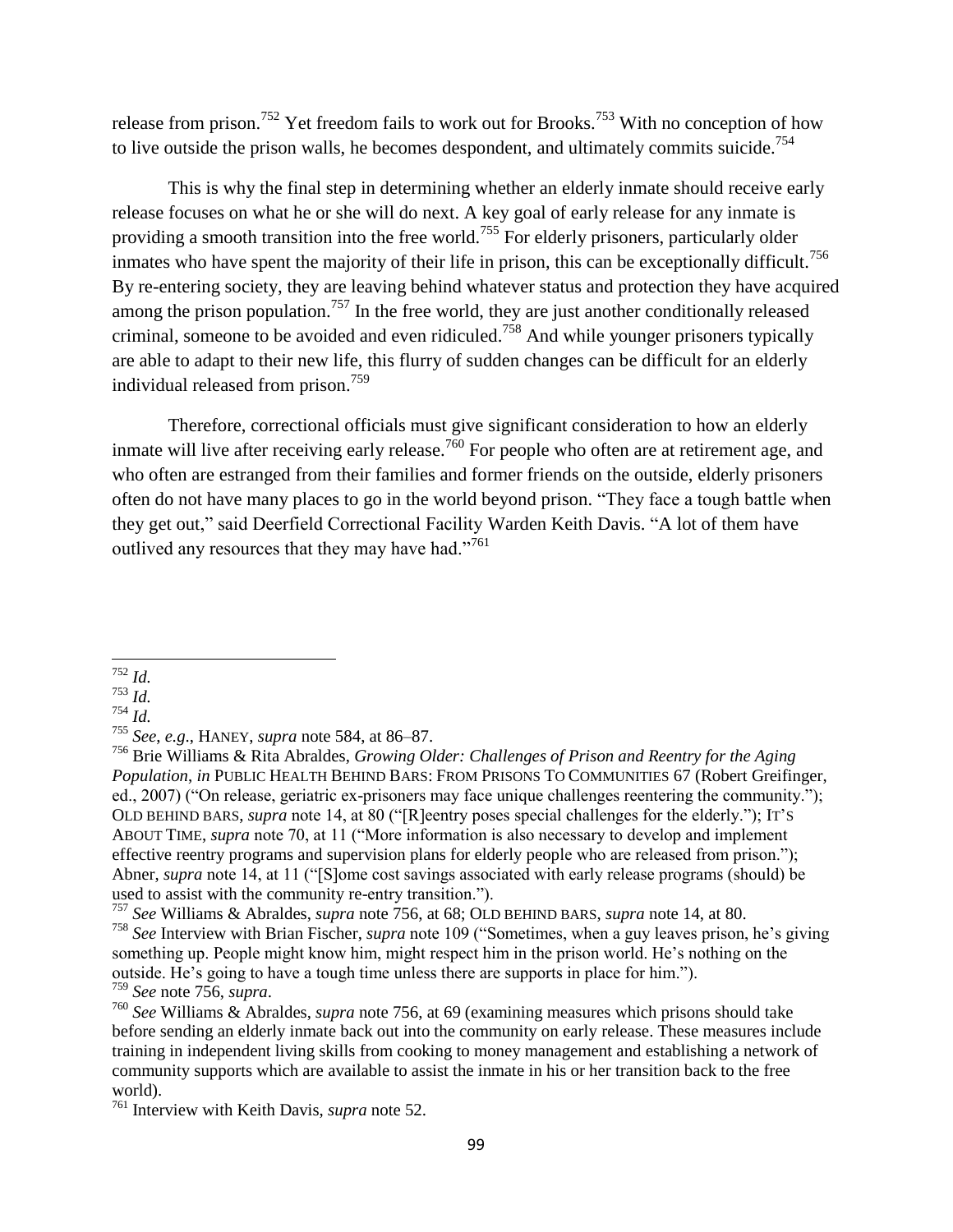Before granting early release, the correctional system must ensure that the elderly individual will have a stable place to live,  $762$  a legal method of obtaining enough money to live on,<sup>763</sup> a way to access proper medical care,<sup>764</sup> and some type of support system in the outside world. The last of these categories is just as important as the other three. Without somebody to look out for him or her — family members, reliable friends, a faith community, or some other means of support — an older individual released from prison can be placed in a position of extreme personal risk.<sup>765</sup>

It is important to remember that early release of elderly inmates is about more than just cutting costs from corrections budgets. While this is a key benefit, the move needs to be about people, first and foremost. Societal needs are considered in ensuring that the inmate poses a low risk of recidivism. Here, in this final step, the inmate's personal needs must also be thoroughly addressed before he or she is sent out into the world.

## **2. Efficiency**

When Carl Wade was diagnosed with terminal heart and lung diseases in 2007, doctors at the California prison where he was incarcerated recommended his early release under state law.<sup>766</sup> The state parole board investigated and determined that Wade was a proper candidate for release to the care of his family.<sup>767</sup> Yet a county court judge blocked his release, questioning the accuracy of the doctors' findings.<sup>768</sup> On review, though, the First District Court of Appeals in San Francisco overruled the county judge, calling his ruling a "manifest miscarriage of justice" and ordering Wade's immediate release.<sup>769</sup>

 $\overline{a}$ 

 $762$  Stability includes not only the home environment itself, but also the neighborhood in which the home is located. *See* Williams & Abraldes, *supra* note 756, at 67 (noting that living in an unsafe neighborhood is something that should be avoided for elderly inmates when they are released from prison).

 $763$  Prison officials need to consider more than just "employability," or potential to be employed. Instead, they should look at whether the individual, if in a condition that would enable him or her to work, actually has some prospect to get a job after release. *See* Interview with Brian Fischer, *supra* note 109. If the individual is too old and/or infirm to hold a job, then the prison officials need to establish a plan by which the inmate can receive a different legal means of financial support (i.e., public assistance, military benefits, etc.). *See* IT'S ABOUT TIME, *supra* note 70, at 11–12.

<sup>&</sup>lt;sup>764</sup> This includes discharging the inmate from prison with an adequate supply of medicine. Often, an inmate cannot schedule a medical appointment immediately after getting out of prison. Therefore, the prison has a responsibility to give the inmate enough medicine to last until the appointment can be made. *See* Williams & Abraldes, *supra* note 756, at 68.

<sup>765</sup> *See* HANEY, *supra* note 584, at 86–87; Davies, *supra* note 716; Williams & Abraldes, *supra* note 756, at 68–69;

Mitchell, *supra* note 584.

<sup>766</sup> Bob Egelko, *Killer, Due Compassionate Release, Dies in Prison*, SAN FRANCISCO CHRONICLE, June 8, 2012, http://www.sfgate.com/crime/article/Killer-due-compassionate-release-dies-in-prison-3606391.php. <sup>767</sup> *Id.* 

<sup>768</sup> *Id.* 

<sup>769</sup> *Id.*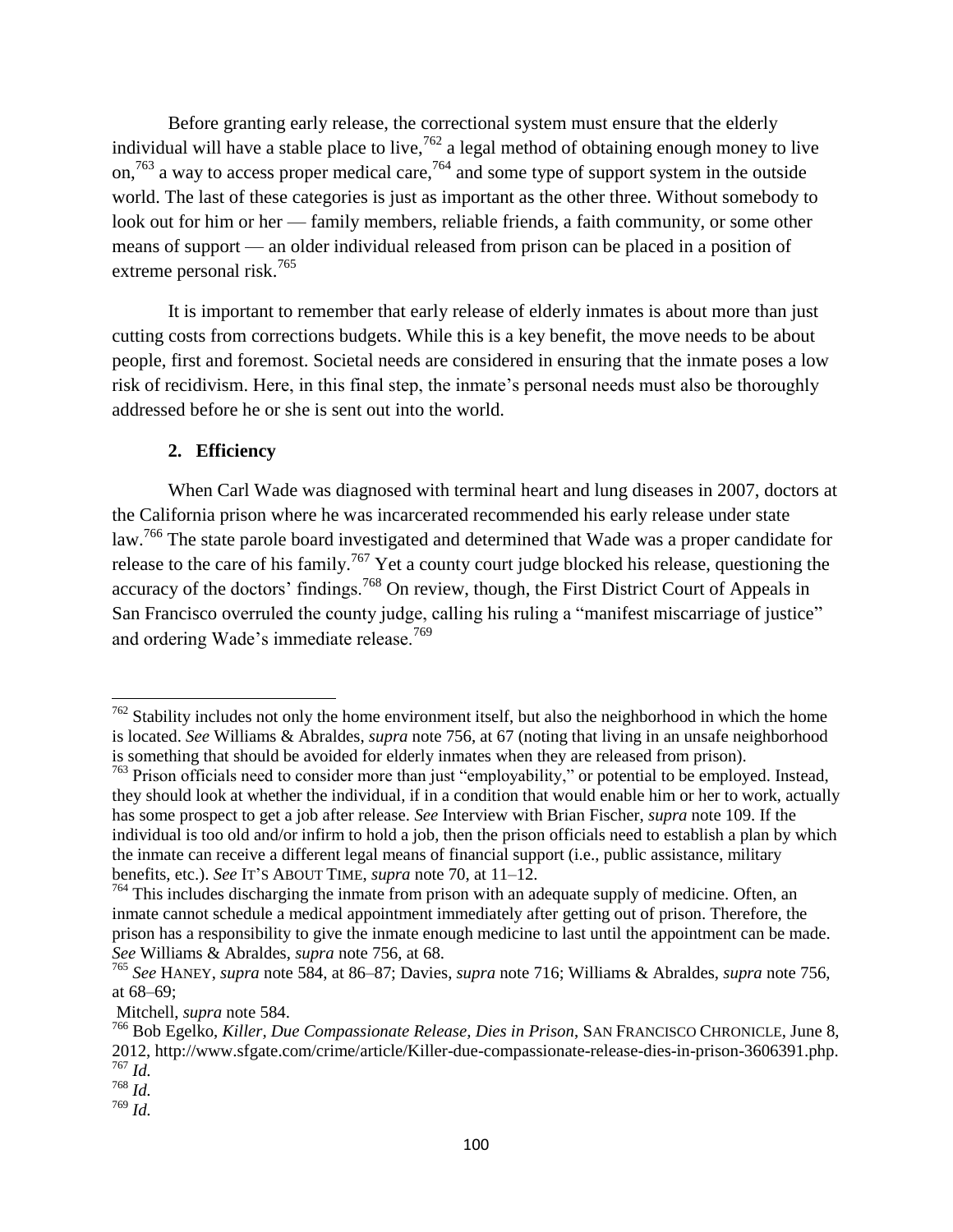Yet the appellate court's ruling came too late.<sup>770</sup> In June 2012 — five years after he had first been recommended for early release by prison doctors — Wade died in prison at the age of 66.<sup>771</sup> "He should have been released in November (of 2011)," Wade's lawyer told the San Francisco Chronicle. "The system did not deliver justice to him."<sup>772</sup>

Unfortunately, Carl Wade's situation is not particularly unusual in the United States today.<sup>773</sup> Too often, elderly and infirm inmates who are granted early release die before they actually are released.<sup>774</sup> Other elderly early release applicants pass away while they are still waiting for the parole board to hear their case.<sup>775</sup> In New York State, for instance, more than 950 inmates have died before release since the state adopted medical parole in 1992 — nearly three times the number of inmates who have actually been granted medical parole during that same time period.<sup>776</sup> During the 2011 fiscal year alone, 78 inmates in Texas died while waiting for their medically based early release applications to be processed.<sup>777</sup>

Sometimes, of course, an inmate is so sick that no administrative process could release him or her in time. And the importance of a thorough review of the inmate's qualifications and capacity for early release, as described in the preceding section, is unquestioned. However, in too many instances, lengthy procedural hurdles appear to be the only things keeping an otherwise qualified and capable inmate from early release.<sup>778</sup> For example, in Texas, there were 1,125 inmates eligible for medically based early release in fiscal year 2011, but only 349 of these cases

<sup>776</sup> *See* Buckley, *supra* note 773.

l <sup>770</sup> *Id.* 

<sup>771</sup> *Id.* 

<sup>772</sup> Egelko, *supra* note 766.

<sup>773</sup> *See*, *e.g*., Cara Buckley, *Law Has Little Effect on Early Release for Inmates*, N.Y. TIMES, Jan 30, 2010, http://www.nytimes.com/2010/01/30parole.html?pagewanted=print (discussing the number of New York inmates who are eligible for early release but who still never make it out of prison alive); Julie Stewart, Let's End the Death Rattle Rule, THE CRIME REPORT, May 24, 2012,

http://www.thecrimereport.org/viewpoints/2012-05-lets-end-the-death-rattle-rule (stating that many federal inmates who should be approved for compassionate release are prevented from getting out by bureaucratic holdups); Emily Ramshaw, *Few Texas Inmates Get Released on Medical Parole*, TEXAS TRIBUNE, June 3, 2010, http://www.texastribune.org/texas-dept-criminal-justice/texas-department-ofcriminal-justice/few-texas-inmates-get-released-on-medical-parole/; IT'S ABOUT TIME, *supra* note 70, at 10 (describing delays in "geriatric release" in Alabama and Texas).

<sup>774</sup> *See* Russell, *supra* note 686, at 800 (stating that the early release process for elderly and infirm prisoners is too often "overly rigid and protracted.").

 $775$  *Id.*; *see also* Ramshaw, *supra* note 773 ("Thirty-one inmates (in Texas) who'd been recommended by medical staff for release died while awaiting the parole board to take up their case; another 26 died after the parole board rejected them for release. Twelve inmates were approved for medical parole but died before they could be sent home."); Stewart, *supra* note 773 (referring to the Federal Bureau of Prisons' early conditional release program for aging and sick inmates as being "wasteful and cruel" because so few qualified prisoners are actually released).

<sup>777</sup> *See* Kelley Shannon, *Few Seriously Ill Texas Inmates Being Released On Medical Paroles*, DALLAS MORNING NEWS, Feb. 19, 2012, http://www.dallasnews.com/news/state/headlines/20120219-fewerseriously-ill-texas-inmates-being-released-on-medical-paroles.ece.

<sup>778</sup> *See* Russell, *supra* note 686, at 800.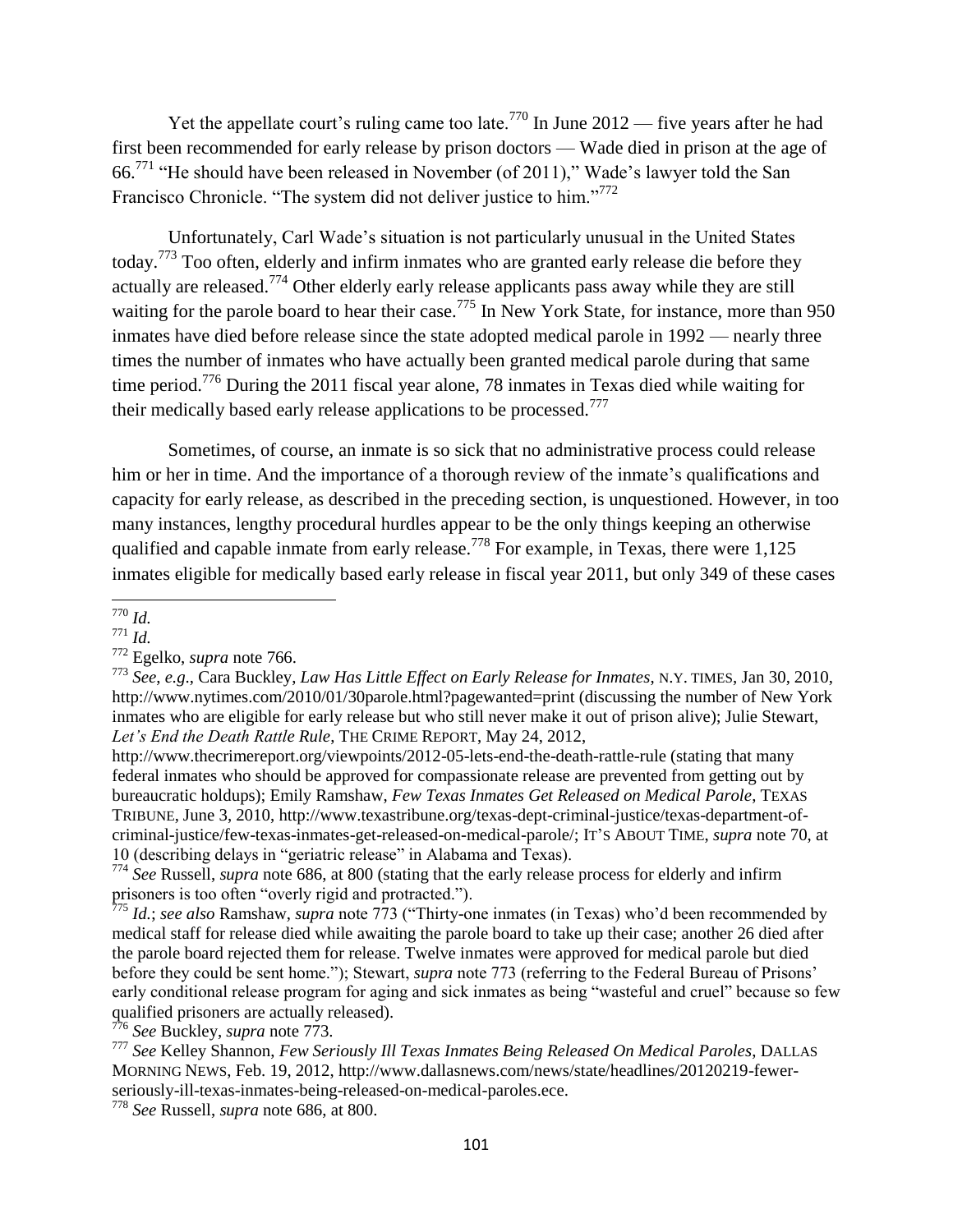were presented to the parole board for consideration.<sup>779</sup> In New York, 106 new requests for medical parole were received in 2011.<sup>780</sup> During that same year, seven applications were granted and 11 applications were denied.<sup>781</sup> It is unclear what happened to the other requests from that year, along with the unheard applications from previous years.

Part of the problem seems to stem from multi-step systems in many states. In Louisiana, for instance, the medical parole process begins with the unit's medical director filling out a form justifying the need for early release on medical grounds.<sup>782</sup> This form, along with supporting documentation, is then submitted to the facility's warden for consideration.<sup>783</sup> If the warden approves medical parole for this inmate, his or her written approval, along with supporting documentation, is sent to the Secretary of the Department of Corrections and the Department's Medical/Mental Health Director.<sup>784</sup> The Health Director reviews the request for compliance with applicable law and policy and returns the request to the Secretary with his remarks. If the Secretary of the Department of Corrections agrees with all of the previous recommendations, then the request is forwarded to the state parole board for its review.<sup>785</sup>

The most daunting gauntlet for an inmate seeking early release on medical grounds, though, seems to be in Oklahoma, where every parole decision must be signed by the governor before it becomes effective.<sup>786</sup> Too often, Oklahoma Department of Corrections Director Justin Jones said, sick and elderly inmates who have been otherwise approved for early release die behind bars while waiting for the governor's signature.<sup>787</sup>

Such situations are tragic whenever they occur, and need to be avoided. While it is obviously important to thoroughly review early release applications, it also should not be an unduly burdensome process. For elderly and ill inmates, time is of the essence. States with early release statutes should review them with an eye toward eliminating unnecessary hurdles and streamlining the process as much as possible, just as Oklahoma is currently doing with its law requiring the governor's signature.<sup>788</sup> In addition, states should consider following the lead of

<sup>779</sup> Shannon, *supra* note 777.

<sup>780</sup> N.Y. DEP'T OF CORRECTIONS AND COMMUNITY SUPERVISION, MEDICAL PAROLE REPORTS 2008-2011 (sent to the author by Commissioner Brian Fischer on June 26, 2012).

<sup>781</sup> *Id.*  <sup>782</sup> Interview with James LeBlanc, *supra* note 196.

<sup>783</sup> *Id.* 

<sup>784</sup> *Id.* 

<sup>785</sup> *Id.* 

<sup>786</sup> *See* Office of Okla. Gov. Mary Fallon, *What is the Difference Between a Pardon, a Parole, and a Commutation, and How is the Governor"s Office Involved with These?*,

https://www.ok.gov/governor/parole/faqs.php.

<sup>787</sup> Interview with Justin Jones, *supra* note 23.

<sup>788</sup> Michael McNutt, *Voters to Decide on Cutting Oklahoma Governor from Parole Process for Nonviolent Offenders*, TULSA WORLD, Feb. 15, 2012,

http://www.tulsaworld.com/news/article.aspx?subjectid=11&articleid=20120215\_16\_A13\_OKLAHO976 348.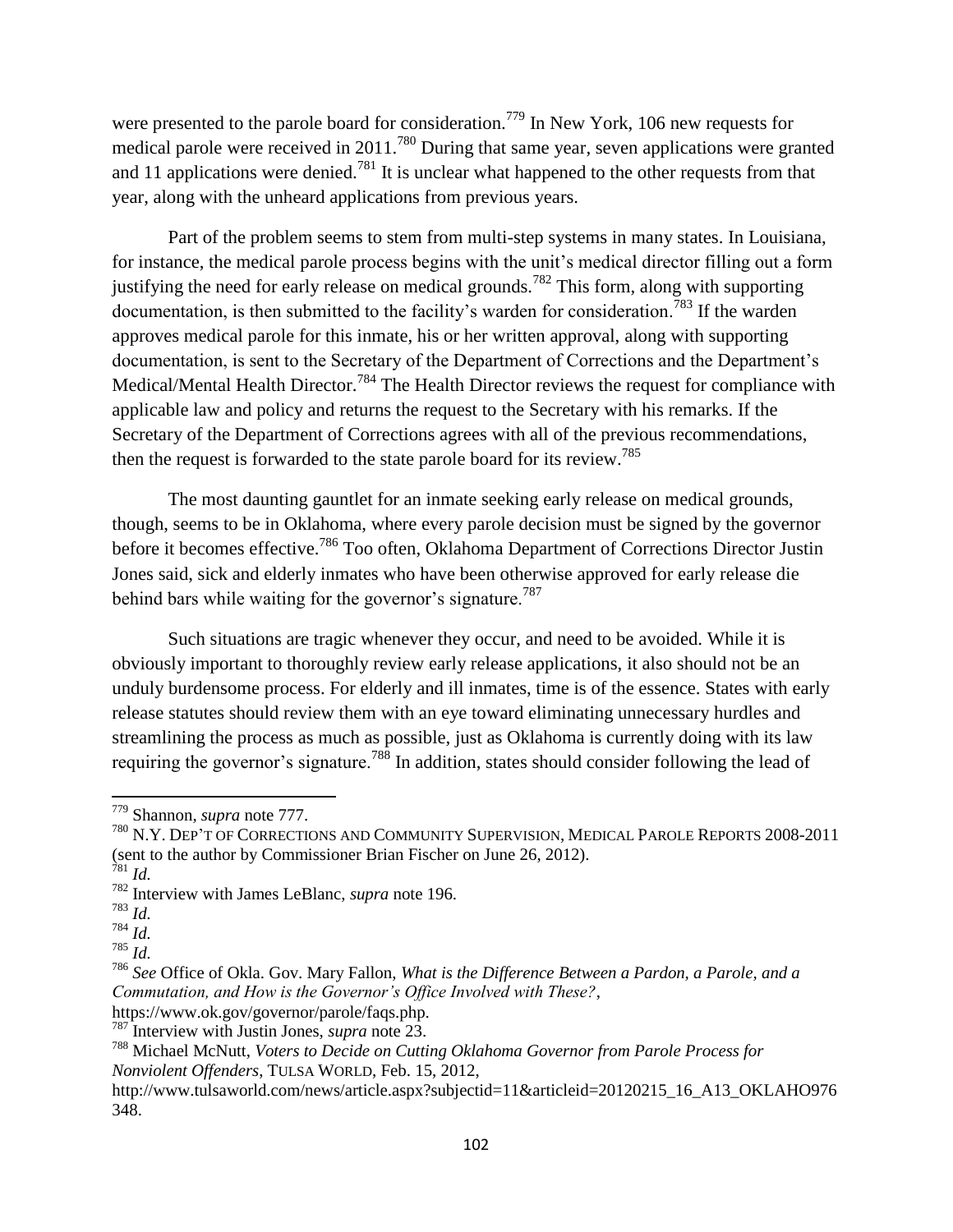Louisiana, which in 2011 instituted one of the first parole boards dedicated specifically to elderly inmates.<sup>789</sup> Given that procedural delays can prove fatal — literally — for aged and sick inmates, providing an expedited means of review for this population is certainly appropriate.

### **3. Social Acceptance**

A final challenge regarding the early conditional release of certain elderly inmates is achieving social acceptance of this practice. It is unlikely that anybody will ever be overjoyed to see convicted criminals returned to the community, regardless of how old and incapacitated they may be. Yet an utter refusal on the part of the public to accept the early release of certain elderly inmates will lead to the failure of this entire initiative.<sup>790</sup> For this reason, correctional officials, political leaders, and other major stakeholders in this issue will need to do some positive public relations work whenever they implement or expand an early release process.<sup>791</sup> With an early release program for elderly inmates, it will be important to emphasize that the release is conditional, not total; that the process for release is thorough; that only elderly inmates with health problems who are deemed to pose a very low threat to society are selected; that discussions are held with victims before the release is granted; and that this will lead to tremendous savings in corrections budgets, meaning that taxpayer dollars can be allocated for other functions.<sup>792</sup>

This is not merely a "soft" aspirational goal. Without some degree of societal understanding of these conditional release initiatives, many elderly inmates will not be able to gain release because they will have no place to go.<sup>793</sup> These programs target older prisoners who are experiencing significant health problems, sometimes even leading to their total incapacitation.<sup>794</sup> If there is no place in free society that is willing to provide them care, then prison systems will have no alternative but to keep the elderly inmates behind bars.

Nursing homes provide the classic example of social challenges that correctional systems can face when looking to grant certain elderly inmates conditional release. Many elderly inmates eligible for early release are disabled to the point where they need the constant care that nursing homes provide.<sup>795</sup> Many nursing homes refuse to allow these convicted criminals in the door,

l

<sup>789</sup> *See* H.B. 138, 2011 Leg. Reg. Sess. (La. 2011).

<sup>&</sup>lt;sup>790</sup> Simply put, early release will not work if the general public does not accept it and allow these released inmates to move on with whatever remains of their lives. *See* Aldenberg, *supra* note 229, at 555–56.

<sup>791</sup> This is not meant to be "spin doctoring" PR work. However, corrections officials, politicians, and other stakeholders in this issue do need to explain to people precisely why early release of certain highcost, low-risk inmates is for the public's overall benefit.

<sup>792</sup> *See* note 228, *supra*.

 $793$  *See* Part IIIB (1)(c) (discussing the importance of "a place to go" for anyone who is granted early release from prison).

<sup>794</sup> *See*, *e.g*., Williams & Abraldes, *supra* note 756, at 68–69.

<sup>795</sup> *See* Part II, *supra* (discussing the poor physical and/or mental condition of many elderly inmates, as well as the need for them to receive a greater degree of medical attention and care).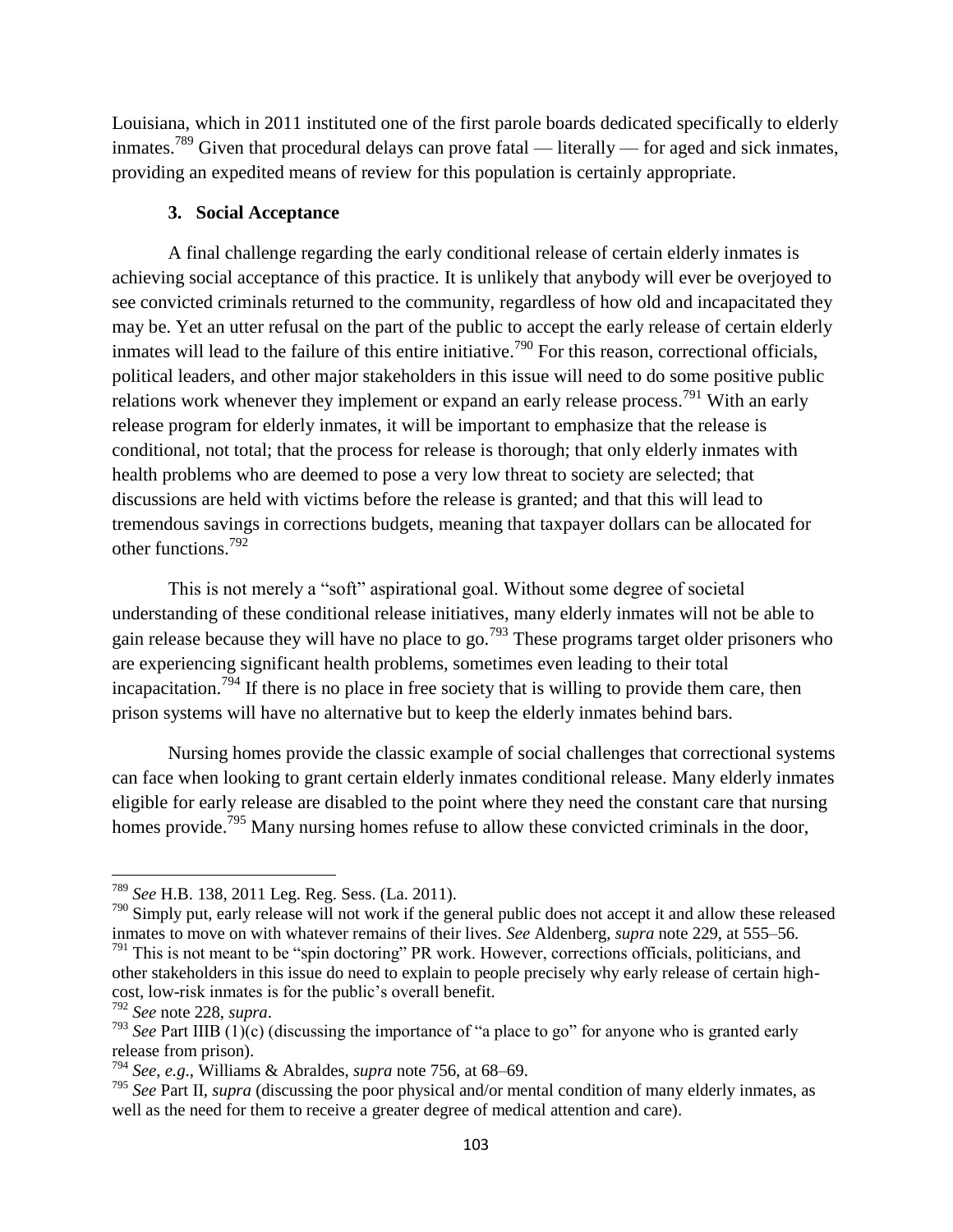even when they are greatly incapacitated and not even alert.<sup>796</sup> Those nursing homes which do provide a bed for conditionally released older inmates often face a stiff backlash from residents, family members of residents, and long-term care patients advocates.<sup>797</sup> A January 2012 New York Times article described the heated debate over a California nursing home's decision to accept four conditionally released individuals, people who were medically no different from anybody else in the facility.<sup>798</sup> "When you're looking to place a loved one, I think you'd be surprised if you heard about prisoners on parole," one long-term care ombudsman told the Times. "It wouldn't be a good selling point for you."<sup>799</sup>

Oklahoma Department of Corrections Director Justin Jones said that many early releaseeligible elderly inmates remain in prison because no nursing home will accept them.<sup>800</sup> In Oklahoma, nursing homes that accept a patient with a criminal record must post a sign in their lobby stating that one of the residents has a criminal history.<sup>801</sup> "Good luck trying to place an inmate (in a nursing home) in that situation," he said. $802$  In a 2010 interview, Lester Wright serving as New York's Chief Medical Officer at that time — attributed the state's poor medical parole statistics in part to the difficulty of finding nursing home placements.<sup>803</sup> "The problem is, when we start trying to put people out, there are others in the community who are sure we're trying to make more crime in the community," Wright said in that interview. "We're also competing for beds. Some people think my patients aren't as valuable as other people in society."804

<sup>796</sup> *See*, *e.g*., Arielle Levin Baker, *State Seeking Nursing Home to Take Sick, Disabled Prisoners*, CT MIRROR, Feb. 27, 2012, http://ctmirror.org/story/15565/state-seeking-nursing-home-take-sick-disabledprisoners ("A commonly cited reservation is that offenders placed in nursing homes may prey upon an already vulnerable population."); Fellner, *Assisted Living—Behind Bars*, N.Y. DAILY NEWS, Mar. 26, 2012, http://articles.nydailynews.com/2012-03-26/news/31241757\_1\_younger-prisoners-state-andfederal-prisons-long-sentences/2 ("IIt is increasingly difficult to find private facilities that will take former prisoners"); OLD BEHIND BARS, *supra* note 14, at 80 ("One of the biggest obstacles they (corrections officials) face is finding nursing home care for the former prisoners who need it."). <sup>797</sup> *See* note 796, *supra*.

<sup>798</sup> Katherine Mieszkowski, *When the Nursing Home Resident in the Next Room is a Convicted Criminal*, N.Y TIMES, Jan. 19, 2012, http://www.nytimes.com/2012/01/20/us/prisoners-on-medical-parole-housedin-california-nursing-homes.html?pagewanted=all.

<sup>&</sup>lt;sup>799</sup> *Id.* Interestingly, though, there can be a financial benefit for nursing homes that decide to accept elderly and infirm individuals on conditional release. The state can offer to pay the nursing home up to 30% more than the Medicare fee schedule for the care of the elderly parolees. *Id.* Also, the state may receive reimbursement from the federal government for some of the medical care of these conditionally released individuals, looking to programs like Medi-Cal, Medicare, Social Security, and, where applicable, veterans' benefits to help offset costs of care in nursing home facilities. *Id.* <sup>800</sup> Interview with  $\overline{X}$ 

Interview with Justin Jones, *supra* note 23.

 $\overline{\phantom{a}801}$  *Id.* 

<sup>802</sup> *Id.* 

<sup>803</sup> Mieszkowski, *supra* note 798.

 $804$  *Id.*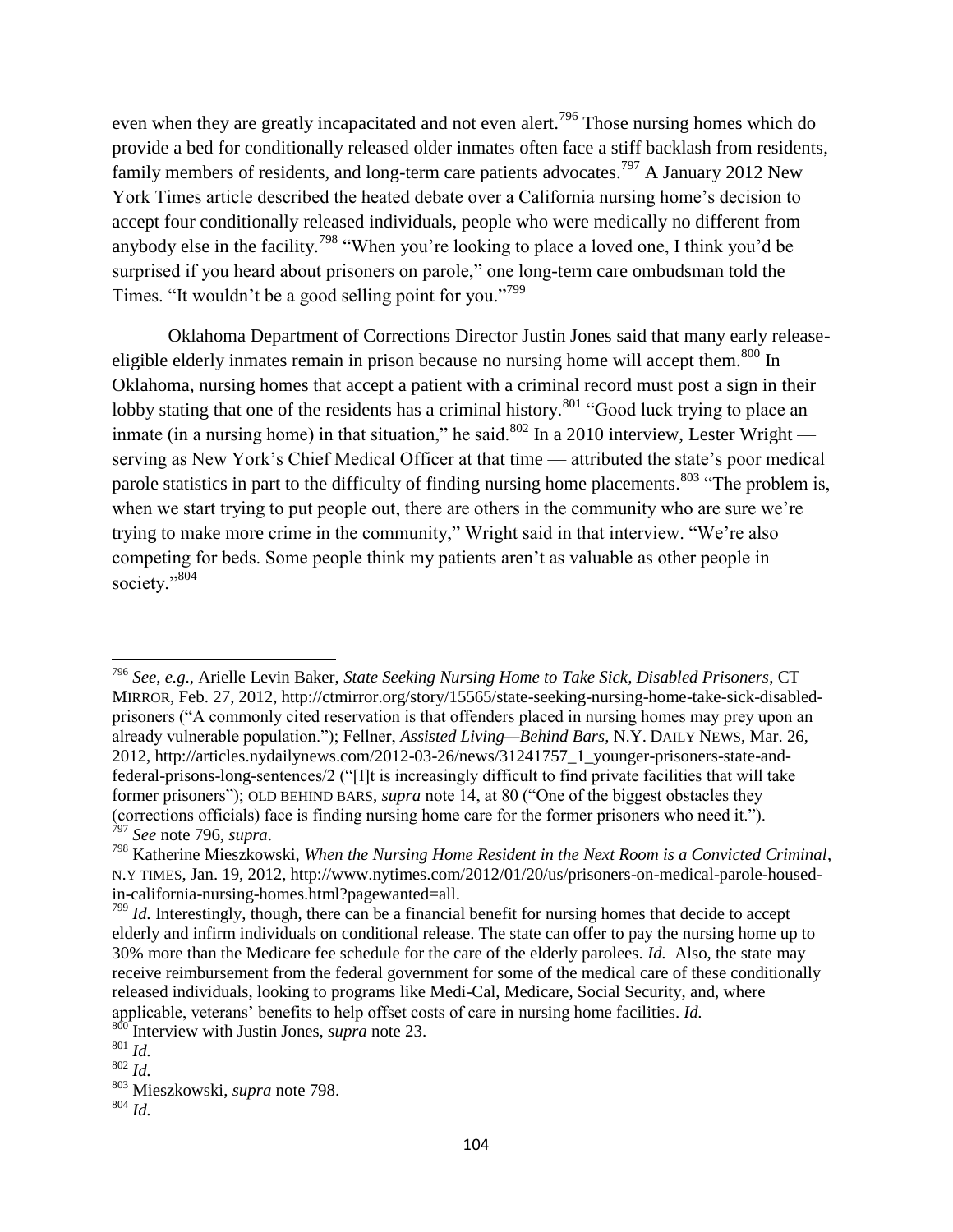A growing number of states, however, are now looking to nursing homes as part of the early release process for elderly inmates. In February of this year, for instance, Connecticut corrections officials announced that they were looking to contract with a nursing home willing to care for a number of disabled elderly inmates who were eligible for early release.<sup>805</sup> Louisiana Department of Corrections Secretary James LeBlanc said that his agency is presently exploring ways to establish a working relationship with more nursing homes that are willing to accept medical parolees.<sup>806</sup> New York State Department of Corrections Chief Medical Officer Carl Koenigsmann said that similar discussions are underway in New York.<sup>807</sup> Vermont is presently in talks about using a wing of an existing nursing home for the care of elderly inmates that pose minimal risk. 808

The question is whether these state correctional bodies will actually find one or more nursing homes with which they can partner.<sup>809</sup> Success in this area would be an important piece to the early conditional release of low-risk elderly inmates. It is certainly understandable that people might be nervous about the idea of somebody with a criminal record in a nursing home with their loved ones. However, corrections officials must work to assure the public that the elderly individuals obtaining early release are old men and women whose days of crime are behind them. In addition, they are men and women who are sick and in need of quality care the same type of care that anybody entering a nursing home environment needs to receive.

### **IV Final Thoughts**

*"There is a level of humanity and care that we are called upon to provide human beings, regardless of where they are and what they did."* 

> *-- Keith Davis, Warden of Deerfield Correctional Center, Virginia"s primary geriatric prison facility*<sup>810</sup>

The unprecedented rate at which America's prison population is aging presents multiple challenges and concerns for a wide range of people. These issues need to be dealt with effectively and efficiently by the nation's state and federal policymakers. Doing so will require a careful examination of existing issues on both the inside and the outside of the prison walls in every prison system in the nation. Each state, as well as the federal government, has a unique

<sup>805</sup> Baker, *supra* note 796.

<sup>&</sup>lt;sup>806</sup> Interview with James LeBlanc, *supra* note 196 ("We are . . . working to further develop relationships with nursing homes in Louisiana to accept releasing offenders who have a need for nursing home care."). 807 Interview with Carl Koenigsmann, *supra* note 76 (describing this as an "important goal" that he has for

corrections in New York State).

<sup>808</sup> Interview with Andy Pallito, *supra* note 196.

<sup>809</sup> *See* notes 796 & 798, *supra* (describing the difficulties that corrections leaders often face in trying to establish such relationships with nursing homes, even when the individuals in question are at an extraordinarily low risk of causing anyone harm).

<sup>810</sup> Interview with Keith Davis, *supra* note 23.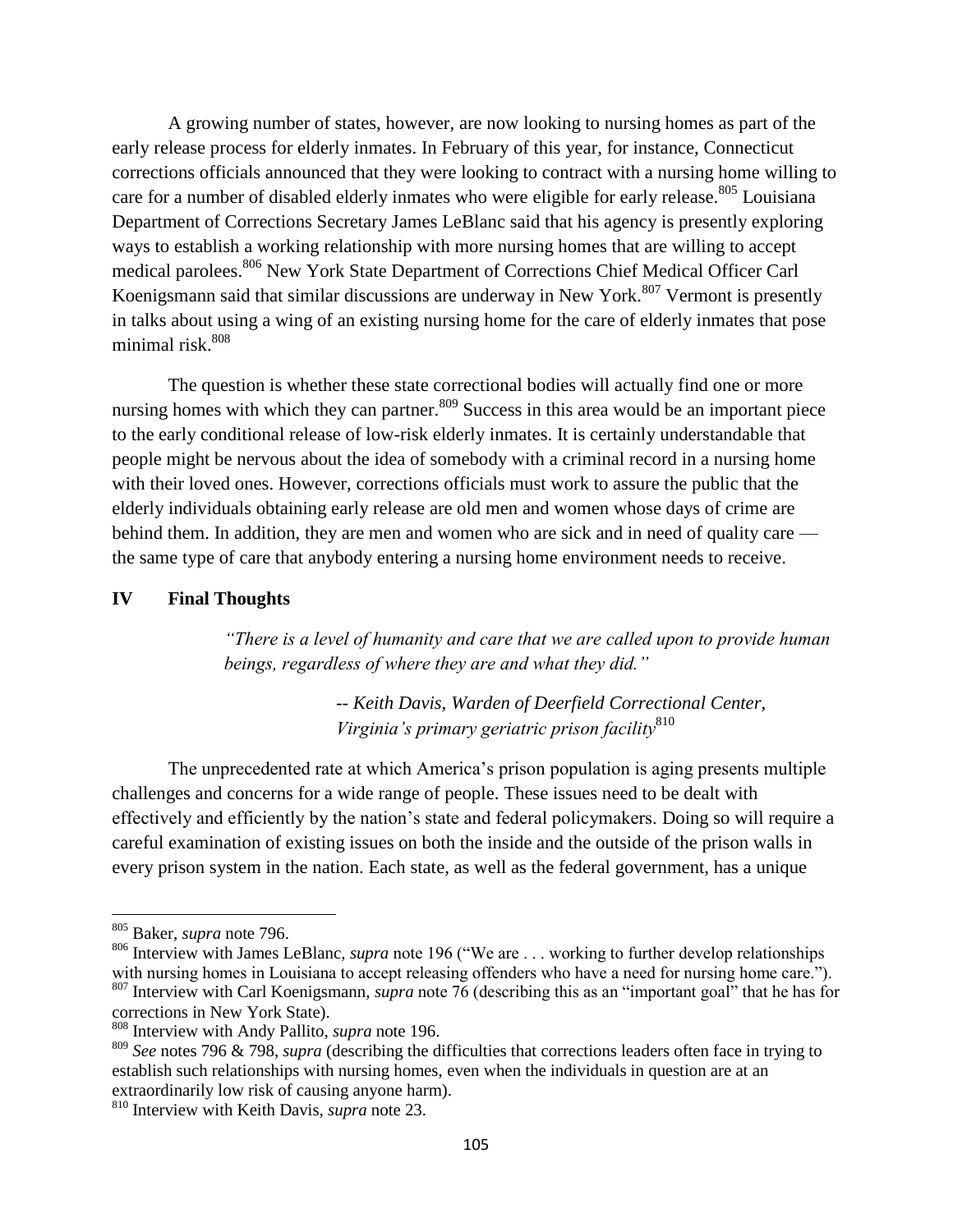situation in their correctional system, and solutions unique to their particular circumstances will be necessary to best address these many questions.

However, there are common threads which run through every jurisdiction. Constitutional requirements regarding the requisite care of prison inmates place a high burden on the shoulders of correctional facilities. Costs of meeting the distinctive needs of elderly inmates in accordance with legal and humanitarian standards will be high. Exceptions to general prison rules will be necessary in order to accommodate the challenges that most people will face as they age, and will need to be tailored so that they do not dilute the safety and security of the prison. Improved training of correctional staff in appropriate interactions with elderly individuals is important, as corrections officers will now be dealing with people who will likely act much differently than the "typical" prison inmate. Enhanced access to specialized medical care — including ageappropriate active treatment and programming for elderly inmates — will also increase in importance as the prison population ages. Prisons will need to account for a growing number of inmates with disabilities, which will lead to accessibility concerns at corrections facilities and to strategies for meeting the integration requirements of the ADA. Correctional systems must also develop systems for determining whether a particular elderly inmate should be housed in a mainstream living situation or a congregate living situation. Finally, the aging of the prison population inherently means that more people will be dying behind bars, and provisions must be made to keep these final moments as peaceful and dignified as possible.

The good news is that the federal government and the states are already taking action regarding many of these issues. Geriatric prison units or separate facilities are already in operation in some states, and are planned for construction or expansion in many more. Medical staffs in several states are implementing new polices involving more frequent checkups of elderly inmates. Older, less-accessible facilities are constructing new cell blocks for inmates with physical disabilities. The rise of telemedicine offers access to certain specialists that was previously impractical in prison systems. An increased use of inmate-to-inmate services provides elderly inmates with care benefits and the companionship of a younger friend, while also giving the younger inmate a greater sense of responsibility and self-worth. Prison hospice programs help make an inmate's last days more comfortable, as do polices allowing the dying inmate privileges such as more frequent visitors.

Certain areas, though, still demand much more attention. In particular, the apparent lack of active treatment for the elderly at many facilities is a significant problem which needs to be remedied. Better training for staff in working with the elderly also should become a priority. Of course, certain jurisdictions and certain facilities offer better care to elderly inmates than do other prisons. Creating a greater nationwide uniformity of improved care for older prisoners is and will remain a key issue.

Yet focusing solely on the inside of prisons will not be enough. A thorough review of sentencing polices is also necessary to determine whether certain offenders are staying behind